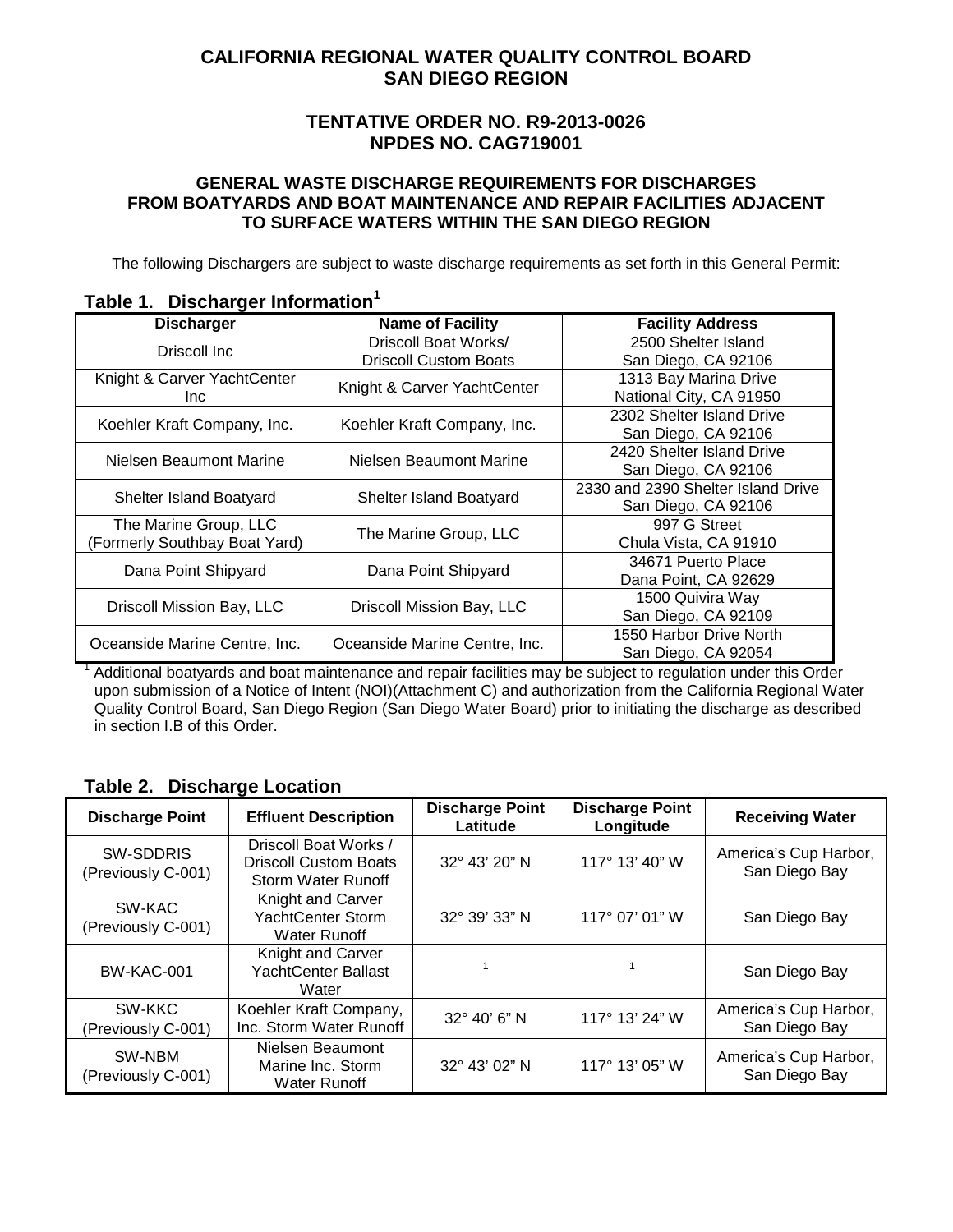| <b>Discharge Point</b><br><b>Effluent Description</b>                                   |                                                                                      | <b>Discharge Point</b><br><b>Discharge Point</b><br>Latitude<br>Longitude |                          | <b>Receiving Water</b>                       |  |
|-----------------------------------------------------------------------------------------|--------------------------------------------------------------------------------------|---------------------------------------------------------------------------|--------------------------|----------------------------------------------|--|
| SW-SIB-01<br>Shelter Island Boatyard<br>Storm Water Runoff<br>(Previously C-001)        |                                                                                      | 32° 43' 6" N                                                              | 117° 13' 26" W           | Shelter Island Yacht<br>Basin, San Diego Bay |  |
| SW-SIB-02<br>Shelter Island Boatyard<br><b>Storm Water Runoff</b><br>(Previously C-002) |                                                                                      | 32° 43' 9" N                                                              | 117° 13' 30" W           | Shelter Island Yacht<br>Basin, San Diego Bay |  |
| SW-MGBW<br>(Previously C-001)                                                           | Marine Group Boat<br>Works, LLC (South Bay<br>Boatyard) Storm Water<br><b>Runoff</b> | 32° 37' 48" N                                                             | 117° 6' 24" W            | San Diego Bay                                |  |
| SW-DANA-01<br>(Previously C-001)                                                        | Dana Point Shipyard<br><b>Industrial Storm Water</b><br>Runoff                       | 32° 27' 37" N                                                             | $117^{\circ}$ 41' 27" W  | Dana Point Harbor                            |  |
| <b>SW-MDRIS</b><br>(Previously C-001)                                                   | Driscoll Mission Bay,<br><b>LLC Storm Water</b><br><b>Runoff</b>                     | 32° 45' 34" N                                                             | 117 $^{\circ}$ 14' 22" W | <b>Mission Bay</b>                           |  |
| SW-OMC-01<br>(Previously C-001)                                                         | Oceanside Marine<br>Centre Inc. Storm<br>Water Runoff                                | 33° 12' 35" N                                                             | $117^{\circ}$ 23' 38" W  | Oceanside Harbor                             |  |
| SW-OMC-02<br>(Previously C-002)                                                         | Oceanside Marine<br>Centre Inc. Storm<br><b>Water Runoff</b>                         | 33° 12' 38" N                                                             | 117° 23' 38" W           | Oceanside Harbor                             |  |

<sup>1</sup> Discharge Point No. BW-KAC-001 is located on a floating drydock and may occur at any point within the leasehold area of the Knight and Carver YachtCenter facility.

### <span id="page-1-0"></span>**Table 3. Administrative Information**

| This Order was adopted by the Regional Water Quality Control Board on: | April 10, 2013 |
|------------------------------------------------------------------------|----------------|
| This Order shall become effective on:                                  | May 30, 2013   |
| This Order shall expire on:                                            | April 9, 2018  |

The U.S. Environmental Protection Agency (USEPA) and the California Regional Water Quality Control Board, San Diego Region (San Diego Water Board) have classified these discharges as minor discharges. In accordance with Section 2200, Title 23 of the California Code of Regulation, the threat to water quality and complexity of the discharge is determined to be category 2C.

I, David W. Gibson, Executive Officer, do hereby certify that this General Permit with all attachments is a full, true, and correct copy of an Order adopted by the California Regional Water Quality Control Board, San Diego Region, on April 10, 2013.

David W. Gibson, Executive Officer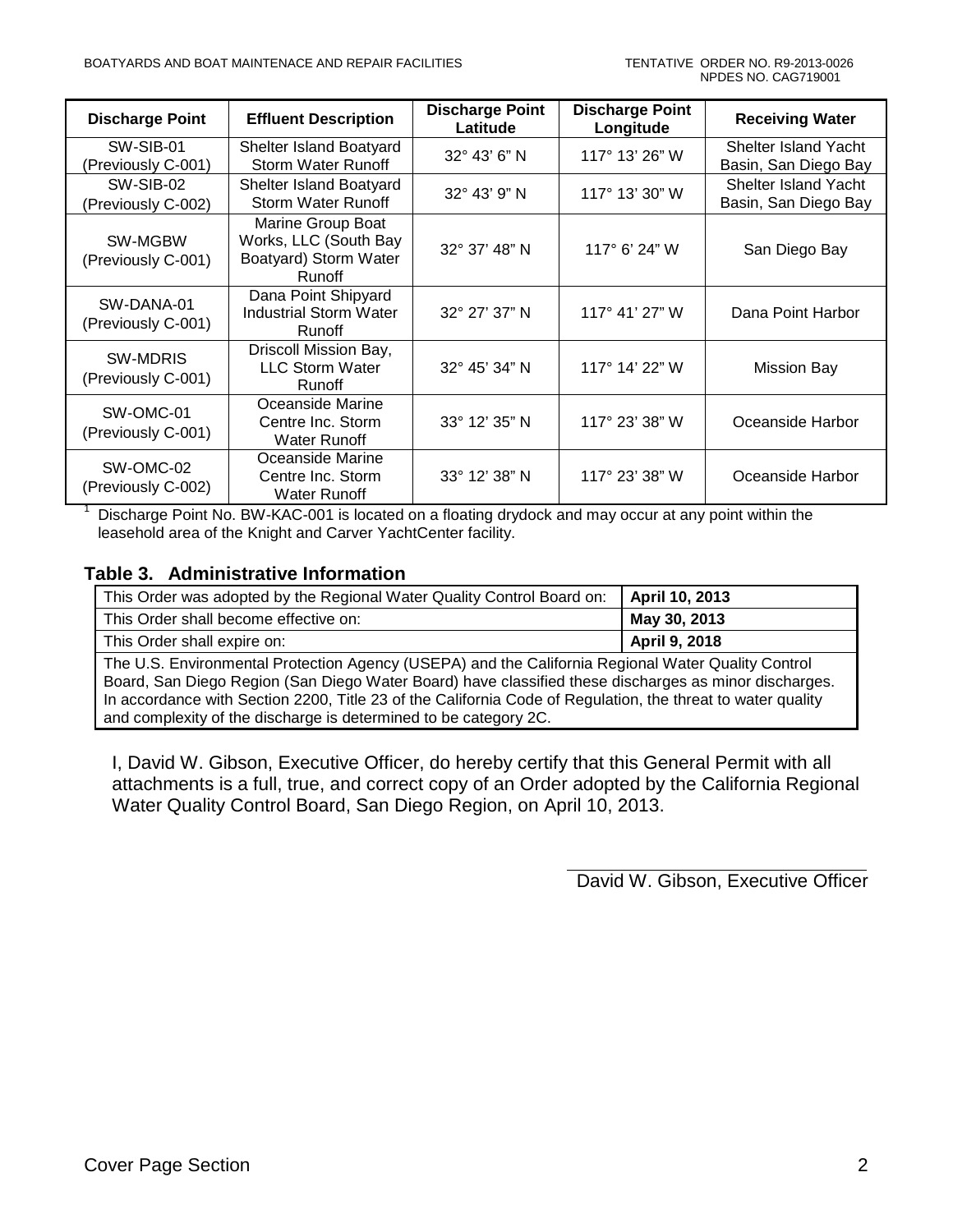# **Table of Contents**

|             | А.                                                                             |  |
|-------------|--------------------------------------------------------------------------------|--|
|             | В.                                                                             |  |
|             |                                                                                |  |
|             | D.                                                                             |  |
|             |                                                                                |  |
| Ш.          |                                                                                |  |
| III.        |                                                                                |  |
| IV.         |                                                                                |  |
| V.          |                                                                                |  |
| VI.         |                                                                                |  |
| VII.        |                                                                                |  |
| <b>VIII</b> |                                                                                |  |
| IX.         |                                                                                |  |
| Х.          |                                                                                |  |
| XI.         | Special Studies, Technical Reports & Additional Monitoring Requirements - Not  |  |
|             |                                                                                |  |
| XII.        | Special Provisions for Wastewater Facilities (POTWs Only) - Not Applicable  28 |  |
|             |                                                                                |  |
|             |                                                                                |  |
|             |                                                                                |  |

#### **List of Tables**

| Table 2. |                                                                     |  |
|----------|---------------------------------------------------------------------|--|
| Table 3. |                                                                     |  |
| Table 4. |                                                                     |  |
| Table 5. | Knight and Carver YachtCenter Ballast Water Effluent Limitations 15 |  |
| Table 6. |                                                                     |  |

### **List of Attachments**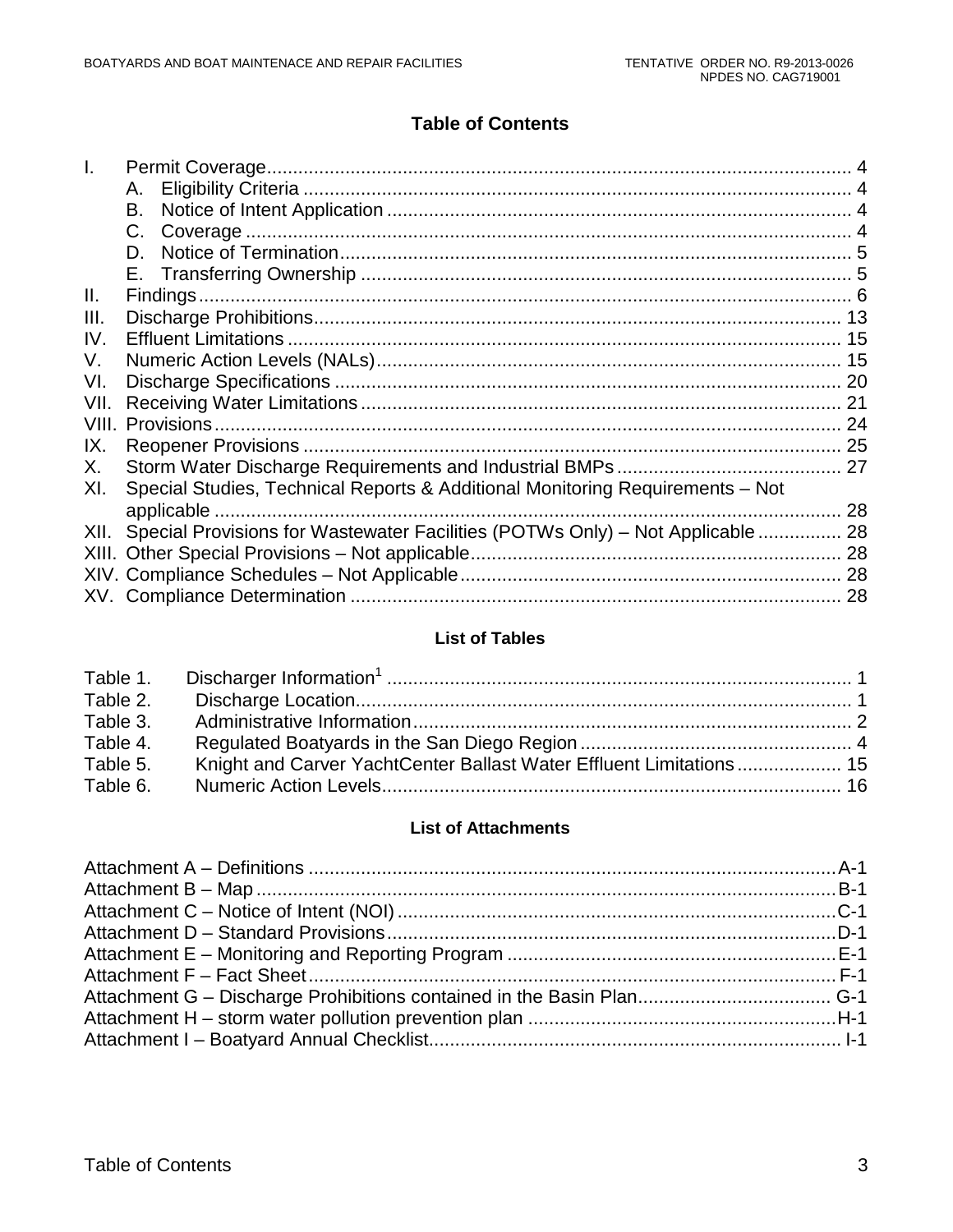## <span id="page-3-0"></span>**I. PERMIT COVERAGE**

### <span id="page-3-1"></span>**A. Eligibility Criteria**

Discharges covered by this Order (also referred to as General Permit) are limited to industrial storm water from boatyard and boat maintenance and repair facilities in the San Diego Region adjacent to surface water, and drydock ballast water from Knight and Carver YachtCenter' s floating drydock. Boatyards and boat maintenance and repair facilities regulated by this General Permit at the time of adoption are listed in Table 4.

| <b>Dischargers</b>                                      | <b>Previous Order/</b><br><b>NPDES Number</b>                         | <b>WDID Number</b> | <b>Receiving Water</b>                             |  |
|---------------------------------------------------------|-----------------------------------------------------------------------|--------------------|----------------------------------------------------|--|
| <b>Driscoll Custom Boats</b>                            | R9-2005-0147<br>CA0109061                                             | 9 000000484        | San Diego Bay Shoreline at<br>America's Cup Harbor |  |
| Knight and Carver YachtCenter                           | R9-2005-0149<br>CA0109088, as<br>revised by Order No.<br>R9-2010-0096 | 9 000000816        | San Diego Bay                                      |  |
| Koehler Kraft Company, Inc.                             | R9-2005-150<br>CA0109096                                              | 9 000000474        | San Diego Bay Shoreline at<br>America's Cup Harbor |  |
| Nielsen and Beaumont Marine                             | R9-2005-0151<br>CA0109100                                             | 9 000000112        | San Diego Bay Shoreline at<br>America's Cup Harbor |  |
| Shelter Island Boatyard                                 | R9-2005-0152<br>CA0109118                                             | 9 000000344        | San Diego Bay, Shelter Island<br>Yacht Basin       |  |
| The Marine Group, LLC<br>(Formerly, Southbay Boat Yard) | R9-2005-0153<br>CA0109126                                             | 9 000000481        | San Diego Bay                                      |  |
| Dana Point Shipyard                                     | R9-2006-0019<br>CA0109312                                             | 9 000000219        | Dana Point Harbor                                  |  |
| Driscoll Mission Bay, LLC                               | R9-2006-0020<br>CA0109291                                             | 9 000000305        | Mission Bay at Quivira Basin                       |  |
| Oceanside Marine Center, Inc.                           | R9-2006-0021<br>CA0109304                                             | 9 000000111        | Oceanside Harbor                                   |  |

<span id="page-3-4"></span>**Table 4. Regulated Boatyards in the San Diego Region**

### <span id="page-3-2"></span>**B. Notice of Intent Application**

Any person proposing to discharge pollutants in storm water runoff from a boatyard or a boat maintenance and repair facility directly adjacent to surface water not identified in Table 4 above shall file a completed Notice of Intent (NOI) form (Attachment C) with filing fee for coverage under this Order and obtain authorization from the California Regional Water Quality Control Board, San Diego Region (San Diego Water Board) prior to discharging storm water.

### <span id="page-3-3"></span>**C. Coverage**

Coverage will be effective for the boatyards or boat maintenance and repair facilities identified in Table 4 above upon the effective date of this Order. Coverage for boatyards or boat maintenance and repair facilities not identified in Table 4 will be effective when the San Diego Water Board issues the Discharger a Notice of Enrollment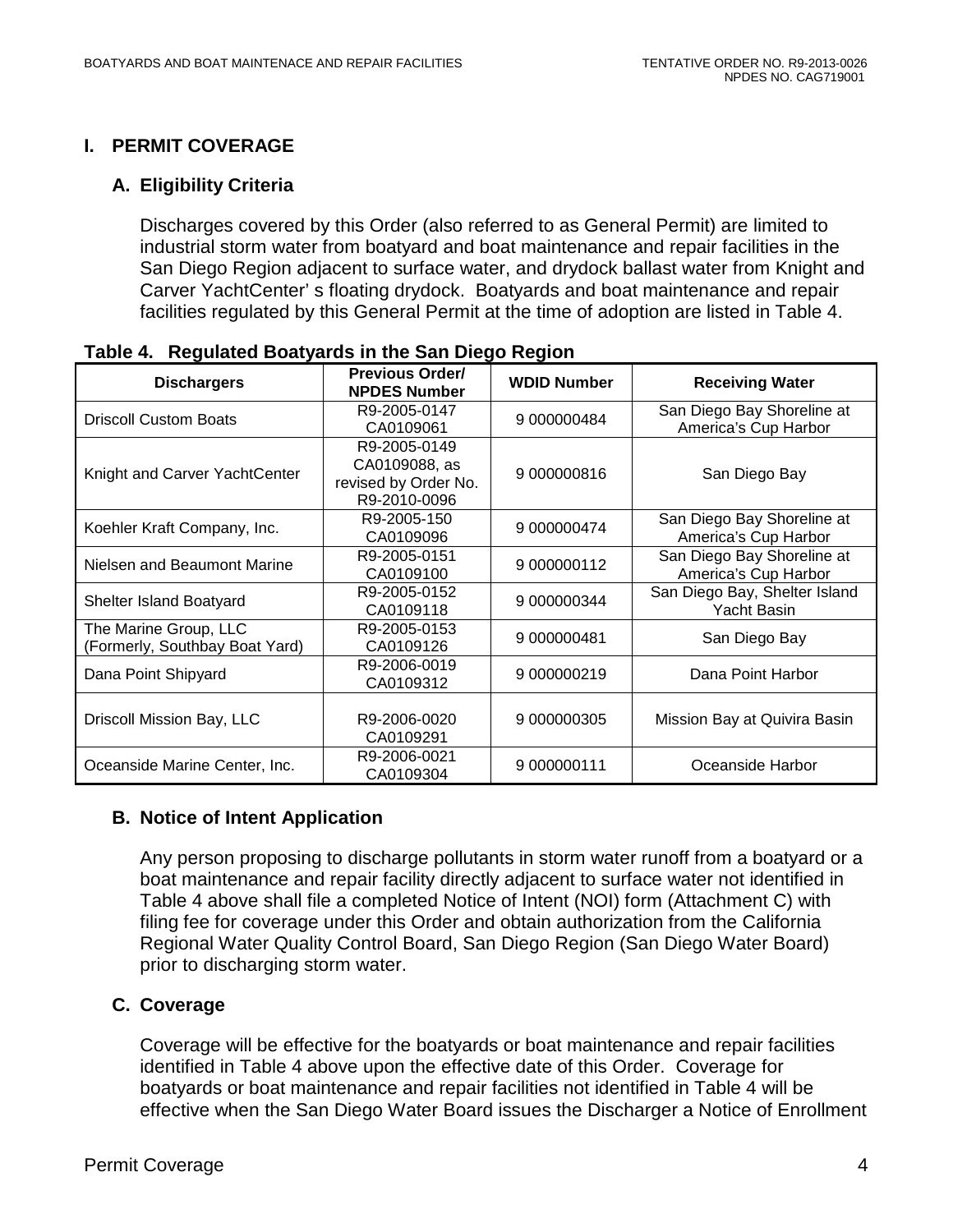(NOE) which may include additional or increased monitoring or other facility-specific requirements due to site specific circumstances of the discharge or facility. The effective enrollment date will be specified in the NOE and the Discharger is authorized to discharge starting on the date specified in the NOE.

## <span id="page-4-0"></span>**D. Notice of Termination**

Dischargers shall submit a written request referred to as a "Notice of Termination (NOT)" to the San Diego Water Board when coverage under this General Permit is no longer required. Discharger eligibility for termination of permit coverage can be established under, the following conditions:

- **1.** A new owner or operator has taken over responsibility for the facility; or
- **2.** The Discharger has ceased boatyard or boat maintenance and repair operations at the facility, and there are not, or no longer will be, discharges of storm water associated with boatyard or boat maintenance and repair operations from the facility (or discharges from the operation of a floating drydock, if applicable); or
- **3.** The Discharger has obtained coverage under an individual or alternative general permit for all discharges required to be covered by an NPDES permit.

The NOT letter constitutes a notice that the Discharger (and his/her agent) at the site has ceased the discharge of storm water under this General Permit. The NOT should include "Notice of Termination (NOT)" In the subject line, the Waste Discharge Identification Number (WDID No.) assigned to the Discharger by the San Diego Water Board when enrolled in the Order, the name and address of the boatyard or boat maintenance and repair facility, and be signed and dated in accordance with the signatory requirements of this Order. The Discharger shall continue to comply with the requirements of this Order until the San Diego Water Board notifies the Discharger in writing that the NOT has been approved. Submittal of a NOT letter does not guarantee termination. Approval of the NOT does not relieve the Dischargers responsibility for paying any applicable outstanding invoices of annual fees or submitting any outstanding required reports as a result of enrollment under this General Permit.

### <span id="page-4-1"></span>**E. Transferring Ownership**

Enrollment under this Order is not transferable. The enrolled Discharger must submit a NOT to the San Diego Water Board in the event of any change in control or ownership of land or waste discharge facilities presently owned or controlled by the enrolled Discharger. The new succeeding owner or operator must submit an NOI application of enrollment under this General Permit and obtain authorization from the San Diego Water Board.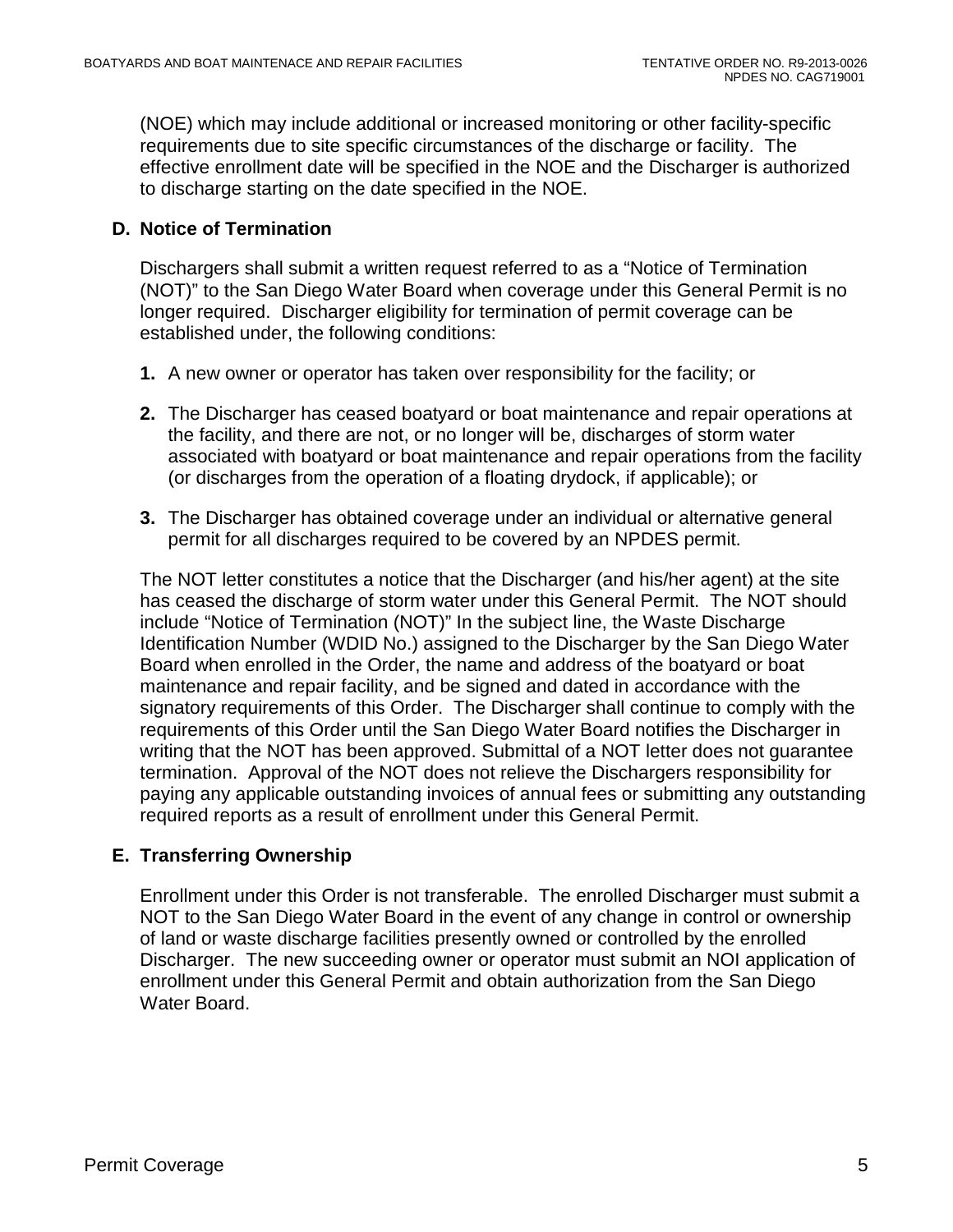#### <span id="page-5-0"></span>**II. FINDINGS**

The San Diego Water Board finds:

- **A. Background.** On December 14, 2005, the San Diego Water Board adopted seven individual Waste Discharge Requirement NPDES Permits for discharges of storm water to San Diego Bay from boatyards and boat maintenance and repair facilities within the San Diego Region. The San Diego Water Board adopted an additional three individual Waste Discharge Requirement NPDES Permits for discharges of storm water to Dana Point Harbor, Oceanside Harbor, and Mission Bay from boatyards and boat maintenance and repair facilities on April 12, 2006. Each of the individual NPDES Permits issued in 2005 and 2006 have similar effluent limitations and monitoring requirements, due to the same or substantially similar operations that take place at these facilities. As a result, the San Diego Water Board has decided to issue a general permit for the discharges of storm water from boatyards and boat maintenance and repair facilities instead of reissuing the individual NPDES permits. A total of nine boatyards and boat maintenance and repair facilities will be regulated by this General Permit initially. The San Diego Water Board may enroll other boatyards or boat maintenance and repair facilities under this Order subject to the eligibility criteria described in Section I.A of this Order.
- **B. Discharge Description.** This Order covers existing and proposed discharges of storm water from boatyards and boat maintenance and repair facilities within the San Diego Region as well as dry dock ballast and flood water from Knight and Carver YachtCenter. The San Diego Region covers a large portion of San Diego County, portions of South Orange County, and the southwestern portion of Riverside County based on hydrologic drainage areas.

Boatyards and boat maintenance and repair facilities conduct activities that include, but are not limited to; exterior/interior surface coating application/removal (e.g., painting and sanding), wood work, metal work, fiberglass work, hydrowashing, hull cleaning, engine repair, general mechanical/fixture repair, and hazardous waste storage. These industrial activities along with material handling equipment or activities, raw materials, by-products, waste materials or industrial machinery, generate pollutants that have the potential to discharge to receiving waters when exposed to storm water. In addition to storm water, Knight and Carver YachtCenter, Inc. discharges ballast water and flood water from a floating drydock. Potential storm water pollutants often associated with boat maintenance and repair operations include: biochemical oxygen demand (BOD), metals (copper and zinc), total petroleum hydrocarbons (TPH), oil and grease, tributyl tin (TBT), settleable solids, total suspended solids (TSS), and total organic carbon (TOC).

In addition to the discharge of storm water, one of the facilities to be covered under this General Permit (Knight and Carver YachtCenter, Inc.) discharges ballast water and drydock floodwater to San Diego Bay. The Knight and Carver drydock is used to conduct boat repair and maintenance activities which cannot normally be conducted while a vessel is waterborne. These activities generally include exterior hull repair; abrasive blasting; hydroblasting; painting; the repair or replacement of shafts,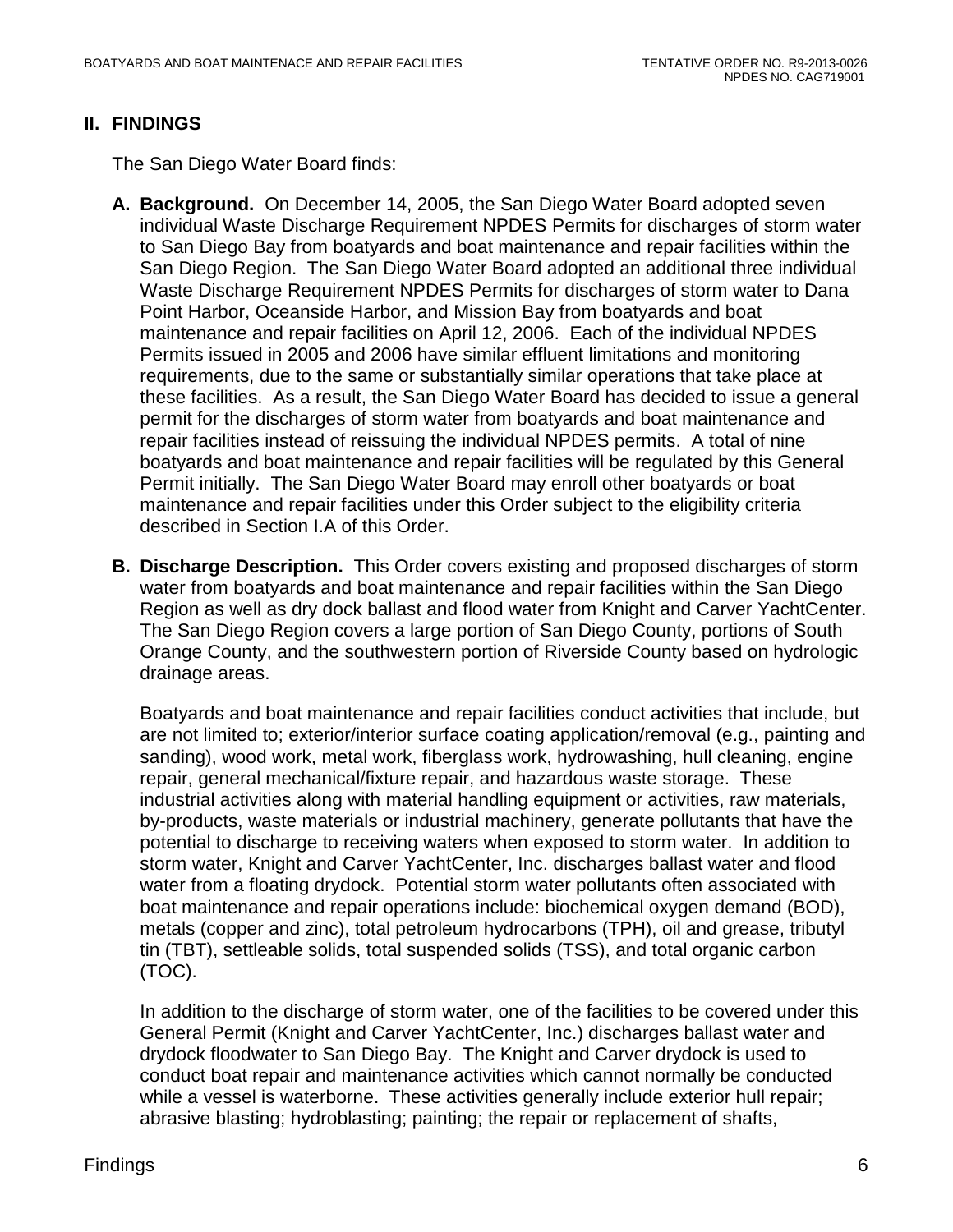propellers, and rudders; and the repair or replacement of valves and fittings below the waterline. These activities are substantially similar to work done at facilities which haul the vessel out using a travel lift or marine railway. Vessel launching and recovery is accomplished by means of integral ballast tanks, which take in and discharge seawater used to raise and lower the drydock. Potential wastes generated during boat repair include spent abrasives, paint, rust, petroleum products, marine growth and general refuse and debris. The drydock is configured to prevent any waste including industrial process water, storm water, and wash water from entering San Diego Bay receiving water. Potential pollutants from drydock flooding include materials and wastes from boat maintenance and repair operations left on the drydock deck prior to flooding. Potential pollutants in drydock ballast water include sediment and solids that may enter the drydock ballasts, and pollutants already present in the San Diego Bay water pumped into the ballasts. The drydock is required to be cleaned thoroughly before being submerged.

- **C. Legal Authorities.** This Order is issued pursuant to section 402 of the Clean Water Act (CWA) and implementing regulations adopted by the USEPA and chapter 5.5, division 7 of the Water Code (commencing with section 13370). It shall serve as an NPDES permit for point source discharges from approved facilities to surface waters. This Order also serves as Waste Discharge Requirements (WDRs) pursuant to article 4, chapter 4, division 7 of the Water Code (commencing with section 13260). States may request authority to issue general NPDES permits pursuant to Title 40, Code of Federal Regulations (40 CFR) section 122.28. On June 8, 1989, the State Water Resources Control Board (State Water Board) submitted an application to USEPA requesting revisions to its NPDES Program in accordance with 40 CFR sections 122.28, 123.62, and 403.10. The application included a request to add general NPDES permit authority to its approved NPDES Program. On September 22, 1989, USEPA, Region 9, approved the State Water Board's request and granted authorization for the State of California to issue general NPDES permits.
- **D. Background and Rationale for Requirements.** The San Diego Water Board developed the requirements in this General Permit based on information submitted as part of the NPDES permit reissuance applications for the individual boatyards and boat maintenance and repair facilities , through monitoring and reporting programs, and other available information. The Fact Sheet (Attachment F), which contains background information and rationale for the requirements of this Order, is hereby incorporated into this General Permit and constitutes part of the Findings for this General Permit. Attachments A through E, G and H are also incorporated into this General Permit.
- **E. California Environmental Quality Act (CEQA).** Under Water Code section 13389, this action to adopt an NPDES permit is exempt from the provisions of CEQA, Public Resources Code sections 21100-21177.
- **F. Technology-Based Effluent Limitations.** Section 301(b) of the CWA and implementing USEPA permit regulations at 40 CFR 122.44, require that NPDES permits include conditions meeting applicable technology-based requirements at a minimum, and any more stringent effluent limitations necessary to meet applicable water quality standards. This General Permit incorporates technology-based requirements as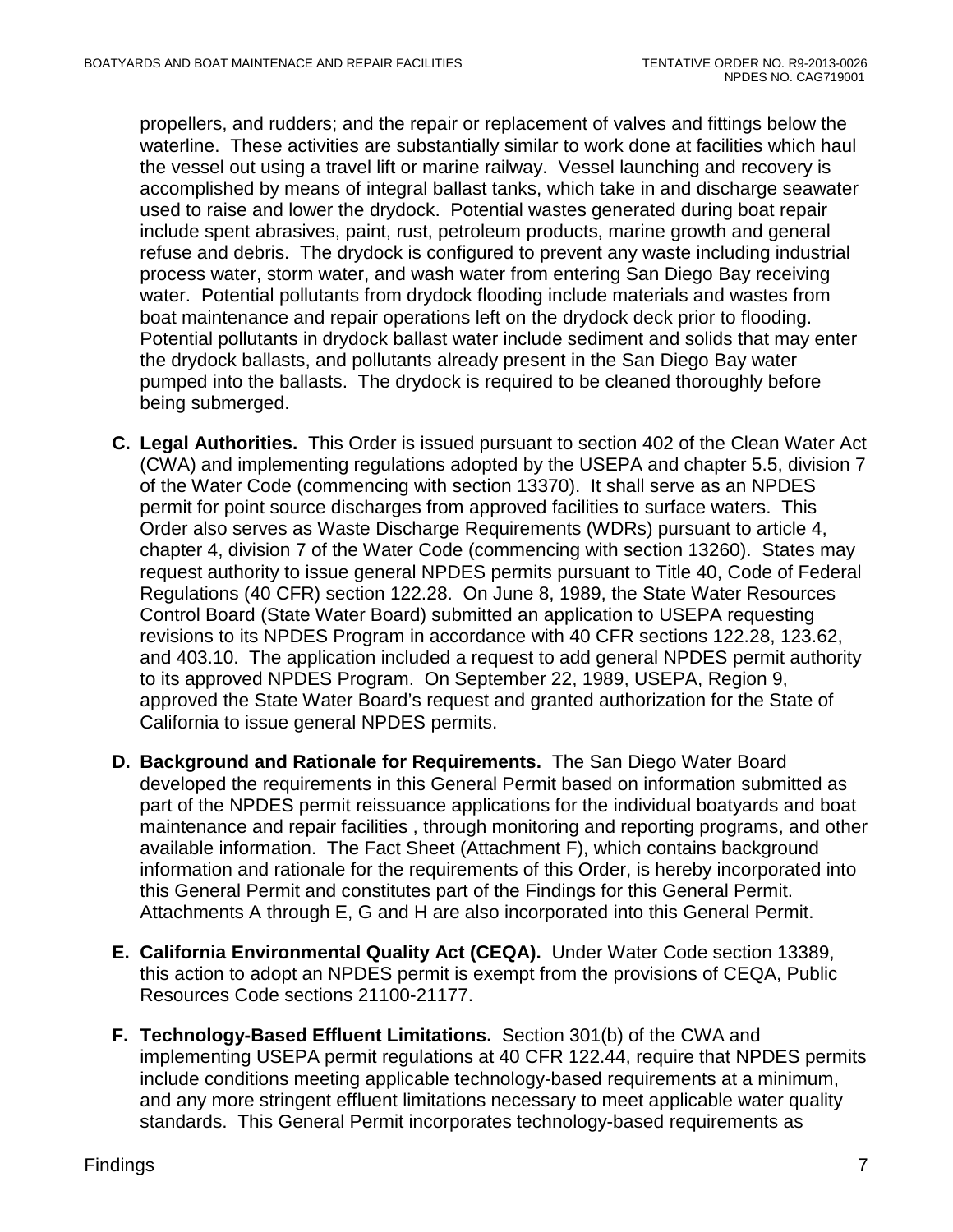discussed in section IV.B of the Fact Sheet (Attachment F). Technology-based requirements in this General Permit include the implementation of a storm water pollution prevention plan (SWPPP), a best management practices (BMPs) plan, numeric action levels (NALs), and effluent limitations for drydock ballast water based on Table A of the *Water Quality Control Plan for Ocean Waters of California, California Ocean Plan*.

**G. Water Quality-Based Effluent Limitations.** Section 301(b) of the CWA and 40 CFR 122.44(d) require that NPDES permits include effluent limitations more stringent than applicable federal technology-based requirements where necessary to achieve applicable water quality standards.

40 CFR 122.44(d)(1)(i) mandates that NPDES permits include effluent limitations for all pollutants that are or may be discharged at levels that have the reasonable potential to cause or contribute to an exceedance of a water quality standard, including numeric and narrative objectives within a standard. Where reasonable potential has been established for a pollutant, but there is no numeric criterion or objective for the pollutant, water quality-based effluent limitations (WQBELs) must be established using: (1) USEPA criteria guidance under CWA section 304(a), supplemented where necessary by other relevant information; (2) an indicator parameter for the pollutant of concern; or (3) a calculated numeric water quality criterion, such as a proposed state criterion or policy interpreting the state's narrative criterion, supplemented with other relevant information, as provided in 40 CFR 122.44(d)(1)(vi).

**H. Water Quality Control Plans and Policies.** The San Diego Water Board's *Water Quality Control Plan for the San Diego Basin* (hereinafter Basin Plan) designates beneficial uses, establishes water quality objectives, and contains implementation programs and policies to achieve those objectives for all waters addressed through the Basin Plan. The Basin Plan was adopted by the San Diego Water Board on September 8, 1994, and was subsequently approved by the State Water Board on December 13, 1994. Subsequent revisions to the Basin Plan have also been adopted by the San Diego Water Board and the State Water Board. Beneficial uses applicable to coastal waters in the San Diego Basin are summarized in Table 2-3 of the Basin Plan.

The State Water Board adopted the *Water Quality Control Plan for Control of Temperature in the Coastal and Interstate Water and Enclosed Bays and Estuaries of California* (Thermal Plan) on May 18, 1972, and amended this plan on September 18, 1975. This plan contains temperature objectives for surface waters.

The State Water Board adopted the *Water Quality Control Policy for Enclosed Bays and Estuaries of California* (*Bays and Estuaries Policy*) on May 16, 1974. The *Bays and Estuaries Policy* establishes principles for management of water quality, quality requirements for waste discharges, discharge prohibitions, and general provisions to prevent water quality degradation and to protect the beneficial uses of waters of enclosed bays and estuaries. These principles, requirements, prohibitions, and provisions have been incorporated into this General Permit.

On September 16, 2008 the State Water Board adopted the *Water Quality Control Plan for Enclosed Bays and Estuaries – Part 1 Sediment Quality* (Sediment Quality Plan).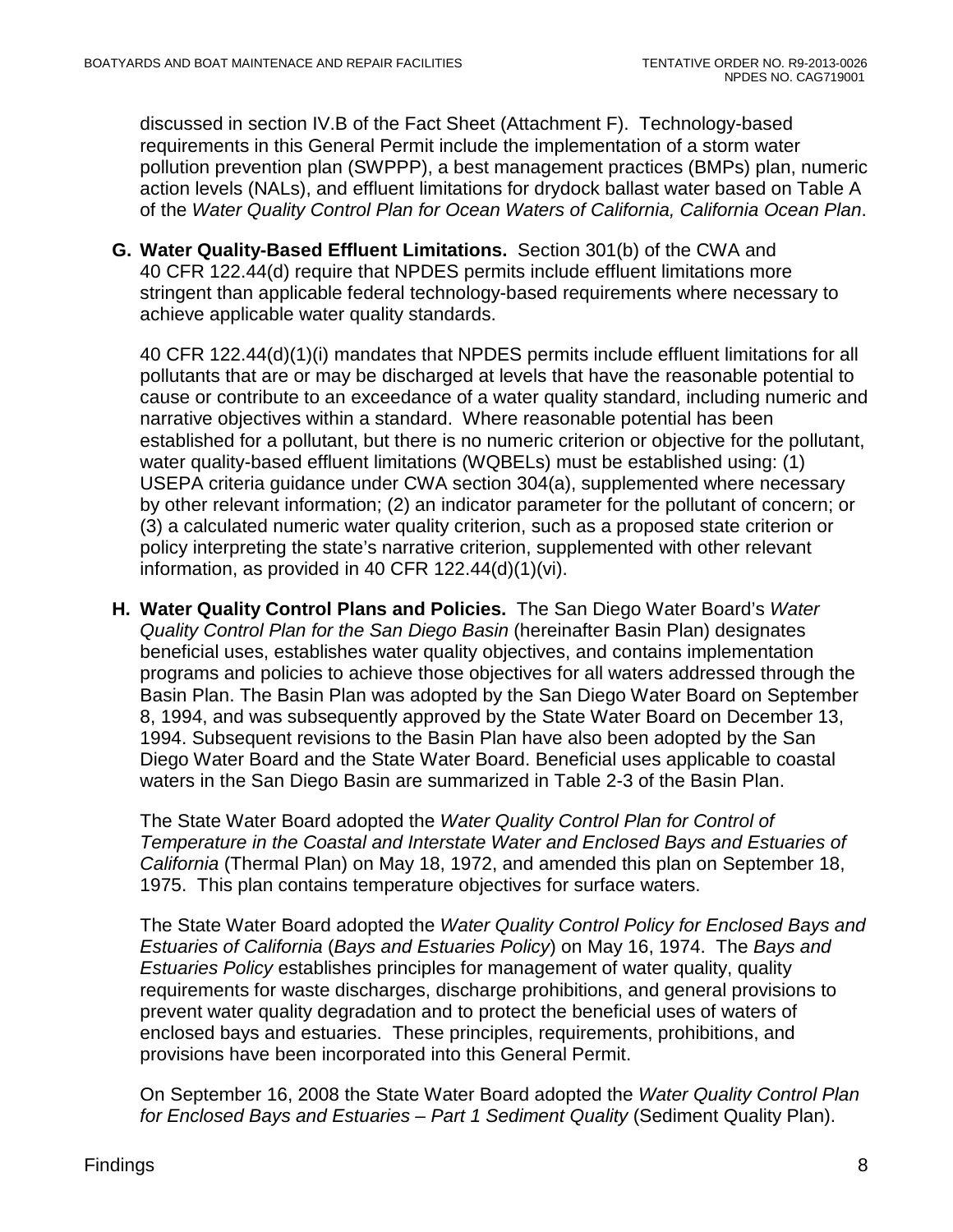The Sediment Quality Plan became effective on August 25, 2009. The Sediment Quality Plan establishes: 1) narrative sediment quality objectives for benthic community protection from exposure to contaminants in sediment and to protect human health; and 2) a program of implementation using a multiple lines of evidence approach to interpret the narrative sediment quality objectives. This General Permit implements the requirements of the Sediment Quality Plan.

The State Water Board adopted the *Water Quality Control Plan for Ocean Waters of California, California Ocean Plan* (Ocean Plan) in 1972 and amended it in 1978, 1983, 1988, 1990, 1997, 2000, 2005, and 2009. The State Water Board adopted the latest amendment on September 15, 2009 and it became effective on March 10, 2010. The Ocean Plan is applicable, in its entirety, to point source discharges to the ocean. Although not directly applicable to the discharges eligible for coverage under this General Permit, Table A of the Ocean Plan has historically been used to develop appropriate technology-based effluent limitations for discharges of industrial process water to San Diego Bay by the San Diego Water Board. This Order carries over technology-based effluent limitations previously established for Knight and Carver YachtCenter's floating drydock based on Table A of the Ocean Plan. Further, since the receiving waters for the facilities eligible for coverage under this General Permit share strong hydraulic connections with the Ocean, and share many of the same characteristics of the Ocean, requirements and water quality objectives have been established as necessary to protect the beneficial uses of the Ocean.

The requirements of this General Permit implement the applicable water quality control plans.

- **I. Alaska Rule.** On March 30, 2000, USEPA revised its regulation that specifies when new and revised state and tribal water quality standards (WQS) become effective for CWA purposes. (40 CFR 131.21; 65 Fed. Reg. 24641 (April 27, 2000).) Under the revised regulation (also known as the Alaska rule), new and revised standards submitted to USEPA after May 30, 2000, must be approved by USEPA before being used for CWA purposes. The final rule also provides that standards already in effect and submitted to USEPA by May 30, 2000 may be used for CWA purposes, whether or not approved by USEPA.
- **J. National Toxics Rule (NTR) and California Toxics Rule (CTR).** USEPA adopted the NTR on December 22, 1992, and later amended it on May 4, 1995 and November 9, 1999. About 40 priority pollutant criteria in the NTR applied in California. On May 18, 2000, USEPA adopted the CTR. The CTR promulgated new priority pollutant criteria for California and, in addition, incorporated the previously adopted NTR criteria that were applicable in the State. The CTR was amended on February 13, 2001. These rules contain water quality criteria for priority pollutants and are applicable to discharges regulated under this General Permit.
- **K. State Implementation Policy.** On March 2, 2000, the State Water Board adopted the Policy for Implementation of Toxics Standards for Inland Surface Waters, Enclosed Bays, and Estuaries of California (State Implementation Policy or SIP). The SIP became effective on April 28, 2000 with respect to the priority pollutant criteria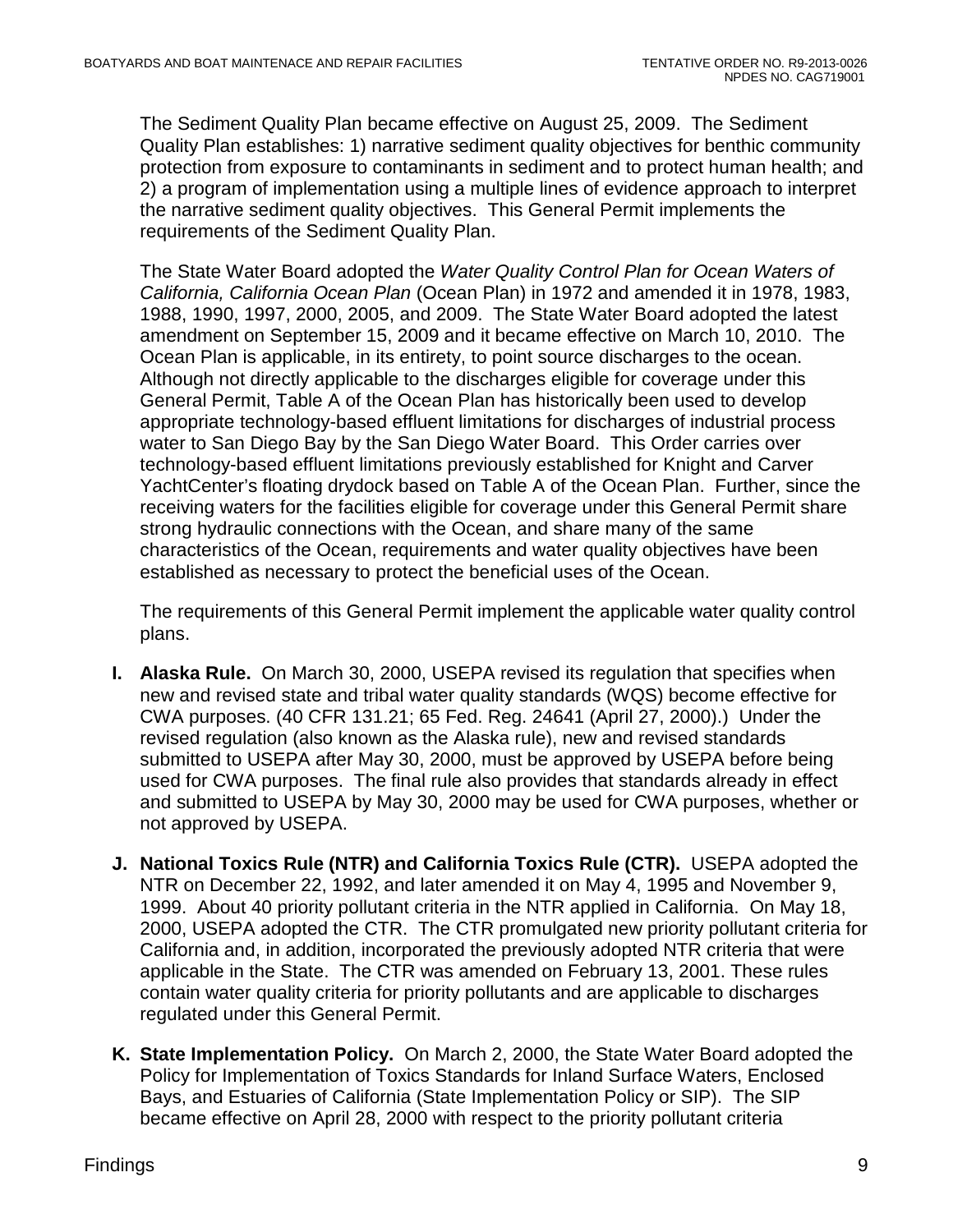promulgated for California by the USEPA through the NTR and to the priority pollutant objectives established by the San Diego Water Board in the Basin Plan. The SIP became effective on May 18, 2000 with respect to the priority pollutant criteria promulgated by the USEPA through the CTR. The State Water Board adopted amendments to the SIP on February 24, 2005 that became effective on July 13, 2005. The SIP establishes implementation provisions for priority pollutant criteria and objectives and provisions for chronic toxicity control. The SIP is not applicable to storm water discharges authorized by this General Permit.

**L. Stringency of Requirements for Individual Pollutants.** This Order contains Numeric Action Levels (NALs). An exceedance of a NAL is not a violation of this Order. This Order also contains chronic toxicity limitations, but it does not contain pollutant-specific water quality-based effluent limitations (WQBELs). These requirements are discussed in sections IV.B and IV.C of the Fact Sheet (Attachment F). This Order's technologybased pollutant restrictions implement the minimum, applicable federal technologybased requirements. These limitations are not more stringent than required by the CWA.

All beneficial uses and water quality objectives contained in the Basin Plan were approved under State law and submitted to and approved by USEPA prior to May 30, 2000. Any water quality objectives and beneficial uses submitted to USEPA prior to May 30, 2000, but not approved by USEPA before that date, are nonetheless "applicable water quality standards for purposes of the CWA" pursuant to 40 CFR 131.21(c)(1). Collectively, this General Permit's restrictions are no more stringent than required to implement the requirements of the CWA.

- **M. Antidegradation Policy.** Federal regulations at 40 CFR 131.12 require that the State water quality standards include an antidegradation policy consistent with the federal policy. The State Water Board established California's antidegradation policy in State Water Board Resolution No. 68-16. Resolution No. 68-16 incorporates the federal antidegradation policy where the federal policy applies under federal law. Resolution No. 68-16 requires that the existing quality of waters be maintained unless degradation is justified based on specific findings. The San Diego Water Board's Basin Plan implements, and incorporates by reference, both the State and federal antidegradation policies. As discussed in detail in the Fact Sheet, the permitted discharges are consistent with the antidegradation provision of 40 CFR section 131.12 and State Water Board Resolution No. 68-16.
- **N. Anti-Backsliding Requirements.** Sections 402(o)(2) and 303(d)(4) of the CWA and federal regulations at 40 CFR 122.44(l) prohibit backsliding in NPDES permits. These anti-backsliding provisions require effluent limitations and requirements in a reissued permit to be as stringent as those in the previous permit, with some exceptions where limitations may be relaxed. All effluent limitations in this General Permit are at least as stringent as the effluent limitations in the previous individual NPDES Permits for the facilities eligible for coverage under this General Permit.
- **O. Endangered Species Act.** This Order does not authorize any act that results in the taking of a threatened or endangered species or any act that is now prohibited, or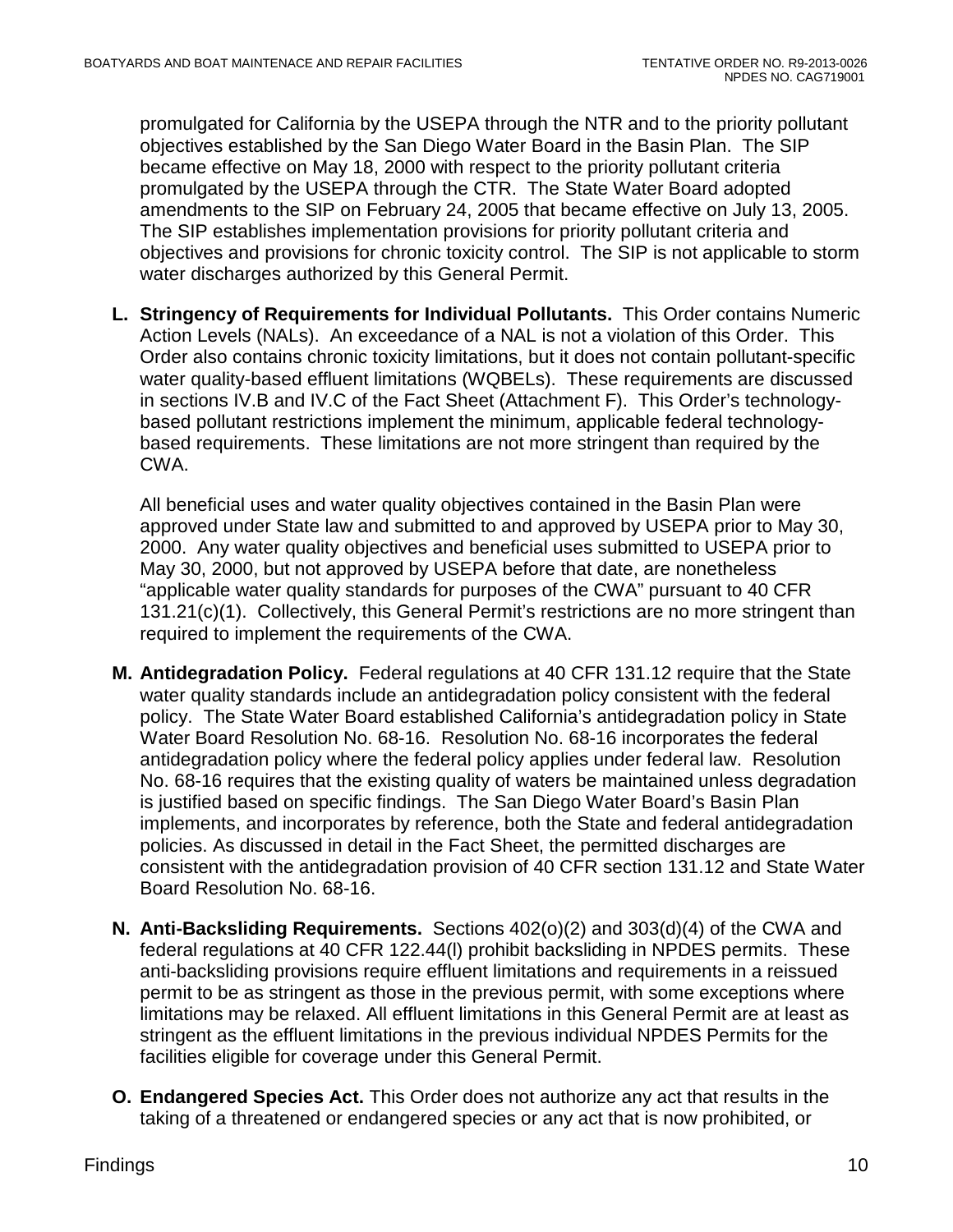becomes prohibited in the future, under either the California Endangered Species Act (Fish and Wildlife Code sections 2050 to 2097) or the Federal Endangered Species Act (16 U.S.C.A. sections 1531 to 1544). This Order requires compliance with effluent limitations, receiving water limitations, and other requirements to protect the beneficial uses of waters of the United States. The Discharger is responsible for meeting all requirements of the applicable Endangered Species Act.

- **P. Impaired Water Bodies on CWA 303(d) List**. Under section 303(d) of the 1972 CWA, states, territories and authorized tribes are required to develop lists of waters which will not meet water quality standards, even after point sources of pollution have installed the minimum required levels of pollution control technology to meet applicable TBELs. On November 12, 2010, USEPA gave final approval to California's 2010 section 303(d) List of Water Quality Limited Segments, as it pertains to the San Diego Region. A discussion of impaired water bodies applicable to this General Permit is provided in section III.D of the Fact Sheet (Attachment F).
- **Q. Total Maximum Daily Loads.** The USEPA requires the San Diego Water Board to develop TMDLs for each 303(d) listed pollutant and water body combination. On February 9, 2005, the San Diego Water Board adopted a Basin Plan amendment incorporating the *Dissolved Copper Shelter Island Yacht Basin, San Diego Bay TMDL (Resolution R9-2005-0019).* The TMDL was subsequently approved by the State Water Board on September 22, 2005, by the Office of Administrative Law on December 2, 2005, and by USEPA on February 8, 2006.

Storm water from boatyards can contain dissolved copper. Shelter Island Boatyard is the only boatyard that discharges to Shelter Island Yacht Basin. The TMDL does not assign a wasteload allocation (WLA) to the Shelter Island Boatyard or to industrial storm water discharges, but neither does it explicitly exclude such discharges. The Shelter Island Boatyard maintains on-site storage for storm water and the authority to discharge limited amounts of storm water to the municipal sanitary sewer. The Shelter Island Boatyard rarely discharges storm water to the Shelter Island Yacht Basin. The San Diego Water Board finds that the requirements of this General Permit will further incentivize the Shelter Island Boatyard to avoid discharge to the Shelter Island Yacht Harbor and is consistent with the Shelter Island Yacht Basin dissolved copper TMDL.

Applicable 303(d) listings and TMDLs have been considered in the development of this General Permit.

- **R. Monitoring and Reporting.** 40 CFR 122.48 requires that all NPDES permits specify requirements for recording and reporting monitoring results. Water Code sections 13267 and 13383 authorize the San Diego Water Board to require technical and monitoring reports. The Monitoring and Reporting Program (MRP) establishes monitoring and reporting requirements to implement federal and State requirements. This MRP is provided as Attachment E to this General Permit.
- **S. Standard and Special Provisions.** Standard Provisions, which apply to all NPDES permits in accordance with 40 CFR 122.41, and additional conditions applicable to specified categories of permits in accordance with 40 CFR 122.42, are provided in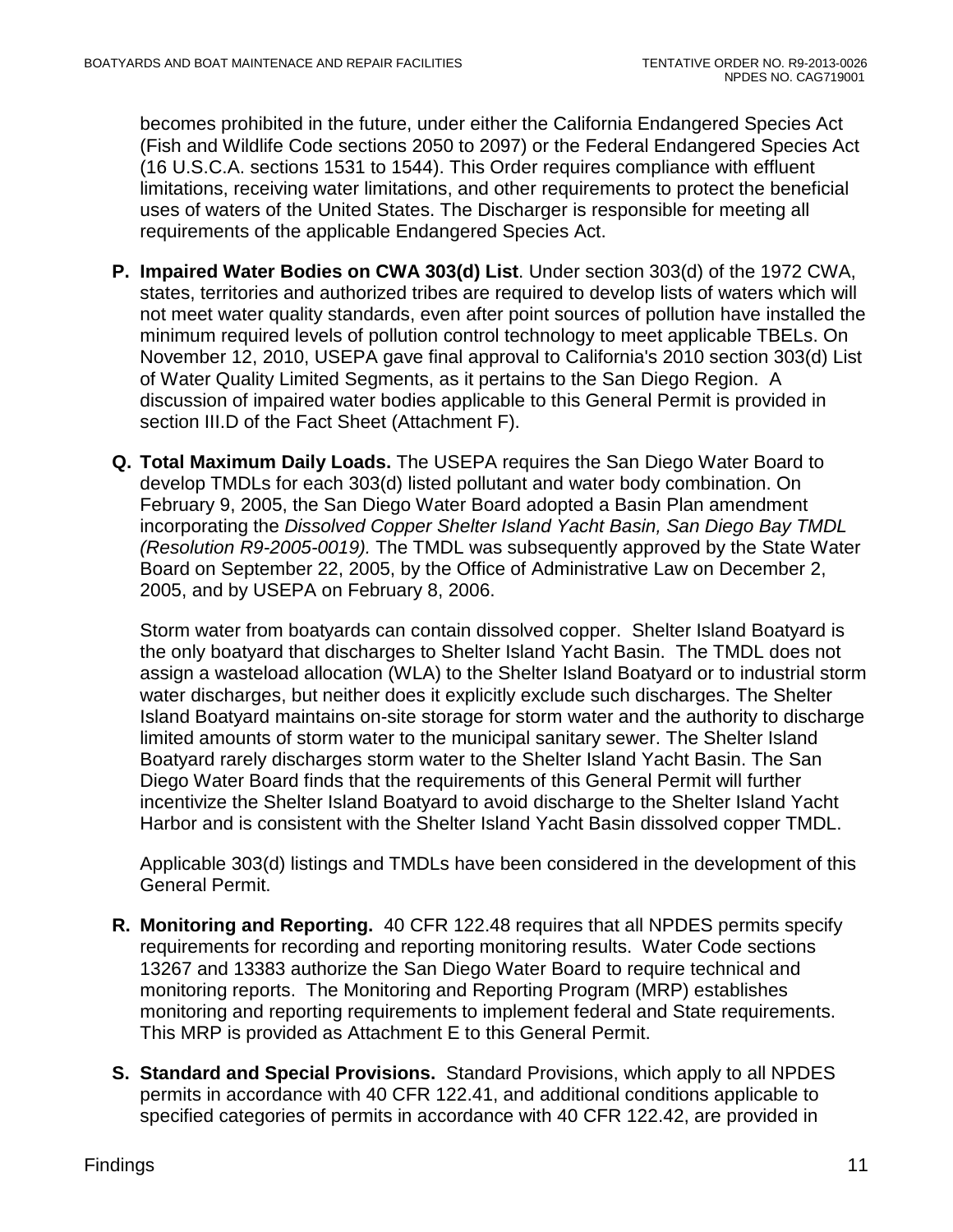Attachment D to this General Permit. The San Diego Water Board has also included in this General Permit special provisions applicable to the individual dischargers. A rationale for the special provisions contained in this General Permit is provided in the attached Fact Sheet (Attachment F).

- **T. Provisions and Requirements Implementing State Law.** Some of the provisions/requirements in section VIII.A.2 of this General Permit are included to implement State law only. These provisions/requirements are not required or authorized under the federal CWA; consequently, violations of these provisions/requirements are not subject to the enforcement remedies that are available for NPDES violations.
- **U. Executive Officer Delegation of Authority.** The San Diego Water Board by prior resolution has delegated all matters that may legally be delegated to its Executive Officer to act on its behalf pursuant to Water Code §13223. Therefore, the Executive Officer is authorized to act on the San Diego Water Board's behalf on any matter within this General Permit as described in 40 CFR 122.63.
- **V. Notification of Interested Parties.** The San Diego Water Board has notified the Dischargers and interested agencies and persons of its intent to prescribe Waste Discharge Requirements for these discharges and has provided them with an opportunity to submit their written comments and recommendations. Details of notification are provided in the Fact Sheet (Attachment F) of this General Permit.
- **W. Consideration of Public Comment.** The San Diego Water Board, in a public meeting, heard and considered all comments pertaining to the discharge. Details of the Public Hearing are provided in the Fact Sheet (Attachment F) of this General Permit.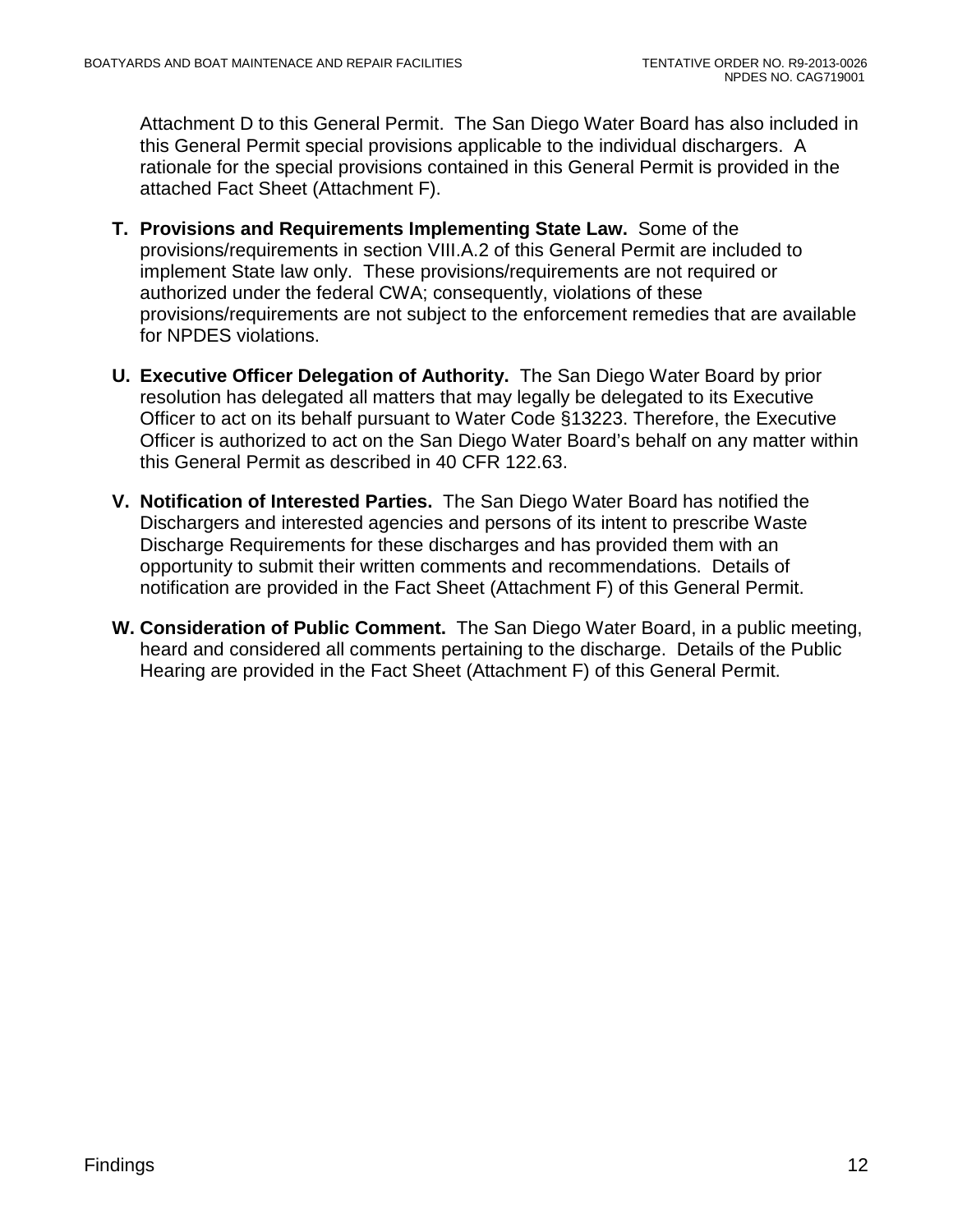THEREFORE, IT IS HEREBY ORDERED, that this General Permit supersedes Order Nos. R9-2005-0147, R9-2005-0149 (as amended by R9-2010-0096), R9-2005-0150, R9-2005-0151, R9-2005-0152, R9-2005-0153, R9-2006-0019, R9-2006-0020, and R9-2006-0021 except for enforcement purposes, and, in order to meet the provisions contained in division 7 of the Water Code (commencing with section 13000) and regulations adopted thereunder, and the provisions of the CWA and regulations and guidelines adopted thereunder, the Discharger shall comply with the requirements in this General Permit.

## <span id="page-12-0"></span>**III. DISCHARGE PROHIBITIONS**

- **A.** The dumping, deposition or discharge of the following wastes directly into receiving waters, or adjacent to such waters in any manner that may allow its being transported into the waters is prohibited:
	- **1.** paint chips;
	- **2.** blasting materials;
	- **3.** paint overspray;
	- **4.** paint spills;
	- **5.** water contaminated with abrasive blast materials, paint, oils, fuels, lubricants, solvents, or petroleum;
	- **6.** hydro-blast water;
	- **7.** tank cleaning water used to remove sludge and/or dirt;
	- **8.** clarified water from oil and water separators, except for storm water discharges treated by an oil and water separator and reported by the Discharger to the San Diego Water Board;
	- **9.** steam cleaning water;
	- **10.** pipe and tank hydrostatic test water;
	- **11.** saltbox water;
	- **12.** hydraulic oil leaks and spills;
	- **13.** fuel leaks and spills;
	- **14.** trash;
	- **15.** refuse and rubbish including, but not limited to, any cans, bottles, paper, plastic, vegetable matter, or dead animals deposited or caused to be deposited by human activities.
	- **16.** fiberglass dust;
	- **17.** swept materials;
	- **18.** ship repair and maintenance activity debris;
	- **19.** waste zinc plates;
	- **20.** marine fouling organisms except the discharge of marine fouling organism removed from unpainted, uncoated surfaces by underwater operations.
	- **21.** demineralizer and reverse osmosis brine;
	- **22.** oily bilge water;
	- **23.** materials of petroleum origin in sufficient quantities to be visible; and
	- **24.** polychlorinated biphenyl compounds, such as those used for transformer fluid.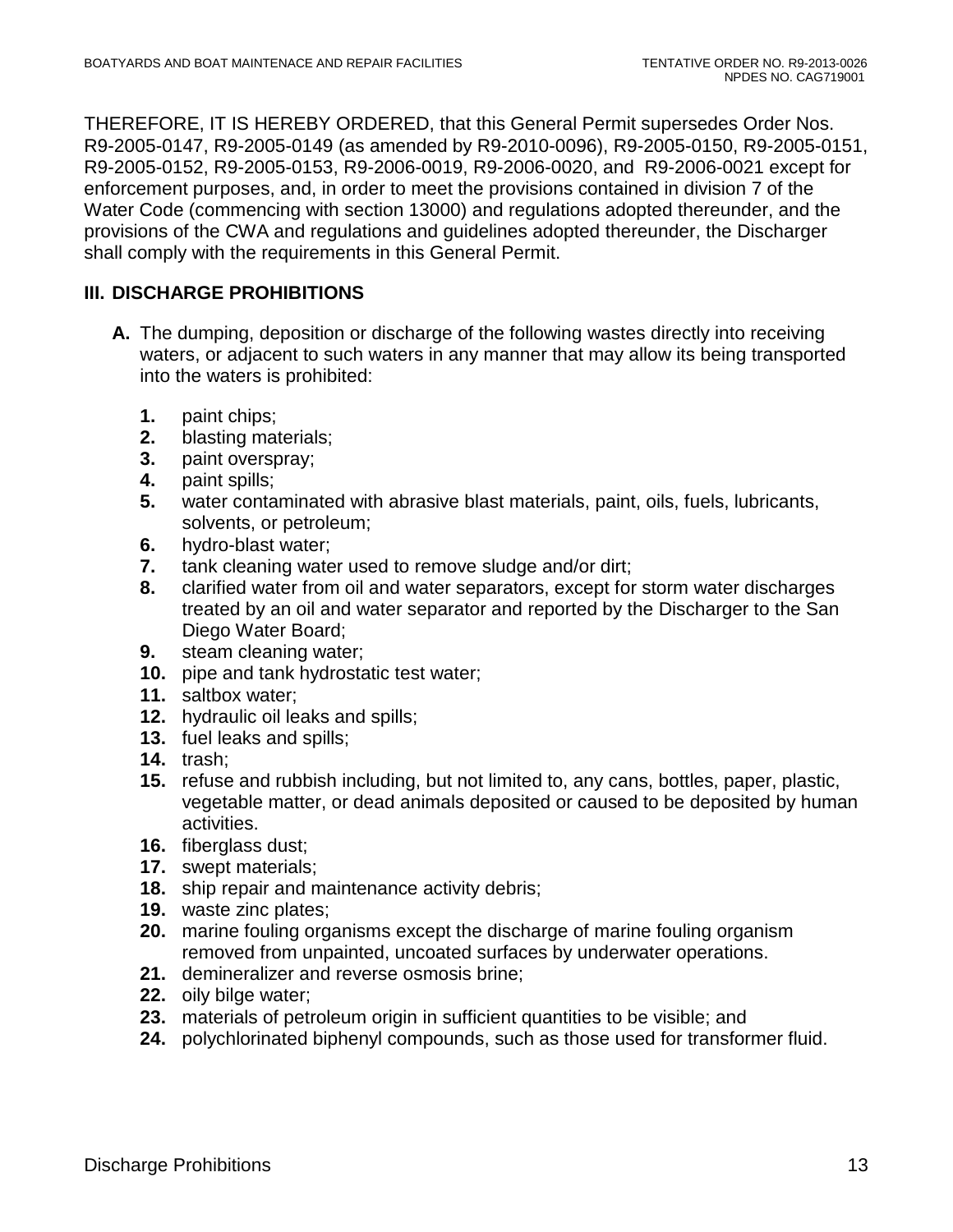- **B.** The discharge of the first flush of storm water runoff from each storm (first 0.25 inch of rainfall), from maintenance and repair areas, storage areas, or other on-site locations where industrial activity may occur (including floating drydocks), is prohibited.
- **C.** Discharges of liquids or materials other than storm water (i.e., non-storm water discharges), with the exception of drydock ballast water and flood water from Knight and Carver YachtCenter, Inc., either directly or indirectly to waters of the United States are prohibited. These prohibited discharges include, but are not limited to, any water which, during industrial activity, comes into direct contact with, or results from waste or materials used during industrial processes. Prohibited non-storm water discharges must be either eliminated or permitted by a separate NPDES permit.
- **D.** All discharges regulated under this General Permit shall comply with discharge prohibitions contained in the San Diego Water Board's and Statewide water quality control plans. The San Diego Water Board's Basin Plan Waste Discharge Prohibitions are hereby incorporated in this General Permit as if fully set forth herein and are summarized in Attachment G.
- **E.** Discharges of wastes to waters of the United States are prohibited except as specifically authorized by this General Permit or in a manner or location specifically described in this General Permit or another NPDES permit.
- **F.** The direct or indirect discharge of storm water to waters of the United States in a manner causing or threatening to cause pollution, contamination, or nuisance as defined in Water Code Section 13050 are prohibited.
- **G.** The discharge of storm water from boatyards and boat maintenance and repair facilities to waters within the San Diego Region is prohibited unless a report of waste discharge or Notice of Intent (NOI) has been submitted, and the San Diego Water Board has provided the Discharger with a written Notice of Enrollment (NOE) identifying the discharge subject to waste discharge requirements.
- **H.** The discharge of wastes that cause or contribute to the violation of water quality standards (designated beneficial uses and water quality objectives developed to protect beneficial uses) is prohibited.
- **I.** If a Discharger reuses or recycles stored or contained storm water in processing activities (e.g., hydrowashing vessels, general vessel wash down, etc.), then the reused/recycled water shall be considered industrial process water and is prohibited from discharge to waters of the United States and/or State under this General Permit.
- **J.** Knight and Carver YachtCenter, Inc. is prohibited from discharging anything other than San Diego Bay water in the drydock ballast tank discharge or in the flooding water. The discharge of sediment, chlorine, biocides, or other maintenance byproducts from the drydock ballast tanks or in the flooding water is prohibited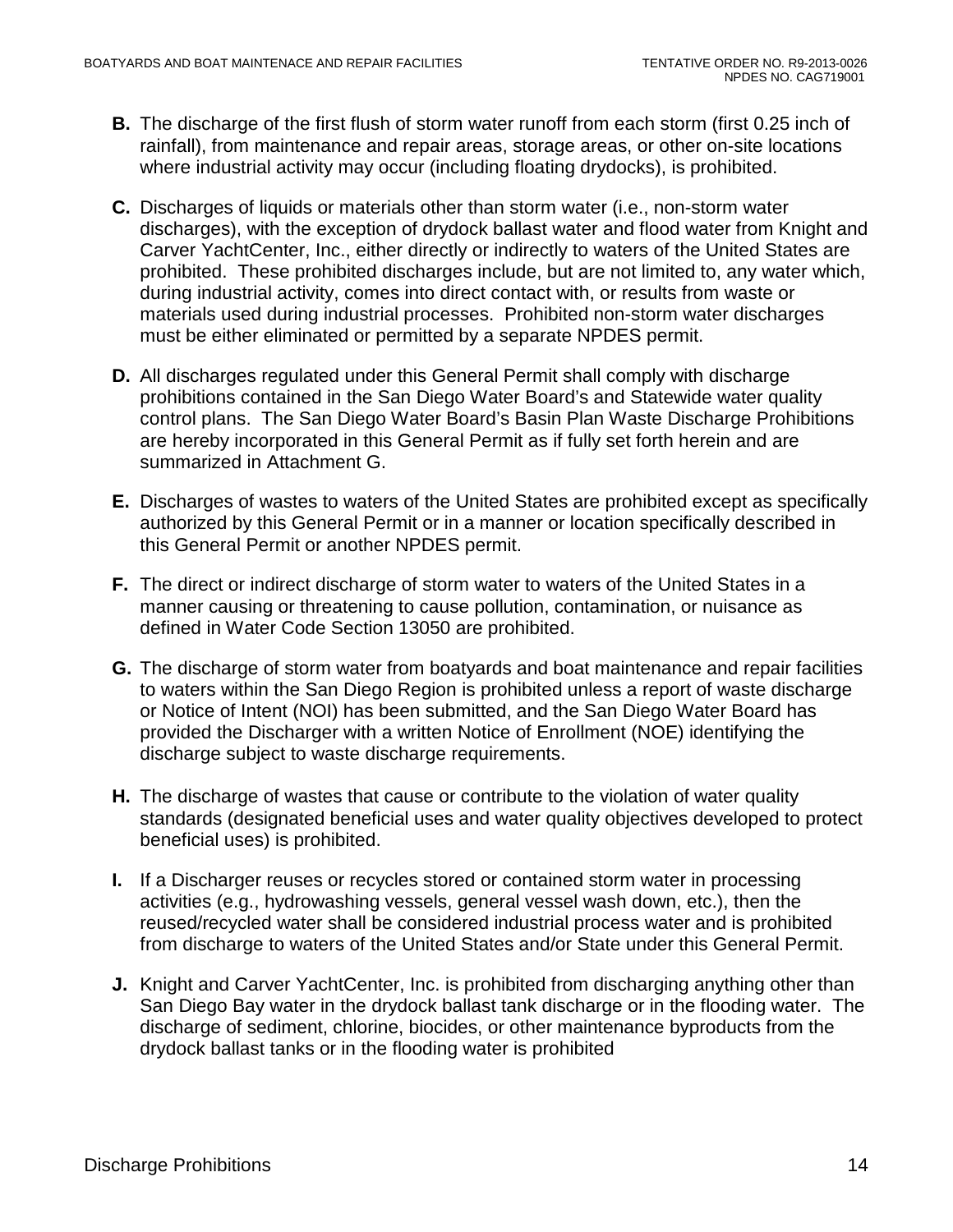## <span id="page-14-0"></span>**IV. EFFLUENT LIMITATIONS**

- **A.** Discharges of industrial storm water to waters of the United States shall maintain compliance with the Maximum Daily Effluent Limitation for chronic toxicity. The MDEL is based on the outcome of the Test of Significant Toxicity (TST) approach and the resulting percent effect at the Instream Waste Concentration (IWC). The MDEL is exceeded when a toxicity test results in a "fail," and the percent effect is greater than or equal to 0.50 for chronic toxicity tests in accordance with Compliance Determination Section XV. of this General Permit.
- **B.** Discharges of ballast water from Knight and Carver YachtCenter, Inc. shall maintain compliance with the following effluent limitations for discharges of ballast water at Discharge Point No. BW-001 to San Diego Bay, with compliance measured at Monitoring Location No. BW-001 as described in sections III and IV of the attached MRP.

|                                  |                         | <b>Effluent Limitations</b> |                       |                                        |  |
|----------------------------------|-------------------------|-----------------------------|-----------------------|----------------------------------------|--|
| <b>Parameter</b>                 | <b>Units</b>            | <b>Average Monthly</b>      | <b>Weekly Average</b> | <b>Instantaneous</b><br><b>Maximum</b> |  |
| Oil and Grease                   | mg/L                    | 25                          | 40                    | 75                                     |  |
| Settleable Solids                | mI/L                    | 1.0                         | 1.5                   | 3.0                                    |  |
| <b>Total Suspended</b><br>Solids | mg/L                    | 60                          |                       |                                        |  |
| Turbidity                        | <b>NTU</b>              | 75                          | 100                   | 225                                    |  |
| рH                               | <b>Standard Units</b>   | $-$                         | --                    |                                        |  |
| Temperature                      | ∘⊏                      | --                          | --                    |                                        |  |
| <b>Chronic Toxicity</b>          | Pass/Fail & %<br>Effect |                             |                       | 3                                      |  |

<span id="page-14-2"></span>**Table 5. Knight and Carver YachtCenter Ballast Water Effluent Limitations**

 $\frac{1}{2}$  Discharges shall be between 7.0 and 9.0 at all times.<br>
<sup>2</sup> Discharges shall not be greater than 20°F over the natural temperature of the receiving water at any time.<br>
<sup>3</sup> Discharges shall maintain compliance wit MDEL is based on the outcome of the Test of Significant Toxicity (TST) approach and the resulting percent effect at the Instream Waste Concentration (IWC). The MDEL is exceeded when a toxicity test results in a "fail," and the percent effect is greater than or equal to 0.50 for chronic toxicity tests in accordance with Compliance Determination Section XV.I of this General Permit.

## <span id="page-14-1"></span>**V. NUMERIC ACTION LEVELS (NALS)**

**A.** Numeric Action Levels (NALs), found in Table 6 of this Order are used as numeric thresholds for corrective action. An exceedance of an NAL is not a violation of this Order. The Discharger shall implement corrective actions as described below.

### **1. NAL Exceedance Determination Method:**

The Annual Average of all analytical sampling results from all qualifying storm events (QSEs) in a reporting year shall not exceed the Annual NAL Value for any parameter listed in Table 6 below.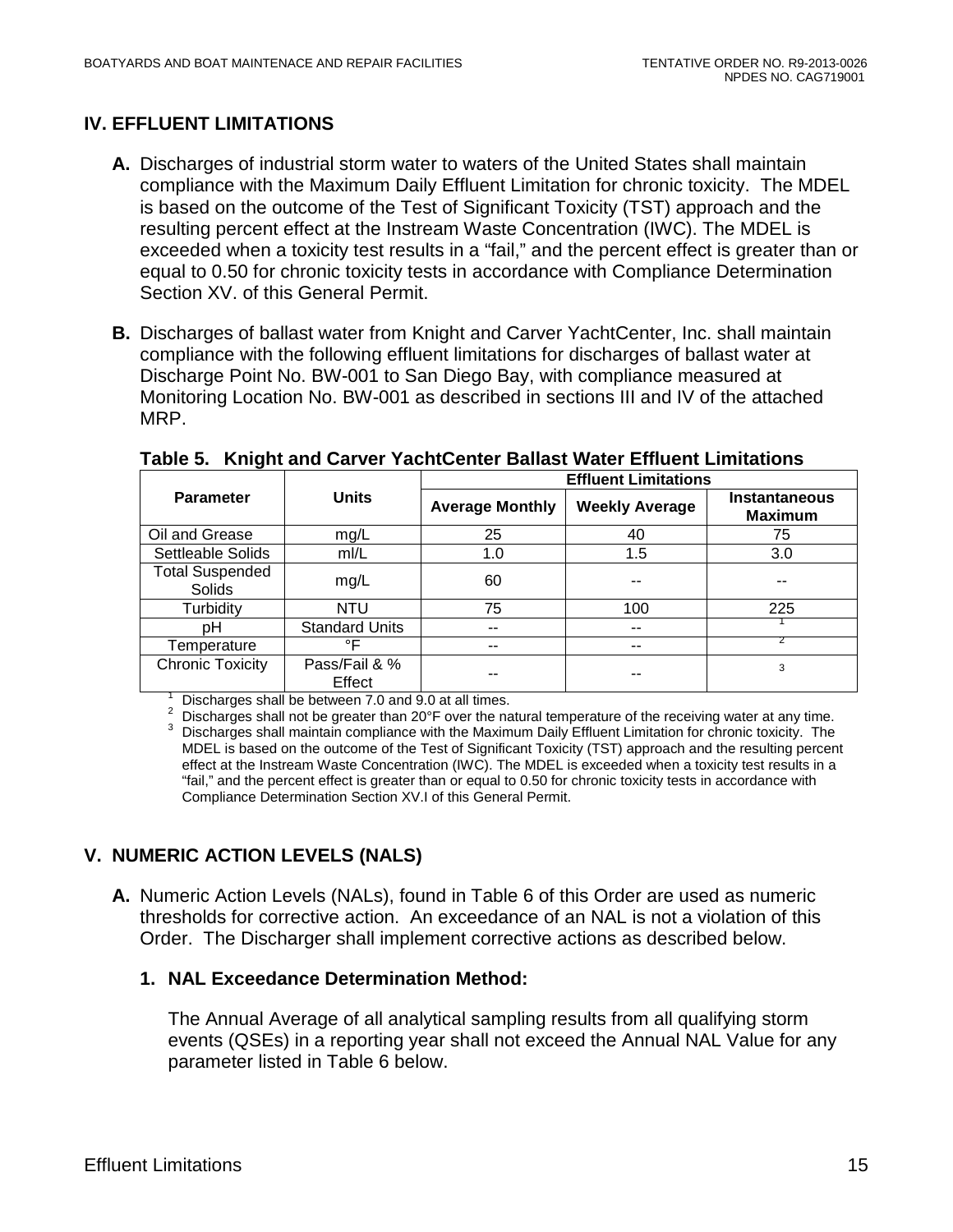| <b>Parameter</b>                       | <b>Test Method</b>                                                                                                     | <b>Detection</b><br>Limit | <b>Reporting</b><br><b>Units</b> | <b>Annual NAL</b><br>Value |
|----------------------------------------|------------------------------------------------------------------------------------------------------------------------|---------------------------|----------------------------------|----------------------------|
| рH                                     | <b>Field Test with</b><br><b>Calibrated Portable</b><br>Instrument or lab<br>sample in accordance<br>with 40 CFR § 136 |                           | pH units                         | $6.0 - 9.0$                |
| <b>Total Suspended</b><br>Solids (TSS) | EPA 160.2 SM2540-                                                                                                      | 1                         | mg/L                             | 100                        |
| Total Oil &<br>Grease (TOG)            | EPA 413.2 or EPA<br>1664                                                                                               | 1                         | mg/L                             | 15                         |
| Zinc, Total<br>Recoverable             | EPA 200.8                                                                                                              | 0.0005                    | mg/L                             | $0.26**$                   |
| Copper, Total<br>Recoverable           | EPA 200.8                                                                                                              | 0.0005                    | mg/L                             | $0.0332**$                 |
| Lead, Total<br>Recoverable             | EPA 200.8                                                                                                              | 0.0005                    | mg/L                             | $0.262**$                  |
| Chemical Oxygen<br>Demand              | <b>SM 5220C</b>                                                                                                        | 1                         | mg/L                             | 120                        |
| Biochemical<br>Oxygen Demand           | SM 5210B                                                                                                               | 3                         | mg/L<br>th                       | 30                         |

<span id="page-15-0"></span>**Table 6. Numeric Action Levels**

\* SM – Standard Methods for the Examination of Water and Wastewater, 18<sup>th</sup> edition

EPA – EPA test methods

\*\* The NAL is the highest value used by EPA based on their hardness table in the 2008 MSGP.

**B.** Exceedances of the NAL Annual Average are not a violation of this General Permit.

## **C. NAL Exceedance Response Actions (ERAs)**

#### **1. No Exceedance – Baseline Status**

- **a.** All Dischargers will automatically be placed in Baseline status until they have an exceedance of any NAL Annual Average.
- **b.** Dischargers in Level 1 or Level 2 status will return to Baseline status upon eight (8) consecutive QSEs resulting in no exceedances of an NAL Annual Average.

### **2. Level 1 Status - Operational Source Control**

In the event that sampling results indicate that an NAL Annual Average is exceeded, the Discharger shall immediately have Level 1 status for any and all parameters exceeded. Within 60 days of obtaining Level 1 status the Discharger shall do the following:

**a.** Evaluate industrial pollutant sources and the Storm Water Pollution Prevention Plan (SWPPP) to identify where additional operational source control BMPs and/or SWPPP implementation measures are necessary to prevent or reduce industrial pollutants in storm water discharges in compliance with best available technology (BAT) and best conventional technology (BCT).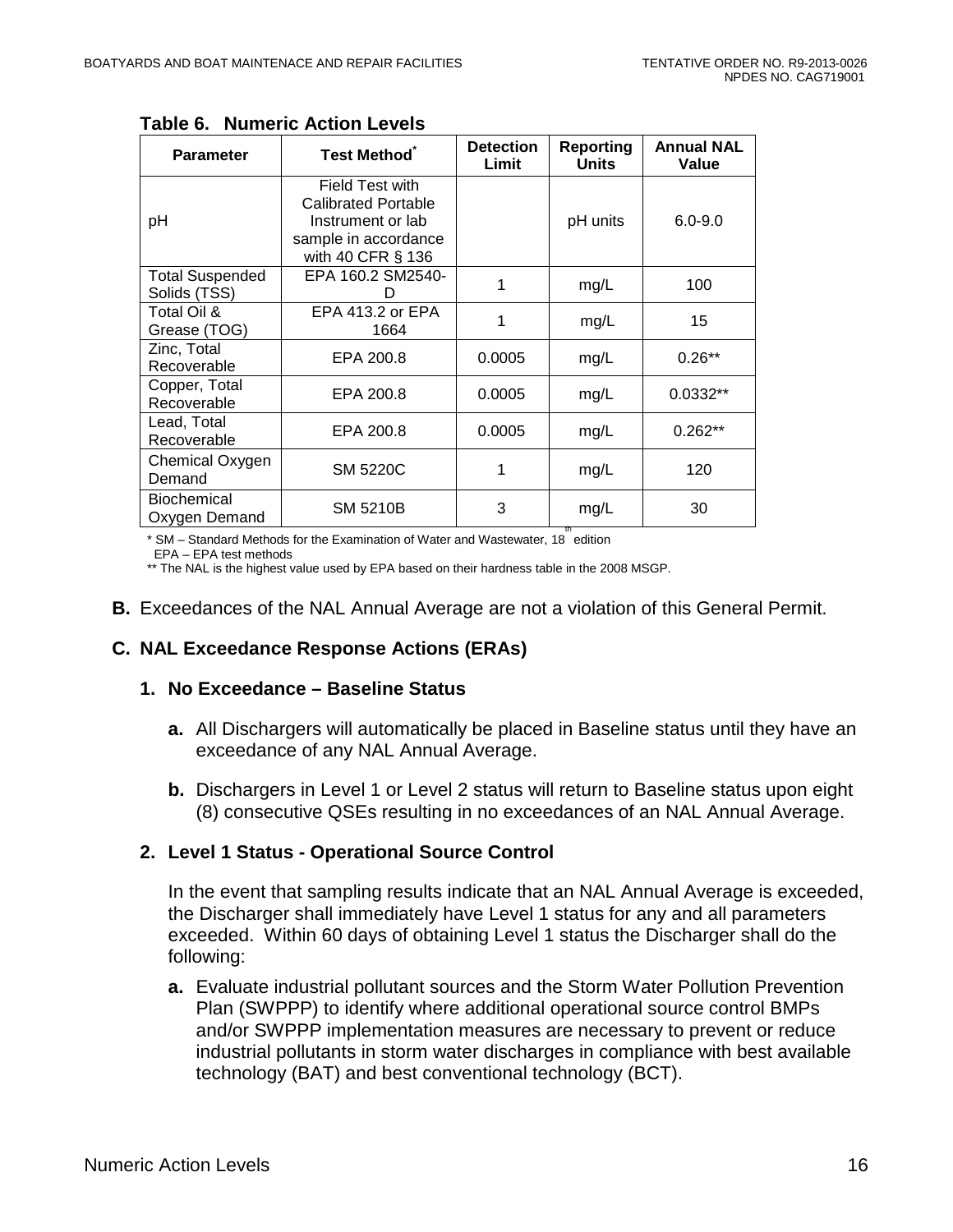- **b.** Based upon the above evaluation:
	- **i.** Implement additional BMPs and SWPPP implementation measures as soon as practicable; and
	- **ii.** Revise the SWPPP as soon as practicable, but no later than October 1 of the following reporting year.
- **c.** Submit by August 1 of the following reporting year, a NAL Level 1 Exceedance Report which includes the following items for each constituent that exceeded a NAL Annual Average:
	- **i.** A summary of the Level 1 evaluation required in Section V.C.2.a;
	- **ii.** A description and implementation schedule for additional BMPs and SWPPP revisions including those that have yet to be implemented as of the annual report submittal date; and
	- **iii.** A certification that all industrial pollutant sources have been evaluated, and all necessary SWPPP BMPs and implementation measures have been identified.

#### **3. Level 2 Status – Treatment / Structural Control**

- **a.** In any subsequent reporting year that sampling indicates a Discharger in Level 1 status exceeds a NAL Annual Average, the Discharger shall immediately have Level 2 status for any and all parameters exceeded.
- **b.** As soon as practicable after obtaining Level 2 status, the Discharger shall evaluate industrial pollutant sources and the SWPPP to identify locations and install structural and/or treatment control BMPs as necessary to prevent or reduce industrial pollutants in storm water discharges in compliance with BAT/BCT.
- **c.** The Discharger shall prepare, certify, and submit by August 1 of the following reporting year a NAL Level 2 Exceedance Report which shall include:
	- **i.** A description of treatment and/or structural source control BMPs, and
	- **ii.** An implementation schedule for the design and construction of the treatment and/or structural source control BMPs.
- **d.** Certification Reports. At any time in Level 2 status, the Discharger may evaluate industrial pollutant sources, the SWPPP, non-industrial pollutant sources, and the impact of storm water discharges to receiving waters, and prepare a technical report supporting a BAT/BCT Compliance Certification or Non-Industrial Pollutant Certification as detailed below.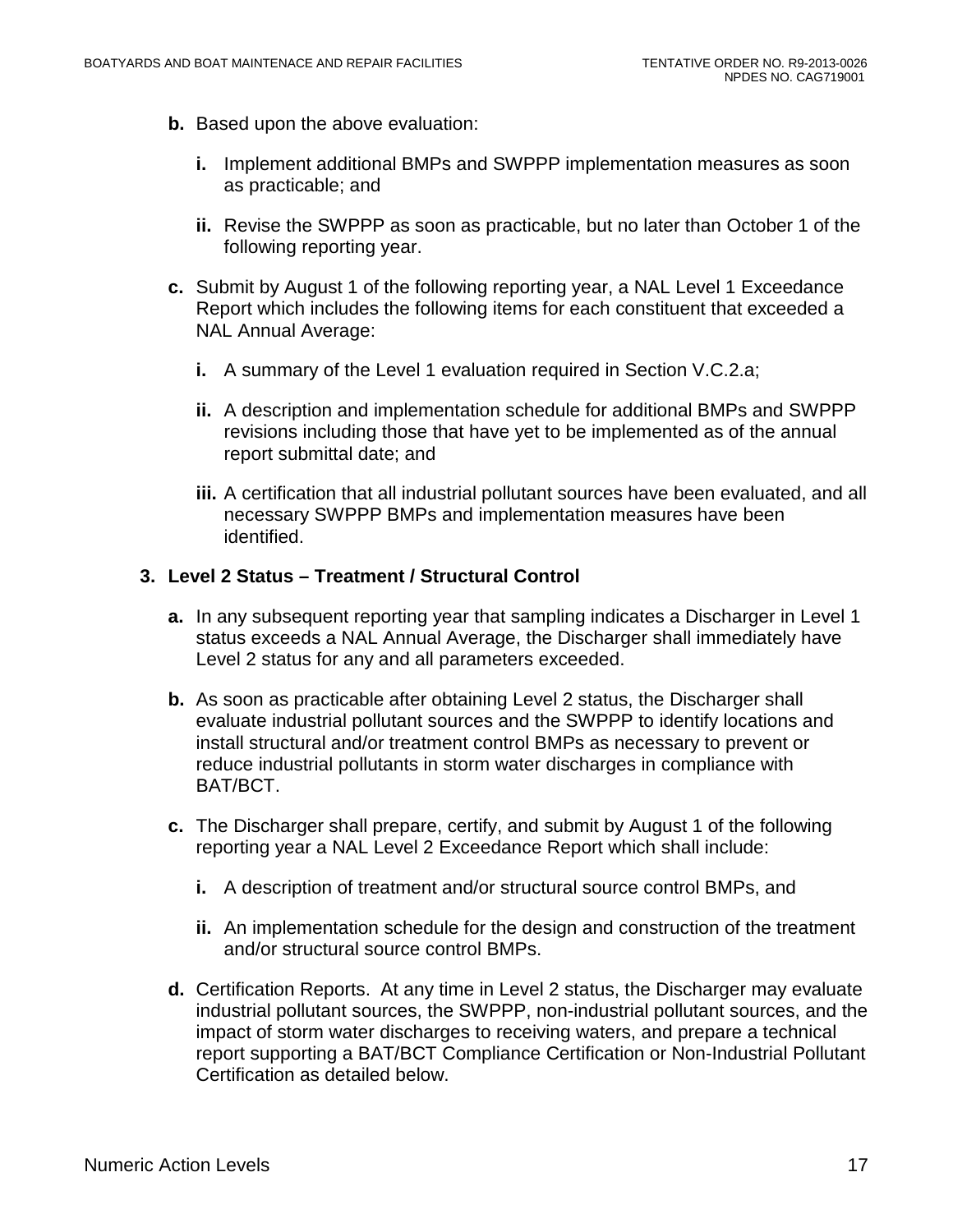- **e.** BAT/BCT Compliance Certification. The BAT/BCT Certification Report shall include:
	- **i.** An identification and evaluation of all pollutant source(s) associated with industrial activity that are causing an exceedance of an Annual Average with a discussion of the existing BMPs,
	- **ii.** A Certification that the Discharger is in compliance with the receiving water limitations of this General Permit (Section VII), and
	- **iii.** A Certification that no additional operational source control, treatment, or structural source control BMPs are required to reduce or prevent pollutants in storm water discharges in compliance with BAT/BCT. The Discharger shall evaluate each of the following factors in this report: [From 40 CFR Part 125.3(d)]
		- **(a)** The total cost of application of technology in relation to the effluent reduction benefits to be achieved from such application;
		- **(b)** The age of equipment and facilities involved;
		- **(c)** The process employed;
		- **(d)** The engineering aspects of the application of various types of control techniques;
		- **(e)** Process changes; and
		- **(f)** Non-water quality environmental impact (including energy requirements).
- **f.** Non-Industrial Pollutant Certification. This Non-Industrial Pollutant Certification Report shall include:
	- **i.** An identification and evaluation of all industrial and non-industrial related pollutant sources which could/are causing an exceedance of an Annual Average,
	- **ii.** A Certification that the Discharger is in compliance with the receiving water limitations of this General Permit (Section VII),
	- **iii.** A Certification that the pollutant source(s) causing the exceedance of an Annual Average are not generated, caused, or related to the facility's industrial activities, and
	- **iv.** A Certification that no additional BMPs are required to reduce or prevent pollutants in storm water discharges in compliance with BAT/BCT.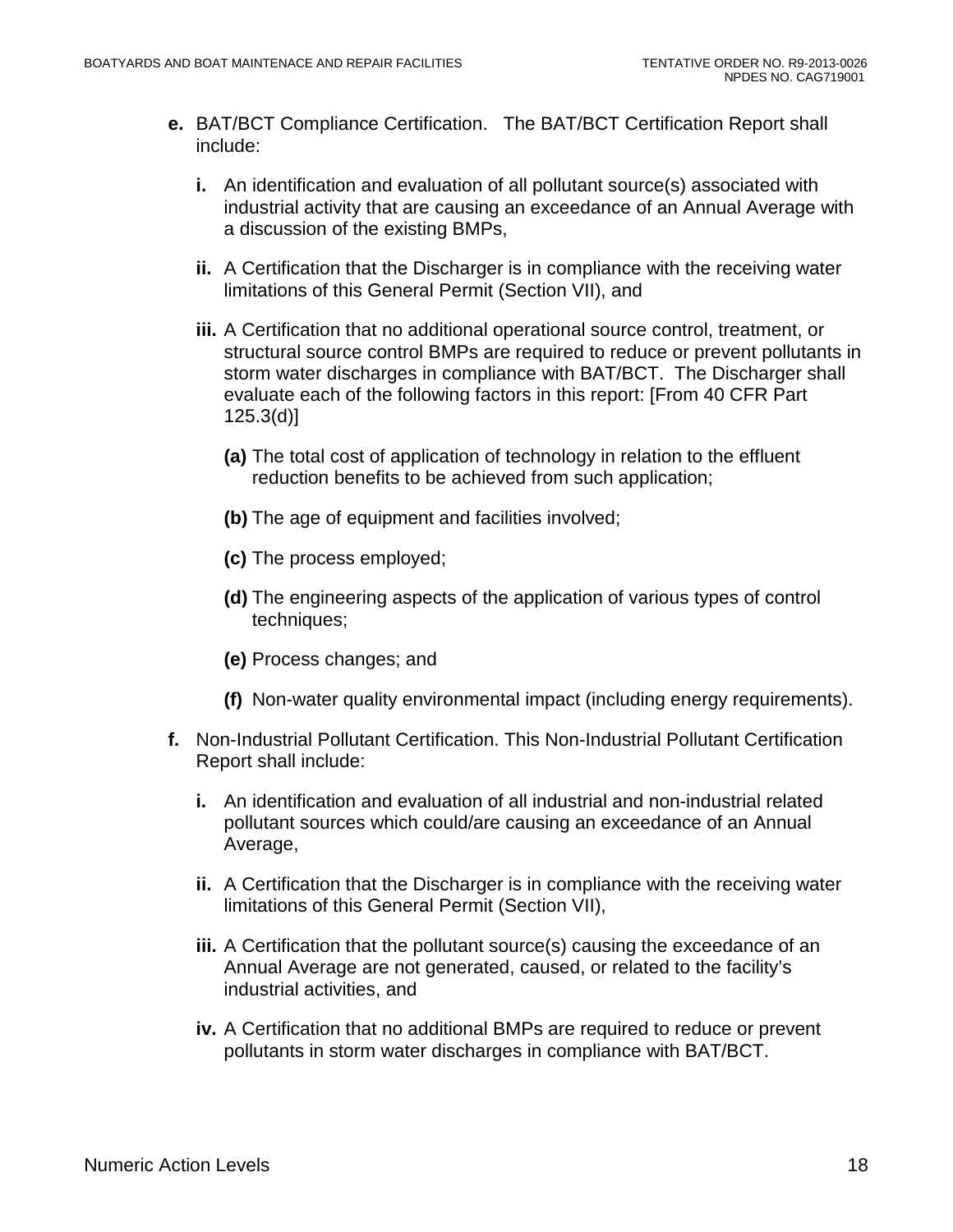- **g.** The technical reports required to support the certifications described in Section V.C.3.e. or f. shall, at a minimum, include the following:
	- **i.** A description of the industrial pollutant sources and corresponding industrial pollutants that are or may be discharged,
	- **ii.** A summary of the existing BMPs,
	- **iii.** An evaluation and determination that industrial pollutants in storm water discharges are not causing or contributing to an exceedance of a water quality standard,
	- **iv.** Alternate NALs, if applicable,
	- **v.** An evaluation and determination of the Dischargers alternative NAL(s) related to compliance with BAT/BCT;
	- **vi.** An analysis documenting the costs of structural and treatment controls that would be effective in further reducing pollutant discharges but that exceed BAT/BCT; and
	- **vii.**(Applicable to Non-Industrial Pollutant Certification Only) An evaluation of all on-site/off-site analytical monitoring data demonstrating that non-industrial related pollutant source(s) are causing exceedances of an Annual Average, If analytical monitoring data has not been collected to fully support that the source of pollutants in storm water discharges are non-industrial, the technical report shall contain a (one) 1-year monitoring program to (1) collect and analyze samples from non-industrial pollutant sources to fully support that exceedances of an NAL Annual Average are solely caused by nonindustrial based pollutant sources, and (2) to assist in determining, along with monitoring data from storm water associated with industrial activities, the appropriate NAL(s).
		- **(a)** Upon the certifications described in Section V.C.3.e and f, the Discharger shall have Baseline status unless 1) the San Diego Water Board rejects the certification, 2) the Annual Average exceeds the Dischargers recommended alternative NAL, or 3) the Annual Average exceeds the NAL in Table 6 for a different pollutant.
		- **(b)** The San Diego Water Board may review any technical reports submitted in connection with Level 2 certification or reporting requirements. Upon review of a Level 2 report or certification, the San Diego Water Board may direct the Discharger to take further action(s) to comply with this Order.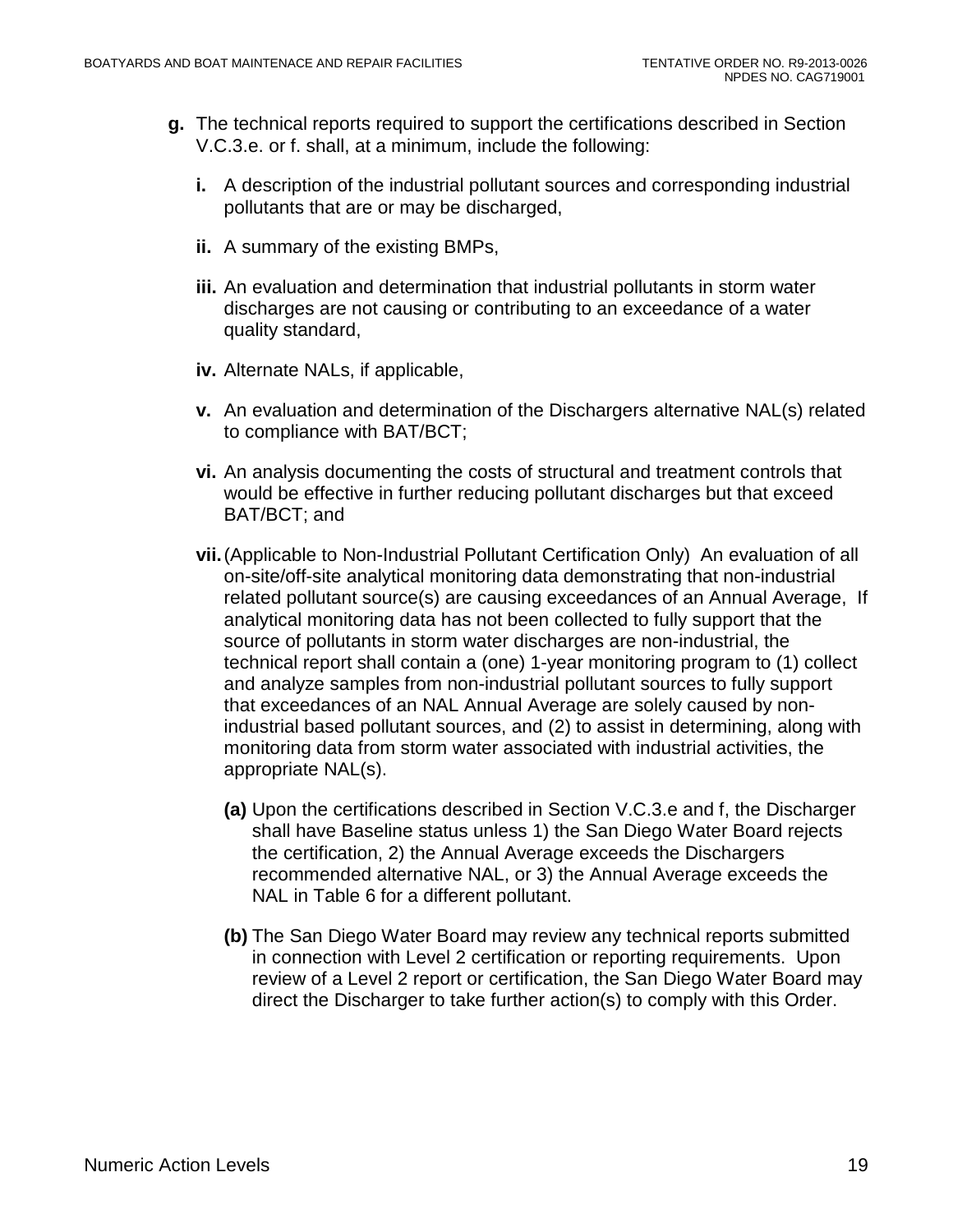**4. Compliance Storm Events.** All treatment BMPs for any pollutant shall be designed for no less than a 5-year, 24-hour storm event. Compliance storm events (expressed in inches of rainfall) can be determined by using isopluvial maps accessed at:

<http://www.wrcc.dri.edu/pcpnfreq/sca5y24.gif>

Discharges of storm water shall comply with applicable NALs unless the storm event causing the discharges is determined after the fact to be equal to or larger than the Compliance Storm Event (expressed in inches of rainfall). The Compliance Storm Event is the 5-year, 24-hour storm (expressed in tenths of an inch of rainfall), as determined by using the above maps.

Compliance storm event verification shall be done by reading an on-site rain gauge.

### <span id="page-19-0"></span>**VI. DISCHARGE SPECIFICATIONS**

The discharges of storm water and floating drydock ballast water shall comply with the following:

- **A.** The Discharger shall prevent or minimize the discharge of pollutants from any surface of its floating dry dock during submergence by implementing the Storm Water Pollution Prevention Plan (SWPPP) required by section X.B and Attachment H of this General Permit.
- **B.** Prior to submergence, or flooding, the entire area of the dry dock deck shall be cleaned by scraping, broom cleaning, and power and pressure washing or other effective BMPs as soon as practical.
- **C.** Waste management systems must be designed and operated in a manner that will maintain the indigenous marine life and a healthy and diverse marine community.
- **D.** Waste discharged must be free of:
	- **1.** Material that is floatable or will become floatable upon discharge.
	- **2.** Settleable material or substances that may form sediments, which will degrade benthic communities or other aquatic life.
	- **3.** Substances, which will accumulate to toxic levels in marine waters, sediments, or biota.
	- **4.** Substances that significantly decrease the natural light to benthic communities and other marine life.
	- **5.** Materials that result in aesthetically undesirable discoloration of the ocean surface.
- **E.** Waste effluents shall be discharged in a manner that provides sufficient initial dilution to minimize the concentrations of substances not removed in treatment.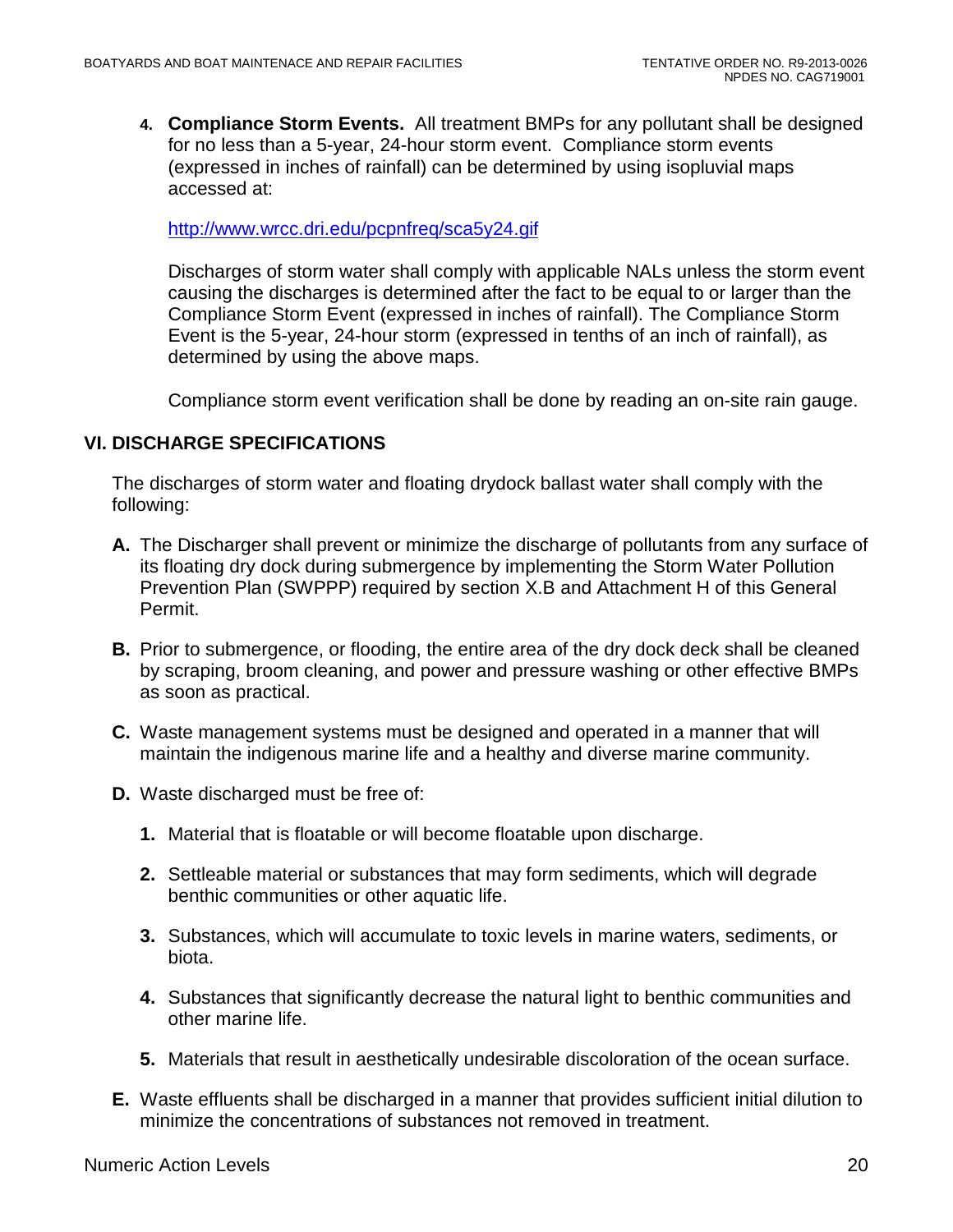- **F.** The location of waste discharges from the Facilities shall assure that:
	- **1.** Pathogenic organisms and viruses are not present in areas where shellfish are harvested for human consumption or in areas used for swimming or other body contact sports.
	- **2.** Maximum protection is provided to the marine environment.
- **G.** Waste that contains pathogenic organisms or viruses shall be discharged at a sufficient distance from shell fishing and water contact sports areas to maintain applicable bacterial standards without disinfection. Where conditions are such that an adequate distance cannot be attained, reliable disinfection in conjunction with a reasonable separation of the discharge point from the area of use must be provided. Disinfection procedures that do not increase effluent toxicity and that constitute the least environmental and human hazard shall be used.
- **H.** The Discharger shall not cause pollution, contamination, or nuisance, as those terms are defined in Water Code 13050, as a result of the treatment or discharge of wastes.
- **I.** Collected screenings, sludges, and other solids removed from liquid wastes, shall be disposed in a manner approved by the San Diego Water Board.

#### <span id="page-20-0"></span>**VII. RECEIVING WATER LIMITATIONS**

The receiving water limitations set forth below for waters of the United States within the San Diego Region are based on applicable water quality standards contained in water quality control plans and policies and federal regulations and are a required part of this Order. The discharges of waste regulated under this Order shall not cause or contribute to violations of these receiving water limitations.

- **A.** Water quality objectives set forth in the Water Quality Control Plan for the San Diego Basin (Basin Plan) shall not be exceeded in the receiving water. [Basin Plan]
- **B.** Water quality objectives set forth in Water Quality Control Plans adopted by the State Water Board shall not be exceeded in the receiving water. [State Water Board Water Quality Control Plans]
- **C.** Water quality shall not be less than that prescribed in the Water Quality Control Policies adopted by the State Water Board. [State Water Board Water Quality Control Policy]
- **D.** Priority pollutant criteria promulgated by the U.S. Environmental Protection Agency (U.S. EPA) through the a) National Toxics Rule (NTR) **[1](#page-20-1)** (40 CFR 131.36 promulgated on December 22, 1992 and amended on May 4,1995) and b) California Toxics Rule (CTR) **[2,](#page-20-2)[3](#page-20-3)** (40 CFR 131.38,(65 Fed. Register 31682-31719), adding Section 131.38 to

<span id="page-20-2"></span>

<span id="page-20-1"></span> $^{\rm 1}$  40 CFR 131.36<br> $^{\rm 2}$  65 Federal Register 31682-31719 (May 18, 2000), adding Section 131.38 to 40 CFR

<span id="page-20-3"></span>If a water quality objective and a CTR criterion are in effect for the same priority pollutant, the more stringent of the two applies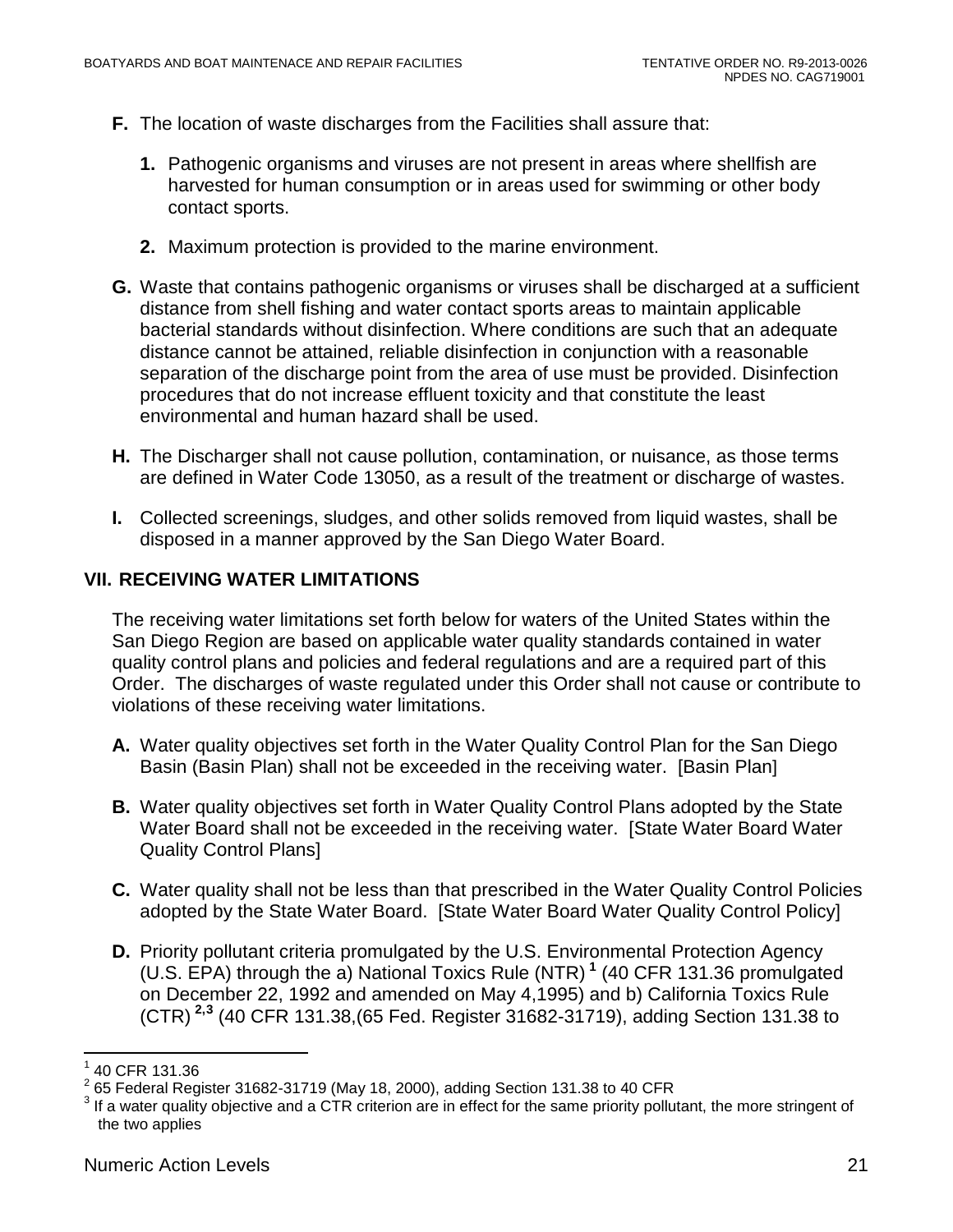Title 40 of the Code of Federal Regulations, on May 18, 2000) shall not be exceeded in the receiving waters. [USEPA NTR and CTR]

**E.** Present and anticipated beneficial uses of receiving waters shall not be unreasonably affected. [Basin Plan]

## **F. Bacterial Characteristics[4](#page-21-0)**

- **1.** In waters designated for contact recreation (REC-1), the fecal coliform concentration based on a minimum of not less than five samples for any 30-day period, shall not exceed a log mean 200/100 mL, nor shall more than 10 percent of the total samples during any 30-day period exceed 400/100 mL. [Basin Plan]
- **2.** At all areas where shellfish may be harvested for human consumption, as determined by the San Diego Water Board, the median total coliform density shall not exceed 70 per 100 mL throughout the water column, and not more than 10 percent of the samples shall exceed 230 per 100 mL for a five-tube decimal dilution test or 330 organisms per 100 ml when a three-tube decimal dilution test is used. [Basin Plan]
- **3.** In bays and estuaries designated for contact recreation (REC-1), the most probable number of total coliform organisms in the upper 60 feet of the water column shall be less than 1,000 organisms per 100 ml (10 organisms per ml); provided that not more than 20 percent of the samples at any sampling station, in any 30-day period, may exceed 1,000 organisms per 100 ml (10 per ml); and provided further that no single sample as described below is exceeded. The most probable number of total coliform organisms in the upper 60 feet of the water column in no single sample when verified by a repeat sample taken within 48 hours shall exceed 10,000 organisms per 100 ml (100 organisms per ml). [Basin Plan]
- **4.** In waters designated for non-contact recreation (REC-2) and not designated for contact recreation (REC-1), the average fecal coliform concentrations for any 30 day period, shall not exceed 2,000 organisms per 100 ml nor shall more than 10 percent of samples collected during any 30-day period exceed 4,000 organisms per 100 ml. [Basin Plan]

## **G. Physical Characteristics**

**1.** Waters shall not contain oils, greases, waxes, or other materials in concentrations which result in a visible film or coating on the surface of the water or on objects in the water, or which cause nuisance or which otherwise adversely affect beneficial uses. [Basin Plan]

<span id="page-21-0"></span> $\frac{1}{4}$  Basin Plan water quality objectives for fecal coliform bacteria for contact recreation, total coliform organisms in bays and estuaries, and fecal coliform bacteria for non-contact recreation may be implemented using a reference system and antidegradation approach or natural sources exclusion approach.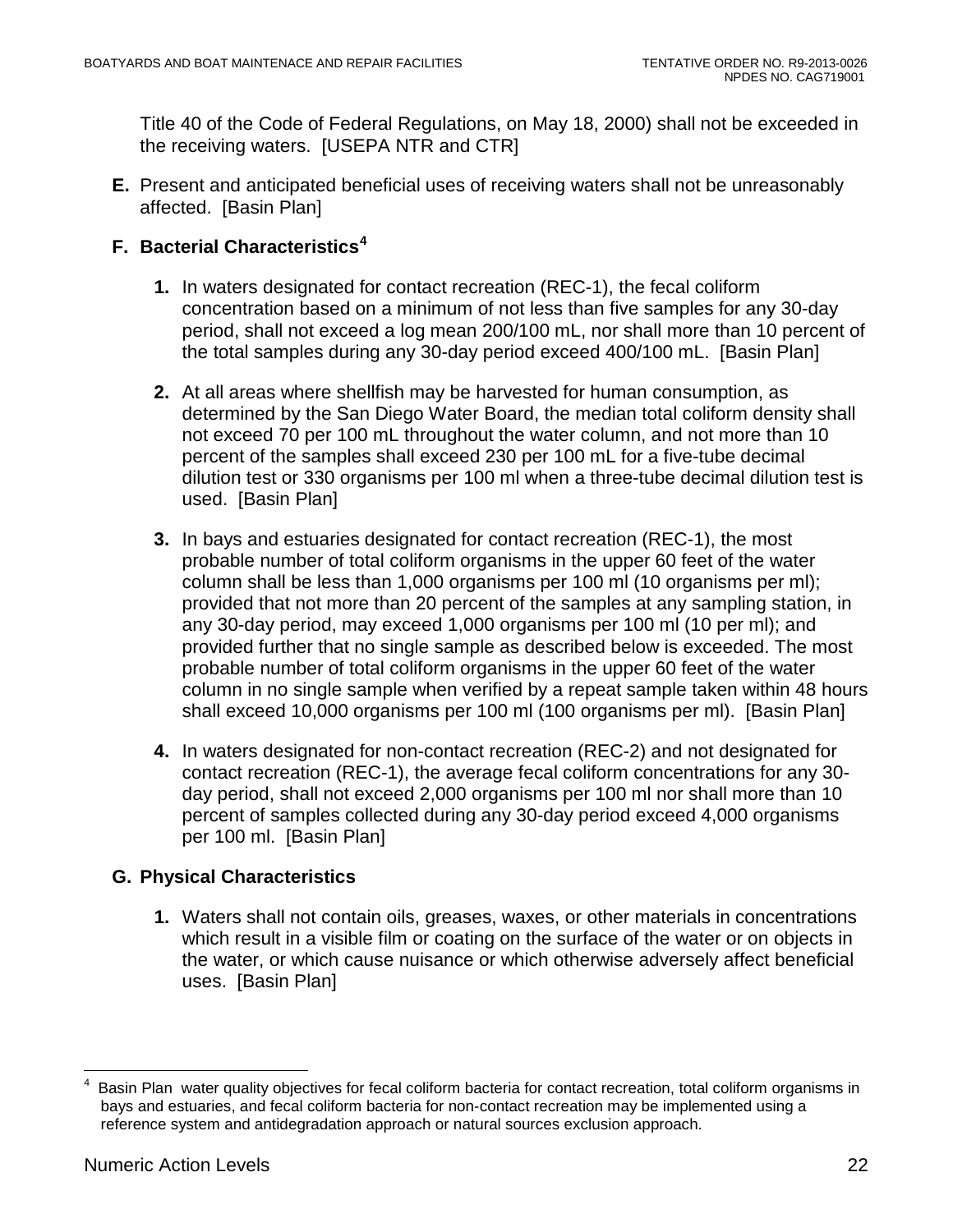- **2.** Waters shall not contain floating material, including solids, liquids, foams, and scum in concentrations which cause nuisance or adversely affect beneficial uses. [Basin Plan]
- **3.** Waters shall be free of coloration that causes nuisance or adversely affects beneficial uses. [Basin Plan]
- **4.** The suspended sediment load and suspended sediment discharge rate of surface waters shall not be altered in such a manner as to cause nuisance or adversely affect beneficial uses. [Basin Plan]
- **5.** Waters shall not contain suspended and settleable solids in concentrations of solids that cause nuisance or adversely affect beneficial uses. [Basin Plan]
- **6.** Waters shall not contain taste or odor producing substances at concentrations which cause a nuisance or adversely affect beneficial uses. [Basin Plan]
- **7.** Waters shall be free of changes in turbidity that cause nuisance or adversely affect beneficial uses. The transparency of waters in lagoons and estuaries shall not be less than 50% of the depth at locations where measurement is made by means of a standard Secchi disk, except where lesser transparency is caused by rainfall runoff from undisturbed natural areas and dredging projects conducted in conformance with waste discharge requirements of the Regional Water Board. With these two exceptions, increases in turbidity attributable to controllable water quality factors shall not exceed 20 % over natural turbidity levels at locations with a natural turbidity of 0 to 50 NTU; 10 NTU at locations with a natural turbidity of 50 to 100 NTU; and 10 % over the natural turbidity level in locations with a natural turbidity of greater than 100 NTU. [Basin Plan]

Within San Diego Bay, the transparency of bay waters, insofar as it may be influenced by any controllable factor, either directly or through induced conditions, shall not be less than 8 feet in more than 20 percent of the readings in any zone, as measured by a standard Secchi disk. Wherever the water is less than 10 feet deep, the Secchi disk reading shall not be less than 80 percent of the depth in more than 20 percent of the readings in any zone. [Basin Plan]

### **H. Chemical Characteristics**

- **1.** The dissolved oxygen concentration shall not at any time be less than 5.0 mg/L. The annual mean dissolved oxygen concentration shall not be less than 7 mg/L more than 10% of the time. [Basin Plan]
- **2.** The pH shall not be changed at any time more than 0.2 units from normal ambient pH. The pH shall not be depressed below 7.0 nor raised above 9.0. [Basin Plan]
- **3.** Waters shall not contain biostimulatory substances in concentrations that promote aquatic growth to the extent that such growths cause nuisance or adversely affect beneficial uses. [Basin Plan]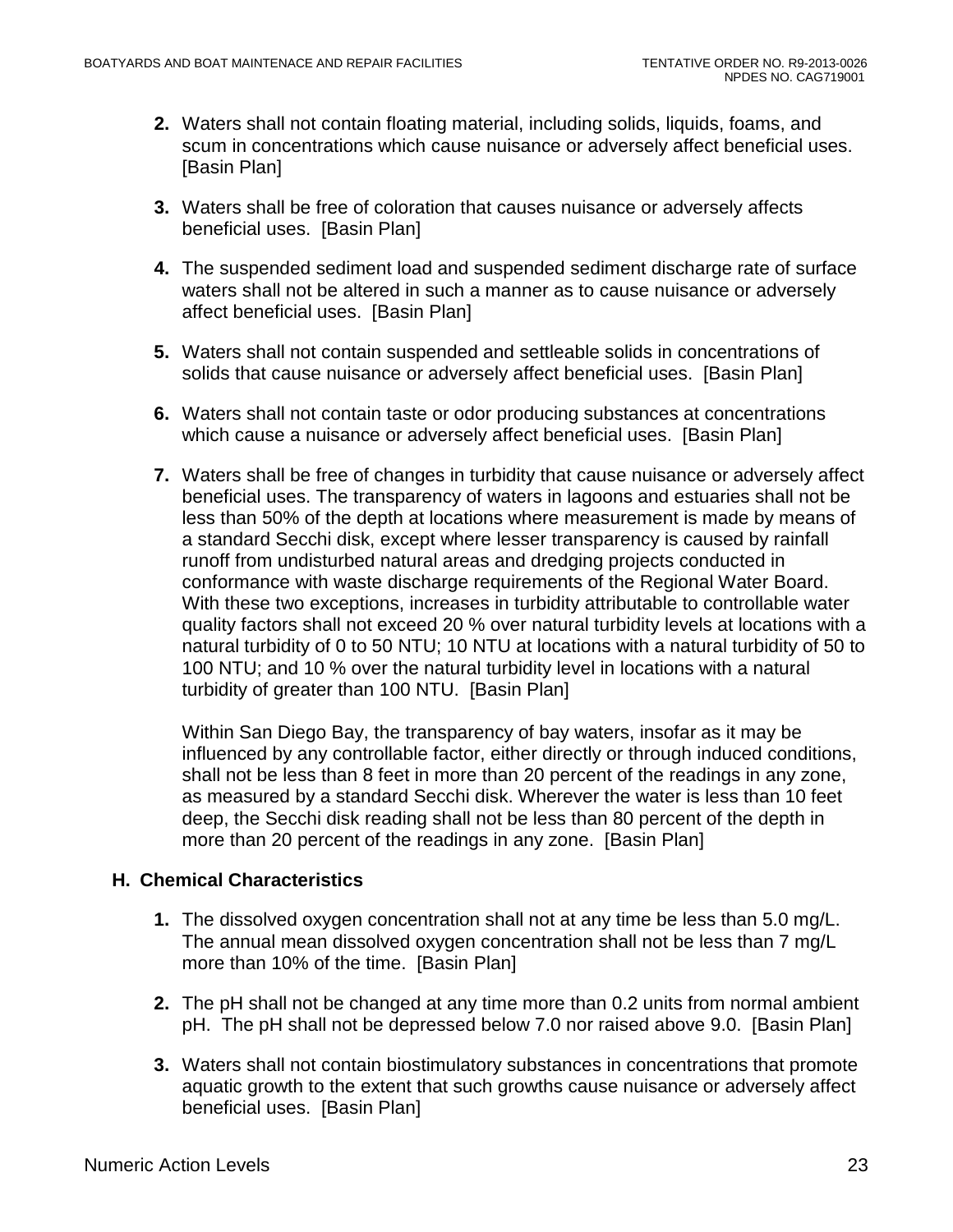- **4.** The discharge of wastes shall not cause concentrations of un-ionized ammonia (NH3) to exceed 0.025 mg/l (as N). [Basin Plan]
- **5.** No individual pesticide or combination of pesticides shall be present in the water column, sediments or biota at concentration(s) that adversely affect beneficial uses. Pesticides shall not be present at levels which will bioaccumulate in aquatic organisms to levels which are harmful to human health, wildlife or aquatic organisms. [Basin Plan]

### **I. Biological Characteristics**

- **1.** Marine communities, including vertebrate, invertebrate, and plant species, shall not be degraded. [Ocean Plan]
- **2.** The natural taste, odor, color of fish, shellfish, or other marine resources used for human consumption shall not be altered. [Ocean Plan]
- **3.** The concentration of organic materials in fish, shellfish, or other marine resources used for human consumption shall not bioaccumulate to levels that are harmful to human health. [Ocean Plan]

## **J. Toxic Materials**

- **1.** All waters shall be maintained free of toxic substances in concentrations that are toxic to, or that produce detrimental physiological responses in human, plant, animal, or aquatic life. Compliance with this objective will be determined by use of indicator organisms, analyses of species diversity, population density, growth anomalies, bioassays of appropriate duration, or other appropriate methods as specified by the Regional Water Board. [Basin Plan]
- **2.** Pollutants in sediments shall not be present in quantities that, alone or in combination, are toxic to benthic communities. [Bays and Estuaries Plan]
- **3.** Pollutants shall not be present in sediments at levels that will bioaccumulate in aquatic life to levels that are harmful to human health. [Bays and Estuaries Plan]

## <span id="page-23-0"></span>**VIII.PROVISIONS**

### **A. Standard Provisions**

- **1. Federal Standard Provisions**. The Discharger shall comply with all Standard Provisions included in Attachment D of this General Permit.
- **2. San Diego Water Board Standard Provisions**. The Discharger shall comply with the following provisions. In the event that there is any conflict, duplication, or overlap between provisions specified by this Order, the more stringent provision shall apply:
	- **a.** The Discharger shall comply with all applicable federal, State, and local laws and regulations for handling, transport, treatment, or disposal of waste or the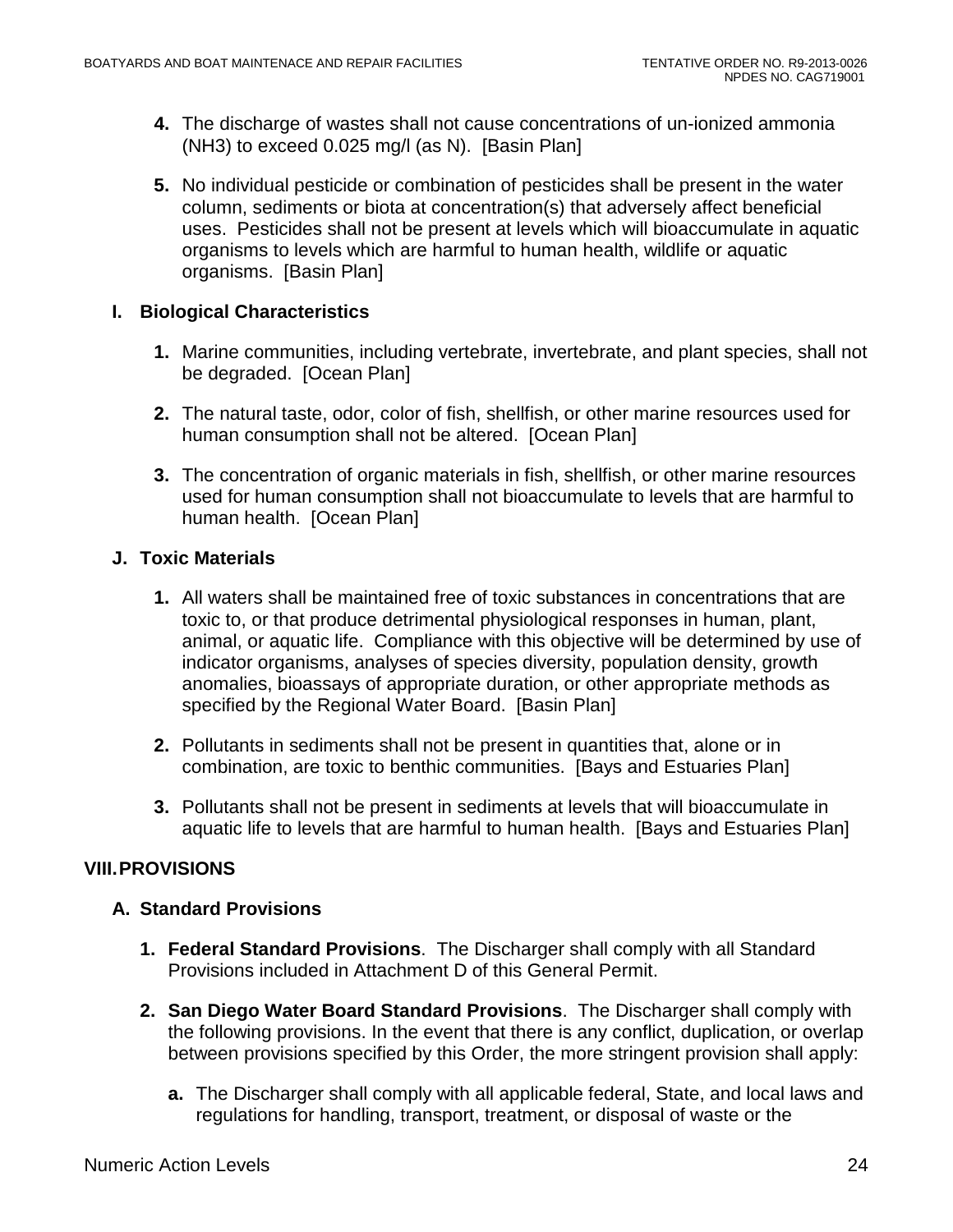discharge of waste to waters of the United States in a manner which causes or threatens to cause a condition of pollution, contamination or nuisance as those terms are defined in Water Code 13050.

- **b.** This Order expires on April 9, 2018, after which, the terms and conditions of this permit are automatically continued pending issuance of a new Order, provided that all requirements of USEPA' s NPDES regulations at 40 CFR 122.6 and the State' s regulations at CCR Title 23, section 2235.4 regarding the continuation of expired Orders and waste discharge requirements are met.
- **c.** A copy of this General Permit and Notice of Enrollment shall be maintained onsite at the Facility, and shall be available to San Diego Water Board, State Water Board, and USEPA personnel and/or their authorized representative at all times.
- **d.** The Discharger shall take all reasonable steps to minimize or correct any adverse impact on the environment resulting from noncompliance with this General Permit and the Notice of Enrollment from the San Diego Water Board, including such accelerated or additional monitoring as may be necessary to determine the nature, and effect of the noncomplying discharge.
- **e.** The San Diego Water Board or Director of the USEPA may require a person requesting enrollment under this General Permit or subject to waste discharge requirements under this General Permit to apply for and obtain an individual NPDES permit. Cases where an individual NPDES permit may be required include, but are not limited to those described in 40 CFR 122.28(b)(3)(i) and (b)(3)(ii), and where the volume of a discharge exceeds 10 million gallons per year, or the duration of a discharge exceeds 3 years.

### **B. Monitoring and Reporting Program (MRP) Requirements**

**1.** The Discharger shall comply with the MRP, and future revisions thereto, in Attachment E of this General Permit, and any additional monitoring requirements specified in the NOE.

### **C. Special Provisions – Not Applicable**

### <span id="page-24-0"></span>**IX. REOPENER PROVISIONS**

- **A.** This Order may be reopened for modification to include an effluent limitation if monitoring establishes that the discharge causes, has the reasonable potential to cause, or contributes to an excursion above applicable water quality objectives/criteria.
- **B.** This Order, or coverage under this General Permit, may be modified, revoked and reissued, or terminated for causes including, but not limited to, the following;
	- **1.** Violation of any terms or conditions of this General Permit or the Notice of Enrollment from the San Diego Water Board;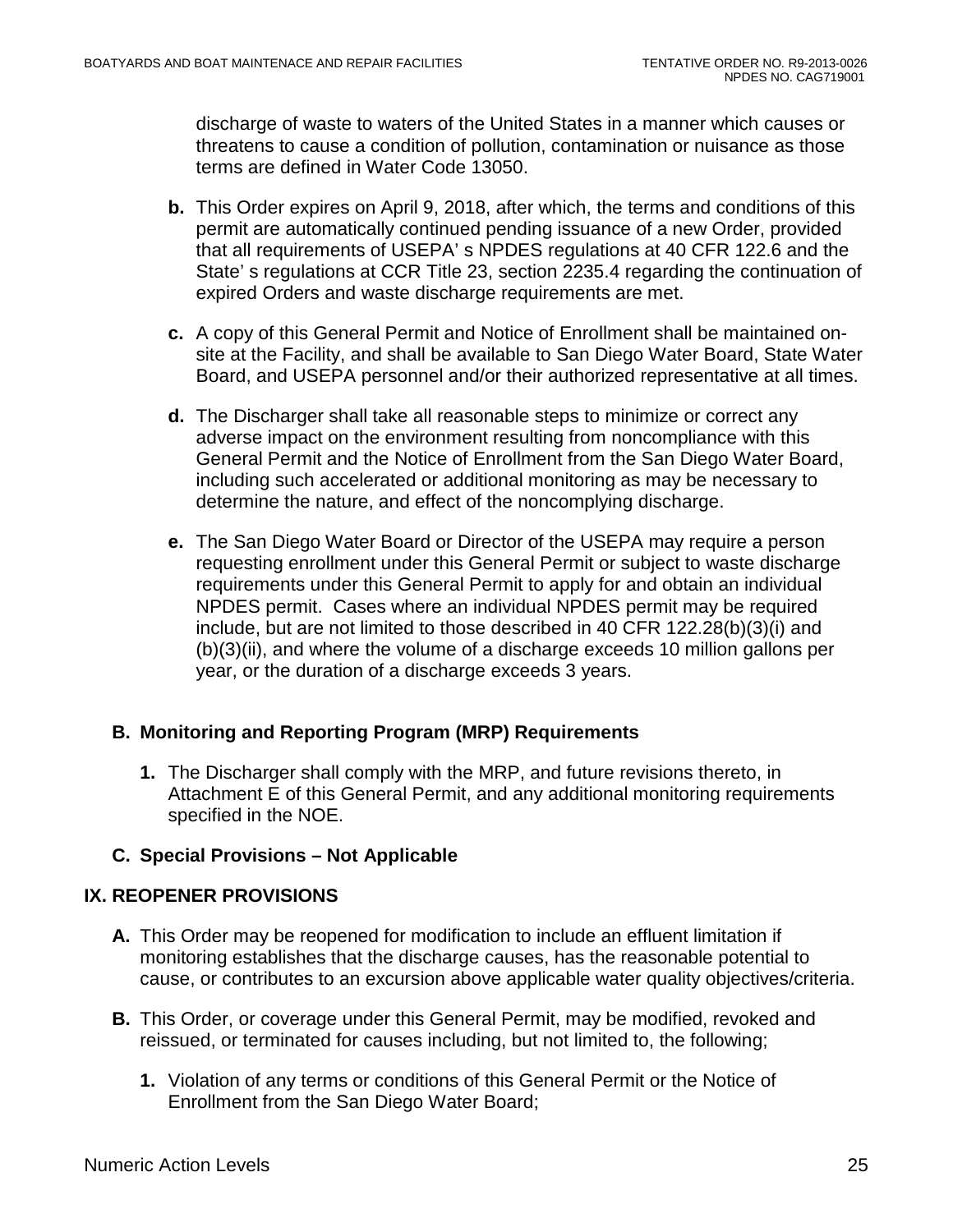- **2.** Obtaining enrollment under this General Permit, or a Notice of Enrollment from the San Diego Water Board, by misrepresentation or failure to disclose fully all relevant facts;
- **3.** A change in any condition that requires either a temporary or permanent reduction or elimination of the authorized discharge.
- **4.** A finding that monitoring for the pollutants listed in this General Permit and MRP do not ensure compliance with water quality criteria or objectives for additional pollutants expected to be present; or
- **5.** A finding based on data or other sources, by the San Diego Water Board, that continued discharges may cause unreasonable degradation of the aquatic environment.
- **C.** The filling of a request by the Discharger for modification, revocation and reissuance, or termination of this General Permit or an associated discharge Notice of Enrollment from the San Diego Water Board, or a notification of planned change in or anticipated noncompliance with this Order or discharge Notice of Enrollment does not stay any condition of this General Permit or the Notice of Enrollment from the San Diego Water Board.
- **D.** If any applicable toxic effluent standard or prohibition (including any schedule of compliance specified in such effluent standard or prohibition) is promulgated under section 307 (a) of the CWA for a toxic pollutant and that standard or prohibition is more stringent than any limitation on the pollutant in this General Permit, the San Diego Water Board may institute proceedings under these regulations to modify or revoke and reissue the General Permit to conform to the toxic effluent standard or prohibition.
- **E.** This General Permit may be re-opened and modified, in accordance with the provisions set forth in 40 CFR Parts 122 and 124, to include requirements for the implementation of the watershed management approach.
- **F.** This General Permit may be reopened and modified, in accordance with the provisions set forth in 40 CFR Parts 122 and 124, to include new Minimum Levels (MLs).
- **G.** This General Permit may be re-opened and modified to revise effluent limitations as a result of future Basin Plan Amendments, or the adoption of a total maximum daily load (TMDL) for the receiving water.
- **H. Toxicity Reopener.** In accordance with 40 CFR Parts 122 and 124, this permit may be modified to include or revise effluent limitations or permit conditions to address toxicity in the effluent or receiving waterbody, as a result of the discharge; or to implement new, revised, or newly interpreted water quality standards applicable to acute or chronic toxicity.
- **I.** This General Permit may be re-opened and modified, revoked and, reissued or terminated in accordance with the provisions of 40 CFR 122.44, 122.62 to 122.64,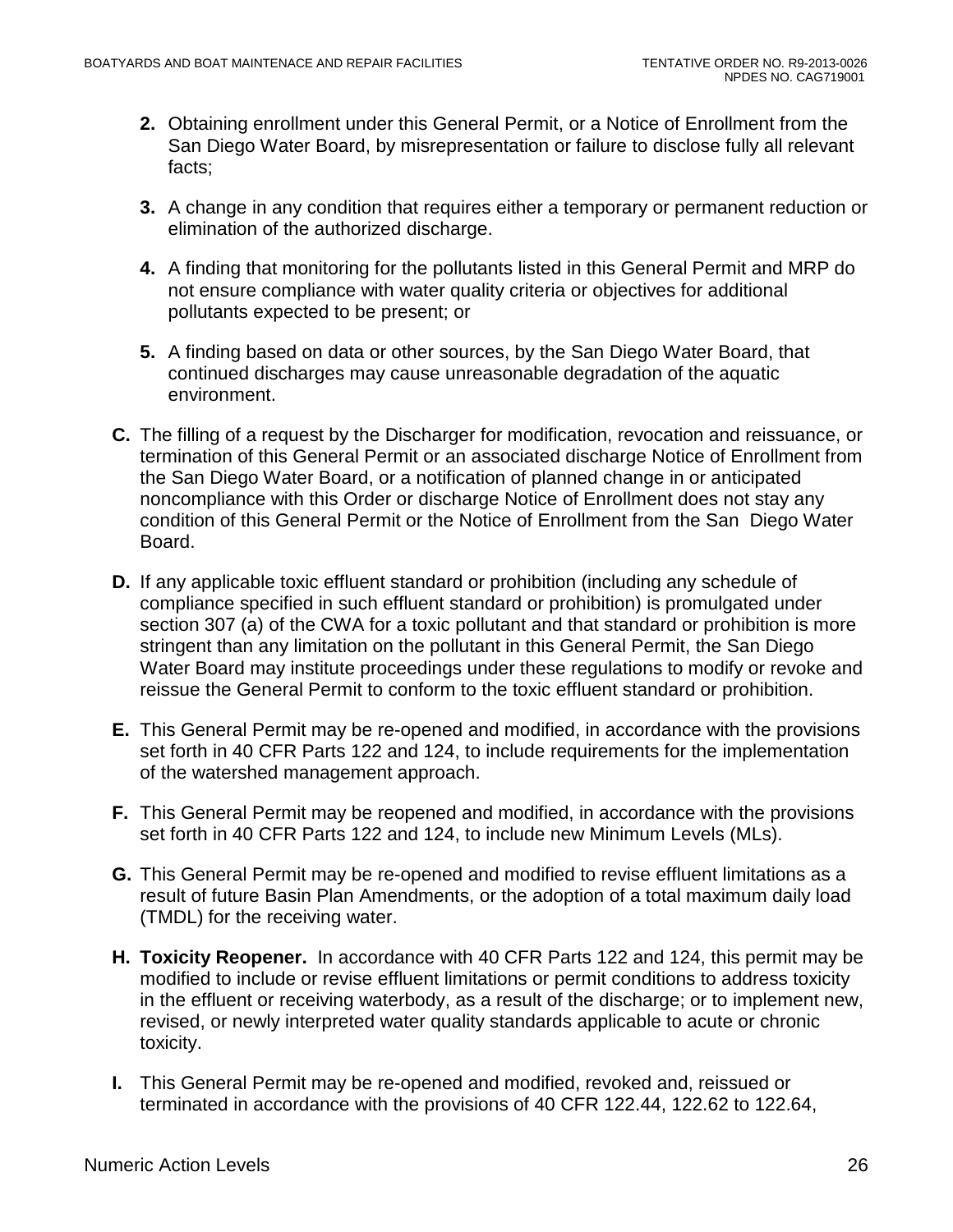125.62, and 125.62. Causes for taking such actions include, but are not limited to, failure to comply with any condition of this General Permit, and endangerment to human health or the environment resulting from the permitted activity.

### <span id="page-26-0"></span>**X. STORM WATER DISCHARGE REQUIREMENTS AND INDUSTRIAL BMPS**

- **A.** The Discharger shall eliminate the discharge of the first-flush (0.25 inch) of storm water runoff for each storm event from the Facility maintenance and repair areas to surface waters or storm drains, and shall appropriately maintain all means by which this is accomplished.
- **B.** The Discharger shall continue to implement the Storm Water Pollution Prevention Plan (SWPPP) from the previous NPDES Permit and develop, implement, and maintain a SWPPP consistent with the requirements of Attachment H of this Order by 90 days from the effective date of this General Permit. The SWPPP shall address all areas on which industrial activities occur (including floating drydocks, if any). In addition to addressing storm water discharges, the SWPPP shall also contain BMPs for industrial process performed on-site (pier, float, dock, or other leasehold areas where work may occur directly over or on the receiving water) such as hydrowashing and sand blasting.
- **C.** The SWPPP shall contain adequate BMPs to prevent the discharge of any ship repair or other pollutants generated on floating drydocks, if any, as well as BMPs for floating drydock ballast water discharges and vessel cooling water discharges. The Discharger shall incorporate applicable BMPs from USEPA's December 19, 2008 Vessel General Permit (most recently amended on November 2010) into the SWPPP.
- **D.** A completed copy of the SWPPP shall be submitted to the San Diego Water Board within 90 days of the effective date for this General Permit or of submission of an NOE. The Discharger shall amend its SWPPP in accordance with 40 CFR 125.100 through 125.104 whenever there is a change in facility/leasehold/work area design, construction, operation, or maintenance, which materially affects the potential for discharge of toxic and hazardous pollutant to surface waters.
- **E.** Treatment systems and related collection and conveyance facilities shall be constructed and maintained to prevent the discharge of pollutants to surface waters during and after collection in those facilities.
- **F.** Appropriate means, such as but not limited to berms, shall be used to isolate the Facility's maintenance/repair area(s) to prevent storm water run-on from commingling with the storm water discharge from the maintenance/repair area, and to prevent storm water runoff to offsite areas.
- **G.** The Discharger shall develop and implement a method of notifying the owner/operator of each vessel at the Dischargers leasehold of their obligation to prevent the discharge of waste and to comply with Basin Plan Prohibitions regarding the discharge of sewage from vessels as stated below. The Discharger shall have a method of enforcing these requirements as well as the prohibitions listed below: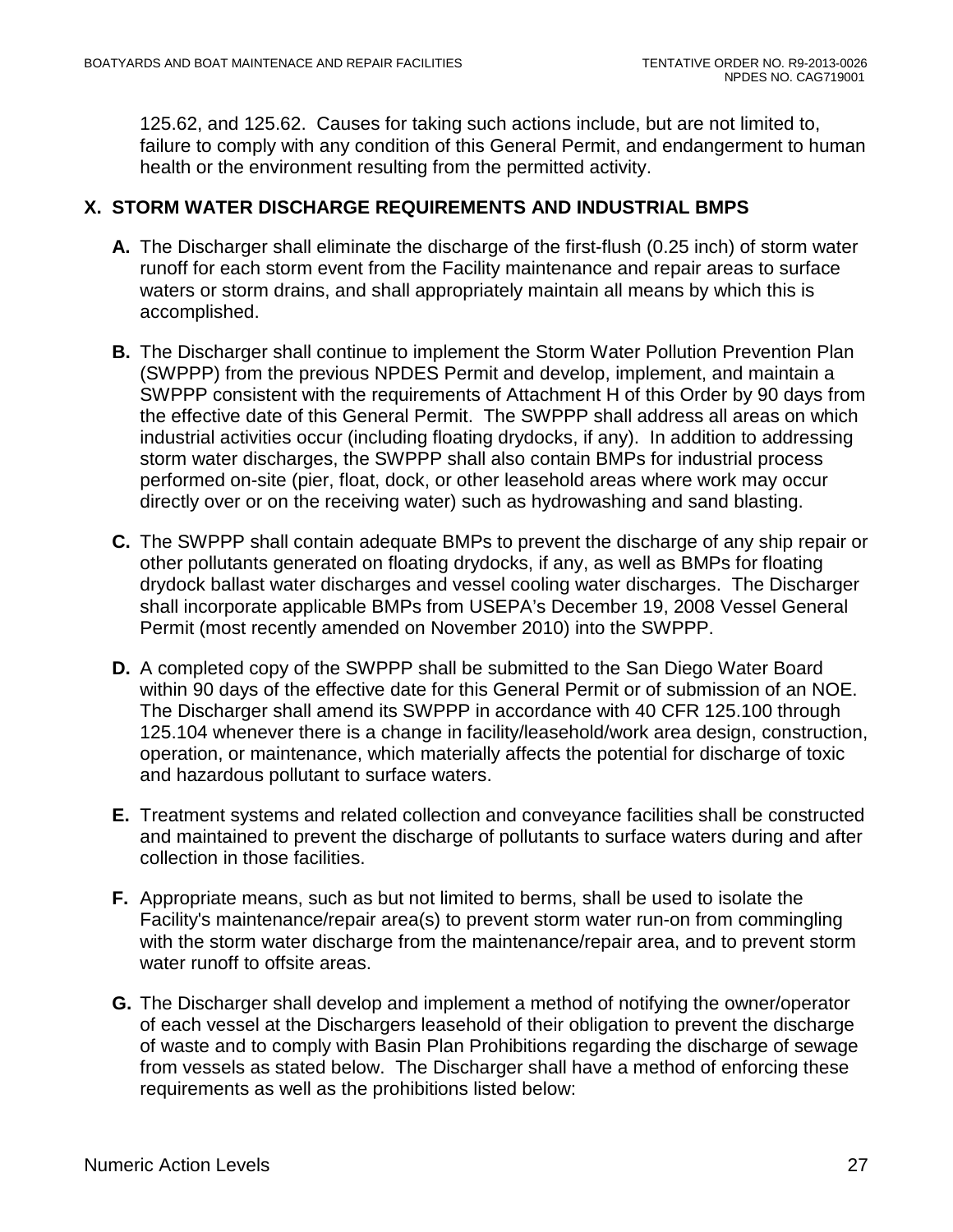- **1.** The discharge of treated or untreated sewage from vessels to Mission Bay, Oceanside Harbor, Dana Point Harbor, or other small boat harbors is prohibited.
- **2.** The discharge of untreated sewage from vessels to San Diego Bay is prohibited.
- **3.** The discharge of treated sewage from vessels to portions of San Diego Bay that are less than 30 feet deep at MLLW is prohibited.
- **4.** The discharge of treated sewage from vessels, which do not have a properly functioning USCG certified Type I or Type II marine sanitation device, to portions of San Diego Bay that are greater than 30 feet deep at MLLW is prohibited.

#### <span id="page-27-0"></span>**XI. SPECIAL STUDIES, TECHNICAL REPORTS & ADDITIONAL MONITORING REQUIREMENTS – NOT APPLICABLE**

<span id="page-27-1"></span>**XII. SPECIAL PROVISIONS FOR WASTEWATER FACILITIES (POTWS ONLY) – NOT APPLICABLE**

### <span id="page-27-2"></span>**XIII. OTHER SPECIAL PROVISIONS – NOT APPLICABLE**

## <span id="page-27-3"></span>**XIV. COMPLIANCE SCHEDULES – NOT APPLICABLE**

#### <span id="page-27-4"></span>**XV. COMPLIANCE DETERMINATION**

Compliance with the effluent limitations and action levels contained in sections IV and V of this General Permit will be determined as specified below:

#### **A. General**

Compliance with effluent limitation shall be determined using sample reporting protocols defined below and in the MRP and in Attachment A of this General Permit. For purposes of reporting and administrative enforcement by the San Diego Water Board and State Water Boards, the Discharger shall be deemed out of compliance with effluent limitations if the concentration of the constituent in the monitoring sample is greater than the effluent limitation and greater than or equal to the minimum level (ML) or lowest quantifiable level.

### **B. Multiple Sample Data.**

When determining compliance with an AMEL or MDEL for priority pollutants and more than one sample result is available, the Discharger shall compute the arithmetic mean unless the data set contains one or more reported determinations of "Detected, but Not Quantified" (DNQ) or "Not Detected" (ND). In those cases, the Discharger shall compute the median in place of the arithmetic mean in accordance with the following procedure:

**1.** The data set shall be ranked from low to high, ranking the reported ND determinations lowest, DNQ determinations next, followed by quantified values (if any). The order of the individual ND or DNQ determinations is unimportant.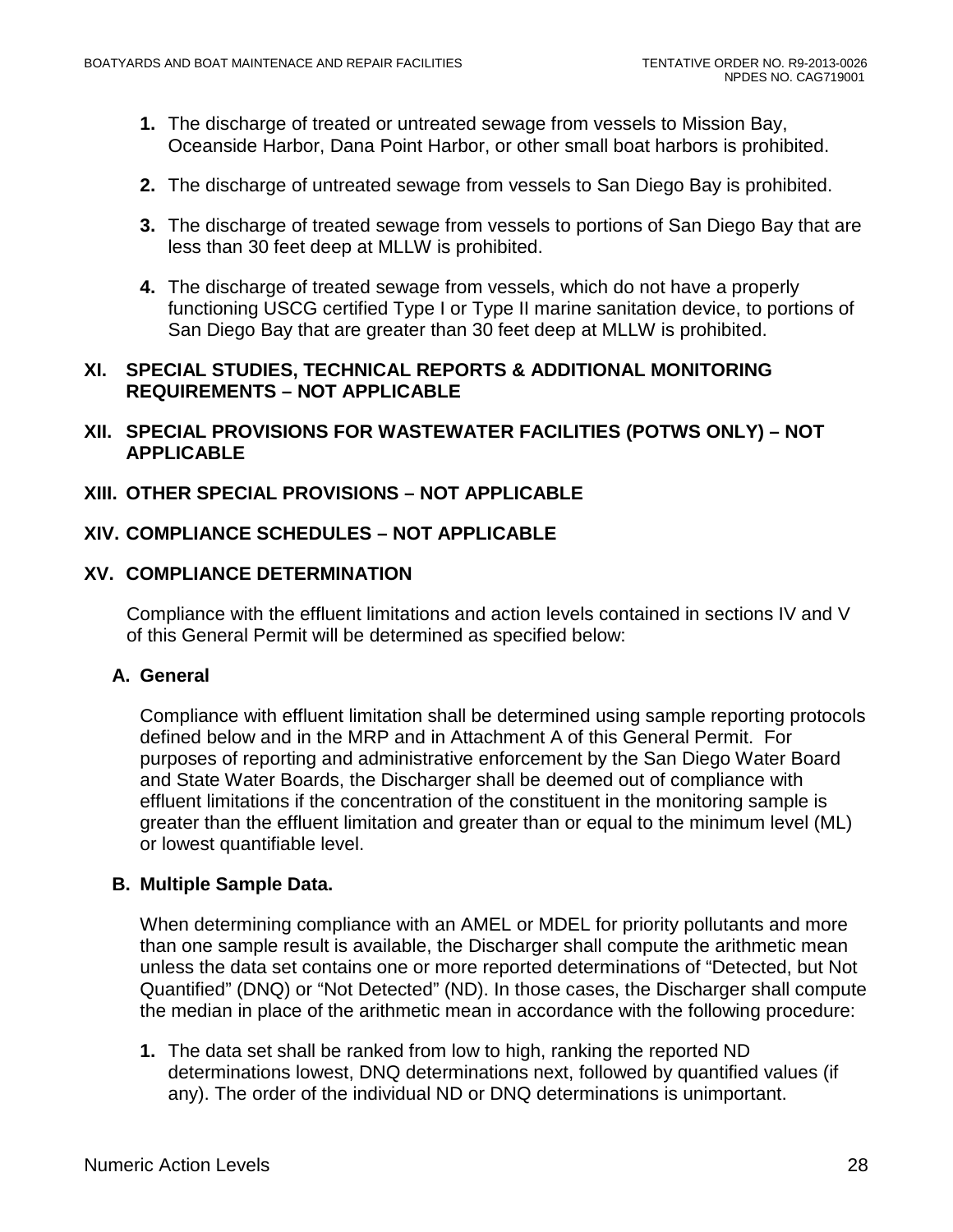**2.** The median value of the data set shall be determined. If the data set has an odd number of data points, then the median is the middle value. If the data set has an even number of data points, then the median is the average of the two values around the middle unless one or both of the points are ND or DNQ, in which case the median value shall be the lower of the two data points where DNQ is lower than a value and ND is lower than DNQ.

## **C. Sample Reporting Protocols**

- **1.** The Discharger must report with each sample result the acceptable reported ML and the laboratory's current Method Detection Limit (MDL).
- **2.** Dischargers must also report results of analytical determinations for the presence of chemical constituents in a sample using the following reporting protocols:
	- **a.** Sample results greater than or equal to the reported ML must be reported "as measured" by the laboratory (i.e., the measured chemical concentration in the sample).
	- **b.** Sample results less than the reported ML, but greater than or equal to the laboratory's MDL, must be reported as "Detected, but Not Quantified", or DNQ.

For the purposes of data collection, the laboratory shall write the estimated chemical concentration next to DNQ as well as the words "Estimated Concentration" (may be shortened to "Est. Conc."). The laboratory may, if such information is available, include numerical estimates of the data quality for the reported result. Numerical estimates of data quality may be percent accuracy (+/- a percentage of the reported value), numerical ranges (low to high), or any other means considered appropriate by the laboratory.

- **c.** Sample results less than the laboratory's MDL shall be reported as "Not Detected," or ND.
- **d.** Dischargers are to instruct laboratories to establish calibration standards so that the ML value (or its equivalent if there is differential treatment of samples relative to calibration standards) is the lowest calibration standard. At no time is the Discharger to use analytical data derived from extrapolation beyond the lowest point of the calibration curve.

### **D. Compliance with Average Monthly Effluent Limitation (AMEL).**

If the average (or when applicable, the median determined by subsection B above for multiple sample data) of daily discharges over a calendar month exceeds the AMEL for a given parameter, this will represent a single violation for the purpose of assessing mandatory minimum penalties under Water Code section 13385, though the Discharger will be considered out of compliance for each discharge day of that month for that parameter (e.g., resulting in 31 days of non-compliance in a 31-day month) for discretionary penalties. If only a single sample is taken during the calendar month and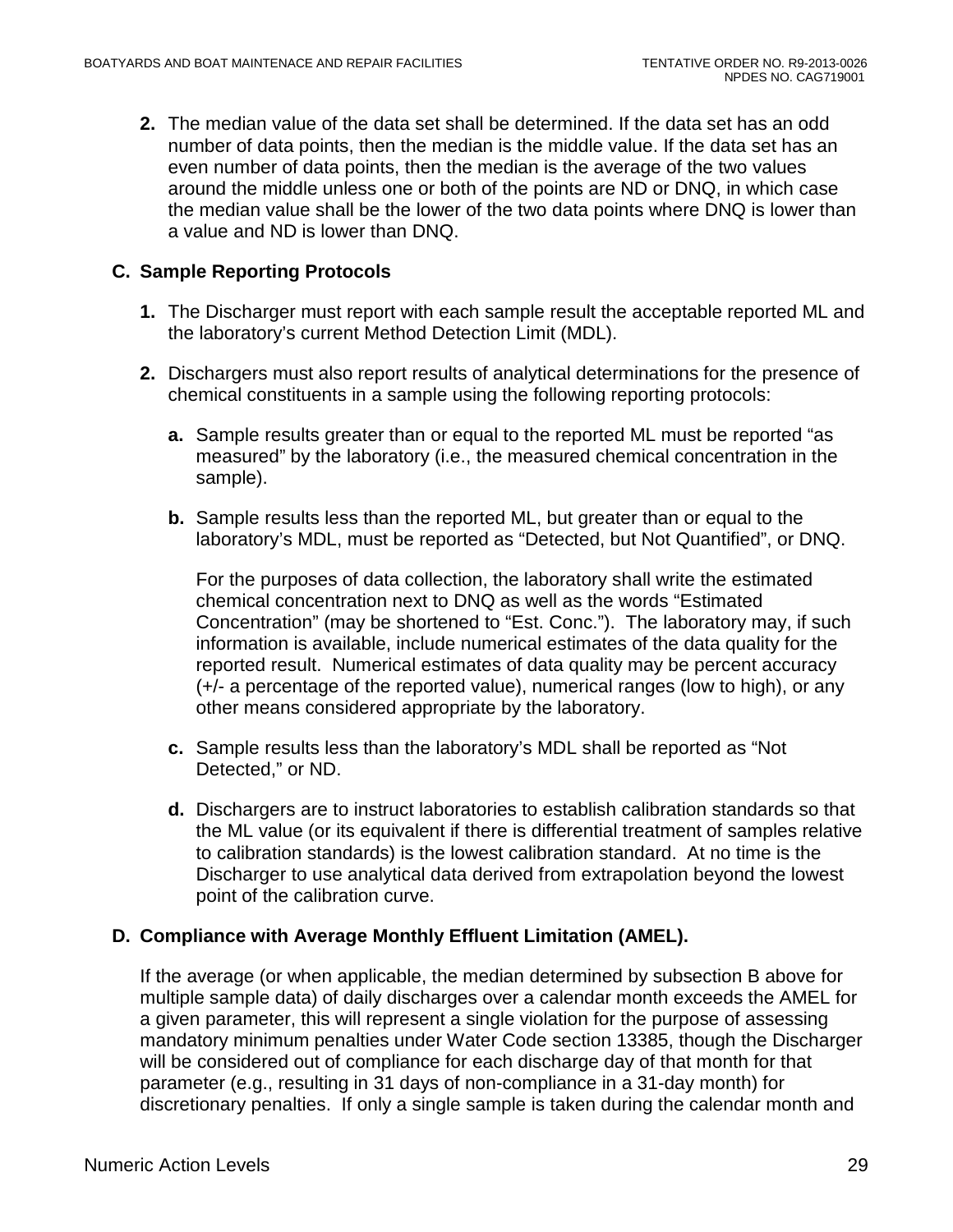the analytical result for that sample exceeds the AMEL, the Discharger will be considered out of compliance for all days when a discharge occurs. For any one calendar month during which no sample (daily discharge) is taken, no compliance determination can be made for that calendar month and no penalty assessed.

### **E. Compliance with Weekly Average Effluent Limitation (WAEL).**

If the average (or when applicable, the median determined by subsection B above for multiple sample data) of daily discharges over a calendar week (Sunday through Saturday) exceeds the WAEL for a given parameter, this will represent a single violation for the purpose of assessing mandatory minimum penalties under Water Code section 13385, though the Discharger will be considered out of compliance for each discharge day of that week for that parameter (e.g., resulting in 7 days of non-compliance) for discretionary penalties. If only a single sample is taken during the calendar month and the analytical result for that sample exceeds the WAEL, the Discharger will be considered out of compliance only for days when the discharge occurs. For any one calendar week during which no sample (daily discharge) is taken, no compliance determination can be made for that calendar week and no penalty assessed.

## **F. Compliance with Maximum Daily Effluent Limitation (MDEL)**

The MDEL shall apply to flow weighted 24-hour composite samples, or grab, as specified in the MRP (Attachment E). If a daily discharge exceeds the MDEL for a given parameter, an alleged violation will be flagged and the Discharger will be considered out of compliance for that parameter for that one day only within the reporting period. For any one day during which no sample is taken, no compliance determination can be made for that day.

### **G. Compliance with Instantaneous Minimum Effluent Limitation.**

If the analytical result of a single sample is lower than the instantaneous minimum effluent limitation for a parameter, a violation will be flagged and the Discharger will be considered out of compliance for that parameter for that single sample. Non-compliance for each sample will be considered separately (e.g., the results of two grab samples taken within a calendar day that both are lower than the instantaneous minimum effluent limitation would result in two instances of noncompliance with the instantaneous minimum effluent limitation.

### **H. Compliance with Instantaneous Maximum Effluent Limitation.**

If the analytical result of a single sample is higher than the instantaneous maximum effluent limitation for a parameter, a violation will be flagged and the Discharger will be considered out of compliance for that parameter for that single sample. Non-compliance for each sample will be considered separately (e.g., the results of two grab samples taken within a calendar day that both exceed the instantaneous maximum effluent limitation would result in two instances of noncompliance with the instantaneous maximum effluent limitation).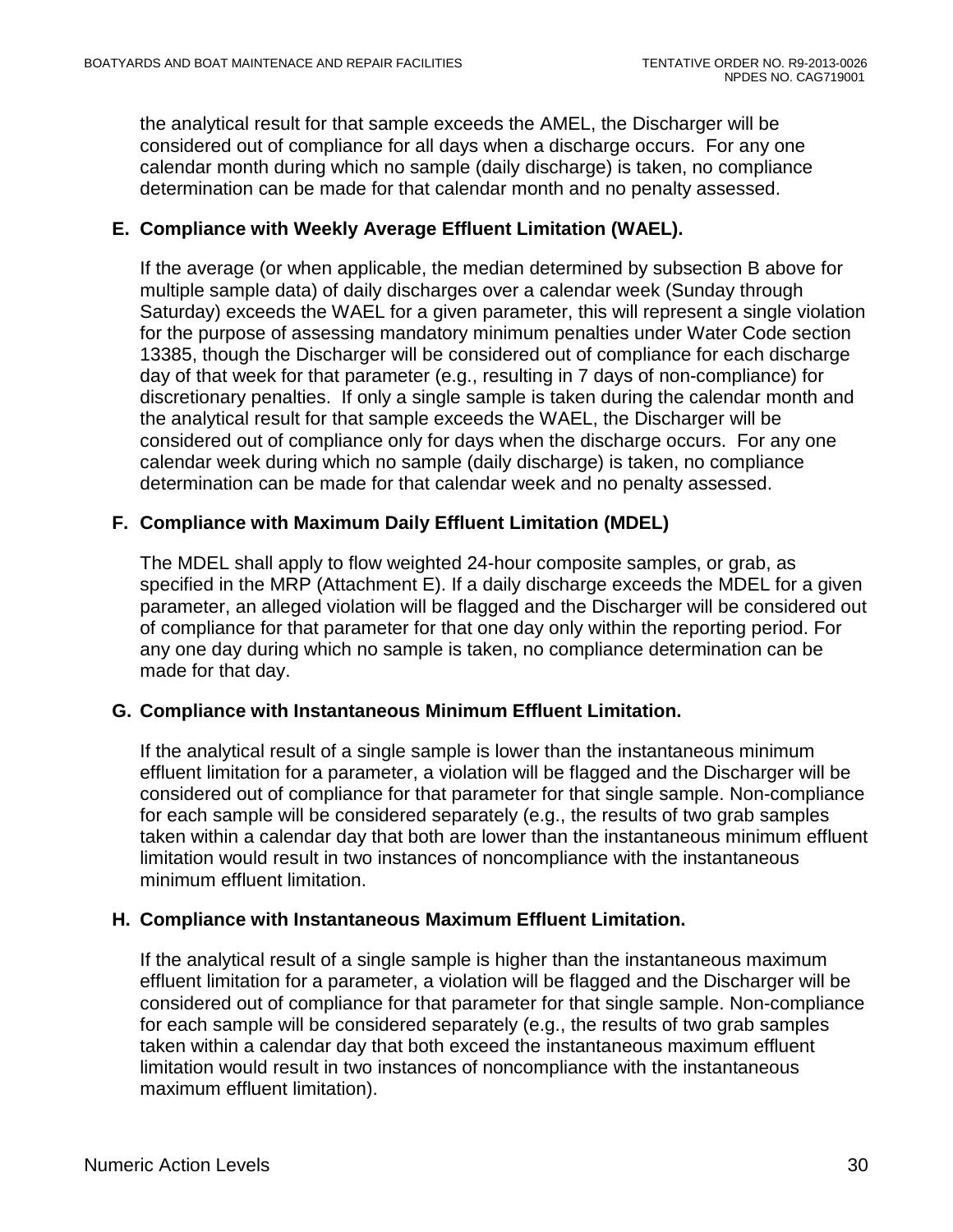### **I. Compliance with Chronic Toxicity Effluent Limitation**

The Maximum Daily Effluent Limitation for chronic toxicity is exceeded and a violation will be flagged when a toxicity test results in a "fail" in accordance with the TST approach and the percent effect is greater than or equal to 0.50. Toxicity results shall be reported to the San Diego Water Board as either a "pass" or a "fail" at the Instream Waste Concentration (IWC) of 100 percent effluent in accordance with the Test of Significant Toxicity (TST) approach described in National Pollutant Discharge Elimination System Test of Significant Toxicity Implementation Document (EPA 833-R-10-003, 2010). The calculated percent effect at the IWC shall also be reported to the San Diego Water Board.

### **Pass**

A test result that rejects the null hypothesis (Ho) below is reported as "Pass" in accordance with the TST approach:

Ho: Mean response (100 percent effluent)  $\leq$  0.75  $\times$  Control mean response

### **Fail**

A test result that does not reject the null hypothesis (Ho) above is reported as "Fail" in accordance with the TST approach.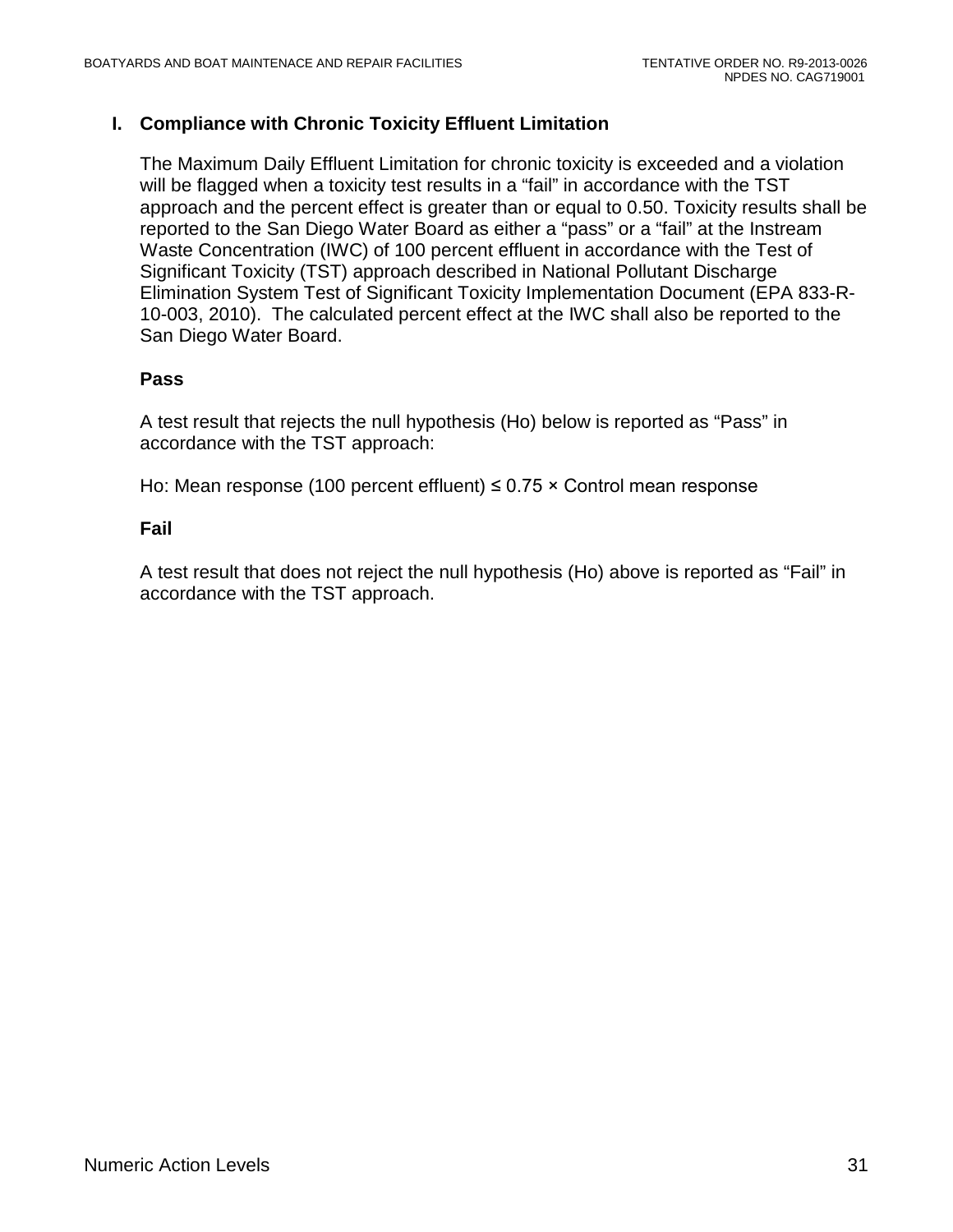## **ATTACHMENT A – DEFINITIONS**

#### **Anti-Backsliding**

Provisions in the Clean Water Act (CWA) and USEPA regulations [CWA 303 (d) (4); CWA 402 (c); CFR 122.44 (1)] that require a reissued permit to be as stringent as the previous permit with some exceptions.

#### **Antidegradation**

Policies which ensure protection of water quality for a particular body where the water quality exceeds levels necessary to protect fish and wildlife propagation and recreation on and in the water. This also includes special protection of waters designated as outstanding natural resource waters. Antidegradation plans are adopted by the State to minimize adverse effects on water.

#### **Average Monthly Effluent Limitation (AMEL)**

The highest allowable average of daily discharges over a calendar month, calculated as the sum of all daily discharges measured during a calendar month divided by the number of daily discharges measured during that month.

#### **Average Weekly Effluent Limitation (AWEL)**

The highest allowable average of daily discharges over a calendar week (Sunday through Saturday), calculated as the sum of all daily discharges measured during a calendar week divided by the number of daily discharges measured during that week.

#### **Beneficial Uses**

The Beneficial Uses of waters of the State may be protected against quality degradation include, but are not limited to, domestic, municipal, agricultural and industrial supply; power generation; recreation; aesthetic enjoyment; navigation; and preservation and enhancement of fish, wildlife, and other aquatic resources or preserves.

### **Best Available Technology Economically Achievable (BAT)**

The best existing performance of treatment technologies that are economically achievable within an industrial point source category. BAT standards apply to toxic and non-conventional pollutants.

### **Best Conventional Pollutant Control Technology (BCT)**

The control from existing industrial point sources of conventional pollutants including BOD, TSS, fecal coliform, pH, and oil and grease. The BCT standard is established after considering the "cost reasonableness" of the relationship between the cost of attaining a reduction in effluent discharge and the benefits that would result, and also the cost effectiveness of additional industrial treatment beyond best practicable treatment control technology (BPT).

### **Best Management Practices (BMPs)**

Schedules of activities, prohibitions of practices, maintenance procedures, and other management practices to prevent or reduce the pollution of waters of the United States. BMPs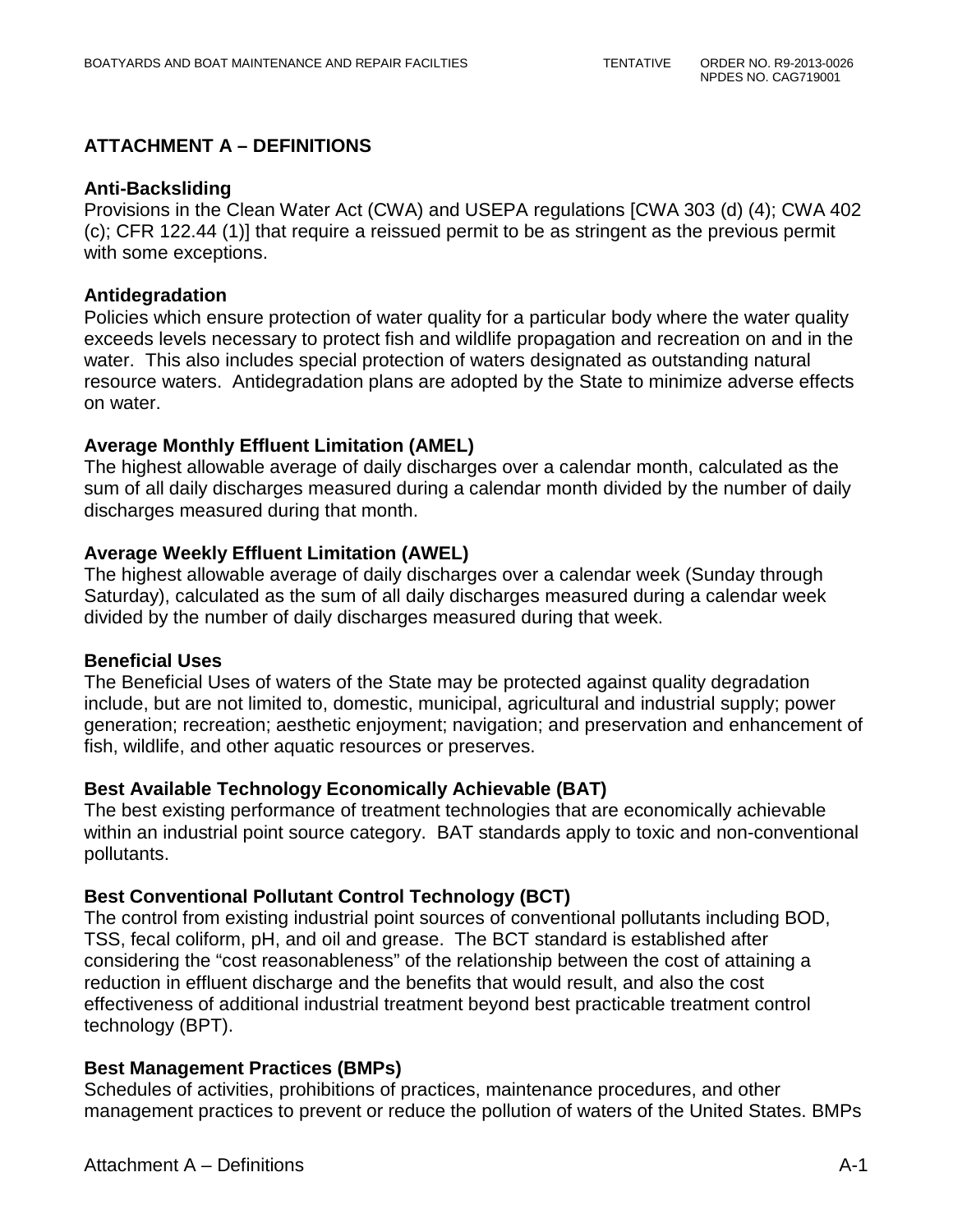also include treatment requirements, operating procedures, and practices to control plant site runoff, spillage or leaks, sludge or waste disposal, or drainage from raw material storage.

#### **Best practicable treatment control technology (BPT)**

The average of the best performance by plants within an industrial category or subcategory. BPT standards apply to toxic, conventional, and non-conventional pollutants.

#### **Best Professional Judgment (BPJ)**

The method used by permit writers to develop technology-based NPDES permit conditions on a case-by-case basis using all reasonably available and relevant data.

#### **Bioaccumulative Pollutants**

Those substances taken up by an organism from its surrounding medium through gill membranes, epithelial tissue, or from food and subsequently concentrated and retained in the body of the organism.

#### **Biochemical Oxygen Demand (BOD)**

A measurement of the amount of oxygen utilized by the decomposition of organic material, over a specified time period (usually 5 days) in a wastewater sample; it is used as a measurement of the readily decomposable organic content of a wastewater.

### **Certifying Official**

All applications must be signed as follows:

For a corporation: By a responsible corporate officer, which means: (i) a president, secretary, treasurer, or vice-president of the corporation in charge of a principal business function, or any other person who performs similar policy or decision making functions for the corporation, or (ii) the manager of one or more manufacturing, production, or operating facilities, provided, the manager is authorized to make management decisions which govern the operation of the regulated facility including having the explicit or implicit duty of making major capital investment recommendations, and initiating and directing other comprehensive measures to assure long term environmental compliance with environmental laws and regulations; the manager can ensure that the necessary systems are established or actions taken to gather complete and accurate information for permit application requirements; and where authority to sign documents has been assigned or delegated to the manager in accordance with corporate procedures.

For a partnership or sole proprietorship: By a general partner or the proprietor, respectively; or

For a municipality, state, federal, or other public agency: By either a principal executive officer or ranking elected official. A principal executive officer of a federal agency includes (i) the chief executive officer of the agency, or (ii) a senior executive officer having responsibility for the overall operations of a principal geographic unit of the agency.

### **Chronic Toxicity Tests**

Chronic toxicity tests measure the sub-lethal effects of a discharge or ambient water sample (e.g. reduced growth or reproduction). Certain chronic toxicity tests include an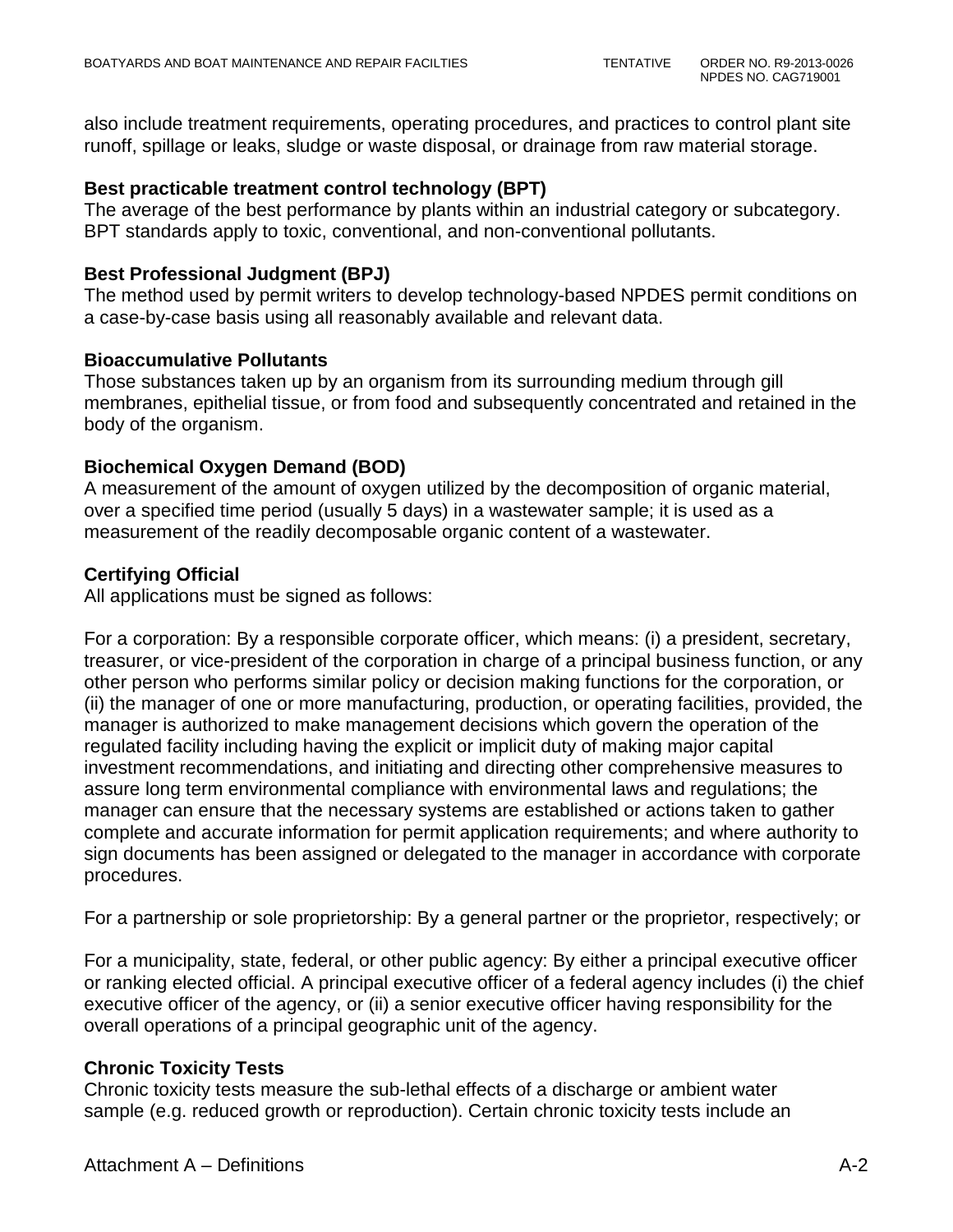additional measurement of lethality.

#### **Composite Sample**

Sample composed of two or more discrete samples of at least 100 milliliters collected at periodic intervals during the operating hours of a facility over a 24-hour period. The aggregate sample will reflect the average water quality covering the compositing or sample period. For volatile pollutants, aliquots must be combined in the laboratory immediately before analysis. The composite must be flow proportional; either the time interval between each aliquot or the volume of each aliquot must be proportional to either stream flow at the time of sampling or the total stream flow since the collection of the previous aliquot. Aliquots may be collected manually or automatically.

#### **Conventional Pollutants**

Pollutants typical of municipal sewage, and for which municipal secondary treatment plants are typically designed; defined at 40 CFR 401.16 as BOD, TSS, fecal coliform bacteria, oil and grease, and pH.

#### **Daily Discharge**

Daily Discharge is defined as either: (1) the total mass of the constituent discharged over the calendar day (12:00 am through 11:59 pm) or any 24-hour period that reasonably represents a calendar day for purposes of sampling (as specified in the permit), for a constituent with limitations expressed in units of mass or; (2) the unweighted arithmetic mean measurement of the constituent over the day for a constituent with limitations expressed in other units of measurement (e.g., concentration).

The daily discharge may be determined by the analytical results of a composite sample taken over the course of one day (a calendar day or other 24-hour period defined as a day) or by the arithmetic mean of analytical results from one or more grab samples taken over the course of the day.

For composite sampling, if 1 day is defined as a 24-hour period other than a calendar day, the analytical result for the 24-hour period will be considered as the result for the calendar day in which the 24-hour period ends.

### **Degrade (Degradation)**

Degradation shall be determined by comparison of the waste field and reference site(s) for characteristic species diversity, population density, contamination, growth anomalies, debility, or supplanting of normal species by undesirable plant and animal species. Degradation occurs if there are significant differences in any of three major biotic groups, namely, demersal fish, benthic invertebrates, or attached algae. Other groups may be evaluated where benthic species are not affected, or are not the only ones affected.

#### **Detected, but Not Quantified (DNQ)**

Sample results that are less than the reported Minimum Level, but greater than or equal to the laboratory's MDL.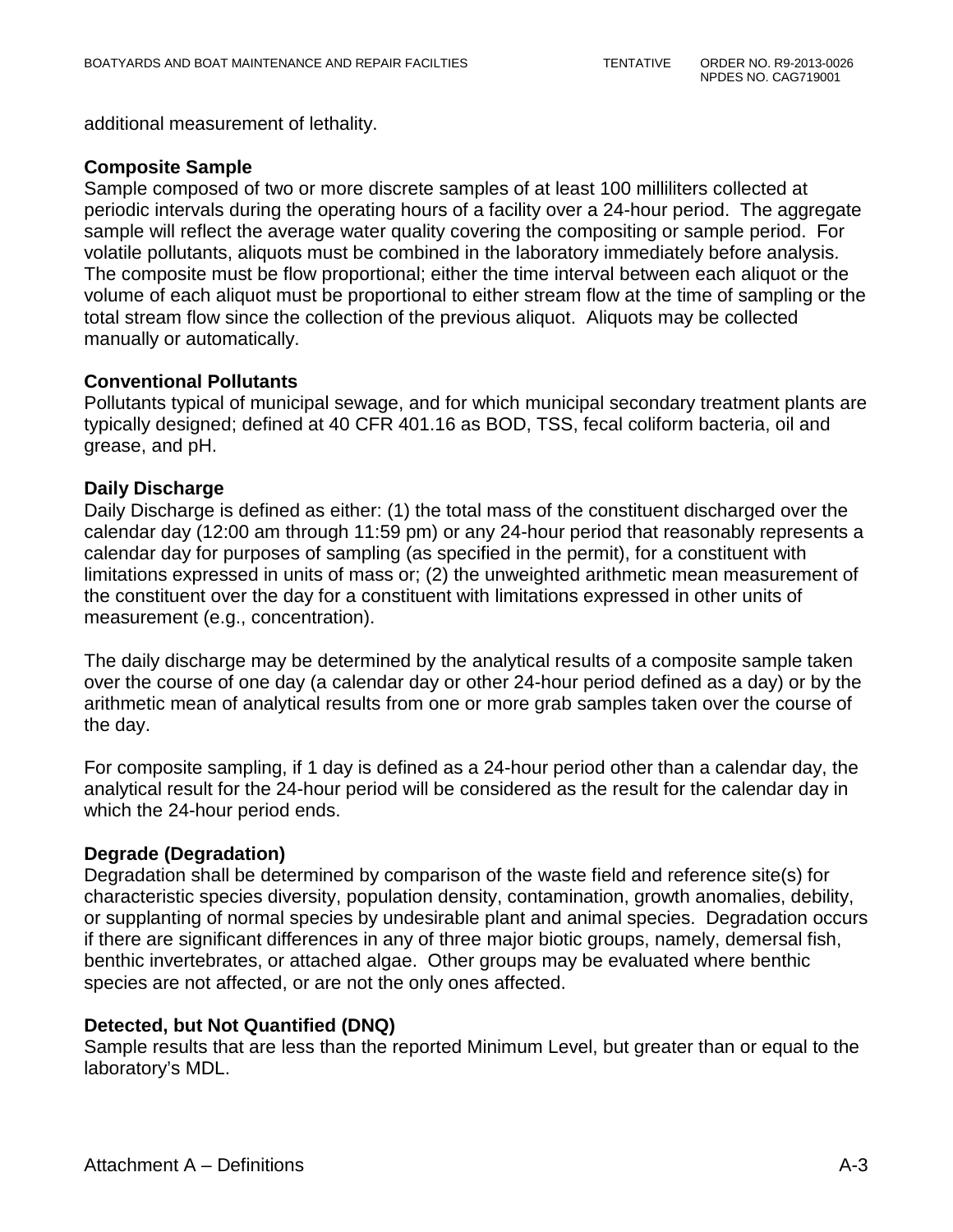#### **Discharge Monitoring Report (DMR)**

Means the USEPA uniform form, including any subsequent additions, revisions, or modifications for the reporting of self-monitoring results by permittees. DMRs must be used by approved states as well as by USEPA. The USEPA will supply DMRs to any approved state upon request. The USEPA national forms may be modified to substitute the state agency name, address, logo, and other similar information, as appropriate, in place of USEPA's.

#### **Dredged Material**

Any material excavated or dredged from the navigable waters of the United States, including material otherwise referred to as "spoil".

#### **Effluent Limitation**

Any restriction imposed by an Order on quantities, discharge rates, and concentrations of pollutants that are discharged from point sources into waters of the United States, the waters of the contiguous zone, or the ocean.

#### **Enclosed Bays**

Indentations along the coast that enclose an area of oceanic water within distinct headlands or harbor works. Enclosed bays include all bays where the narrowest distance between headlands or outermost harbor works is less than 75 percent of the greatest dimension of the enclosed portion of the bay. This definition includes but is not limited to: Humboldt Bay, Bodega Harbor, Tomales Bay, Drakes Estero, San Francisco Bay, Morro Bay, Los Angeles Harbor, Upper and Lower Newport Bay, Mission Bay, San Diego Bay, Oceanside Harbor, and Dana Point Harbor.

#### **Estuaries and Coastal Lagoons**

Waters at the mouths of streams that serve as mixing zones for fresh and ocean waters during a major portion of the year. Mouths of streams that are temporarily separated from the ocean by sandbars shall be considered as estuaries. Estuarine waters will generally be considered to extend from a bay or the open ocean to the upstream limit of tidal action but may be considered to extend seaward if significant mixing of fresh and salt water occurs in the open coastal waters. The waters described by this definition include but are not limited to the Sacramento-San Joaquin Delta as defined by section 12220 of the Water Code, Suisun Bay, Carquinez Strait downstream to Carquinez Bridge, and appropriate areas of the Smith, Klamath, Mad, Eel, Noyo, and Russian Rivers.

#### **First Flush**

Storm water runoff that occurs between the time a storm event begins and when a minimum of 0.25 inch of precipitation has been collected in a rain gauge or equivalent measurement device at a location on the site which is representative of precipitation at the site. A storm event is a period of rainfall that is preceded by at least seven days without rainfall.

#### **Grab Sample**

An individual sample of at least 100 milliliters collected at a randomly selected time over a period not exceeding 15 minutes. The sample is taken from a waste stream on a one-time basis without consideration of the flow rate of the waste stream and without consideration of time of day.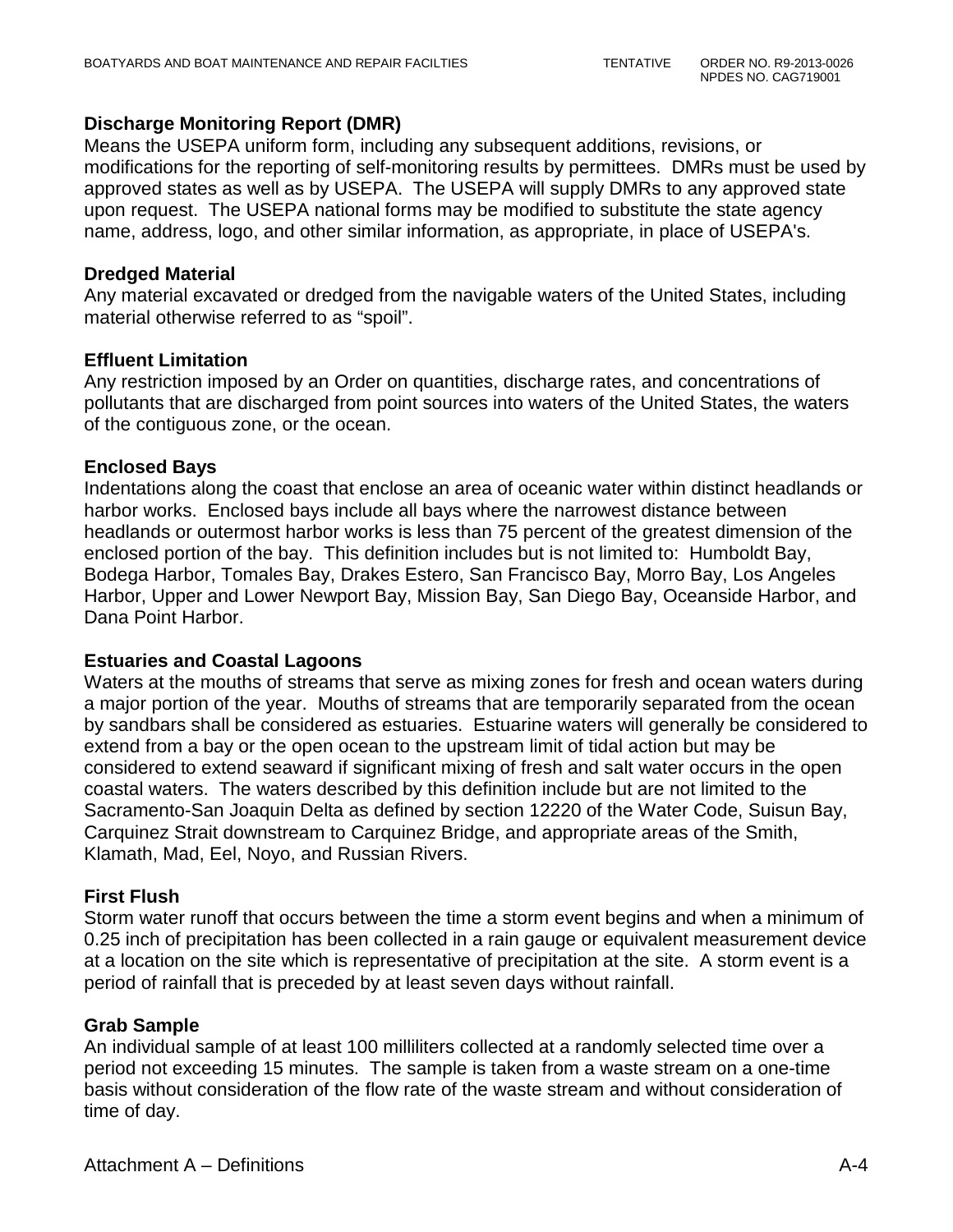#### **Instantaneous Maximum Effluent Limitation**

The highest allowable value for any single grab sample or aliquot (i.e., each grab sample or aliquot is independently compared to the instantaneous maximum limitation).

#### **Instantaneous Minimum Effluent Limitation**

The lowest allowable value for any single grab sample or aliquot (i.e., each grab sample or aliquot is independently compared to the instantaneous minimum limitation).

#### **Maximum Daily Effluent Limitation (MDEL)**

The highest allowable daily discharge of a pollutant.

#### **Method Detection Limit (MDL)**

The minimum concentration of a substance that can be measured and reported with 99 percent confidence that the analyte concentration is greater than zero, as defined in Title 40 of the Code of Federal Regulations, Part 136, Attachment B.

#### **Minimum Level (ML)**

The concentration at which the entire analytical system must give a recognizable signal and acceptable calibration point. The ML is the concentration in a sample that is equivalent to the concentration of the lowest calibration standard analyzed by a specific analytical procedure, assuming that all the method specified sample weights, volumes, and processing steps have been followed.

#### **Natural Light**

Reduction of natural light may be determined by the San Diego Water Board by measurement of light transmissivity or total irradiance, or both, according to the monitoring needs of the San Diego Water Board.

#### **Not Detected (ND)**

Those sample results less than the laboratory's MDL.

#### **Nuisance**

Water Code section 13050, subdivision (m), defines nuisance as anything which meets all of the following requirements:

- **1.** Is injurious to health, or is indecent or offensive to the senses, or an obstruction to the free use of property, so as to interfere with the comfortable enjoyment of life or property.
- **2.** Affects at the same time an entire community or neighborhood, or any considerable number of persons, although the extent of the annoyance or damage inflicted upon individuals may be unequal.
- **3.** Occurs during, or as a result of, the treatment or disposal of wastes.

### **Qualifying Storm Events (QSEs)**

A qualifying storm event occurs when sufficient precipitation generates runoff from the Facility that is discharged into the receiving water and has not been preceded by a qualifying storm event for at least 7 days.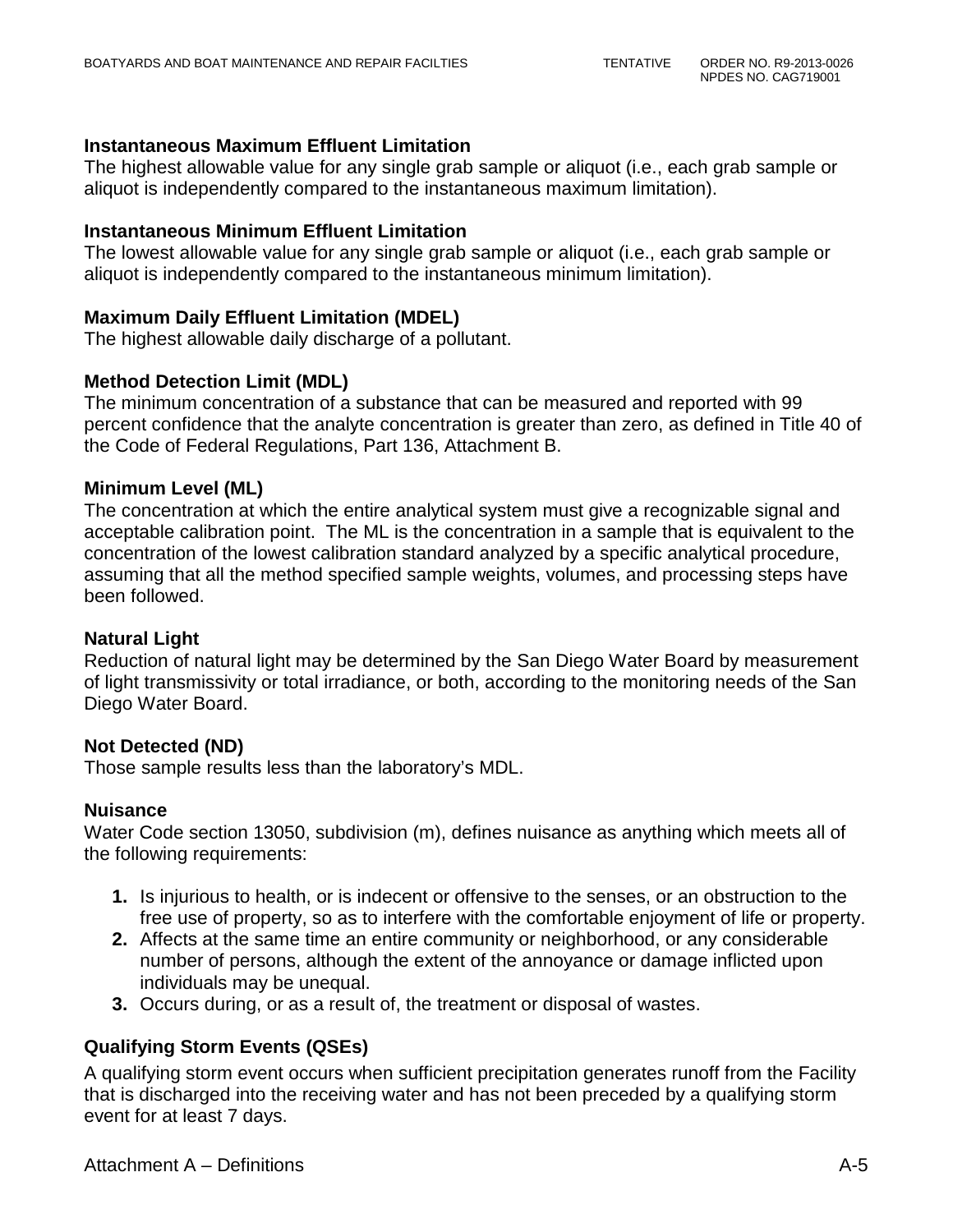### **Reported Minimum Level**

The ML (and its associated analytical method) chosen by the Discharger for reporting and compliance determination from the MLs included in this General Permit. The MLs included in this General Permit correspond to approved analytical methods for reporting a sample result that are selected by the San Diego Water Board either from Appendix II of the Ocean Plan in accordance with section III.C.5.a of the Ocean Plan or established in accordance with section III.C.5.b of the Ocean Plan. The ML is based on the proper application of method-based analytical procedures for sample preparation and the absence of any matrix interferences. Other factors may be applied to the ML depending on the specific sample preparation steps employed. For example, the treatment typically applied in cases where there are matrixeffects is to dilute the sample or sample aliquot by a factor of ten. In such cases, this additional factor must be applied to the ML in the computation of the reported ML.

### **Storm Event**

A storm event is a period of rainfall of at least 0.25 inches of rain that is preceded by at least seven days without rainfall.

### **Technology-Based Effluent Limit**

A permit limit for a pollutant that is based on the capability of a treatment method to reduce the pollutant to a certain concentration.

### **Test of Significant Toxicity (TST)**

Test of Significant Toxicity (TST) is a statistical approach used to analyze toxicity test data. The TST incorporates a restated null hypothesis, Welch's t-test, and biological effect thresholds for chronic and acute toxicity.

### **Toxicity**

The aggregate toxic effect of a waste discharge measured directly by a chronic or acute toxicity test. This aggregate effect is frequently referred to as "whole effluent toxicity".

### **Toxic Pollutant**

Pollutants or combinations of pollutants, including disease-causing agents, which after discharge and upon exposure, ingestion, inhalation or assimilation into any organism, either directly from the environment or indirectly by ingestion through food chains, will, on the basis of information available to the Administrator of USEPA, cause death, disease, behavioral abnormalities, cancer, genetic mutations, physiological malfunctions, (including malfunctions in reproduction) or physical deformations, in such organisms or their offspring. Toxic pollutants also include those pollutants listed by the Administrator under CWA section 307(a)(1) or any pollutant listed under section 405 (d) which relates to sludge management.

### **Toxicity Reduction Evaluation (TRE)**

A study conducted in a step-wise process designed to identify the causative agents of effluent or ambient toxicity, isolate the sources of toxicity, evaluate the effectiveness of toxicity control options, and then confirm the reduction in toxicity. The first steps of the TRE consist of the collection of data relevant to the toxicity, including additional toxicity testing, and an evaluation of facility operations and maintenance practices, and best management practices. A Toxicity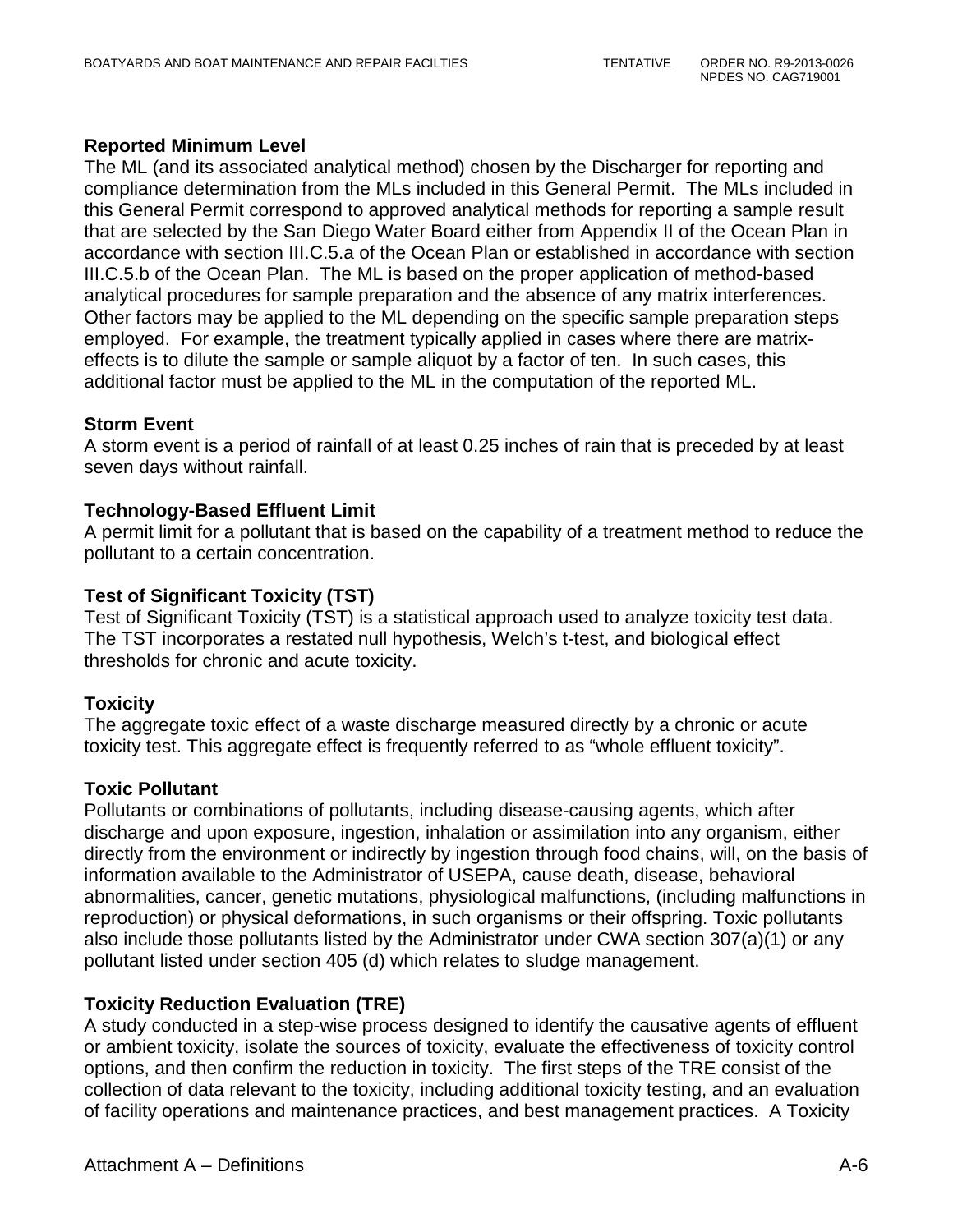Identification Evaluation (TIE) may be required as part of the TRE, if appropriate. (A TIE is a set of procedures to identify the specific chemical(s) responsible for toxicity. These procedures are performed in three phases (characterization, identification, and confirmation) using aquatic organism toxicity tests).

### **Waste**

As used in the Ocean Plan, waste includes a Dischargers total discharge, of whatever origin (i.e., gross, not net, discharge).

### **Water Quality Control Plan**

Consists of a designation or establishment for the waters within a specified area of all of the following:

- **1.** Beneficial uses to be protected.
- **2.** Water quality objectives.
- **3.** A program of implementation needed for achieving water quality objectives.

### **Water Quality Objectives**

The limits or levels of water quality constituents or characteristics which are established for the reasonable protection of beneficial uses of water or the prevention of nuisance within a specific area. Water quality objectives referenced in this Order are based on State policies and plans.

### **Water Quality Standards**

The limits or levels of water quality constituents or characteristics which are established for the reasonable protection of beneficial uses of water or the prevention of nuisance within a specific area. Water quality standards referenced in this Order are based on federal regulations (NTR and CTR).

# **Whole Effluent Toxicity (WET)**

The aggregate toxic effect of an effluent measured directly by a chronic or acute toxicity test.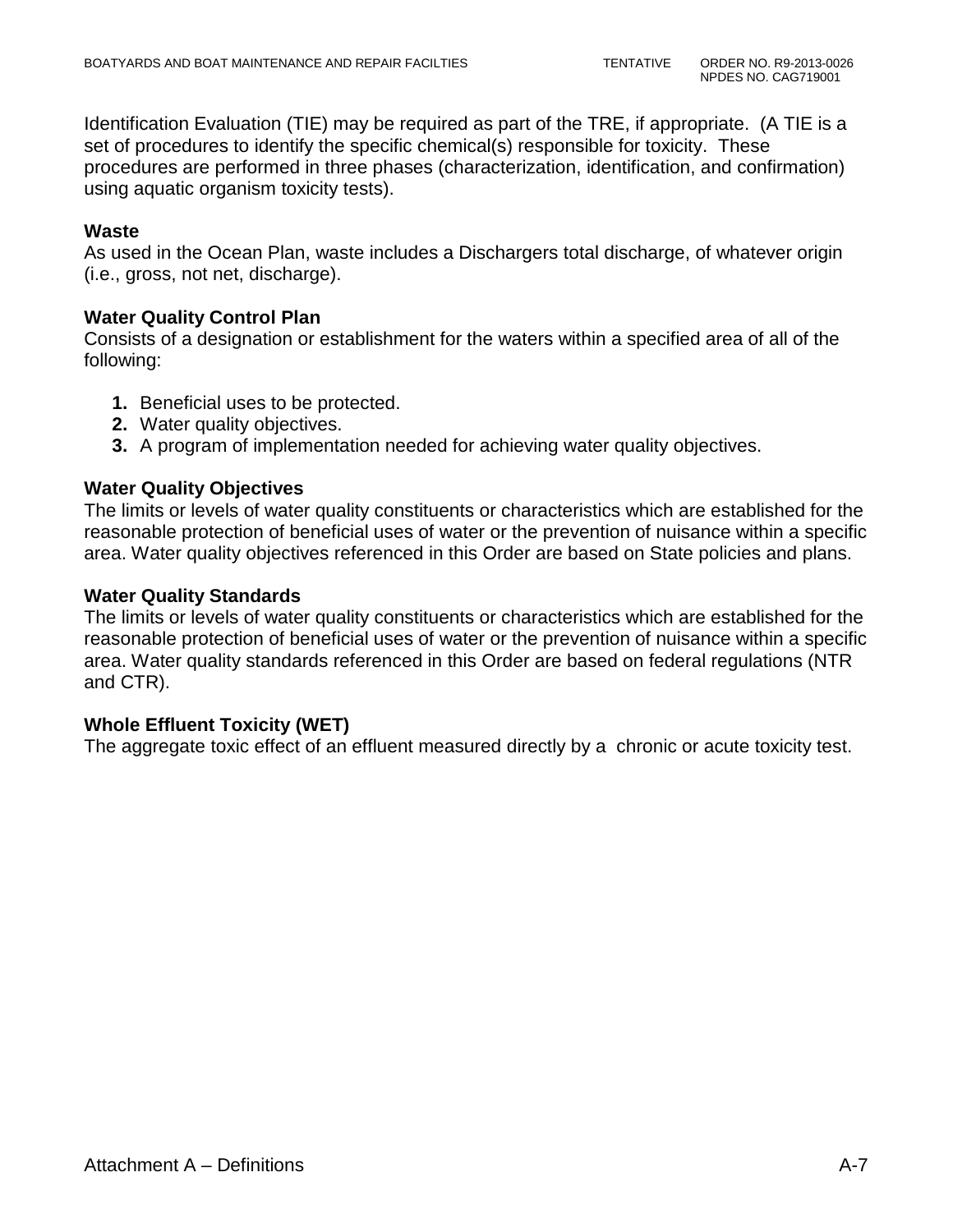# **ATTACHMENT B – MAP**

Figure B-1. Boatyards in San Diego Bay and Mission Bay (See Figure B-2 for a detail of Shelter Island boatyards)

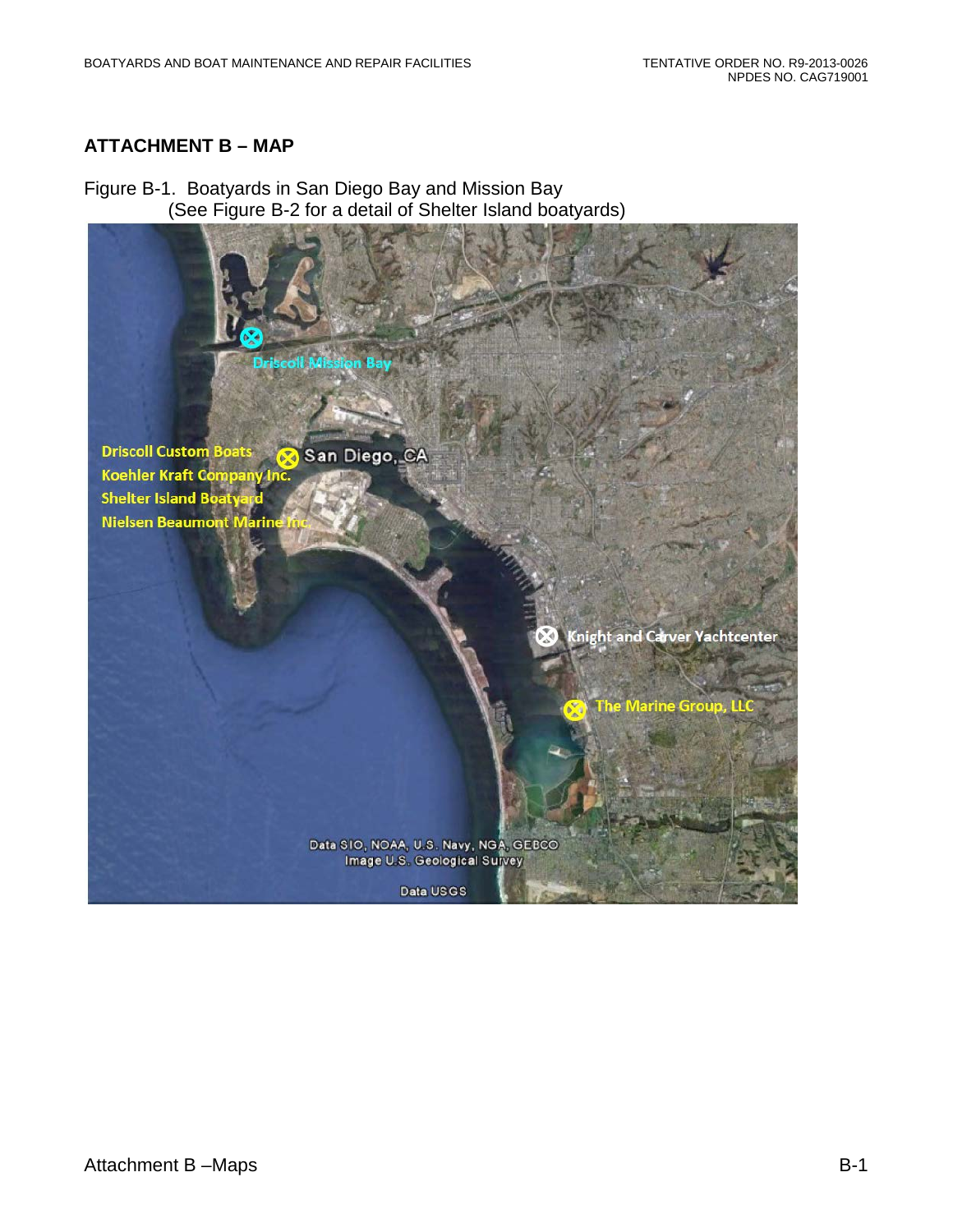

Figure B-2. Detail of Shelter Island Boatyards Locations

### Figure B-3. Dana Point and Oceanside Boatyards

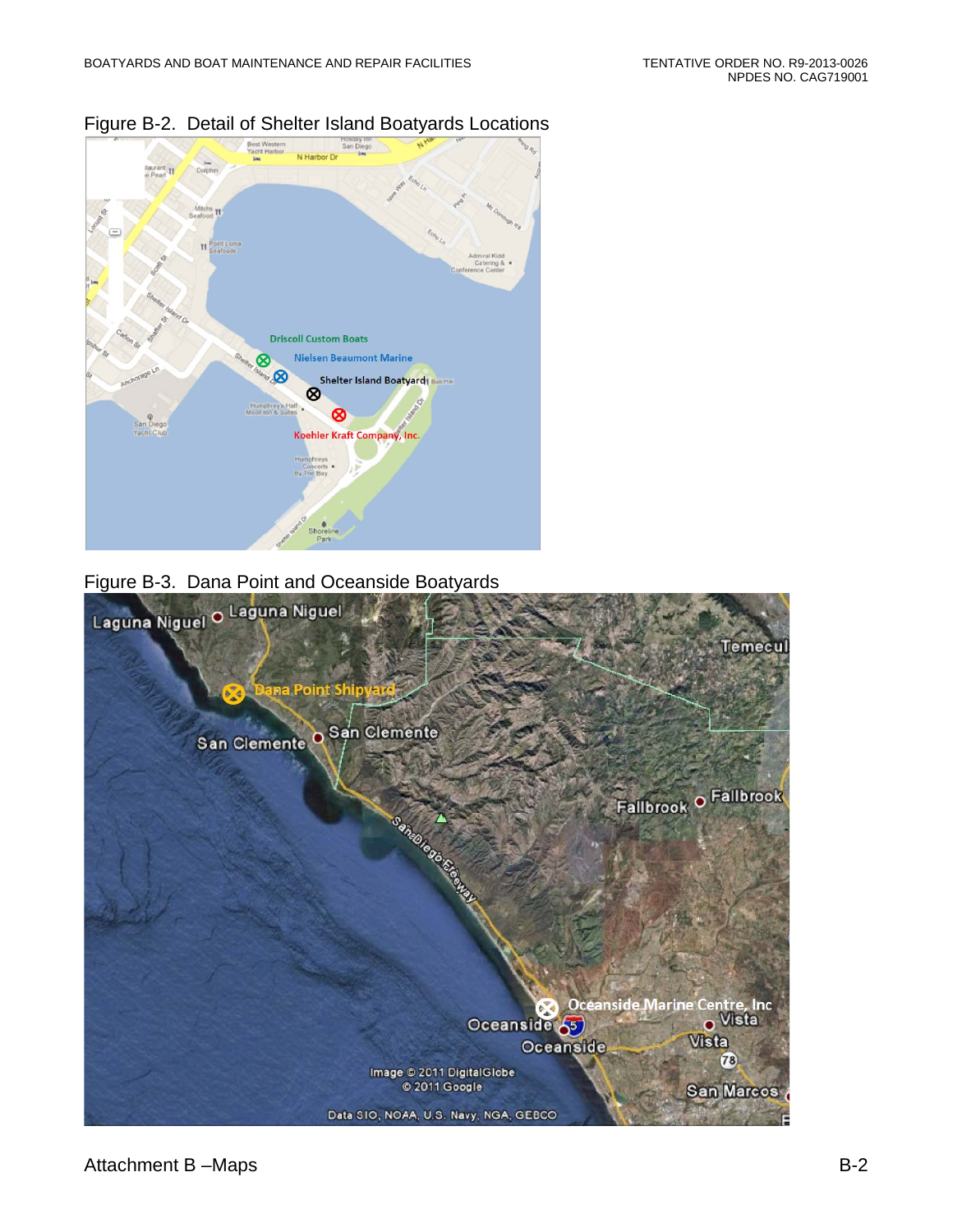#### **ATTACHMENT C – NOTICE OF INTENT (NOI)**

### **CALIFORNIA REGIONAL WATER QUALITY CONTROL BOARD SAN DIEGO REGION**

Notice of Intent to Comply With the Terms of the General Waste Discharge Requirements for the Discharges of Storm Water Runoff Associated With Boatyards and Boat Maintenance and Repair Facilities, San Diego Region (ORDER NO. R9-2013-0026, NPDES NO. CAG719001)

#### **I. NOI Status**

Submittal of this Notice of Intent (NOI) is for (mark only one item):

 $\Box$  Operation and Maintenance of the boatyard and/or boat maintenance and repair facility

 $\Box$  Change of information (i.e., New Ownership)

#### **II. Items Required for Determining Eligibility**

The following items must be completed and submitted in order for the San Diego Water Board to determine eligibility:

| A complete NOI                                                                                                                                                                                                                                                        |
|-----------------------------------------------------------------------------------------------------------------------------------------------------------------------------------------------------------------------------------------------------------------------|
| A map with all information specified in Attachment H - Storm Water Pollution Prevention Plan                                                                                                                                                                          |
| Sections D.1 and 2.                                                                                                                                                                                                                                                   |
| Application Fee in accordance with California Code Of Regulations Title 23. Division 3. Chapter 9.<br>Waste Discharge Reports And Requirements Article 1. Section 2200 (b)(3) Annual Fee Schedules.<br>Make checks payable to the State Water Resources Control Board |
| Amount Submitted: \$                                                                                                                                                                                                                                                  |

| (name of applicant)                                                                                               |
|-------------------------------------------------------------------------------------------------------------------|
| Certifies that only storm water runoff from a boatyard will be discharged to surface waters from the<br>facility. |

- □ Has reviewed and understands the Order
- □ Will comply with all terms, conditions, and requirements of the Order.

#### **III. Facility Owner**

| Company Name:          |       |        |       |  |
|------------------------|-------|--------|-------|--|
| <b>Mailing Address</b> |       |        |       |  |
| City                   | State | Zip    | Phone |  |
| <b>Contact Person:</b> |       | Title: |       |  |
| e-mail address:        |       |        |       |  |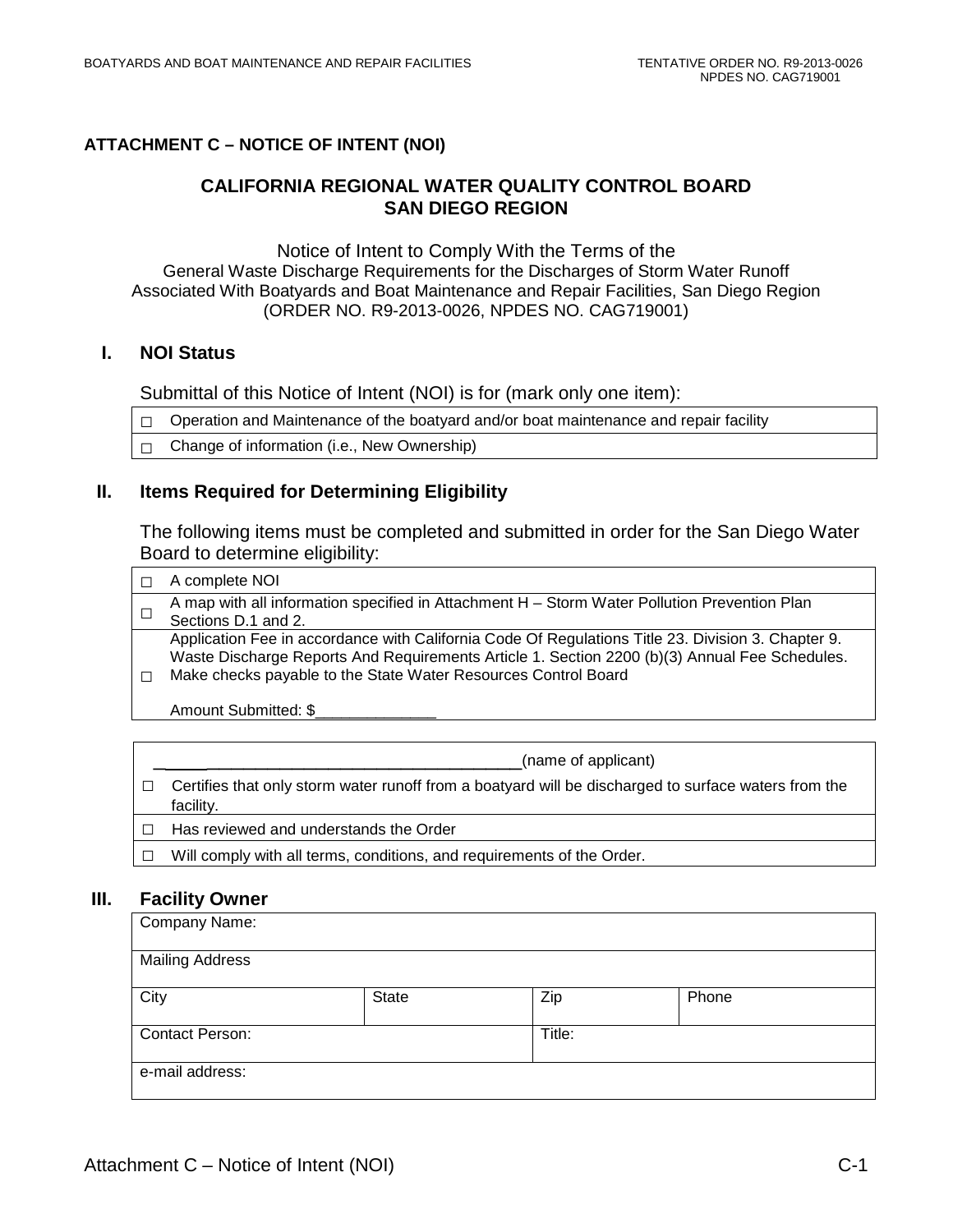# **IV. Facility Location**

| <b>Facility Name:</b>  |        |            |        |  |  |
|------------------------|--------|------------|--------|--|--|
| <b>Street Address:</b> |        |            |        |  |  |
| City:                  | State: | Zip:       | Phone: |  |  |
| Latitude:              |        | Longitude: |        |  |  |
| <b>Contact Person:</b> |        | Title:     |        |  |  |
| e-mail address:        |        |            |        |  |  |

#### **V. Billing Information**

| Company Name:           |        |        |        |  |
|-------------------------|--------|--------|--------|--|
| <b>Mailing Address:</b> |        |        |        |  |
| City:                   | State: | Zip:   | Phone: |  |
| Contact Person:         |        | Title: |        |  |
| e-mail address:         |        |        |        |  |

### **VI. Receiving Water Information**

Storm water from the facility property discharges (check all that apply):

| Directly to Waters of the U.S. (e.g., river, lake, creek, ocean, harbor) |
|--------------------------------------------------------------------------|
| Indirectly to Waters of the U.S.                                         |
| To a storm drain system – enter owner's name (e.g., San Diego County)    |
| Name of Receiving Water:                                                 |
|                                                                          |

#### **VII. Activities Performed**

Activities performed on the facility property include (check all that apply):

| Hyrdrowashing              | <b>Electrical work</b>  |
|----------------------------|-------------------------|
| Fiberglass work            | Wood work               |
| Metal work                 | Canvas fabrication      |
| Paint/Coating application  | Welding/Brazing         |
| Light Mechanical work      | Hazardous waste storage |
| Other (list and describe): |                         |
|                            |                         |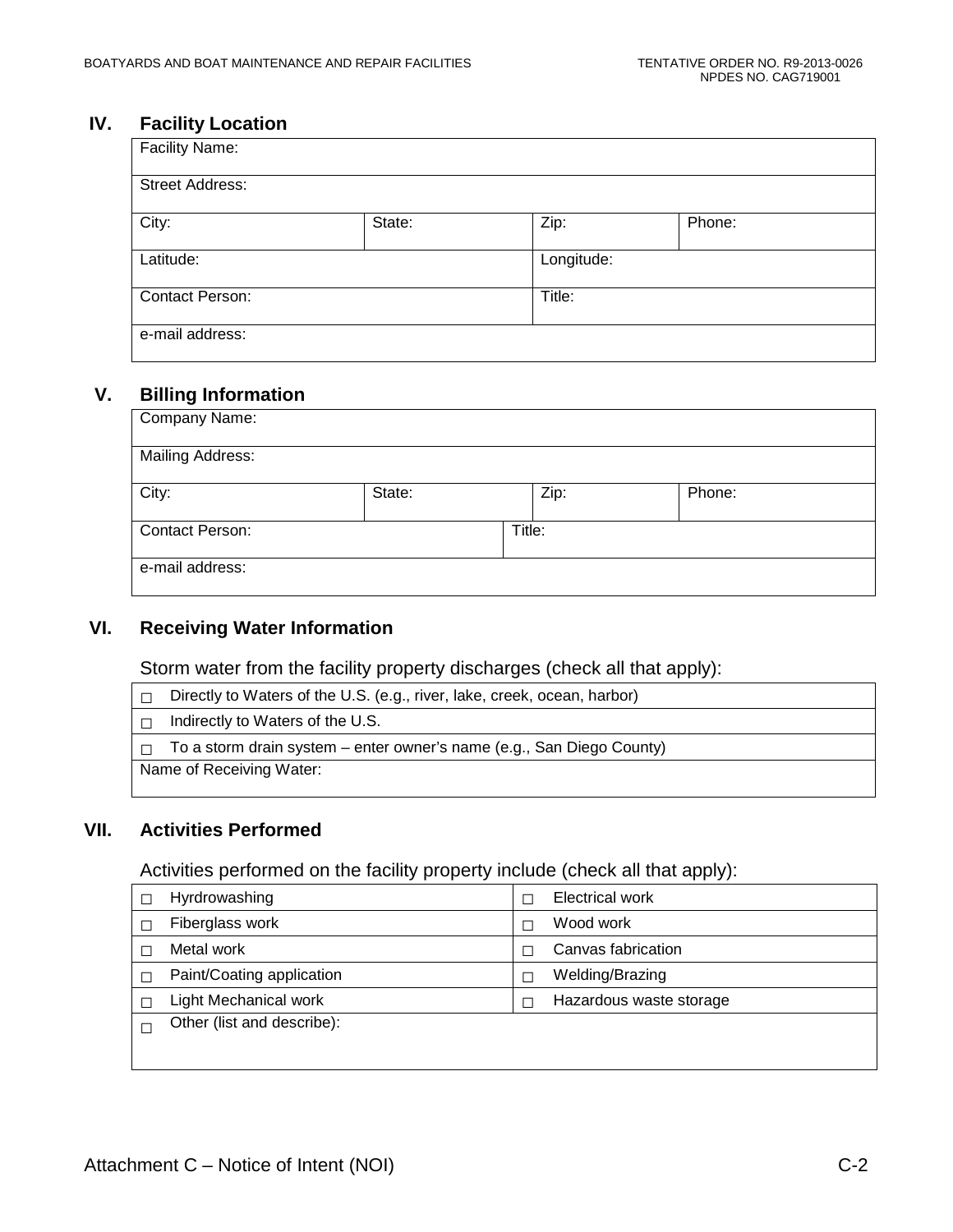# **VIII. Material Handling**

Types of materials that will be handled and/or stored on the facility property include (check all that apply):

| Petroleum products         | Asphalt/Concrete      |
|----------------------------|-----------------------|
| Hazardous substances       | Treated wood products |
| Metal                      | Solvents              |
| Paint                      | Plated products       |
| Other (list and describe): |                       |
|                            |                       |

### **IX. Implementation of NPDES Permit Requirements**

Check all boxes that apply:

|        | Storm Water Pollution Prevention Plan (SWPPP)                                                                                                                                                                                              |
|--------|--------------------------------------------------------------------------------------------------------------------------------------------------------------------------------------------------------------------------------------------|
| $\Box$ | A SWPPP that includes the minimum requirements described in Section X and Attachment H of this<br>General Permit has been prepared for this facility and submitted to the San Diego Water Board.                                           |
|        | <b>Monitoring Program</b>                                                                                                                                                                                                                  |
| $\Box$ | A Sample Collection Plan has been developed and submitted to the San Diego Water Board as<br>described in the Monitoring and Reporting Program of this General Permit.                                                                     |
|        | Permit Compliance Responsibility                                                                                                                                                                                                           |
| $\Box$ | A qualified person has been assigned responsibility to ensure full compliance with this General<br>Permit and to implement all elements of the SWPPP                                                                                       |
| $\Box$ | A qualified person is responsible for preparing and submitting all quarterly and annually required<br>reports, data, and observation listed in the Monitoring and Reporting Program of this General Permit<br>to the San Diego Water Board |
|        | A qualified person is responsible for eliminating all unauthorized discharges identified in the SWPPP.                                                                                                                                     |

### **X. Map**

| Have you included a site map with this submittal?             | Yes        |                          | No |
|---------------------------------------------------------------|------------|--------------------------|----|
| Does your facility map clearly indicate all sample locations? | <b>Yes</b> | $\overline{\phantom{0}}$ | No |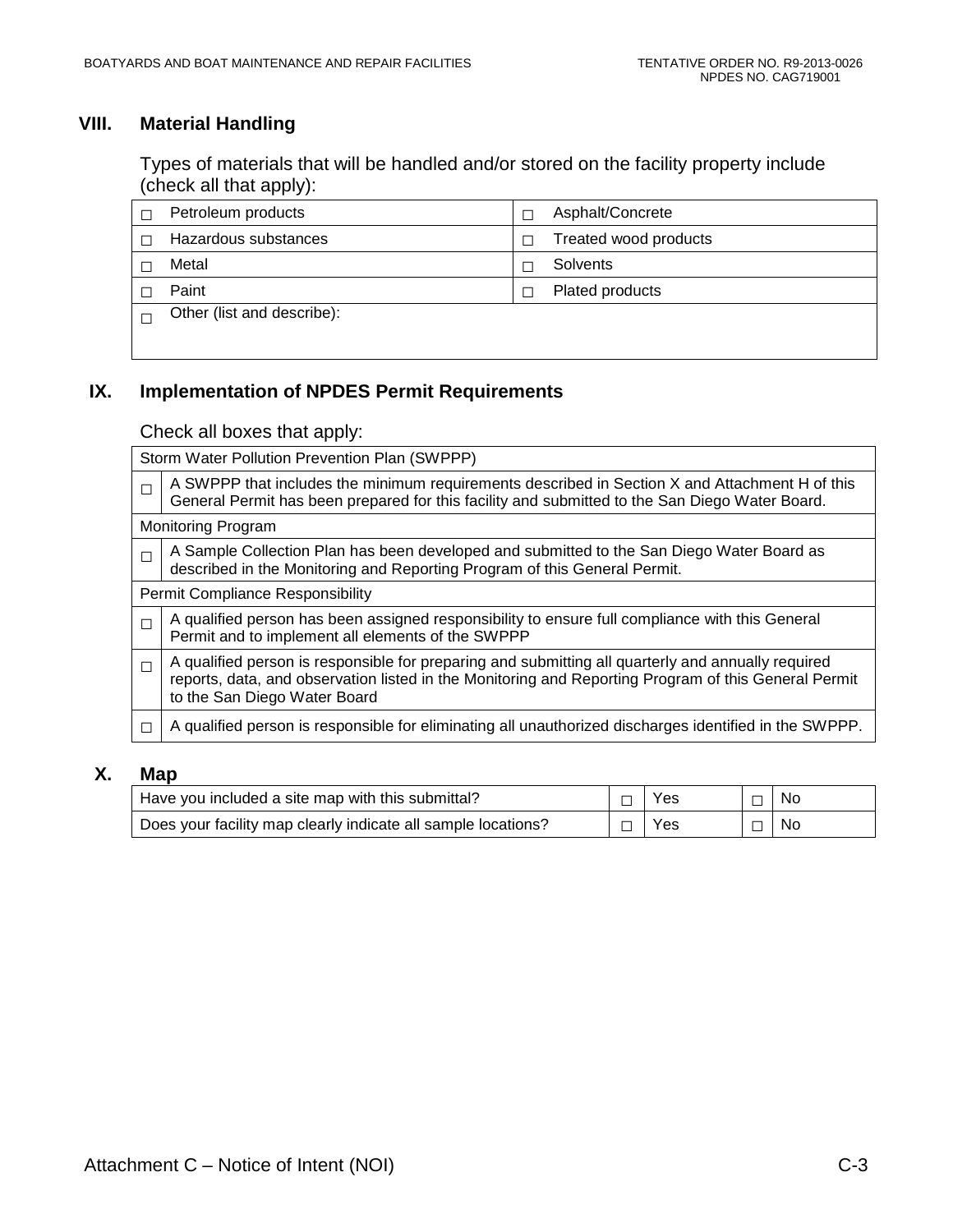#### **XI. Discharge and Monitoring Locations**

Complete all applicable spaces. If additional discharge and monitoring locations, provide the information in a supplementary attachment.

| <b>Location Name/Number</b>   | Latitude | Longitude |  |  |  |
|-------------------------------|----------|-----------|--|--|--|
| Discharge Point(s)            |          |           |  |  |  |
|                               |          |           |  |  |  |
|                               |          |           |  |  |  |
|                               |          |           |  |  |  |
|                               |          |           |  |  |  |
|                               |          |           |  |  |  |
|                               |          |           |  |  |  |
| Discharge Monitoring Point(s) |          |           |  |  |  |
|                               |          |           |  |  |  |
|                               |          |           |  |  |  |
|                               |          |           |  |  |  |
|                               |          |           |  |  |  |
|                               |          |           |  |  |  |
|                               |          |           |  |  |  |

#### **XII. Certification**

"I certify under penalty of law that this document and all attachments were prepared under my direction or supervision in accordance with a system designed to assure that qualified personnel properly gather and evaluate the information submitted. Based on my inquiry of the person or persons who manage the system or those persons directly responsible for gathering the information, the information submitted is, to the best of my knowledge and belief, true, accurate, and complete. I am aware that there are significant penalties for submitting false information, including the possibility of fine and imprisonment for knowing violations. In addition, I certify that the provisions of the permit, including the criteria for eligibility will be complied with." Printed Name:

| Signature:        | Date: |
|-------------------|-------|
| Agency and Title: |       |

Submit the NOI, first annual fee, map, and other attachments to the following address:

San Diego Water Board 9174 Sky Park Court, Suite 100 San Diego, CA 92123

Attn: Boatyards and Boat Maintenance and Repair Facilities Core Regulatory Unit NOTICE OF INTENT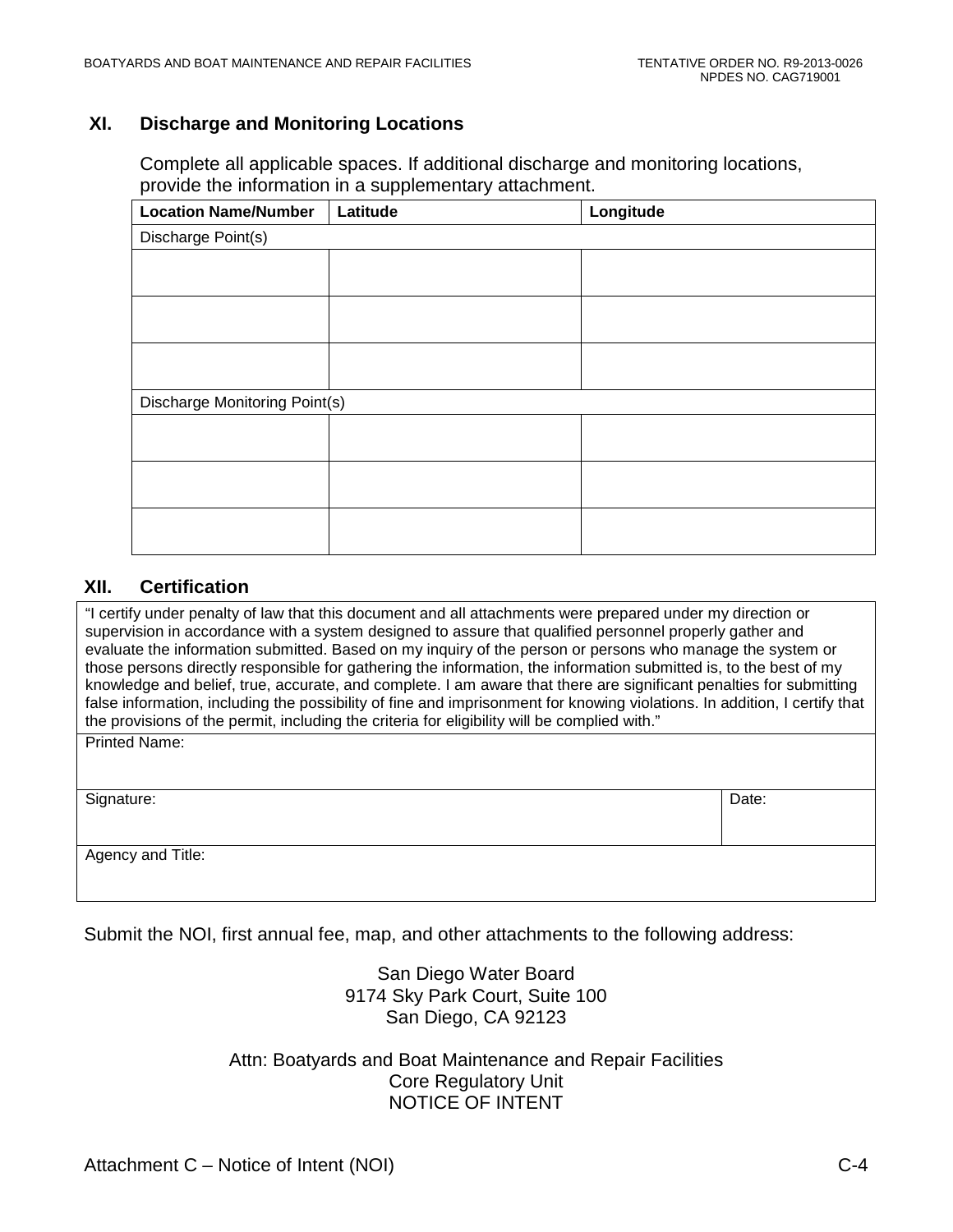# **ATTACHMENT D – STANDARD PROVISIONS**

### **I. STANDARD PROVISIONS – PERMIT COMPLIANCE**

### **A. Duty to Comply**

- **1.** The Discharger must comply with all of the conditions of this General Permit. Any noncompliance constitutes a violation of the Clean Water Act (CWA) and the California Water Code and is grounds for enforcement action, for permit termination, revocation and reissuance, or modification; or denial of a permit renewal application. (40 CFR § 122.41(a).)
- **2.** The Discharger shall comply with effluent standards or prohibitions established under section 307(a) of the CWA for toxic pollutants and with standards for sewage sludge use or disposal established under section 405(d) of the CWA within the time provided in the regulations that establish these standards or prohibitions, even if this General Permit has not yet been modified to incorporate the requirement. (40 CFR § 122.41(a)(1).)

#### **B. Need to Halt or Reduce Activity Not a Defense**

It shall not be a defense for a Discharger in an enforcement action that it would have been necessary to halt or reduce the permitted activity in order to maintain compliance with the conditions of this General Permit. (40 CFR. § 122.41(c).)

### **C. Duty to Mitigate**

The Discharger shall take all reasonable steps to minimize or prevent any discharge or sludge use or disposal in violation of this General Permit that has a reasonable likelihood of adversely affecting human health or the environment. (40 CFR. § 122.41(d).)

#### **D. Proper Operation and Maintenance**

The Discharger shall at all times properly operate and maintain all facilities and systems of treatment and control (and related appurtenances) which are installed or used by the Discharger to achieve compliance with the conditions of this General Permit. Proper operation and maintenance also includes adequate laboratory controls and appropriate quality assurance procedures. This provision requires the operation of backup or auxiliary facilities or similar systems that are installed by a Discharger only when necessary to achieve compliance with the conditions of this General Permit. (40 CFR. § 122.41(e).)

### **E. Property Rights**

**1.** This Order does not convey any property rights of any sort or any exclusive privileges. (40 CFR § 122.41(g).)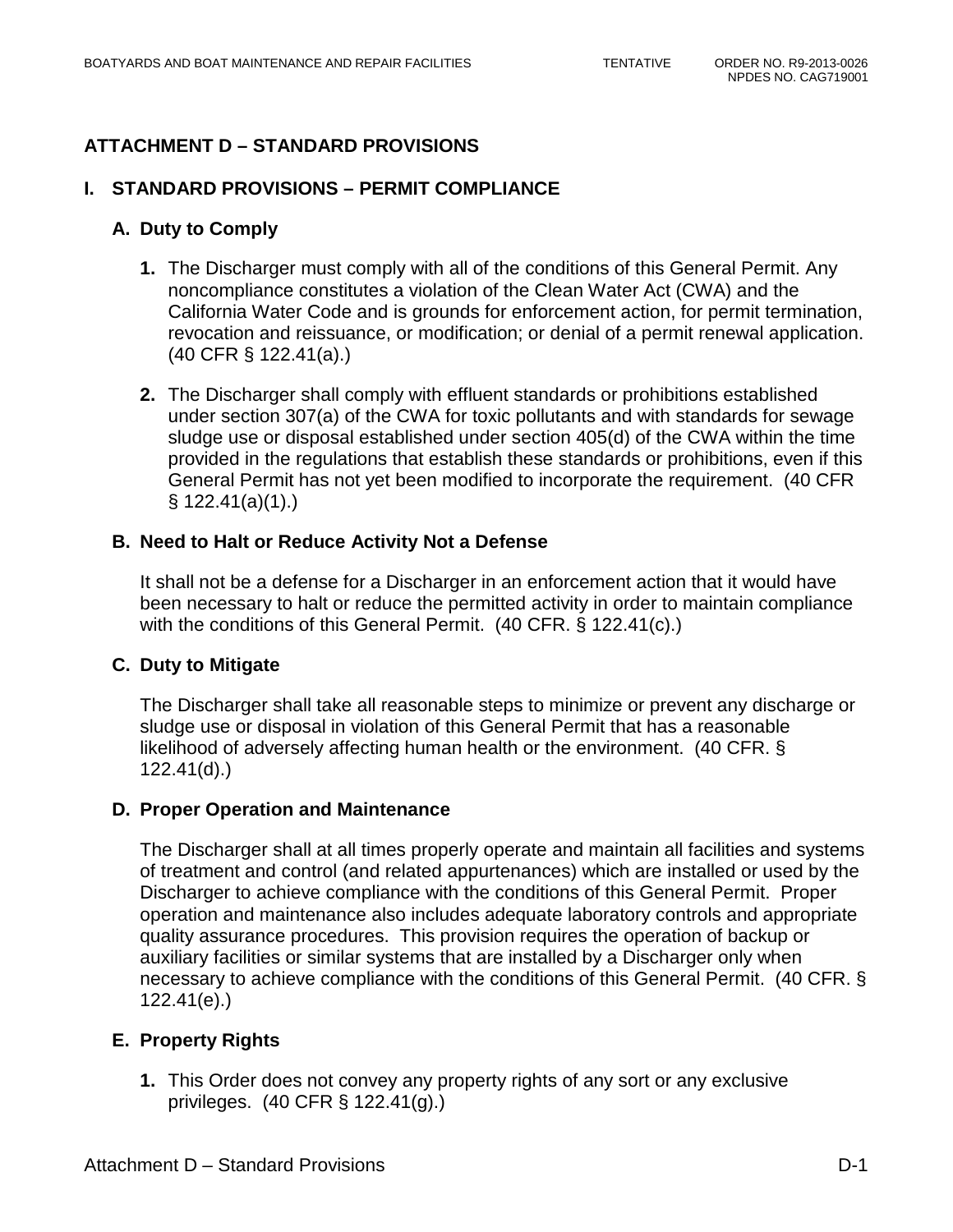**2.** The issuance of this General Permit does not authorize any injury to persons or property or invasion of other private rights, or any infringement of state or local law or regulations. (40 CFR § 122.5(c).)

#### **F. Inspection and Entry**

The Discharger shall allow the San Diego Water Board, State Water Board, United States Environmental Protection Agency (USEPA), and/or their authorized representatives (including an authorized contractor acting as their representative), upon the presentation of credentials and other documents, as may be required by law, to (40 CFR § 122.41(i); Water Code, § 13383):

- **1.** Enter upon the Discharger' s premises where a regulated facility or activity is located or conducted, or where records are kept under the conditions of this General Permit (40 CFR § 122.41(i)(1));
- **2.** Have access to and copy, at reasonable times, any records that must be kept under the conditions of this General Permit (40 CFR § 122.41(i)(2));
- **3.** Inspect and photograph, at reasonable times, any facilities, equipment (including monitoring and control equipment), practices, or operations regulated or required under this General Permit (40 CFR § 122.41(i)(3)); and
- **4.** Sample or monitor, at reasonable times, for the purposes of assuring Order compliance or as otherwise authorized by the CWA or the Water Code, any substances or parameters at any location. (40 CFR § 122.41(i)(4).)

### **G. Bypass**

- **1.** Definitions
	- **a.** "Bypass" means the intentional diversion of waste streams from any portion of a treatment facility. (40 CFR § 122.41(m)(1)(i).)
	- **b.** "Severe property damage" means substantial physical damage to property, damage to the treatment facilities, which causes them to become inoperable, or substantial and permanent loss of natural resources that can reasonably be expected to occur in the absence of a bypass. Severe property damage does not mean economic loss caused by delays in production. (40 CFR § 122.41(m)(1)(ii).)
- **2.** Bypass not exceeding limitations. The Discharger may allow any bypass to occur which does not cause exceedances of effluent limitations, but only if it is for essential maintenance to assure efficient operation. These bypasses are not subject to the provisions listed in Standard Provisions – Permit Compliance I.G.3, I.G.4, and I.G.5 below. (40 CFR § 122.41(m)(2).)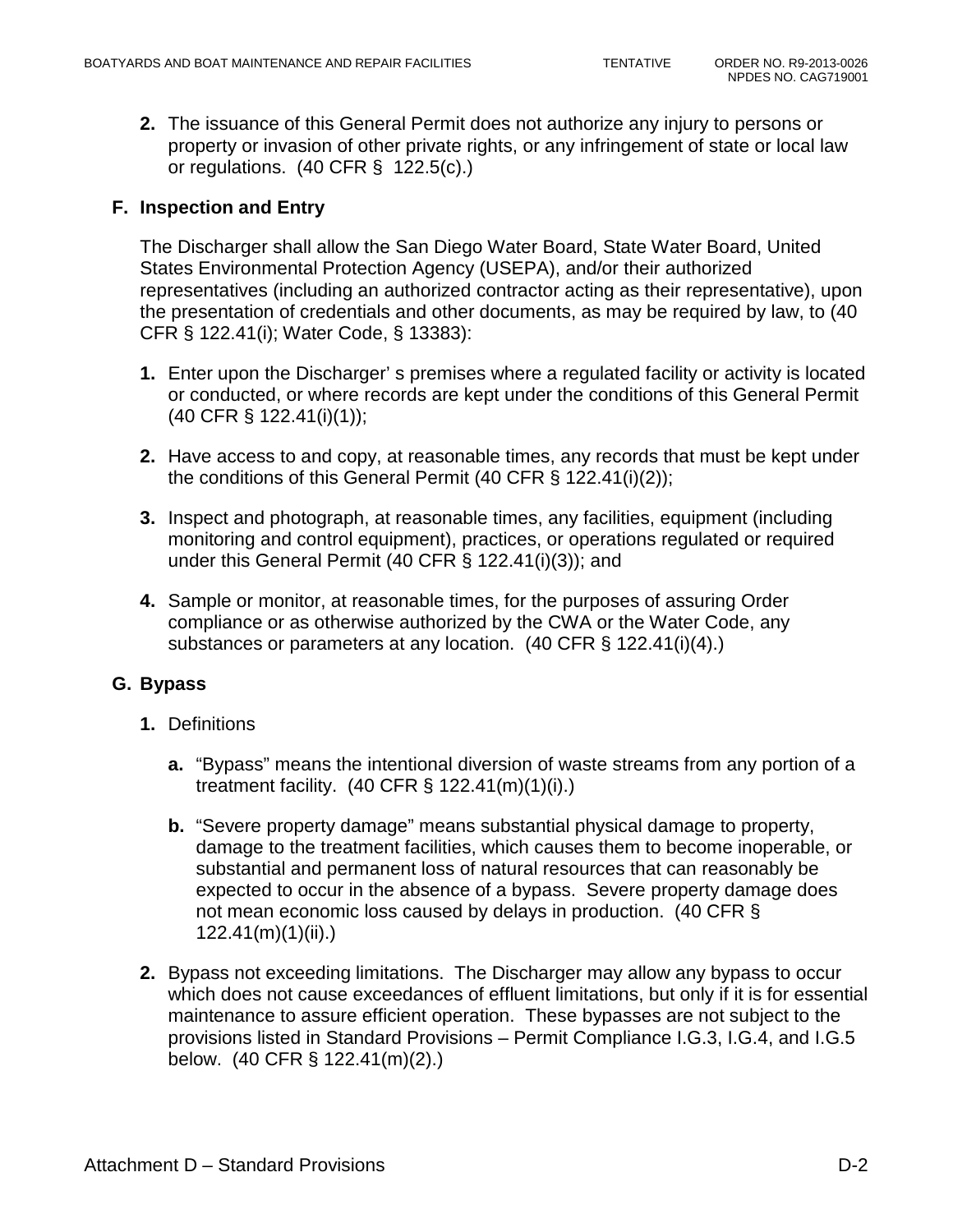- **3.** Prohibition of bypass. Bypass is prohibited, and the San Diego Water Board may take enforcement action against a Discharger for bypass, unless (40 CFR §  $122.41(m)(4)(i)$ :
	- **a.** Bypass was unavoidable to prevent loss of life, personal injury, or severe property damage (40 CFR § 122.41(m)(4)(i)(A));
	- **b.** There were no feasible alternatives to the bypass, such as the use of auxiliary treatment facilities, retention of untreated wastes, or maintenance during normal periods of equipment downtime. This condition is not satisfied if adequate back-up equipment should have been installed in the exercise of reasonable engineering judgment to prevent a bypass that occurred during normal periods of equipment downtime or preventive maintenance (40 CFR § 122.41(m)(4)(i)(B)); and
	- **c.** The Discharger submitted notice to the San Diego Water Board as required under Standard Provisions – Permit Compliance I.G.5 below. (40 CFR § 122.41(m)(4)(i)(C).)
- **4.** The San Diego Water Board may approve an anticipated bypass, after considering its adverse effects, if the San Diego Water Board determines that it will meet the three conditions listed in Standard Provisions – Permit Compliance I.G.3 above. (40 CFR § 122.41(m)(4)(ii).)
- **5.** Notice
	- **a.** Anticipated bypass. If the Discharger knows in advance of the need for a bypass, it shall submit a notice, if possible at least 10 days before the date of the bypass. (40 CFR § 122.41(m)(3)(i).)
	- **b.** Unanticipated bypass. The Discharger shall submit notice of an unanticipated bypass as required in Standard Provisions - Reporting V.E below (24-hour notice). (40 CFR § 122.41(m)(3)(ii).)

### **H. Upset**

Upset means an exceptional incident in which there is unintentional and temporary noncompliance with technology based permit effluent limitations because of factors beyond the reasonable control of the Discharger. An upset does not include noncompliance to the extent caused by operational error, improperly designed treatment facilities, inadequate treatment facilities, lack of preventive maintenance, or careless or improper operation. (40 CFR § 122.41(n)(1).)

**1.** Effect of an upset. An upset constitutes an affirmative defense to an action brought for noncompliance with such technology based permit effluent limitations if the requirements of Standard Provisions – Permit Compliance I.H.2 below are met. No determination made during administrative review of claims that noncompliance was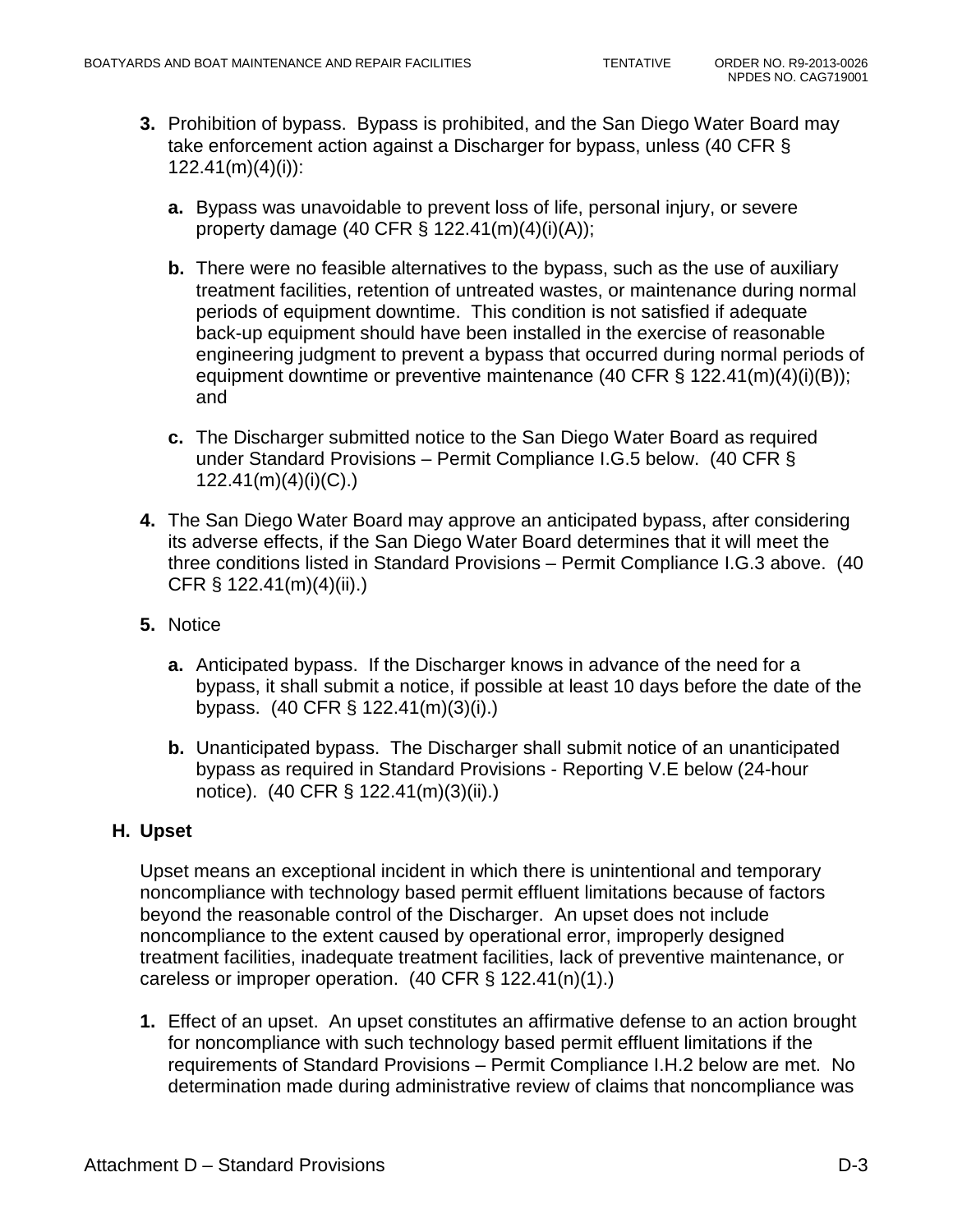caused by upset, and before an action for noncompliance, is final administrative action subject to judicial review. (40 CFR § 122.41(n)(2).)

- **2.** Conditions necessary for a demonstration of upset. A Discharger who wishes to establish the affirmative defense of upset shall demonstrate, through properly signed, contemporaneous operating logs or other relevant evidence that (40 CFR § 122.41(n)(3)):
	- **a.** An upset occurred and that the Discharger can identify the cause(s) of the upset (40 CFR § 122.41(n)(3)(i));
	- **b.** The permitted facility was, at the time, being properly operated (40 CFR § 122.41(n)(3)(ii));
	- **c.** The Discharger submitted notice of the upset as required in Standard Provisions – Reporting V.E.2.b below (24-hour notice) (40 CFR § 122.41(n)(3)(iii)); and
	- **d.** The Discharger complied with any remedial measures required under Standard Provisions – Permit Compliance I.C above. (40 CFR § 122.41(n)(3)(iv).)
- **3.** Burden of proof. In any enforcement proceeding, the Discharger seeking to establish the occurrence of an upset has the burden of proof. (40 CFR § 122.41(n)(4).)

# **II. STANDARD PROVISIONS – PERMIT ACTION**

### **A. General**

This Order may be modified, revoked and reissued, or terminated for cause. The filing of a request by the Discharger for modification, revocation and reissuance, or termination, or a notification of planned changes or anticipated noncompliance does not stay any Order condition. (40 CFR § 122.41(f).)

### **B. Duty to Reapply**

If the Discharger wishes to continue an activity regulated by this General Permit after the expiration date of this General Permit, the Discharger must apply for and obtain a new permit. (40 CFR § 122.41(b).)

### **C. Transfers**

This Order is not transferable to any person except after notice to the San Diego Water Board. The San Diego Water Board may require modification or revocation and reissuance of the Order to change the name of the Discharger and incorporate such other requirements as may be necessary under the CWA and the Water Code. (40 CFR § 122.41(l)(3); § 122.61.)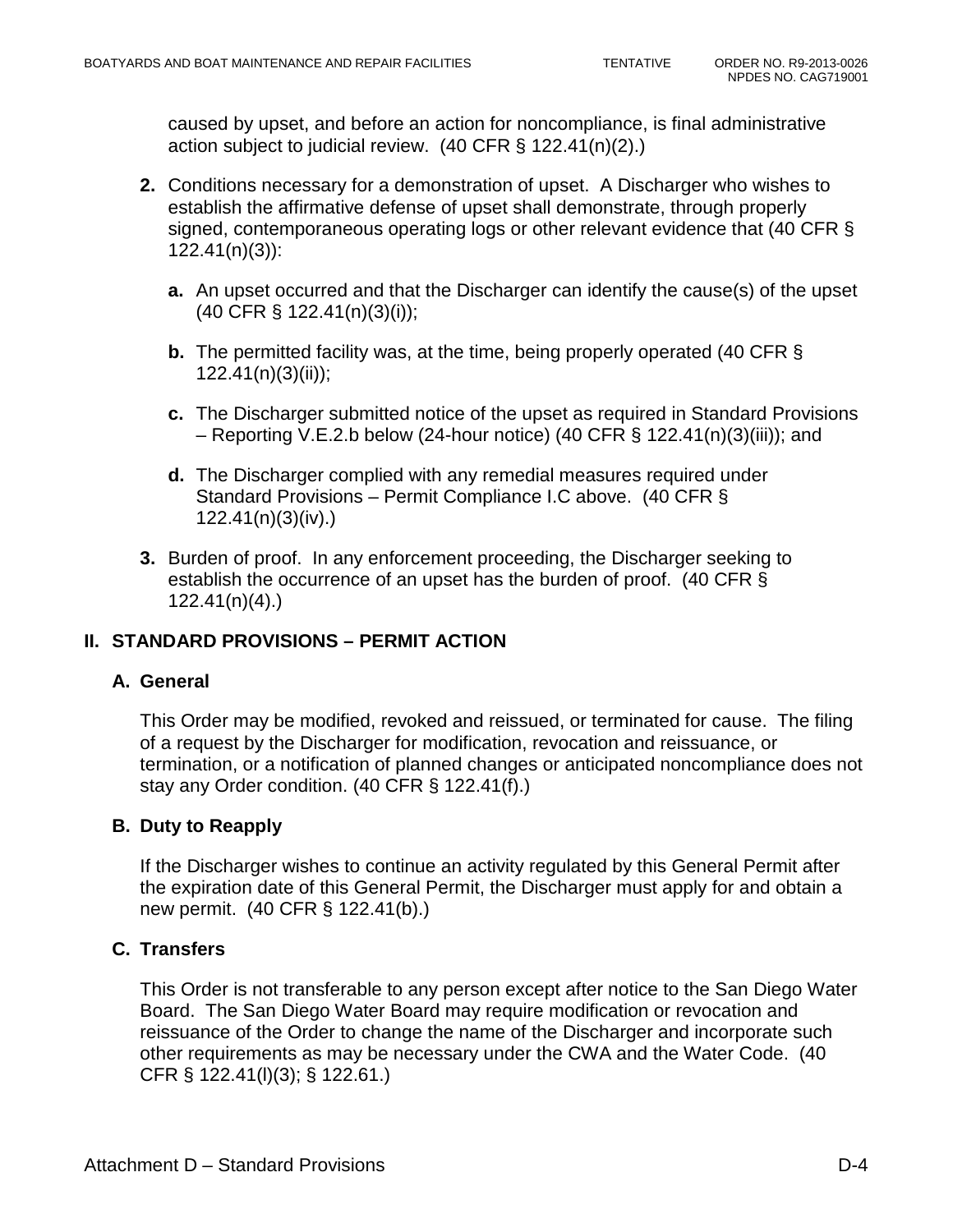# **III. STANDARD PROVISIONS – MONITORING**

- **A.** Samples and measurements taken for the purpose of monitoring shall be representative of the monitored activity.  $(40 \text{ CFR} \text{S} 122.41(j)(1))$
- **B.** Monitoring results must be conducted according to test procedures under Part 136 or, in the case of sludge use or disposal, approved under Part 136 unless otherwise specified in Part 503 unless other test procedures have been specified in this General Permit. (40 CFR § 122.41(j)(4); § 122.44(i)(1)(iv).)

### **IV. STANDARD PROVISIONS – RECORDS**

**A.** Except for records of monitoring information required by this General Permit related to the Discharger' s sewage sludge use and disposal activities, which shall be retained for a period of at least five years (or longer as required by Part 503), the Discharger shall retain records of all monitoring information, including all calibration and maintenance records and all original strip chart recordings for continuous monitoring instrumentation, copies of all reports required by this General Permit, and records of all data used to complete the application for this General Permit, for a period of at least three (3) years from the date of the sample, measurement, report or application. This period may be extended by request of the San Diego Water Board Executive Officer at any time. (40 CFR § 122.41(j)(2).)

#### **B. Records of monitoring information shall include:**

- **1.** The date, exact place, and time of sampling or measurements (40 CFR §  $122.41(j)(3)(i)$ ;
- **2.** The individual(s) who performed the sampling or measurements (40 CFR § 122.41(j)(3)(ii));
- **3.** The date(s) analyses were performed (40 CFR § 122.41(j)(3)(iii));
- **4.** The individual(s) who performed the analyses (40 CFR § 122.41(j)(3)(iv));
- **5.** The analytical techniques or methods used (40 CFR § 122.41(j)(3)(v)); and
- **6.** The results of such analyses. (40 CFR § 122.41(j)(3)(vi).)
- **C. Claims of confidentiality for the following information will be denied (40 CFR § 122.7(b)):**
	- **1.** The name and address of any permit applicant or Discharger (40 CFR § 122.7(b)(1)); and
	- **2.** Permit applications and attachments, permits and effluent data. (40 CFR § 122.7(b)(2).)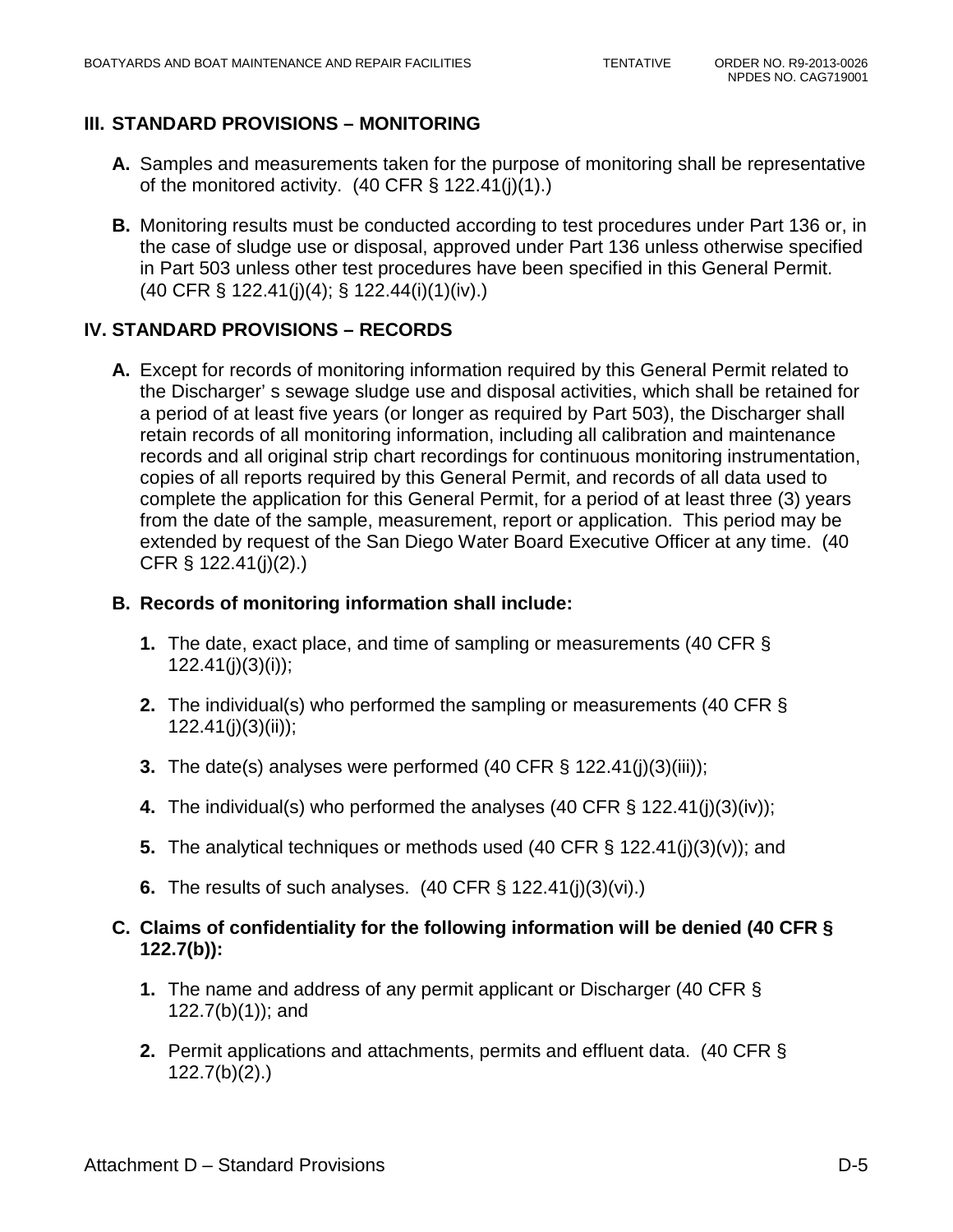# **V. STANDARD PROVISIONS – REPORTING**

### **A. Duty to Provide Information**

The Discharger shall furnish to the San Diego Water Board, State Water Board, or USEPA within a reasonable time, any information which the San Diego Water Board, State Water Board, or USEPA may request to determine whether cause exists for modifying, revoking and reissuing, or terminating this General Permit or to determine compliance with this General Permit. Upon request, the Discharger shall also furnish to the San Diego Water Board, State Water Board, or USEPA copies of records required to be kept by this General Permit. (40 CFR § 122.41(h); Water Code, § 13267.)

### **B. Signatory and Certification Requirement**s

- **1.** All applications, reports, or information submitted to the San Diego Water Board, State Water Board, and/or USEPA shall be signed and certified in accordance with Standard Provisions – Reporting V.B.2, V.B.3, V.B.4, and V.B.5 below. (40 CFR § 122.41(k).)
- **2.** All permit applications shall be signed by either a principal executive officer or ranking elected official. For purposes of this provision, a principal executive officer of a federal agency includes: (i) the chief executive officer of the agency, or (ii) a senior executive officer having responsibility for the overall operations of a principal geographic unit of the agency (e.g., Regional Administrators of USEPA). (40 CFR §122.22(a)(3).).
- **3.** All reports required by this General Permit and other information requested by the San Diego Water Board, State Water Board, or USEPA shall be signed by a person described in Standard Provisions – Reporting V.B.2 above, or by a duly authorized representative of that person. A person is a duly authorized representative only if:
	- **a.** The authorization is made in writing by a person described in Standard Provisions – Reporting V.B.2 above  $(40 \text{ CFR} \text{S} 122.22(b)(1));$
	- **b.** The authorization specifies either an individual or a position having responsibility for the overall operation of the regulated facility or activity such as the position of plant manager, operator of a well or a well field, superintendent, position of equivalent responsibility, or an individual or position having overall responsibility for environmental matters for the company. (A duly authorized representative may thus be either a named individual or any individual occupying a named position.) (40 CFR § 122.22(b)(2)); and
	- **c.** The written authorization is submitted to the San Diego Water Board and State Water Board. (40 CFR § 122.22(b)(3).)
- **4.** If an authorization under Standard Provisions Reporting V.B.3 above is no longer accurate because a different individual or position has responsibility for the overall operation of the facility, a new authorization satisfying the requirements of Standard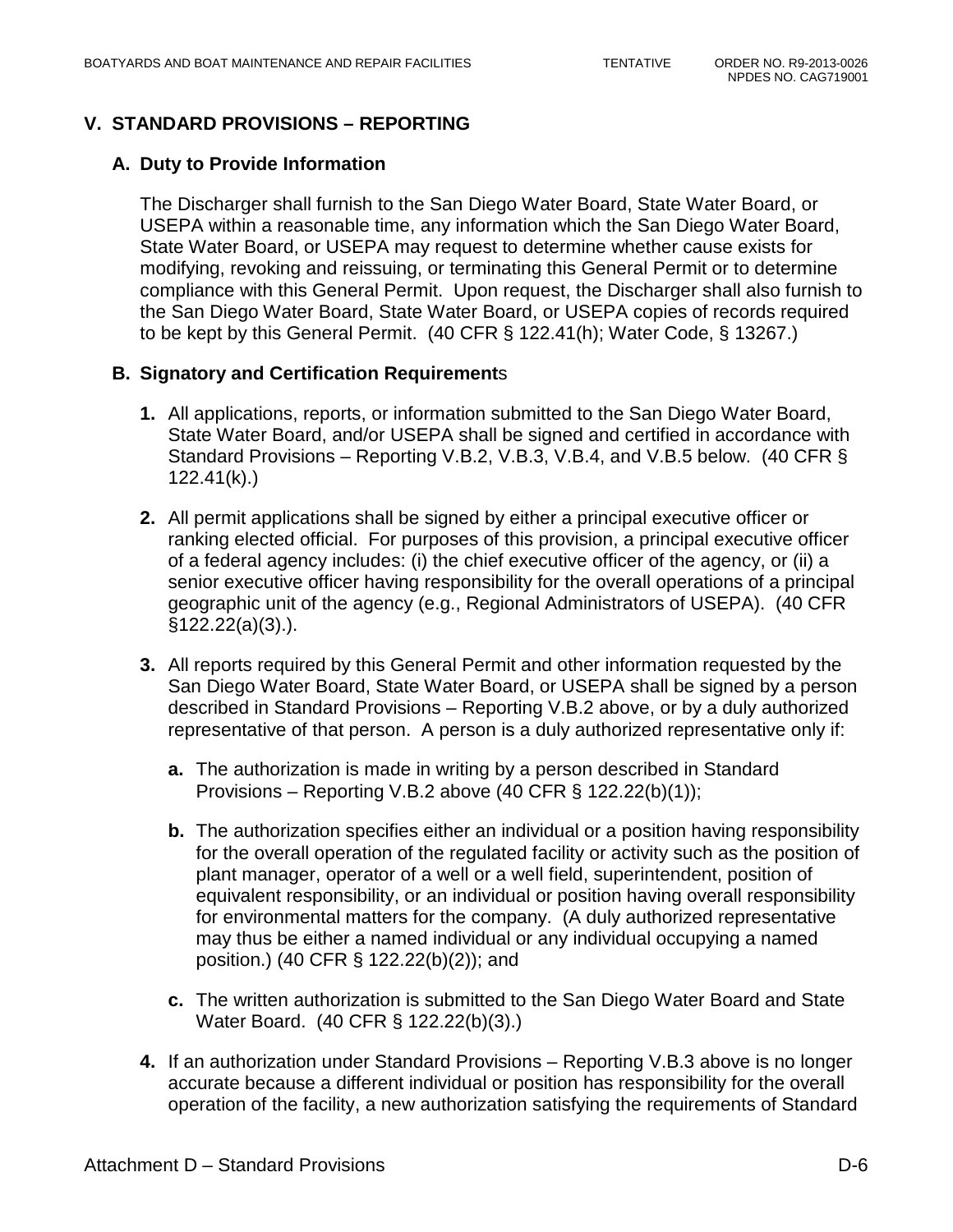Provisions – Reporting V.B.3 above must be submitted to the San Diego Water Board and State Water Board prior to or together with any reports, information, or applications, to be signed by an authorized representative. (40 CFR § 122.22(c).)

**5.** Any person signing a document under Standard Provisions – Reporting V.B.2 or V.B.3 above shall make the following certification:

"I certify under penalty of law that this document and all attachments were prepared under my direction or supervision in accordance with a system designed to assure that qualified personnel properly gather and evaluate the information submitted. Based on my inquiry of the person or persons who manage the system or those persons directly responsible for gathering the information, the information submitted is, to the best of my knowledge and belief, true, accurate, and complete. I am aware that there are significant penalties for submitting false information, including the possibility of fine and imprisonment for knowing violations." (40 CFR § 122.22(d).)

### **C. Monitoring Reports**

- **1.** Monitoring results shall be reported at the intervals specified in the Monitoring and Reporting Program (Attachment E) in this General Permit. (40 CFR § 122.22(l)(4).)
- **2.** Monitoring results must be reported on a Discharge Monitoring Report (DMR) form or forms provided or specified by the San Diego Water Board or State Water Board for reporting results of monitoring of sludge use or disposal practices. (40 CFR § 122.41(l)(4)(i).)
- **3.** If the Discharger monitors any pollutant more frequently than required by this General Permit using test procedures approved under Part 136 or, in the case of sludge use or disposal, approved under Part 136 unless otherwise specified in Part 503, or as specified in this General Permit, the results of this monitoring shall be included in the calculation and reporting of the data submitted in the DMR or sludge reporting form specified by the San Diego Water Board. (40 CFR § 122.41(l)(4)(ii).)
- **4.** Calculations for all limitations, which require averaging of measurements, shall utilize an arithmetic mean unless otherwise specified in this General Permit. (40 CFR § 122.41(l)(4)(iii).)

### **D. Compliance Schedules**

Reports of compliance or noncompliance with, or any progress reports on, interim and final requirements contained in any compliance schedule of this General Permit, shall be submitted no later than 14 days following each schedule date. (40 CFR § 122.41(l)(5).)

### **E. Twenty-Four Hour Reporting**

**1.** The Discharger shall report any noncompliance that may endanger health or the environment. Any information shall be provided orally within 24 hours from the time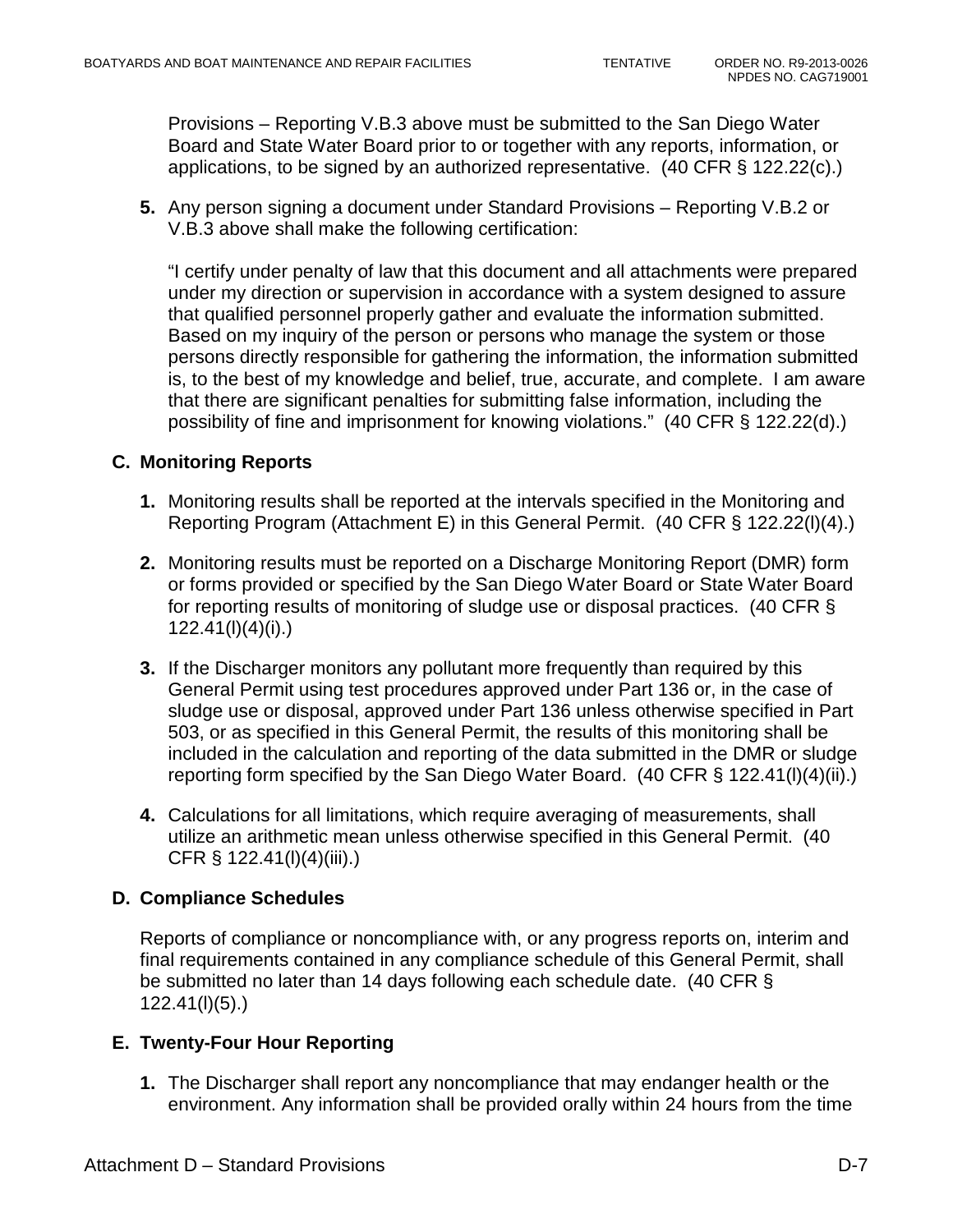the Discharger becomes aware of the circumstances. A written submission shall also be provided within five (5) days of the time the Discharger becomes aware of the circumstances. The written submission shall contain a description of the noncompliance and its cause; the period of noncompliance, including exact dates and times, and if the noncompliance has not been corrected, the anticipated time it is expected to continue; and steps taken or planned to reduce, eliminate, and prevent reoccurrence of the noncompliance. (40 CFR § 122.41(l)(6)(i).)

- **2.** The following shall be included as information that must be reported within 24 hours under this paragraph (40 CFR  $\S$  122.41(l)(6)(ii)):
	- **a.** Any unanticipated bypass that exceeds any effluent limitation in this General Permit. (40 CFR § 122.41(l)(6)(ii)(A).)
	- **b.** Any upset that exceeds any effluent limitation in this General Permit. (40 CFR § 122.41(l)(6)(ii)(B).)
- **3.** The San Diego Water Board may waive the above-required written report under this provision on a case-by-case basis if an oral report has been received within 24 hours. (40 CFR § 122.41(l)(6)(iii).)

### **F. Planned Changes**

The Discharger shall give notice to the San Diego Water Board as soon as possible of any planned physical alterations or additions to the permitted facility. Notice is required under this provision only when (40 CFR § 122.41(l)(1)):

- **1.** The alteration or addition to a permitted facility may meet one of the criteria for determining whether a facility is a new source in section 122.29(b) (40 CFR §  $122.41(l)(1)(i)$ ; or
- **2.** The alteration or addition could significantly change the nature or increase the quantity of pollutants discharged. This notification applies to pollutants that are not subject to effluent limitations in this General Permit. (40 CFR § 122.41(l)(1)(ii).)
- **3.** The alteration or addition results in a significant change in the Discharger's sludge use or disposal practices, and such alteration, addition, or change may justify the application of permit conditions that are different from or absent in the existing permit, including notification of additional use or disposal sites not reported during the permit application process or not reported pursuant to an approved land application plan. (40 CFR§ 122.41(l)(1)(iii).)

# **G. Anticipated Noncompliance**

The Discharger shall give advance notice to the San Diego Water Board or State Water Board of any planned changes in the permitted facility or activity that may result in noncompliance with General permit requirements. (40 CFR § 122.41(l)(2).)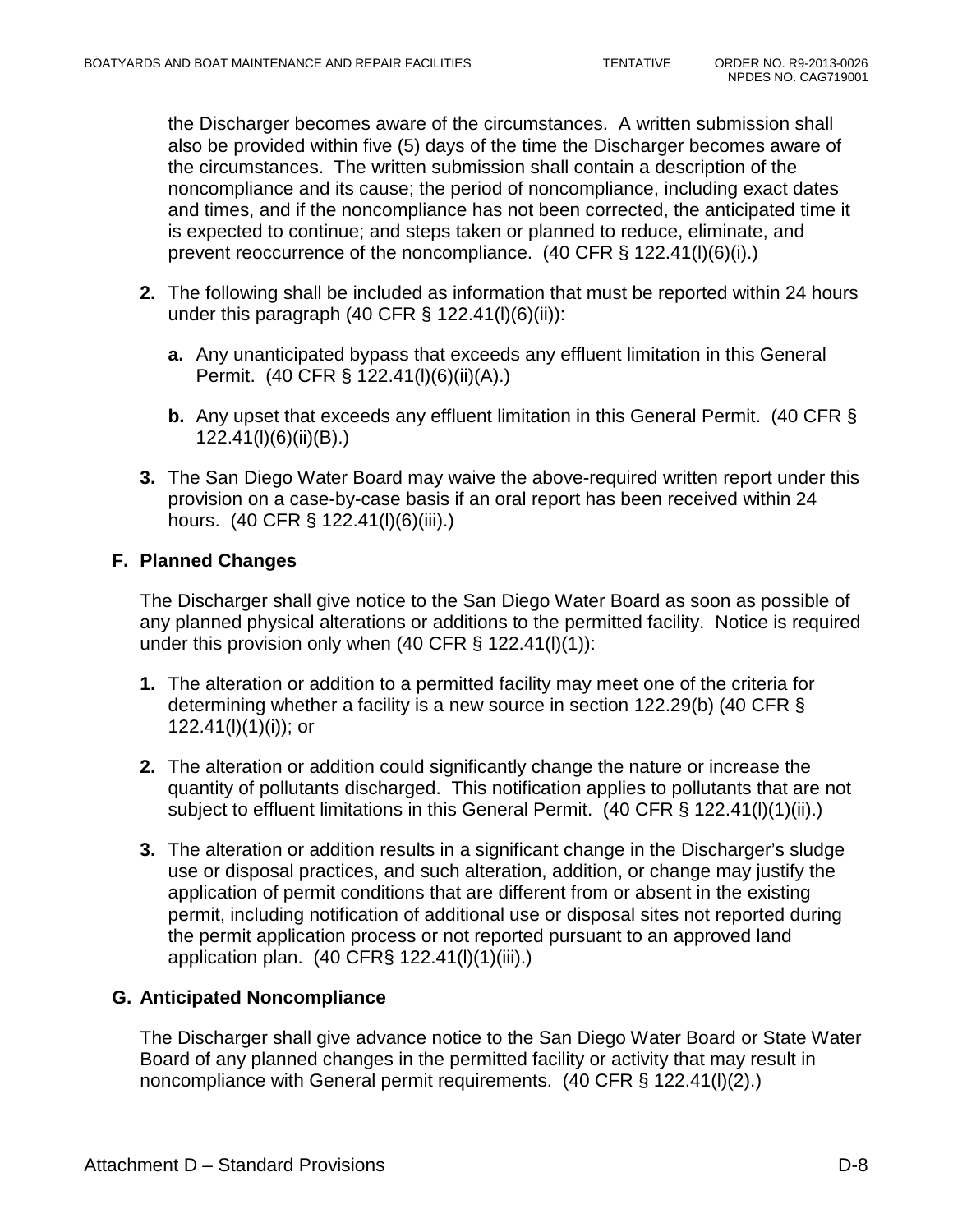### **H. Other Noncompliance**

The Discharger shall report all instances of noncompliance not reported under Standard Provisions – Reporting V.C, V.D, and V.E above at the time monitoring reports are submitted. The reports shall contain the information listed in Standard Provision – Reporting V.E above. (40 CFR § 122.41(l)(7).)

### **I. Other Information**

When the Discharger becomes aware that it failed to submit any relevant facts in a permit application, or submitted incorrect information in a permit application or in any report to the San Diego Water Board, State Water Board, or USEPA, the Discharger shall promptly submit such facts or information. (40 CFR § 122.41(l)(8).)

### **VI. STANDARD PROVISIONS – ENFORCEMENT**

**A.** The San Diego Water Board is authorized to enforce the terms of this permit under several provisions of the Water Code, including, but not limited to, sections 13385, 13386, and 13387

### **VII. ADDITIONAL PROVISIONS – NOTIFICATION LEVELS**

### **A. Non-Municipal Facilities**

Existing manufacturing, commercial, mining, and silvicultural Dischargers shall notify the San Diego Water Board as soon as they know or have reason to believe (40 CFR § 122.42(a)):

- **1.** That any activity has occurred or will occur that would result in the discharge, on a routine or frequent basis, of any toxic pollutant that is not limited in this General Permit, if that discharge will exceed the highest of the following "notification levels" (40 CFR § 122.42(a)(1)):
	- **a.** 100 micrograms per liter (μg/L) (40 CFR § 122.42(a)(1)(i));
	- **b.** 200 μg/L for acrolein and acrylonitrile; 500 μg/L for 2,4-dinitrophenol and 2-methyl-4,6-dinitrophenol; and 1 milligram per liter (mg/L) for antimony (40 CFR § 122.42(a)(1)(ii));
	- **c.** Five (5) times the maximum concentration value reported for that pollutant in the Report of Waste Discharge (40 CFR § 122.42(a)(1)(iii)); or
	- **d.** The level established by the San Diego Water Board in accordance with section 122.44(f). (40 CFR § 122.42(a)(1)(iv).)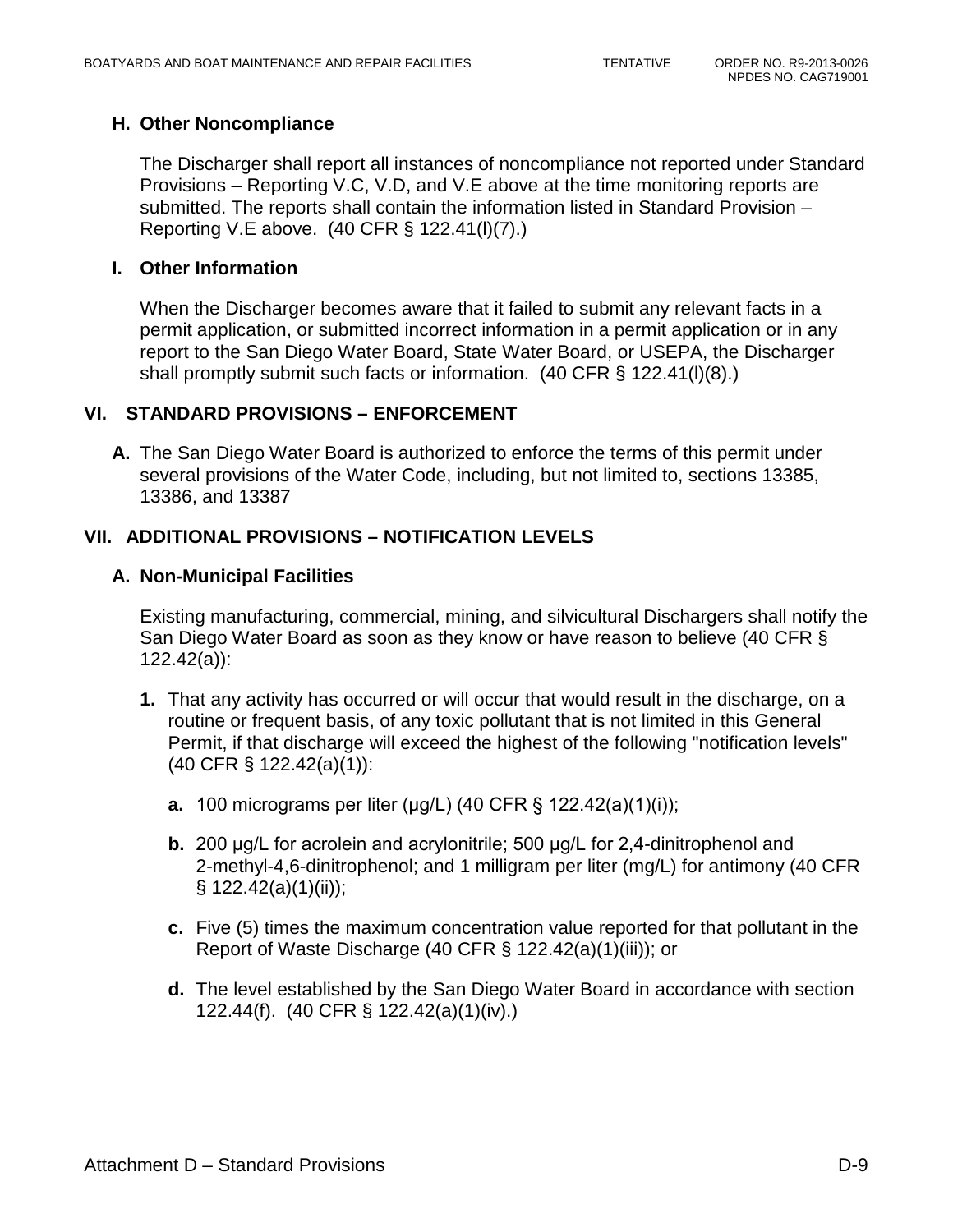- **2.** That any activity has occurred or will occur that would result in the discharge, on a non-routine or infrequent basis, of any toxic pollutant that is not limited in this General Permit, if that discharge will exceed the highest of the following "notification levels" (40 CFR § 122.42(a)(2)):
	- **a.** 500 micrograms per liter (μg/L) (40 CFR § 122.42(a)(2)(i));
	- **b.** 1 milligram per liter (mg/L) for antimony (40 CFR § 122.42(a)(2)(ii));
	- **c.** Ten (10) times the maximum concentration value reported for that pollutant in the Report of Waste Discharge (40 CFR § 122.42(a)(2)(iii)); or
	- **d.** The level established by the San Diego Water Board in accordance with section 122.44(f). (40 CFR § 122.42(a)(2)(iv).)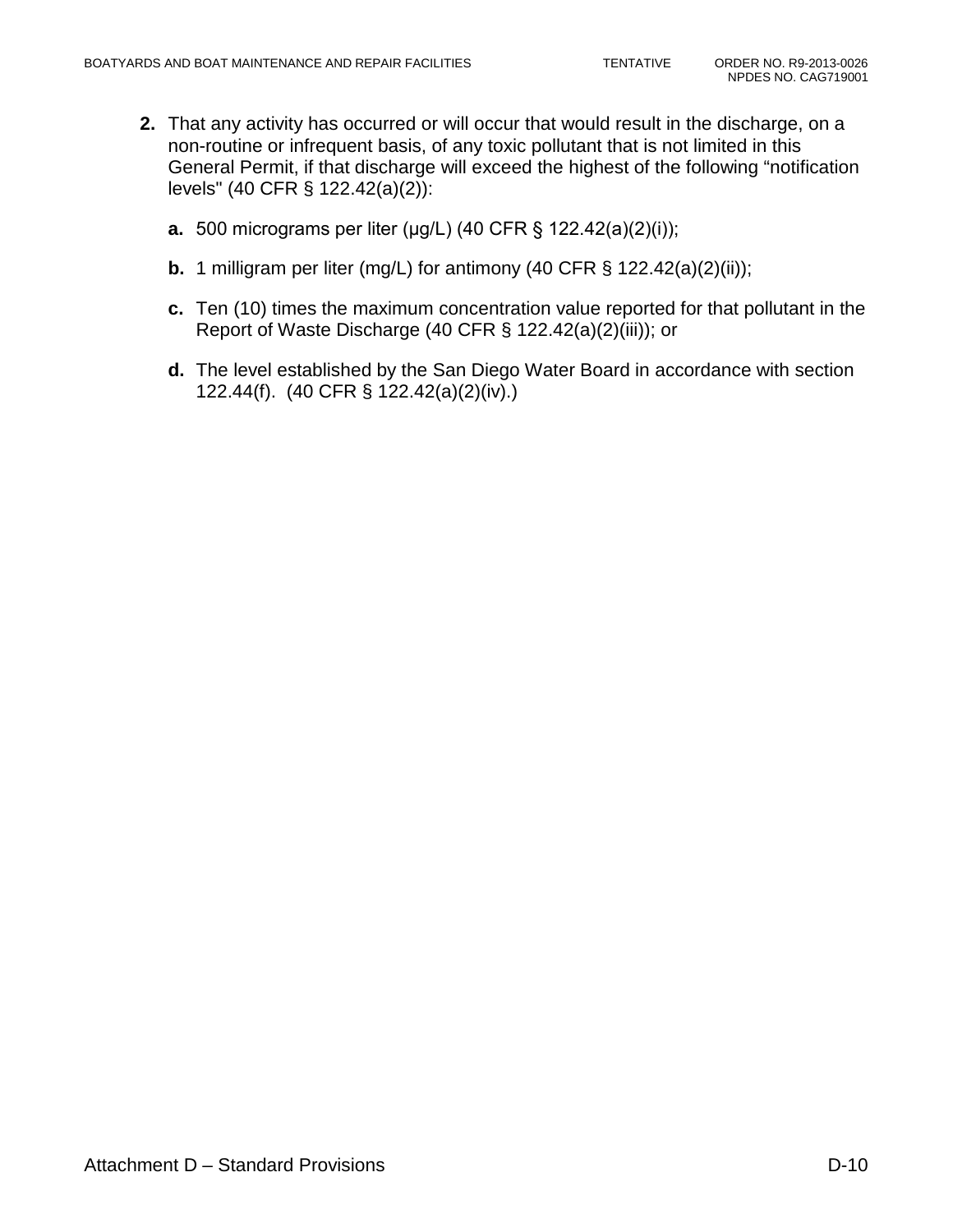# **ATTACHMENT E – MONITORING AND REPORTING PROGRAM**

#### **Table of Contents**

| Ш.   |    |                                                                                         |        |
|------|----|-----------------------------------------------------------------------------------------|--------|
| III. |    |                                                                                         |        |
|      |    |                                                                                         |        |
| IV.  |    |                                                                                         |        |
|      |    |                                                                                         |        |
|      |    |                                                                                         | $E-7$  |
|      |    | C. Toxicity Reduction Evaluation/ Toxicity Identification Evaluation (TRE/TIE) Process  |        |
|      |    |                                                                                         |        |
|      |    |                                                                                         |        |
| V.   |    |                                                                                         |        |
|      |    |                                                                                         |        |
|      |    |                                                                                         |        |
| VI.  |    |                                                                                         |        |
|      |    |                                                                                         |        |
|      |    |                                                                                         |        |
|      |    |                                                                                         |        |
|      |    |                                                                                         |        |
|      | Е. | Monitoring Requirements Specific to Knight and Carver YachtCenter, Inc.  E-18           |        |
| VII. |    |                                                                                         |        |
|      |    |                                                                                         |        |
|      | В. |                                                                                         |        |
|      | C. |                                                                                         |        |
|      | D. |                                                                                         | $E-20$ |
|      |    | As specified in this Order, special reports or program components shall be submitted in |        |
|      |    |                                                                                         |        |

# **List of Tables**

| Table E-2. | Knight and Carver YachtCenter, Inc. Ballast Water Monitoring Location  E-4 |  |
|------------|----------------------------------------------------------------------------|--|
| Table E-3. |                                                                            |  |
| Table E-4. | Knight and Carver YachtCenter, Inc. - Ballast Water MonitoringE-5          |  |
| Table E-5. |                                                                            |  |
| Table E-6. |                                                                            |  |
|            |                                                                            |  |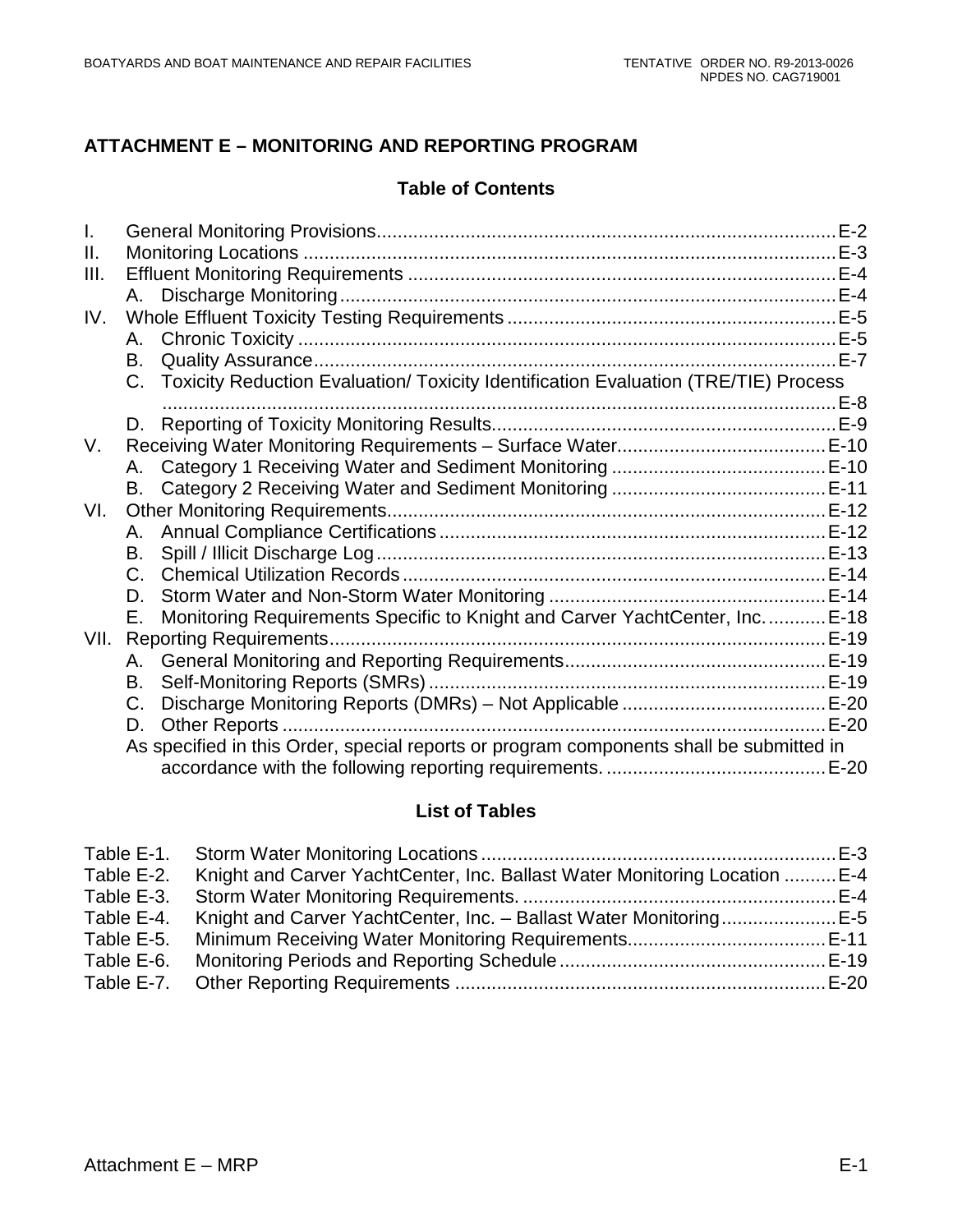### **ATTACHMENT E – MONITORING AND REPORTING PROGRAM (MRP)**

Regulations at section 122.48, title 40 of the Code of Federal Regulations (40 CFR 122.48) require that all National Pollutant Discharge Elimination System (NPDES) permits specify monitoring and reporting requirements. Water Code sections 13267 and 13383 also authorize the California Regional Water Quality Control Board, San Diego (San Diego Water Board) to require technical and monitoring reports. This MRP establishes monitoring and reporting requirements, which implement the federal and State regulations.

#### <span id="page-55-0"></span>**I. GENERAL MONITORING PROVISIONS**

- **A.** Samples and measurements taken as required herein shall be representative of the volume and nature of the monitored discharge. All samples shall be taken at the monitoring locations specified below and, unless otherwise specified, before the monitoring flow joins or is diluted by any other waste stream, body of water, or substance. Monitoring locations shall not be changed without notification to and the approval of this San Diego Water Board.
- **B.** Monitoring must be conducted according to United States Environmental Protection Agency (USEPA) test procedures approved at 40 CFR Part 136, Guidelines Establishing Test Procedures for the Analysis of Pollutants under the Clean Water Act (CWA) as amended, unless other test procedures are specified in this General Permit and/or this MRP and/or this San Diego Water Board.
- **C.** A copy of the monitoring and reports signed, and certified as required by Attachment D, Standard Provisions V.B, of this General Permit, shall be submitted to the San Diego Water Board at the address listed in section VII.B.5.c this MRP.
- **D.** The Discharger shall retain records of all monitoring information, including all calibration and maintenance records and all original strip chart recordings for continuous monitoring, instrumentation, copies of all reports required by this General Permit and this MRP, and records of all data used to complete the application for this General Permit. Records shall be maintained for a minimum of five years from the date of sample, measurement, report, or application. This period may be extended by request of this San Diego Water Board or by the USEPA at any time.
- **E.** All analyses shall be performed in a laboratory certified to perform such analyses by the California Department of Health Services or by a laboratory approved by the San Diego Water Board.
- **F.** The Discharger shall report in its cover letter all instances of noncompliance not reported under Attachment D, section V.H of this General Permit at the time monitoring reports are submitted. The reports shall contain the information listed in Attachment D, section V.E of this General Permit.
- **G.** All monitoring instruments and devices used by the Discharger to fulfill the prescribed monitoring program shall be properly maintained and calibrated as necessary to ensure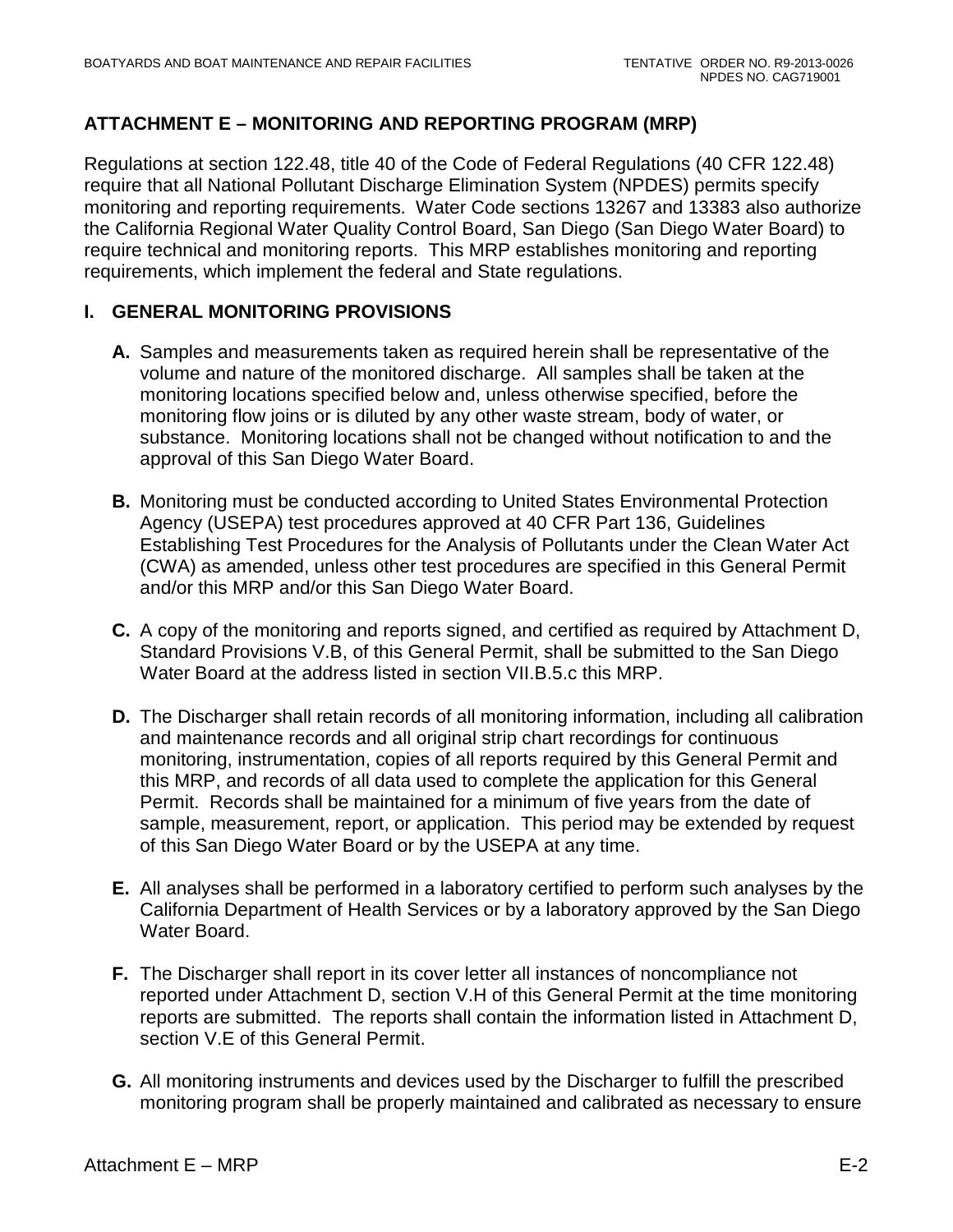their continued accuracy. All flow measurement devices shall be calibrated at least once per year to ensure continued accuracy of the devices.

**H.** Monitoring results shall be reported at intervals and in a manner specified in this General Permit or in this Monitoring and Reporting Program.

#### <span id="page-56-0"></span>**II. MONITORING LOCATIONS**

Storm water monitoring shall be conducted at the specified monitoring locations in Table E-1 for each storm water discharge location at the facility to demonstrate compliance with the requirements in this General Permit.

In addition, Knight and Carver YachtCenter, Inc. shall monitor the discharge of drydock ballast water to demonstrate compliance with effluent limitations and additional requirements in this General Permit as specified in Table E-2.

| <b>Discharge Point</b>                                            | <b>Monitoring</b><br><b>Location Name</b> | <b>Monitoring Location Description</b>                                                                                                               |  |  |
|-------------------------------------------------------------------|-------------------------------------------|------------------------------------------------------------------------------------------------------------------------------------------------------|--|--|
| <b>Driscoll Custom</b><br><b>Boats</b>                            | <b>SW-SDDRIS</b>                          | A representative sample location for the discharge of<br>storm water to America's Cup Harbor, San Diego Bay                                          |  |  |
| Knight and Carver<br>YachtCenter                                  | SW-KAC                                    | A representative sample location for the discharge of<br>storm water to San Diego Bay                                                                |  |  |
| Koehler Kraft<br>Company, Inc.                                    | SW-KKC                                    | A representative sample location for the discharge of<br>storm water to America's Cup Harbor, San Diego Bay                                          |  |  |
| Nielsen Beaumont<br>Marine                                        | SW-NBM                                    | A representative sample location for the discharge of<br>storm water to America's Cup Harbor, San Diego Bay                                          |  |  |
| Shelter Island<br>Boatyard                                        | SW-SIB-01                                 | A representative sample location for the discharge of<br>storm water to Shelter Island Yacht Basin                                                   |  |  |
| Shelter Island<br>Boatyard                                        | SW-SIB-02                                 | A representative sample location for the discharge of<br>storm water to Shelter Island Yacht Basin                                                   |  |  |
| The Marine Group,<br>LLC.<br>(Formerly,<br>Southbay Boat<br>Yard) | <b>SW-MGBW</b>                            | A representative sample location for the discharge of<br>storm water to the San Diego Bay                                                            |  |  |
| Dana Point<br>Shipyard                                            | SW-DANA-01                                | A representative sample location for the discharge of<br>industrial storm water to the Dana Point Harbor located<br>on the South end of the Facility |  |  |
| <b>Driscoll Mission</b><br>Bay, LLC                               | <b>SW-MDRIS</b>                           | A representative sample location for the discharge of<br>storm water to Mission Bay                                                                  |  |  |
| Oceanside Marine<br>Centre, Inc.                                  | SW-OMC-01                                 | A representative sample location for the discharge of<br>storm water to Oceanside Harbor located on the<br>Southwest end of the Facility             |  |  |
| Oceanside Marine<br>Centre, Inc.                                  | SW-OMC-02                                 | A representative sample location for the discharge of<br>storm water to Oceanside Harbor located on the<br>Southwest end of the Facility             |  |  |

<span id="page-56-1"></span>**Table E-1. Storm Water Monitoring Locations**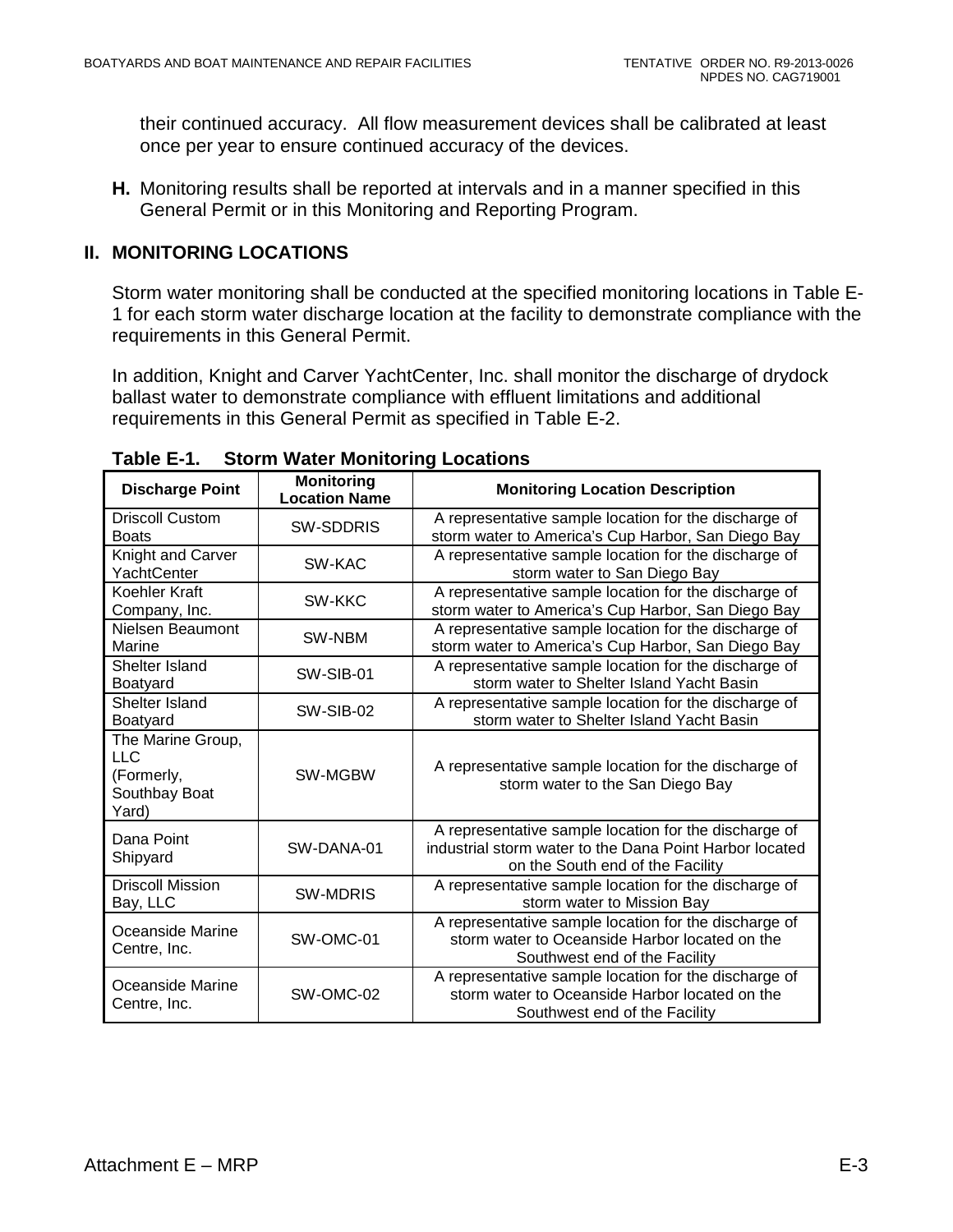| <b>Discharge Point</b> | <b>Monitoring</b><br><b>Location Name</b> | <b>Discharge Point Latitude</b>                             |
|------------------------|-------------------------------------------|-------------------------------------------------------------|
|                        | Knight and Carver                         | A location where a representative sample of the drydock     |
| BW-KAC                 | <b>YachtCenter Ballast</b>                | ballast water can be obtained just prior to, or during, the |
|                        | Water                                     | discharge into the San Diego Bay                            |

<span id="page-57-2"></span>**Table E-2. Knight and Carver YachtCenter, Inc. Ballast Water Monitoring Location**

### <span id="page-57-0"></span>**III. EFFLUENT MONITORING REQUIREMENTS**

### <span id="page-57-1"></span>**A. Discharge Monitoring**

**1.** Dischargers shall monitor industrial storm water discharges at locations identified in Table E-1 as specified in Table E-3 and section VI.C of this MRP.

**Table E-3. Storm Water Monitoring Requirements.**

<span id="page-57-3"></span>

| <b>Parameter</b>                            | <b>Units</b>              | <b>Sample</b><br><b>Type</b> | <b>Minimum Sampling</b><br><b>Frequency</b>        | <b>Required Analytical</b><br><b>Test Method</b> |
|---------------------------------------------|---------------------------|------------------------------|----------------------------------------------------|--------------------------------------------------|
| Volume of Discharge                         | Gallons                   | Estimate <sup>1</sup>        | 2 qualifying storm<br>events per year <sup>3</sup> | $\overline{2}$                                   |
| Oil and Grease                              | mg/L                      | Grab                         | 2 qualifying storm<br>events per year <sup>3</sup> | 2                                                |
| <b>Total Suspended Solids</b>               | mg/L                      | Grab                         | 2 qualifying storm<br>events per year <sup>3</sup> | $\overline{2}$                                   |
| Chemical Oxygen Demand                      | mg/L                      | Grab                         | 2 qualifying storm<br>events per year <sup>3</sup> | $\overline{2}$                                   |
| Biochemical Oxygen Demand<br>(5-day @ 20°C) | mg/L                      | Grab                         | 2 qualifying storm<br>events per year <sup>3</sup> | $\overline{2}$                                   |
| Settleable Solids                           | m/L                       | Grab                         | 2 qualifying storm<br>events per year <sup>3</sup> | $\overline{2}$                                   |
| pH                                          | <b>Standard Units</b>     | Grab                         | 2 qualifying storm<br>events per year <sup>3</sup> | $\overline{2}$                                   |
| Copper, Total Recoverable                   | $\mu$ g/L                 | Grab                         | 2 qualifying storm<br>events per year <sup>3</sup> | $\overline{2}$                                   |
| Lead, Total Recoverable                     | $\mu$ g/L                 | Grab                         | 2 qualifying storm<br>events per year <sup>3</sup> | $\overline{2}$                                   |
| Zinc, Total Recoverable                     | $\mu$ g/L                 | Grab                         | 2 qualifying storm<br>events per year <sup>3</sup> | $\overline{2}$                                   |
| Tributyltin (TBT)                           | µg/L                      | Grab                         | 2 qualifying storm<br>events per year <sup>3</sup> | $\overline{2}$                                   |
| <b>Chronic Toxicity</b>                     | Pass/Fail and<br>% Effect | Grab                         | 2 qualifying storm<br>events per year <sup>3</sup> | $\overline{4}$                                   |

<sup>&</sup>lt;sup>1</sup> The volume of storm water discharge can be estimated by multiplying: (amount of rainfall in inches/12) X square feet of surface area X impervious factor. There are 7.5 gallons of water per cubic foot.

<sup>4</sup> As described in section IV. of this MRP.

<sup>&</sup>lt;sup>2</sup> Pollutants shall be analyzed using the analytical methods described in 40 CFR Part 136; for priority pollutants the methods must meet the lowest minimum levels (MLs) specified in Attachment 4 of the SIP, where no methods are specified for a given pollutant, by methods approved by the San Diego Water Board or the State Water Board.

<sup>&</sup>lt;sup>3</sup> A qualifying storm event occurs when sufficient precipitation generates runoff from the Facility that is discharged into the receiving water and has not been preceded by a qualifying storm event for at least 7 days.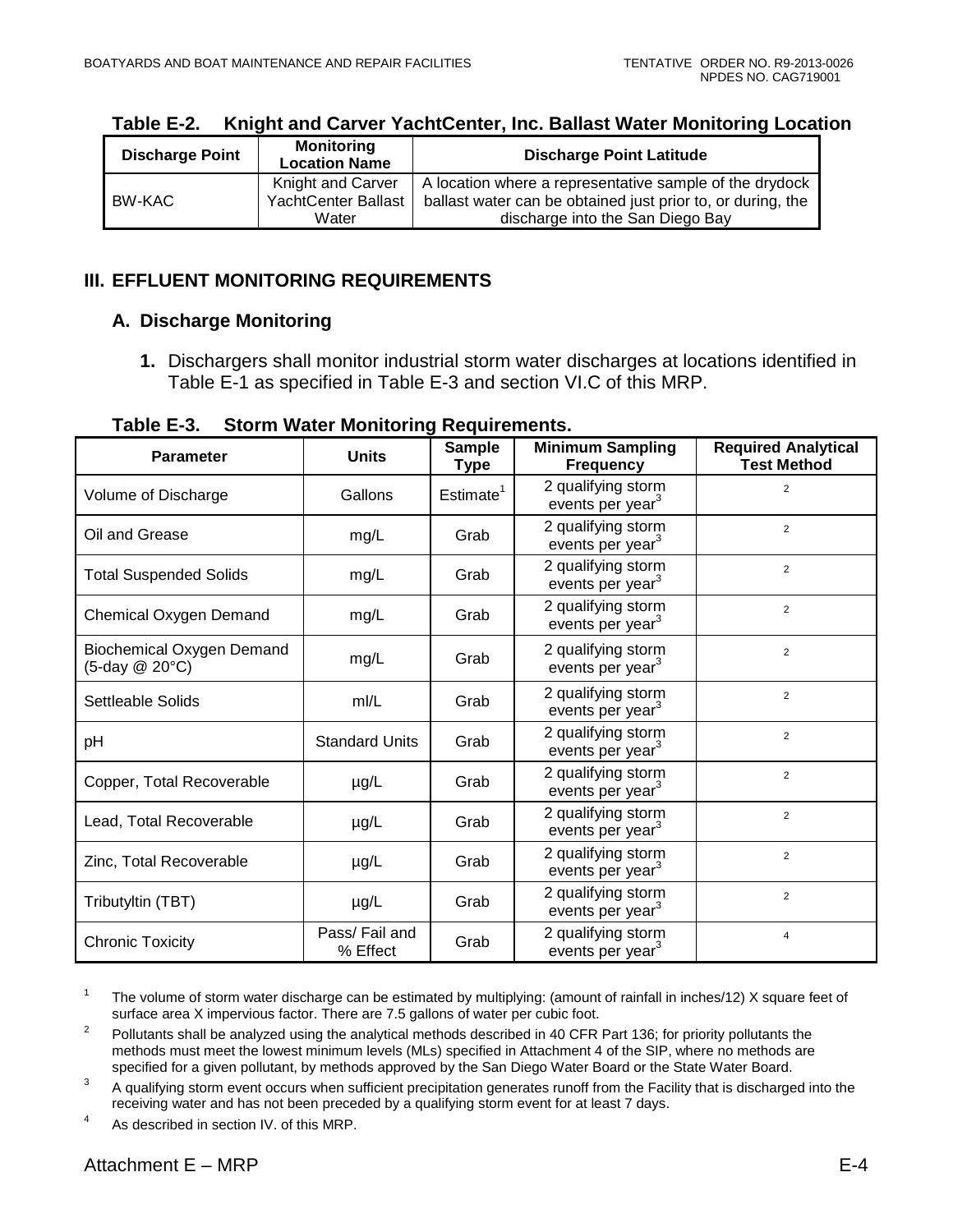**2.** Knight and Carver YachtCenter, Inc., shall monitor the discharge of drydock ballast water at Monitoring Location No. BW-001 as specified in Table E-4.

| <b>Parameter</b>                                 | <b>Units</b>              | <b>Sample Type</b> | <b>Minimum Sampling</b><br>$F$ requency <sup>1</sup> | <b>Required</b><br><b>Analytical Test</b><br><b>Method</b> |
|--------------------------------------------------|---------------------------|--------------------|------------------------------------------------------|------------------------------------------------------------|
| Flow                                             | <b>GPD</b>                | Grab               | 1/Quarter                                            | Estimate                                                   |
| pH                                               | <b>Standard Units</b>     | Grab               | 1/Quarter                                            |                                                            |
| Temperature                                      | $\circ$ F                 | Grab               | 1/Quarter                                            | 2                                                          |
| Arsenic, Total<br>Recoverable                    | $\mu$ g/L                 | Grab               | 1/Quarter                                            | $\overline{2}$                                             |
| Copper, Total<br>Recoverable                     | µg/L                      | Grab               | 1/Quarter                                            | 2,3                                                        |
| Settleable Solids                                | mI/L                      | Grab               | 1/Year                                               | $\overline{2}$                                             |
| Turbidity                                        | <b>NTU</b>                | Grab               | 1/Year                                               | $\overline{2}$                                             |
| <b>Total Suspended</b><br>Solids                 | mg/L                      | Grab               | 1/Year                                               | $\overline{2}$                                             |
| Oil and Grease                                   | mg/L                      | Grab               | 1/Year                                               | 2                                                          |
| <b>Total Petroleum</b><br>Hydrocarbons<br>(TPH)  | mg/L                      | Grab               | 1/Year                                               | $\overline{2}$                                             |
| Polynuclear<br>Aromatic<br>Hydrocarbons<br>(PAH) | µg/L                      | Grab               | 1/Year                                               | $\overline{2}$                                             |
| Tributyltin (TBT)                                | µg/L                      | Grab               | 1/Year                                               | 2                                                          |
| <b>Chronic Toxicity</b>                          | Pass/Fail and<br>% Effect | Grab               | 1/Year                                               | $\overline{4}$                                             |
| <b>Total Residual</b><br>Chlorine                | µg/L                      | Grab               | 1/Year                                               | $\overline{2}$                                             |
| Remaining CTR<br><b>Priority Pollutants</b>      | $\mu$ g/L                 | Grab               | Once in Year One<br>Once in Year Four                | $\overline{2}$                                             |

<span id="page-58-2"></span>**Table E-4.Knight and Carver YachtCenter, Inc. – Ballast Water Monitoring**

Monitoring for ballast water shall only occur when there is a discharge not regulated by the USEPA's Vessel<br>General Permit.

General Permit. <sup>2</sup> As specified in 40 CFR Part 136, for priority pollutants the methods must meet the lowest minimum levels (MLs) specified in Attachment 4 of the SIP, where no methods are specified for a given pollutant, by methods approved by the San Diego Water Board or the State Water Board.

approved by the San Diego Water Board or the State Water Board.<br><sup>3</sup> Samples shall be analyzed for copper according to method 1638 or 1640. The commonly used methods 6010B and 200.7 have been found to give inaccurate copper reading in saline-matrix samples due to interference with the sodium-argon complex, which has a molecular weight similar to copper. <sup>4</sup> As described in section IV. of this MRP.

# <span id="page-58-0"></span>**IV. WHOLE EFFLUENT TOXICITY TESTING REQUIREMENTS**

### <span id="page-58-1"></span>**A. Chronic Toxicity**

**1.** Chronic toxicity test samples shall be collected prior to the point of discharge, at the designated monitoring location for the effluent as specified in Tables E-1 and E-2. The total sample volume shall be determined both by the specific toxicity test method used and the additional volume necessary for TIE studies. Sufficient sample volume shall be collected to perform both the required toxicity tests and any TIE studies.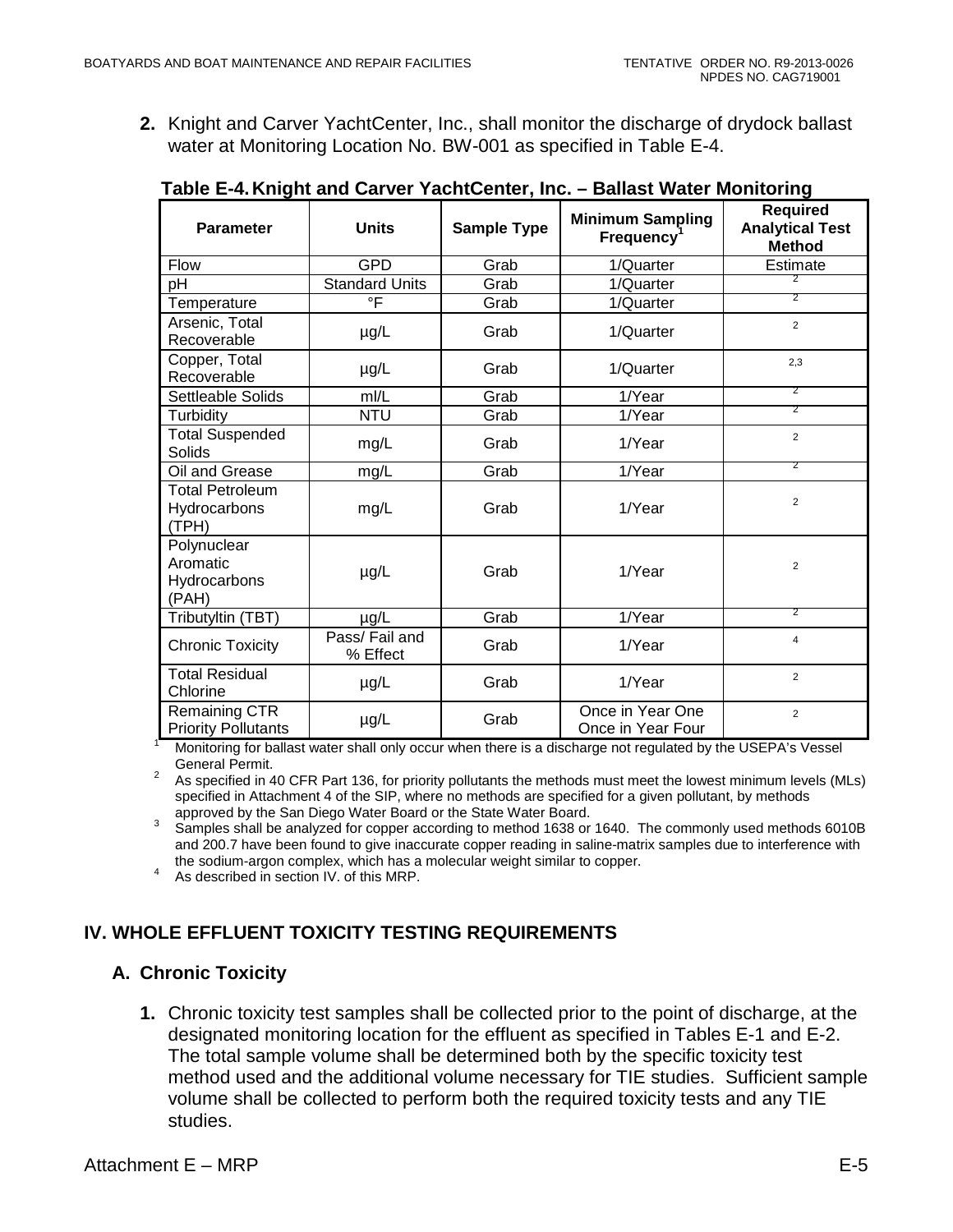Monitoring results shall be submitted annually with the annual report, as specified in section VII.B of this MRP.

A species sensitivity screening shall be conducted during the first sample collection under this General Permit. The Discharger shall collect a single storm water sample and a single ballast water sample and concurrently conduct three toxicity tests using a fish, an invertebrate, and an alga species. A minimum of four single-concentration toxicity tests utilizing the instream waste concentration (IWC) and control shall be performed for each test species used. The test species that exhibits the highest percent effect at the IWC during a species sensitivity screening (i.e. the most sensitive species) shall be utilized for routine monitoring during the permit cycle. The species sensitivity sample from a storm water location must be from a sample location with the most expected toxicity.

#### **2. Marine and Estuarine Species and Test Methods**

The Discharger shall follow the methods for chronic toxicity tests as established in Code of Federal Regulations, title 40, section 136.3 using a single-concentration test design for routine monitoring, or a five-concentration test design for additional toxicity testing if the limitation is exceeded. The United States Environmental Protection Agency (U.S. EPA) method manuals referenced therein include Shortterm Methods for Estimating the Chronic Toxicity of Effluents and Receiving Waters to Freshwater Organisms, Fourth Edition (EPA-821-R-02-013), and Short-term Methods for Estimating the Chronic Toxicity of Effluents and Receiving Waters to Marine and Estuarine Organisms, Third Edition (EPA-821-R-02-014). Additional methods for chronic toxicity monitoring are outlined in Short-term Methods for Estimating the Chronic Toxicity of Effluents and Receiving Waters to West Coast Marine and Estuarine Organisms, First Edition (EPA-600-R-95-136).

The Discharger shall conduct a static renewal toxicity test with the topsmelt, Atherinops affinis (Larval Survival and Growth Test Method 1006.01); a static nonrenewal toxicity test with the giant kelp, Macrocystis pyrifera (Germination and Growth Test Method 1009.0); and a static non-renewal toxicity test with the purple sea urchin, *Strongylocentrotus purpuratus* (Embryo-larval Development Test Method

If laboratory-held cultures of the topsmelt, *Atherinops affinis*, are not available for testing, then the Discharger shall conduct a static renewal toxicity test with the inland silverside, *Menidia beryllina* (Larval Survival and Growth Test Method 1006.01), found in the third edition of *Short-term Methods for Estimating the Chronic Toxicity of Effluents and Receiving Waters to Marine and Estuarine Organisms* (EPA/821/R-02/014, 2002; Table IA, 40 CFR Part 136). Additional species may be used by the Discharger if approved by the San Diego Water Board.

All toxicity tests shall be conducted as soon as possible following sample collection. The 36-hour sample holding time for test initiation shall be targeted. However, no more than 72 hours shall elapse before the conclusion of sample collection and test initiation.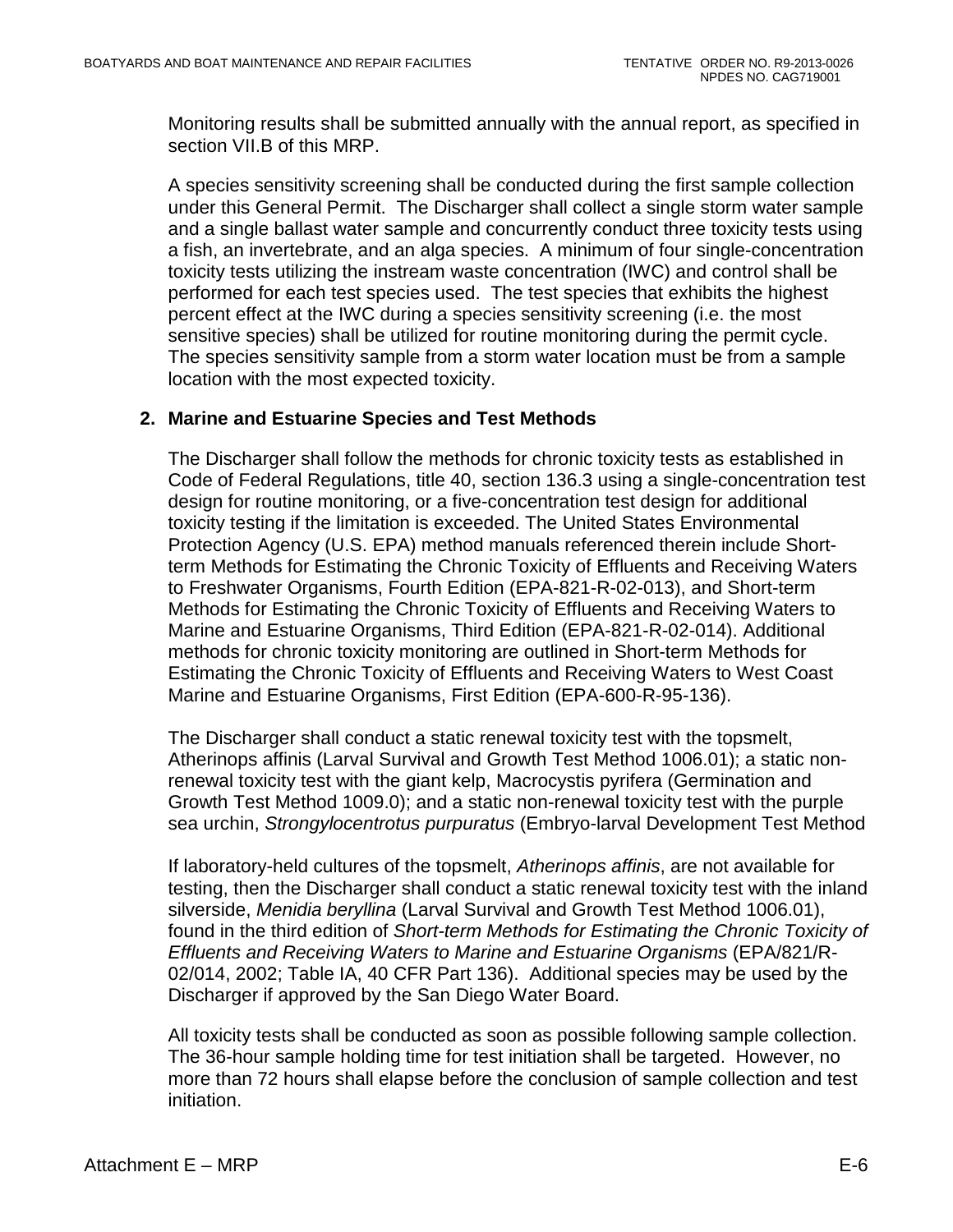### **3. Compliance determination**

The Maximum Daily Effluent Limitation for chronic toxicity is exceeded and a violation will be flagged when a toxicity test results in a "fail" in accordance with the TST approach and the percent effect is greater than or equal to 0.50 . Toxicity results shall be reported to the San Diego Water Board as either a "pass" or a "fail" at the Instream Waste Concentration (IWC) of 100 percent effluent in accordance with the Test of Significant Toxicity (TST) approach described in National Pollutant Discharge Elimination System Test of Significant Toxicity Implementation Document (EPA 833-R-10-003, 2010). The calculated percent effect at the IWC shall also be reported to the San Diego Water Board. The Maximum Daily Effluent Limitation for chronic toxicity is exceeded and a violation will be flagged when a toxicity test results in a "fail" in accordance with the TST approach and the percent effect is greater than or equal to 0.50 .

#### **Pass**

A test result that rejects the null hypothesis (Ho) below is reported as "Pass" in accordance with the TST approach:

Ho: Mean response (100 percent effluent)  $\leq$  0.75  $\times$  Control mean response

#### **Fail**

A test result that does not reject the null hypothesis (Ho) above is reported as "Fail" in accordance with the TST approach.

### <span id="page-60-0"></span>**B. Quality Assurance**

- **1.** The Discharger shall follow quality assurance measures, instructions, and other recommendations and requirements are found in the test methods manual previously referenced in section IV.2 of this MRP.
- **2.** The Discharger shall use a chronic IWC for applicable discharges of 100 percent effluent.
- **3.** Effluent dilution water and control water should be prepared and used as specified in the test methods manual *Methods for Measuring the Acute Toxicity of Effluents and Receiving Waters to Freshwater and Marine Organisms* (EPA/821/R-02/012, 2002); or, for *Atherinops affinis*, *Short-term Methods for Estimating the Chronic Toxicity of Effluents and Receiving Waters to West Coast Marine and Estuarine Organisms* (EPA/600/R-95/136, 1995). If the dilution water is different from test organism culture water, then a second control using culture water shall also be used.
- **4.** If organisms are not cultured in-house, then concurrent testing with a reference toxicant shall be conducted. If organisms are cultured in-house, then monthly reference toxicant testing is sufficient. Reference toxicant tests and effluent toxicity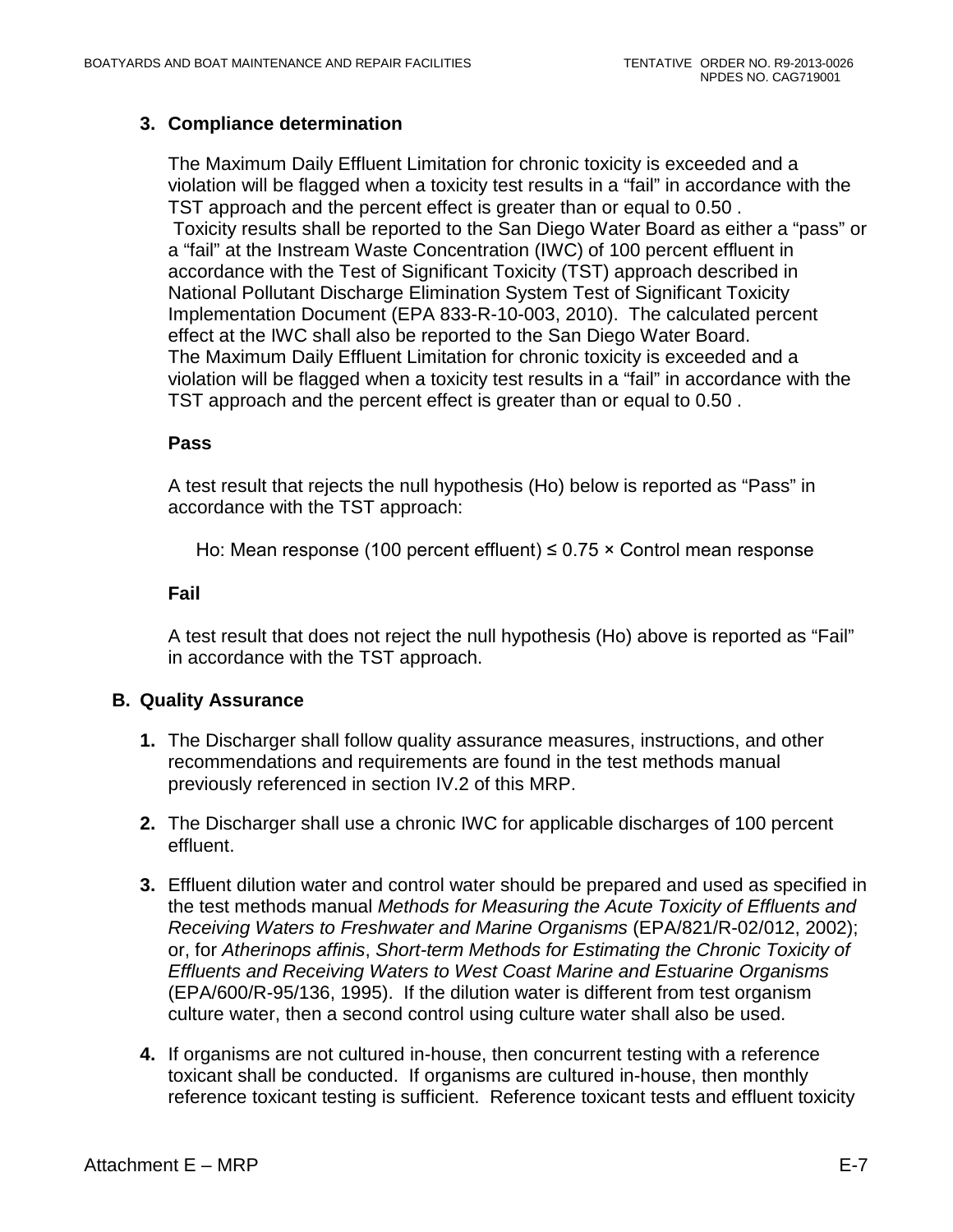tests shall be conducted using the same test conditions (e.g., same test duration, etc.).

### <span id="page-61-0"></span>**C. Toxicity Reduction Evaluation/ Toxicity Identification Evaluation (TRE/TIE) Process**

- **1.** If the chronic toxicity effluent limit is exceeded, then the Discharger shall conduct one additional toxicity test using the same species and test method. Sampling for this toxicity test shall be at the next qualifying storm event or the next discharge event after notification of the failing toxicity test results. If the additional toxicity test does not exceed the applicable toxicity effluent limitation, then the Discharger may return to the regular testing frequency.
- **2.** If the additional toxicity test (in sections IV.C.1) exceeds the applicable toxicity effluent limitation, then, within 30 days of receipt of this test result, the Discharger shall prepare and submit to the San Diego Water Board, a Detailed TRE Work Plan which shall include the following information: further actions undertaken by the Discharger to investigate, identify, and correct the causes of toxicity; actions the Discharger will take to mitigate the effects of the discharge and prevent the recurrence of toxicity; and a schedule for these actions. Further, the TRE Work Plan shall be consistent with EPA manual *Generalized Methodology for Conducting Industrial Toxicity Reduction Evaluations* (EPA/600/2-88/070, 1989). The San Diego Water Board may require the Discharger to implement revisions to the TRE Work P
- **3.** The Discharger shall conduct the TRE in accordance with the TRE Work Plan. Quarterly status reports shall be submitted to the San Diego Water Board until a final report on the findings of the completed TRE and necessary control measures are submitted. Quarterly status reports shall indicate current actions, anticipated actions, current findings, challenges to completing the TRE, and any revisions to the TRE implementation schedule.
- **4.** The Discharger shall continue to conduct routine monitoring, in accordance with Tables E-1 through E-4 for the duration of the TRE.
- **5.** The Discharger may initiate, or the San Diego Water Board may require the Discharger to initiate, a TIE as part of a TRE to identify the causes of toxicity using the same species and test method and, as guidance, USEPA manuals: *Methods for Aquatic Toxicity Identification Evaluations: Phase I Toxicity Characterization Procedures* (EPA/600/6-91/005F, 1992); *Methods for Aquatic Toxicity Identification Evaluations, Phase II Toxicity Identification Procedures for Samples Exhibiting Acute and Chronic Toxicity* (EPA/600/R-92/080, 1993); *Methods for Aquatic Toxicity Identification Evaluations, Phase III Toxicity Confirmation Procedures for Samples Exhibiting Acute and Chronic Toxicity* (EPA/600/R-92/081, 1993); and *Marine Toxicity Identification Evaluation (TIE): Phase I Guidance Document* (EPA/600/R-96- 054, 1996).
- **6.** Within 1 year of the implementation of the TRE, the Discharger shall submit a final report on the findings of the TRE and include control measures to address the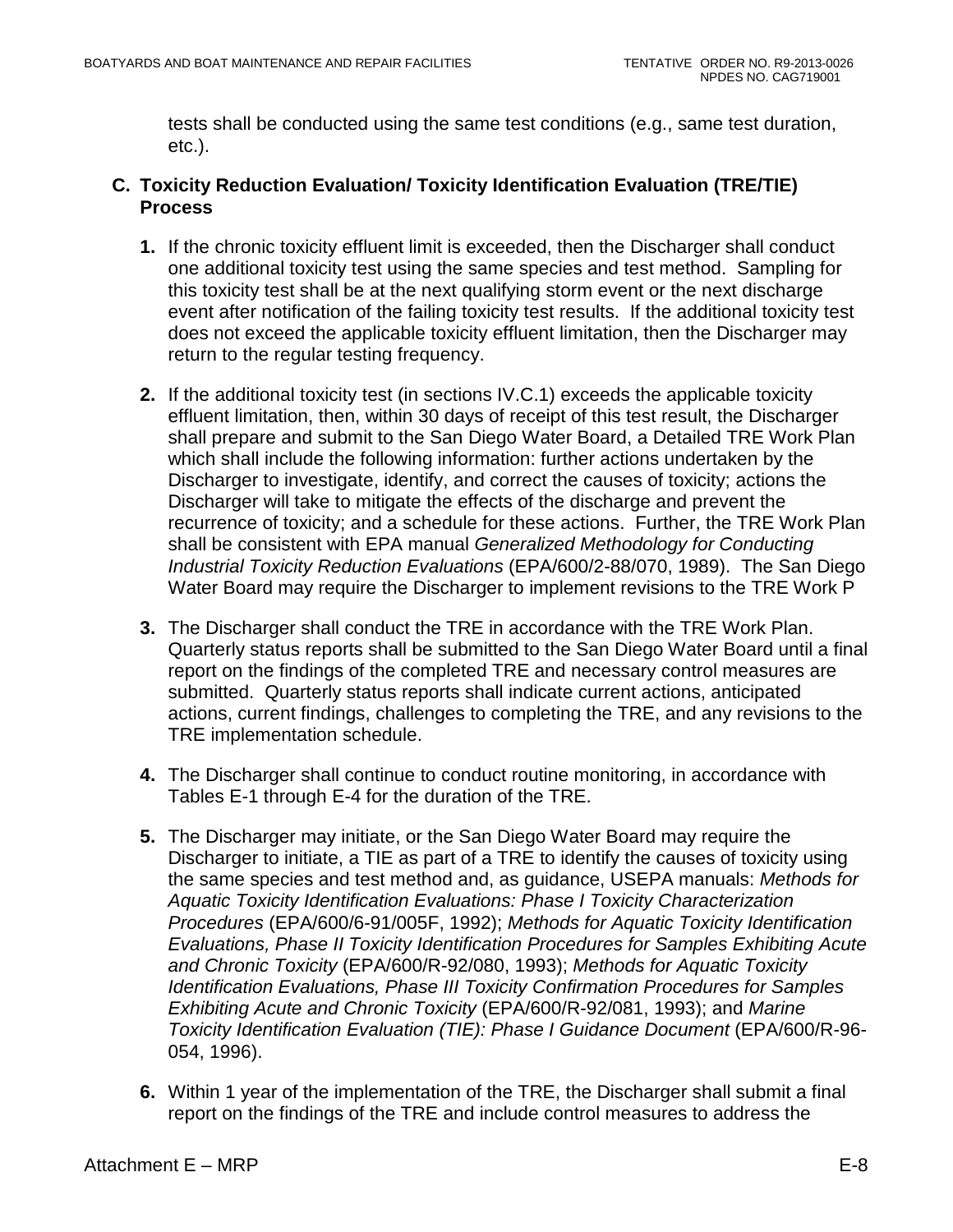sources. If the TRE is not complete within 1 year of implementation or as otherwise scheduled in the TRE Work Plan, the Discharger shall submit an update of the current status of the TRE and a revised TRE implementation schedule in the next quarterly report.

**7.** The control measures identified in the final TRE report shall be incorporated into the SWPPP as soon as possible. The Discharger shall re-evaluate and revise the control measures as necessary based on storm water discharge monitoring results.

#### <span id="page-62-0"></span>**D. Reporting of Toxicity Monitoring Results**

- **1.** The Discharger shall submit toxicity testing results as an attachment to the annual self monitoring report (SMR) as specified in Table E-6 of this MRP. The report shall include:
	- a. A full laboratory report for each chronic toxicity test prepared according to the appropriate test methods manual chapter on Report Preparation, including:
		- i. The chronic toxicity test results for the t-test, reported as "Pass" or "Fail", and the "Percent Effect".
		- ii. The dates of sample collection and initiation of each toxicity test.
		- iii. Test species with biological endpoint values for each concentration tested and the control.
		- iv. Reference toxicant results.
		- v. Water quality measurements for each toxicity test (e.g. pH, dissolved oxygen, temperature, conductivity, hardness, salinity, chlorine, ammonia).
		- vi. TRE/TIE testing results
	- b. All results for parameters monitored concurrently with the toxicity test.
	- c. TIEs (Phases I, II, and III) that have been completed or are being conducted, by monitoring station.
	- d. The development, implementation, and results for each TRE Corrective Action Plan, beginning the year following the identification of each pollutant or pollutant class causing chronic toxicity.
- **2.** The Discharger shall notify the San Diego Water Board in writing within 14 days of receipt of any test result with an exceedance of the toxicity effluent limitation. This notification shall describe actions the Discharger has taken or will take to investigate, identify, and correct the causes of toxicity; the status of actions required by this General Permit; and schedule for actions not yet completed; or reason(s) that no action has been taken.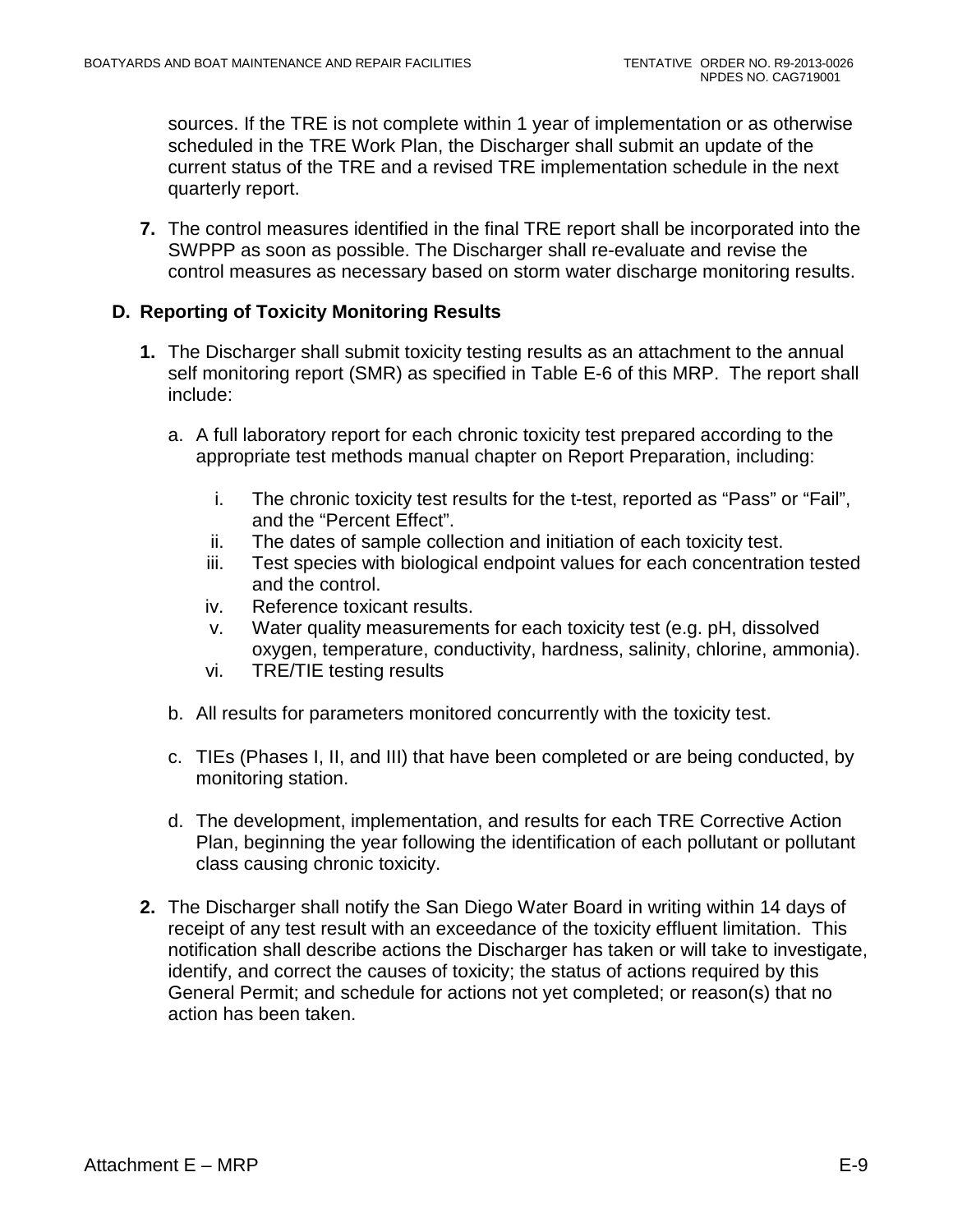### <span id="page-63-0"></span>**V. RECEIVING WATER MONITORING REQUIREMENTS – SURFACE WATER**

### <span id="page-63-1"></span>**A. Category 1 Receiving Water and Sediment Monitoring**

#### **1. Category 1 Discharger Criteria.**

Boatyards that discharge water from storms smaller than a 5-year, 24-hour storm are Category 1. The 5-year, 24-hour storm can be determined using the map at this website: [http://www.wrcc.dri.edu/pcpnfreq/sca5y24.gif.](http://www.wrcc.dri.edu/pcpnfreq/sca5y24.gif)

Receiving water and sediment monitoring shall be performed by all Category 1 Dischargers to assess compliance with receiving water limits. The monitoring may be performed either by individual Dischargers to assess compliance with receiving water limits, or through participation in a water body monitoring coalition or both as determined by the San Diego Water Board.

#### **2. Category 1 Receiving Water and Sediment Monitoring Plan and Requirements**

Receiving water and sediment monitoring shall be performed to assess compliance with receiving water limits. A monitoring plan which satisfies the requirements of the State Water Board's Water Quality Control Plan for Enclosed Bays and Estuaries of California – Part 1 Sediment Quality (Sediment Quality Plan) effective August 25, 2009 and Table E-5 below shall be submitted within 90 days of the effective date of this Order or issuance of a Notice of Enrollment. Section VII.D., Receiving Water Limits Monitoring Frequency and Section VII.E, Sediment Monitoring of the State Water Board's Sediment Quality Plan pertain to monitoring plan design. The monitoring plan shall include a Quality Assurance Project Plan (QAPP) describing the project objectives and organization, functional activities, and quality assurance/quality control protocols for the water and sediment monitoring. The receiving water and sediment monitoring requirements may be satisfied individually or by participating in a monitoring coalition with a group of boatyards or other existing monitoring coalition.

The monitoring plan shall include a schedule for completion of all sample collection and analysis activities and submission of Receiving Water and Sediment Monitoring Reports in year 2 and year 5 of the General Permit term. The Receiving Water and Sediment Monitoring Reports shall include the following information:

- a. Analysis. An evaluation, interpretation and tabulation of the water and sediment monitoring data including interpretations and conclusions as to whether applicable Receiving Water Limitations in this Order have been attained at each sample station; and
- b. Sample Location Map. The locations, type, and number of samples shall be identified and shown on a site map.
- c. *California Environmental Data Exchange Network.* A statement certifying that the monitoring data and results have been uploaded into the California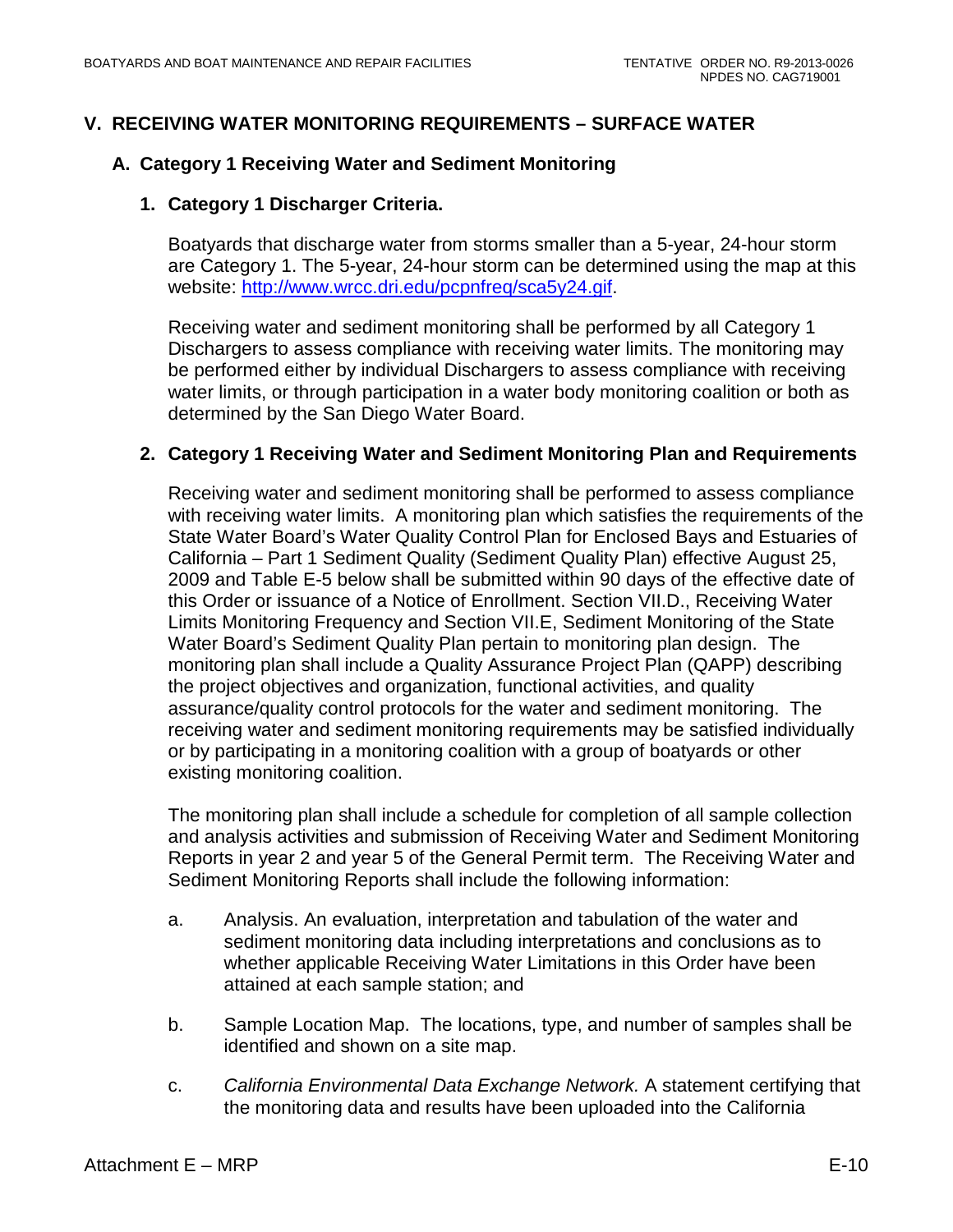Environmental Data Exchange Network (CEDEN) at http://ceden.org/.

The monitoring plan shall be implemented within 1 year of the submittal of a monitoring plan.

| LANIG L-J.<br><b>WILLIAM RECEIVING WALE: MONITORING REQUIRENTS</b> |              |                       |                                             |                                                  |  |  |
|--------------------------------------------------------------------|--------------|-----------------------|---------------------------------------------|--------------------------------------------------|--|--|
| <b>Parameter</b>                                                   | <b>Units</b> | <b>Sample</b><br>Type | <b>Minimum Sampling</b><br><b>Frequency</b> | <b>Required Analytical</b><br><b>Test Method</b> |  |  |
| <b>Priority Pollutants</b>                                         |              |                       |                                             |                                                  |  |  |
| Cadmium, Total<br>Recoverable                                      | $\mu$ g/L    | Grab                  | Twice in the permit cycle                   |                                                  |  |  |
| Copper, Total<br>Recoverable                                       | $\mu$ g/L    | Grab                  | Twice in the permit cycle                   | 1,2                                              |  |  |
| Mercury, Total<br>Recoverable                                      | $\mu$ g/L    | Grab                  | Twice in the permit cycle                   |                                                  |  |  |
| Nickel, Total Recoverable                                          | $\mu$ g/L    | Grab                  | Twice in the permit cycle                   | 1                                                |  |  |
| Zinc, Total Recoverable                                            | $\mu$ g/L    | Grab                  | Twice in the permit cycle                   |                                                  |  |  |
| <b>Remaining CTR Priority</b><br>Pollutants                        | $\mu$ g/L    | Grab                  | Once in the permit cycle                    |                                                  |  |  |
| <b>Non-Conventional Pollutants</b>                                 |              |                       |                                             |                                                  |  |  |
| Temperature                                                        | °F           | Grab                  | Twice in the permit cycle                   |                                                  |  |  |
| <b>Chronic Toxicity</b>                                            | Pass/Fail    | Grab                  | Once in the permit cycle                    | 3                                                |  |  |

<span id="page-64-1"></span>

| Table E-5. | <b>Minimum Receiving Water Monitoring Requirements</b> |  |  |
|------------|--------------------------------------------------------|--|--|
|------------|--------------------------------------------------------|--|--|

<sup>1</sup> As specified in 40 CFR 136.<br><sup>2</sup> Effluent samples shall be analyzed for copper according to method 1638 or 1640. The commonly used methods 6010B (Inorganics by ICP-Atomic Emission Spectroscopy) and 200.7 (Trace Elements-ICP) have been found to give inaccurate copper readings in saline-matrix samples due to interference with the sodiumargon complex, which has a molecular weight similar to copper. Method 1638 (ICP/MS) or 1640 (On-Line Chelation) will eliminate the sodium-argon complex before the sample is tested for copper. No inaccurate readings for other metals in a saline-matrix sample analyzed by methods 6010B or 200.7 are known.

3 As described in section IV. of this MRP.

### <span id="page-64-0"></span>**B. Category 2 Receiving Water and Sediment Monitoring**

#### **1. Category 2 Discharger Criteria.**

Boatyards that only discharge storm water to waters of the United States from a 5 year, 24-hour storm [\(http://www.wrcc.dri.edu/pcpnfreq/sca5y24.gif\)](http://www.wrcc.dri.edu/pcpnfreq/sca5y24.gif) or larger are Category 2. The Discharger must submit a report certifying that the facility is engineered and constructed to only discharge storm water from a 5-year, 24-hour storm or larger to waters of the United States. The report shall be prepared and signed by a California licensed professional engineer qualified to prepare the report. A statement of qualifications of the responsible lead professional shall be included in the report submitted by the Discharger.

**2. Category 2 Receiving Water and Sediment Monitoring Plan and Requirements**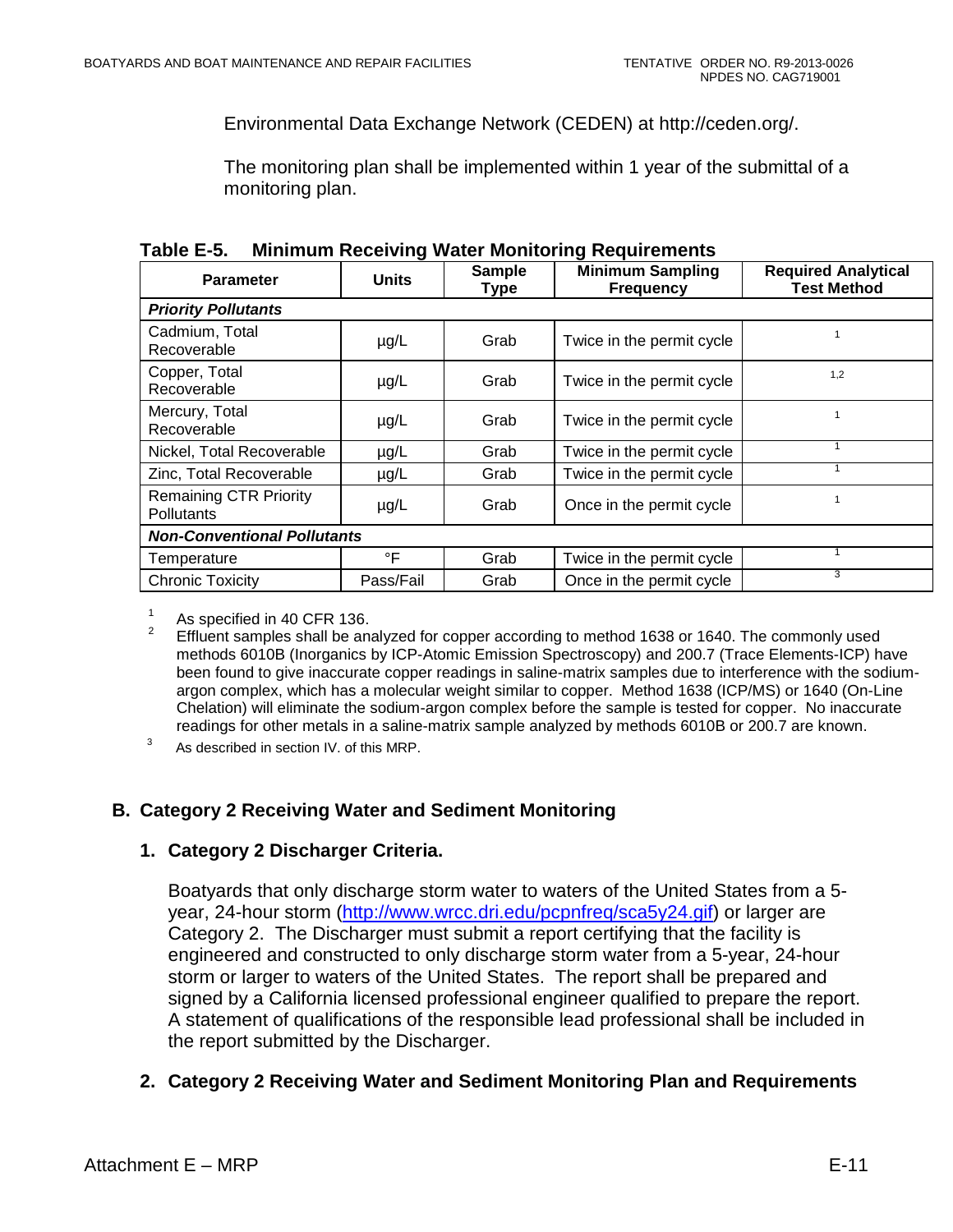Receiving water and sediment monitoring is not required by Category 2 Dischargers unless otherwise determined by the San Diego Water Board based on the following considerations:

- a. Receiving water body characteristics including circulation, depth, assimilative capacity; CWA 303(d) listed impairments, and beneficial uses;
- b. The frequency of storm water discharge events into the receiving water;
- c. The compliance of the boatyard with provisions of this order including SWPPP implementation;
- d. Proximity of the boatyard to existing or proposed State Water Quality Protection Areas, inclusive of Areas of Special Biological Significance (ASBS) or other environmental sensitive receiving waters; or
- e. Any other relevant water quality factors
- 3. *Monitoring Coalition.* If monitoring is required, the monitoring may be performed by individual Dischargers to assess compliance with receiving water limits, or through participation in a water body monitoring coalition meeting the criteria for a coalition or both as determined by the San Diego Water Board.
- 4. *Water and Sediment Monitoring Plan.* If monitoring is required, the Discharger or water body monitoring coalition shall prepare and submit a Water and Sediment Monitoring Plan to assess compliance with Receiving Water Limitations of this Order. The Water and Sediment Monitoring Plan shall be prepared and implemented in conformance with the requirements described in Sections V.A.2 of this Order.

# <span id="page-65-0"></span>**VI. OTHER MONITORING REQUIREMENTS**

### <span id="page-65-1"></span>**A. Annual Compliance Certifications**

- **1.** The Discharger shall submit an annual certification statement to the San Diego Water Board certifying the following. The Discharger shall submit an explanation of any statements that are not certified.
	- **a.** The Discharger has complied with all conditions of this General Permit;
	- **b.** The Discharger has eliminated industrial process water discharges to waters of the United States in accordance with Discharge Prohibition III.C of this General Permit;
	- **c.** The Discharger has a storm water diversion system that will eliminate the discharge of the first-flush storm water runoff for each storm event, as defined in Attachment A, from its maintenance and repair area(s) to storm drains or surface water in accordance with Discharge Prohibition III. B of this General Permit.
	- **d.** The Discharger has implemented BMPs in accordance with its SWPPP, and that the SWPPP has been amended in accordance with the SWPPP requirements, Section X. and Attachment H, of this General Permit;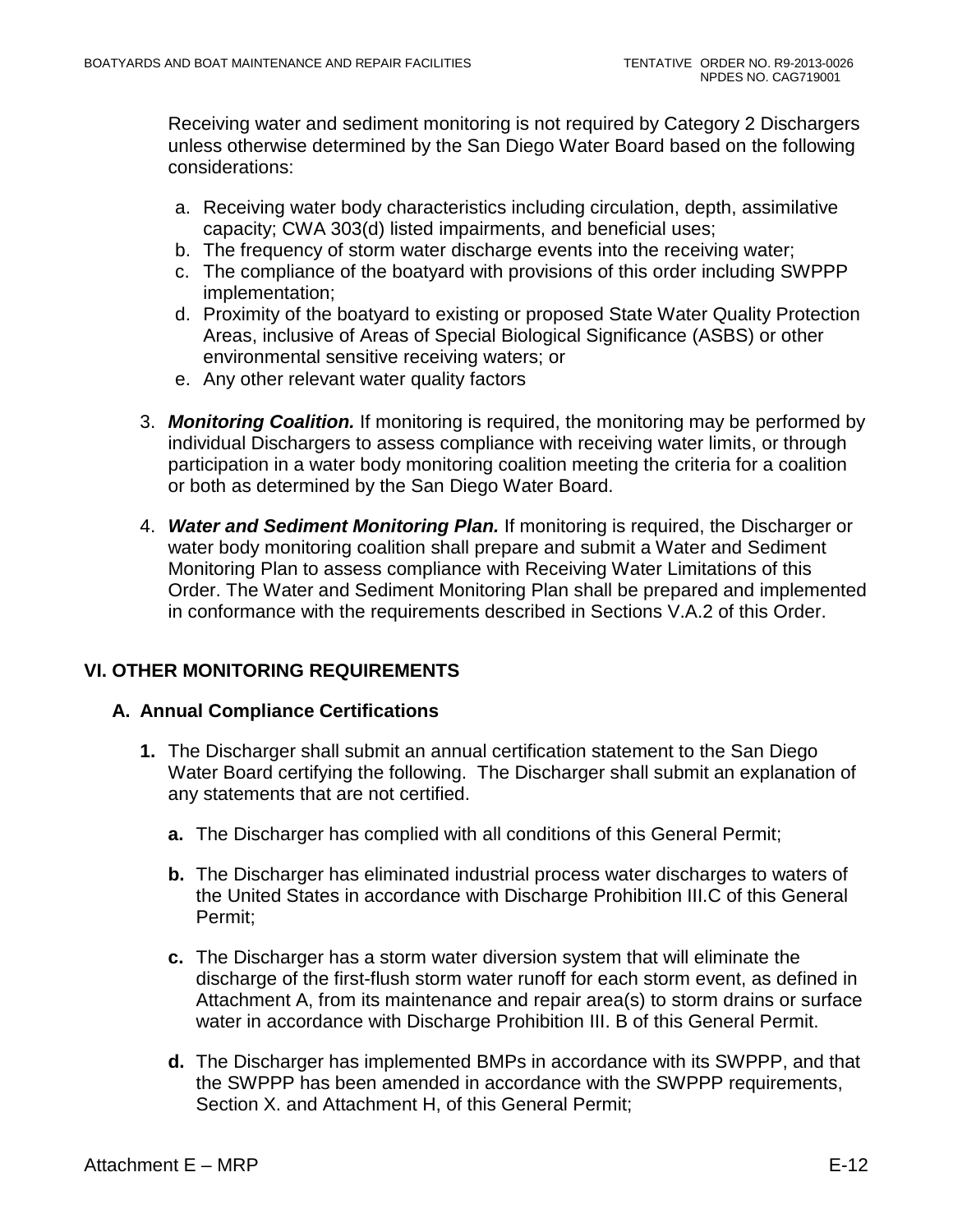- **e.** The Discharger has isolated its maintenance/repair areas in accordance with Storm Water Discharge Requirements X.A. and X.F. of this General Permit;
- **f.** The Discharger has not discharged any liquids other than storm water pursuant to Discharge Prohibition III.C.
- **g.** The Discharger has notified each owner/operator of each vessel at the Discharger's leasehold of their obligation to prevent the discharge of waste and to comply with Basin Plan prohibitions regarding the discharge of sewage from vessels as stated in section X.G of this General Permit. In addition, the Discharger shall briefly report on any corrective actions taken against any vessel owner/operator(s).

The certification statement shall be signed by an authorized person as required in Section V.B Standard Provisions - Reporting of Attachment D, and shall be submitted annually to the San Diego Water Board in accordance with Table E-6 of this MRP.

### <span id="page-66-0"></span>**B. Spill / Illicit Discharge Log**

The Discharger shall log and report all spills and illicit discharges to surface water originating within and/or from its leasehold. The Spill/ Illicit Discharge Log shall be submitted annually in accordance with Table E-6 of this MRP. The spill/illicit discharge reports shall identify:

- **1.** The time and date of the spill or illicit discharge;
- **2.** The cause of the spill or illicit discharge;
- **3.** The materials or wastes involved in the spill or illicit discharge;
- **4.** The estimated volume of the spill or illicit discharge;
- **5.** The specific location where the spill or illicit discharge originated;
- **6.** The fate of the spill or illicit discharge (e.g., Mission Bay, hydrowash area, or other location(s) that the spill or illicit discharge was able to reach);
- **7.** The physical extent or size of the problem area(s);
- **8.** Whether the spill or illicit discharge contained pollutants;
- **9.** The public agencies notified;
- **10.**The corrective action taken; and
- **11.**The actions taken to prevent or minimize future spills or illicit discharges.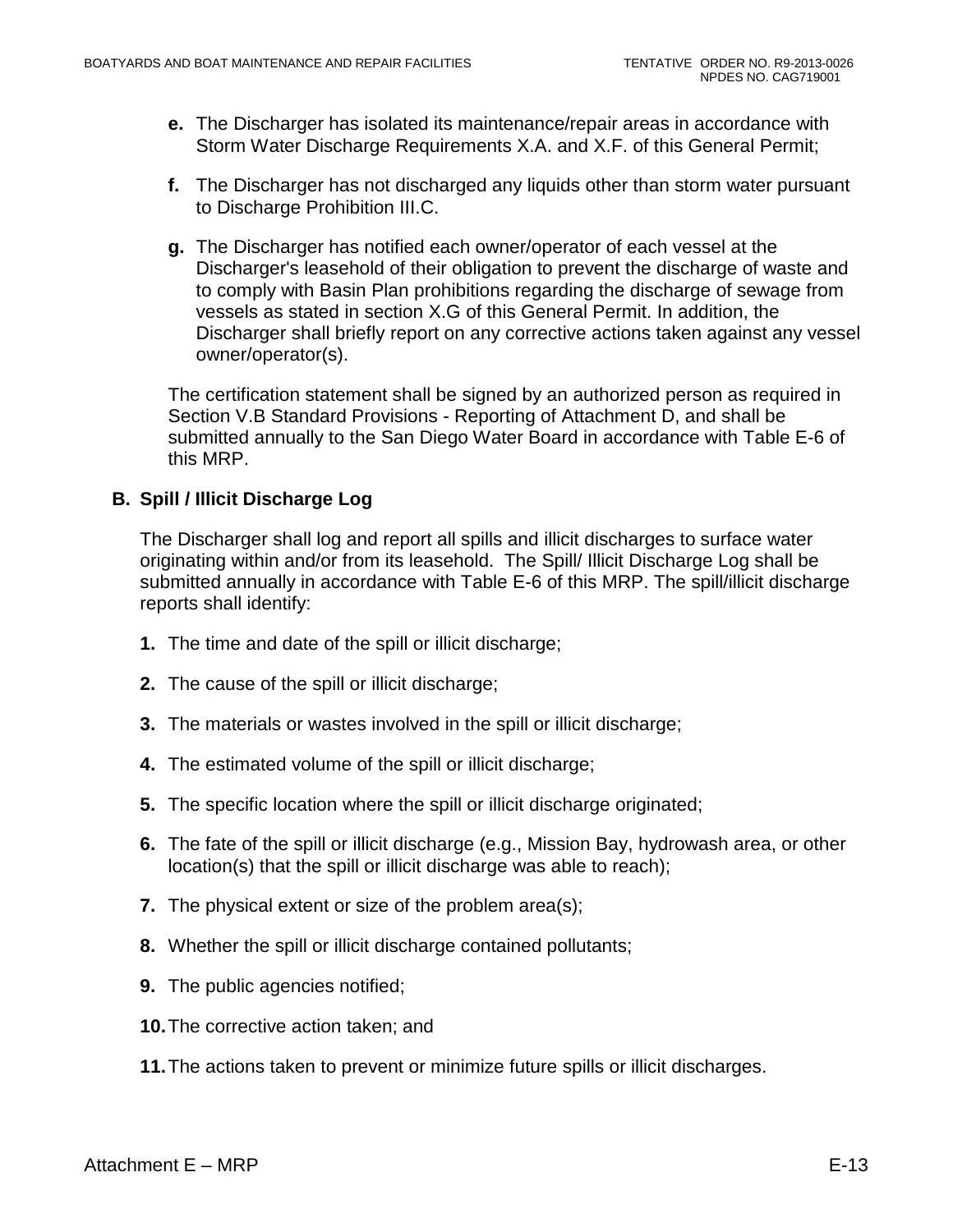### <span id="page-67-0"></span>**C. Chemical Utilization Records**

The Discharger shall maintain records of the hazardous materials used at its Facility over the previous 5-year period, and make these records available to the San Diego Water Board upon request. Acceptable records would include, but is not limited to, purchase receipts, delivery manifests, chemical use inventories, disposal manifests, and records and reports maintained for other state or local regulatory agencies (e.g. the Air Pollution Control District). The chemical usage records should, at a minimum, include the following information:

- 1. The name of the product and common trade name, if applicable;
- 2. The primary component/chemical contained in the product;
- 3. The quantity of the product purchased or disposed with a date; and
- 4. Any additional comments that may assist in characterizing a product or its use (e.g., chemical was/is only used during particular seasons, indoors only).

Material Safety Data Sheets (MSDS) should not be submitted to the San Diego Water Board. MSDS for all products used by the Discharger must be available for submittal to the San Diego Water Board upon request.

#### <span id="page-67-1"></span>**D. Storm Water and Non-Storm Water Monitoring**

#### **1. BMP Inspections**

- **a.** The Discharger shall conduct BMP Inspections of all work areas within its Facility for the proper implementation of BMPs and the presence of unauthorized nonstorm water discharges to waters of the United States other than those to the sanitary sewer system. BMP Inspections shall be conducted on a weekly basis all year round. The BMP Inspections should include all work areas within the Discharger's leasehold that may drain to or have the potential to discharge through wind or other means to waters of the United States, including all piers, dock, float, or other areas where work may occur directly over or on the receiving water.
- **b.** BMP Inspections shall document the presence of any discolorations, stains, floating or suspended material, etc., as well as the source of any discharge (if known). The presence of any odors shall be documented at the time visual observations are documented. Records shall be maintained of the BMP Inspection dates, specific leasehold/facility locations observed, specific observations detailing what was or was not observed, and response(s) taken to eliminate unauthorized non-storm water discharges. The Discharger shall also respond by revising its SWPPP, as necessary, and implementing and reporting the appropriate changes in accordance with this General Permit. Dischargers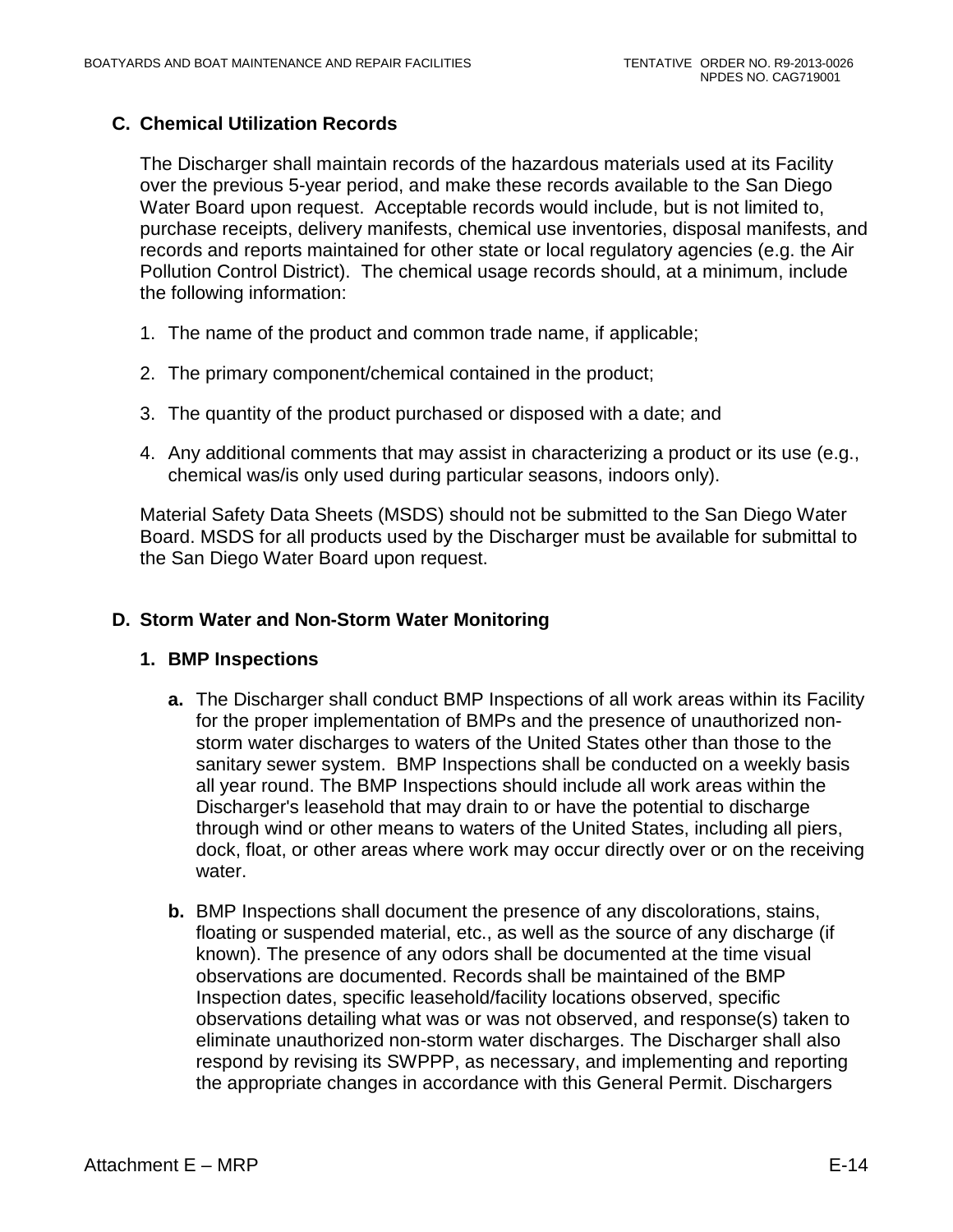shall summarize BMP Inspections with their Annual Storm Water Monitoring Report, as specified in Table E-6 of this MRP.

### **2. Storm Water Discharge Visual Observations**

- **a.** The Discharger shall visually observe storm water discharges from the first qualifying storm event in each month of the wet season (October 1 through April 30. These visual observations shall occur at all discharge locations during the first hour of discharge. A summary of storm water visual observations shall be submitted with the Storm Water Annual Report as specified in section VI.D.8 of this MRP.
- **b.** A qualifying storm event is one that begins producing storm water discharge during daylight scheduled Facility operating hours, and is preceded by at least 7 days without a storm water discharge.
- **c.** The Discharger shall visually observe the discharge of stored or contained storm water at the time of discharge to surface waters during daylight scheduled Facility operating hours. Stored or contained storm water that will likely discharge to surface waters after daylight scheduled Facility operating hours due to anticipated precipitation shall be observed prior to the discharge during scheduled Facility operating hours.
- **d.** The Discharger shall observe and document the presence or absence of floating and suspended materials, oil and grease, discoloration, turbidity, odors, and source of any observed pollutants.
- **e.** Monthly, the Discharger shall visually observe storm water storage and containment areas to detect leaks and ensure appropriate maintenance.
- **f.** The Discharger shall record all storm events that occur during daylight scheduled Facility operating hours that do not produce a discharge to surface water.
- **g.** The Discharger shall maintain records of all visual observations, personnel performing the observations, observation dates, observed locations, and corrective actions taken in response to the observations. The SWPPP shall be revised, as necessary.

# **3. Sampling and Analysis**

**a.** The Discharger shall collect storm water samples during the first four hours of discharge to waters of the United States or to storm water conveyance systems that discharge thereto. Storm water samples shall be collected from (1) the first qualifying storm event, and (2) at least one other qualifying storm event. All storm water discharge locations shall be sampled. Sampling of stored or contained storm water shall occur at the time the stored or contained storm water is discharged to waters of the United States or to storm water conveyance systems that discharge thereto.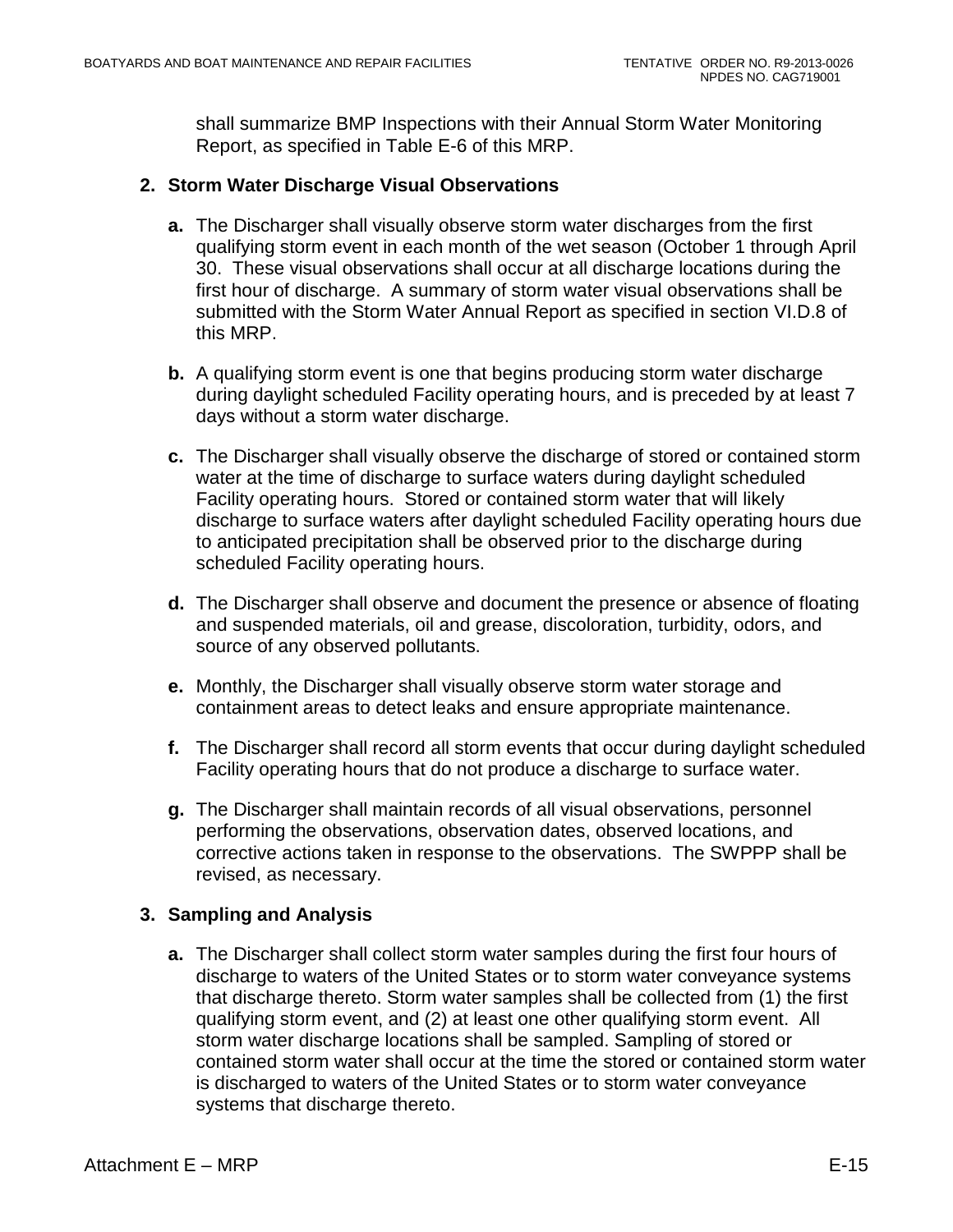- **b.** If a sample is not collected from the first qualifying storm event, the Discharger shall collect samples from two other qualifying storm events and shall explain in the Annual Storm Water Monitoring Report why the first qualifying storm event was not sampled.
- **c.** The results of the storm water sample laboratory analyses shall be reported in the Annual Storm Water Monitoring Report, and will be submitted with the accompanying visual observations. The samples shall be analyzed in accordance with section III. A.1, Table E-3 of this MRP.

#### **4. Storm Water Discharge Sampling Location**

Monitoring location(s) shall be specified in the SWPPP, depicted on a site map, and shall not be changed without notice to and the approval of the San Diego Water Board. The installation of automatic or mechanical storm water samplers at the monitoring station(s) is recommended.

#### **5. Storm Water Discharge Sampling Requirements**

The Discharger is required to be prepared to collect samples and conduct visual observations at the beginning of the wet season (October 1) and throughout the wet season until minimum requirements of sections III.A.1 and VI.D. of this MRP are completed with the following exceptions:

The Discharger is not required to collect a sample or conduct visual observations in accordance with sections III.A.1 and VI.D of this MRP during dangerous weather conditions, such as flooding, electrical storm, etc. Non-storm water and storm water visual observations are only required during daylight scheduled facility operating hours. Dischargers that do not collect the required samples or visual observations during a wet season due to this exception shall include an explanation in the Storm Water Annual Report describing why the sampling or visual observations could not be conducted.

Preparedness to collect samples includes but is not limited to the following:

- **a.** On-site personnel with the knowledge of how, when and where to collect samples;
- **b.** The appropriate sampling equipment on-site (containers, coolers, access to ice, transportation, etc.); and
- **c.** On-site personnel awareness of what contracted laboratory to the sample(s) to and the applicable holding time for the sample.

The San Diego Water Board recommends that the Discharger contact a laboratory certified in accordance with General Monitoring Provision I.E of this MRP well in advance of the wet season to discuss the appropriate sampling techniques, equipment, holding time, etc., as necessary. It is the Discharger's responsibility to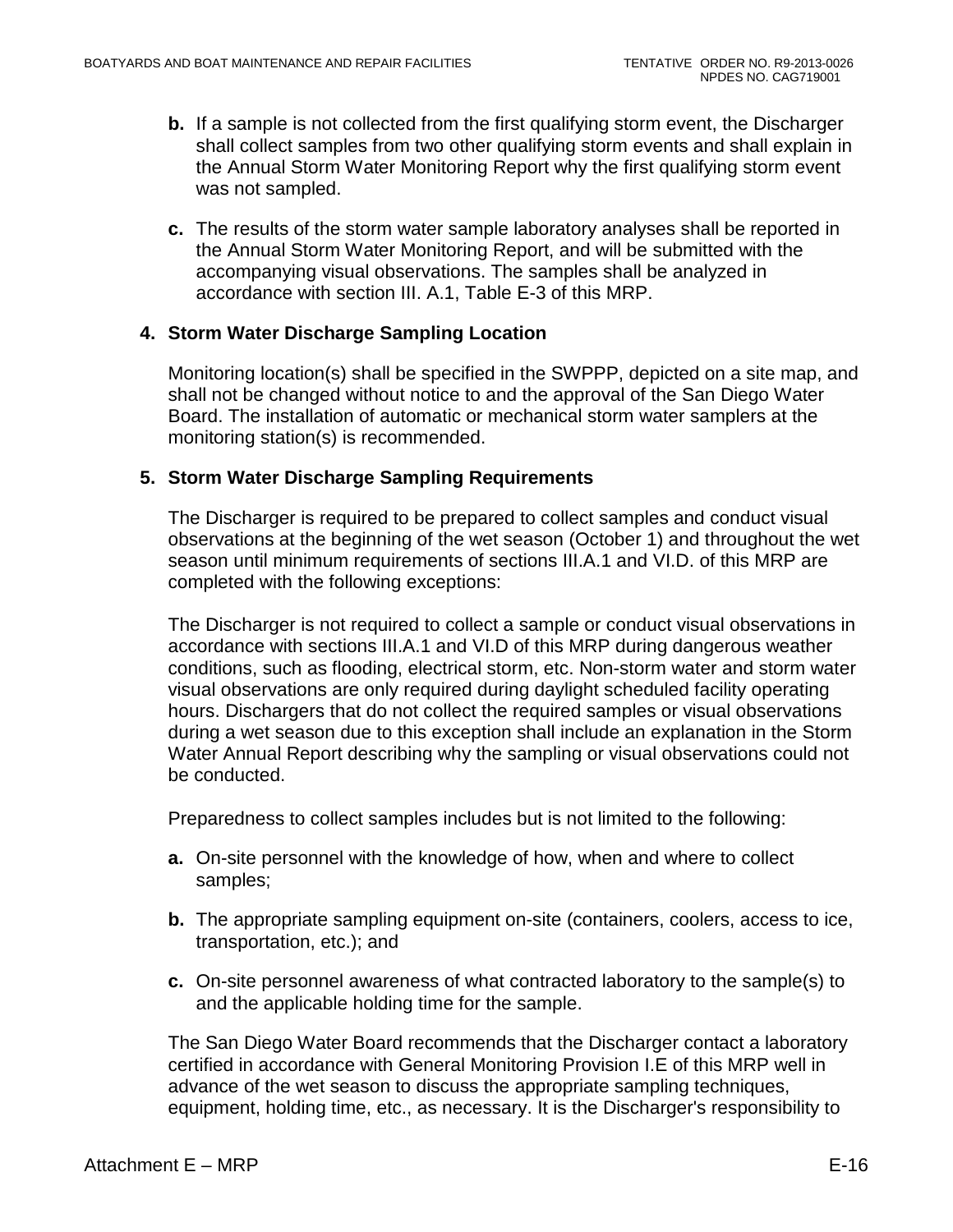verify that the laboratory is capable of meeting all applicable analyses and reporting requirements.

### **6. Monitoring Methods**

All sampling and sample preservation shall be in accordance with the current edition of "Standard Methods for the Examination of Water and Wastewater" (American Public Health Association). All monitoring instruments and equipment (including a Discharger's own field instruments for measuring pH) shall be calibrated and maintained in accordance with manufacturer's specifications to ensure accurate measurements. All laboratory analyses must be conducted according to test procedures pursuant to 40 CFR Part 136, unless other test procedures have been specified in this General Permit or by the San Diego Water Board. All metals shall be reported as total metals.

### **7. Records**

In addition to the information required by Attachment D, Standard Provisions, section IV.B, records of storm water monitoring information shall include:

- **a.** The date, place and time of visual observations;
- **b.** The individual(s) who performed the visual observations;
- **c.** Volume estimates;
- **d.** Method detection limits used;
- **e.** Quality assurance/quality control records and results;
- **f.** Non-storm water discharge visual observation and storm water discharge visual observation records (see sections VI.D.1 and VI.D.2 of this MRP);
- **g.** Visual observation and sample collection exception records (see sections VI.D.3 and VI.D.5);
- **h.** All calibration and maintenance records of on-site instruments used; and
- **i.** The records of any corrective actions and follow-up activities that resulted from the visual observations.

#### **8. Annual Storm Water Monitoring Report**

- **a.** The Discharger shall submit an Annual Storm Water Monitoring Report by August 1<sup>st</sup> of each year to the San Diego Water Board. The report shall include:
	- **i.** A summary of visual observations and sampling and analysis results;
	- **ii.** An evaluation of the visual observation and sampling and analysis results;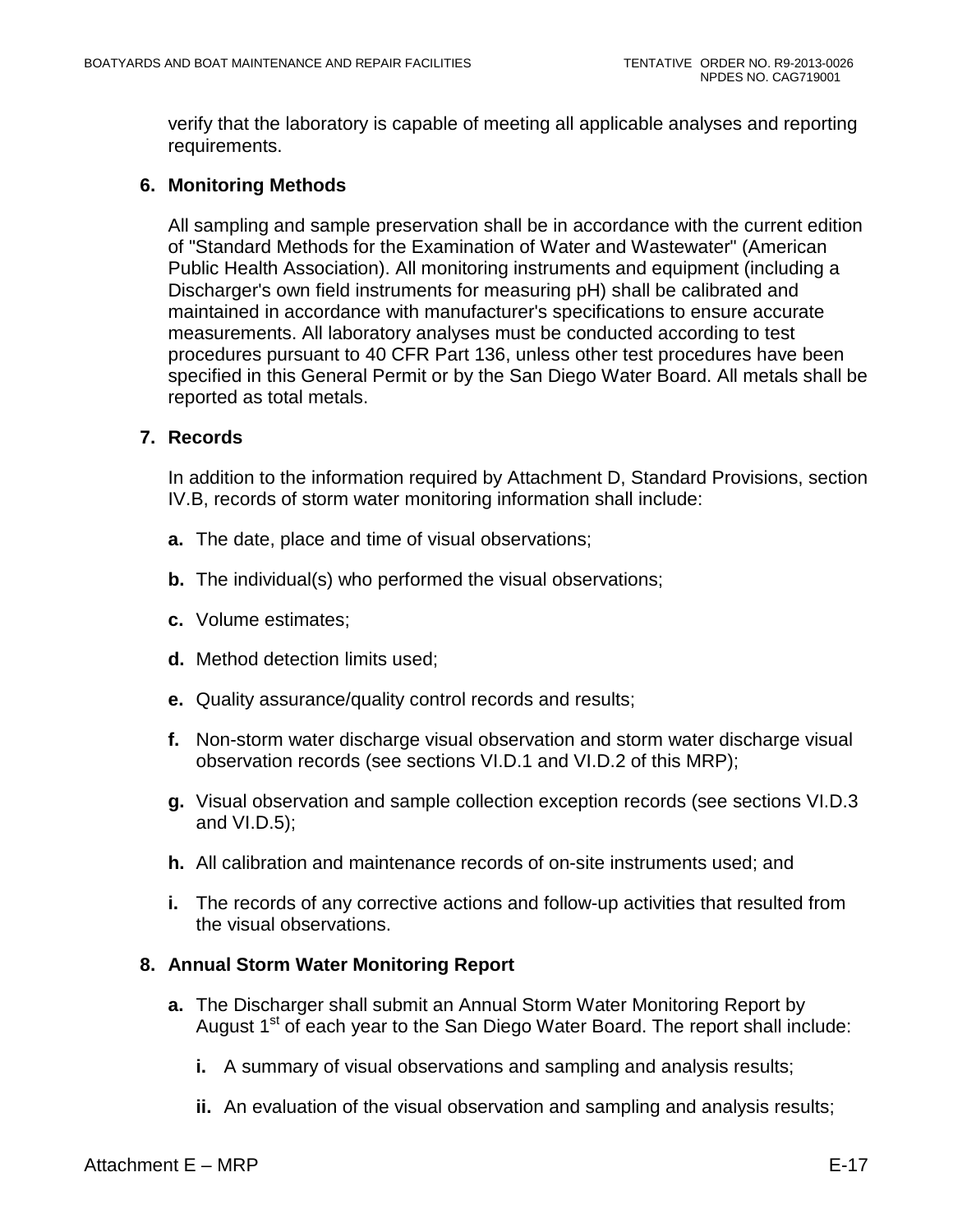- **iii.** Laboratory reports;
- **iv.** An explanation of why the Discharger did not implement any activities required by this General Permit; and
- **v.** Records specified in section VI.D.7 of this MRP.
- **b.** An authorized person in accordance with section V.B Standard Provisions Reporting of Attachment D, shall sign the Annual Storm Water Monitoring Report.

Based on a review of the Discharger's SWPPP and the Annual Storm Water Monitoring Report, the San Diego Water Board may direct the Discharger to monitor at different and/or additional storm water discharge points.

#### <span id="page-71-0"></span>**E. Monitoring Requirements Specific to Knight and Carver YachtCenter, Inc.**

#### **1. Floating Drydock Submergence/Emergence Water Discharge**

Knight and Carver YachtCenter, Inc. shall provide written notification to the San Diego Water Board 48 hours prior to flooding of its floating drydock. If the drydock has to be flooded on a short notice and the 48 hour notification time cannot be met, the Discharger shall notify the San Diego Water Board as early as possible and include information on why the notification time could not be met.

The Discharger shall document the condition of its drydock prior to each flooding. The conditions will be digitally documented either by video or photographs. The video must be in DVD format or other computer file format compatible with MS Windows such as mpg (Moving Picture Experts Group), avi (Audio Video Interleave), or wmv (Windows Media Video), and the photographs must be digital photographs that show the correct date and time on each picture. Video or photographs shall document conditions at the initial flooding of the facilities. If flooding is to occur at night, video or photographs shall be taken during daylight hours as close to the flooding event as possible.

The Discharger shall submit documentation of the facility conditions annually to the San Diego Water Board in accordance with Table E-6 of this MRP.

If a floating drydock was not flooded during the year, the Discharger shall document in the annual effluent monitoring report that no flooding occurred during that period.

#### **2. Floating Drydock Ballast Tank Certification**

Knight and Carver YachtCenter, Inc. shall submit US Navy and ASTM reports certifying the integrity of the floating drydock ballast tanks annually, in accordance with Table E-6.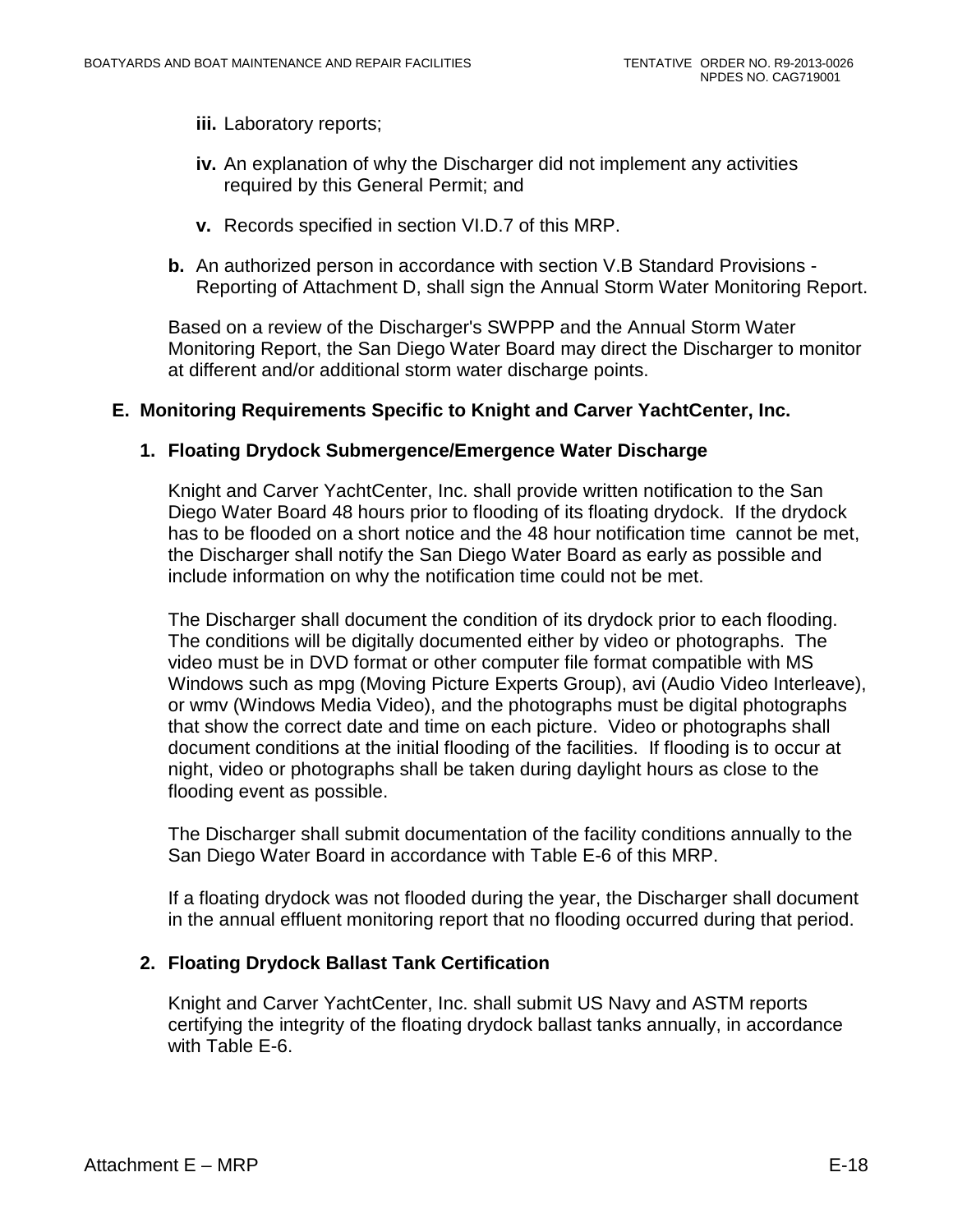# **VII. REPORTING REQUIREMENTS**

#### **A. General Monitoring and Reporting Requirements**

- **1.** The Discharger shall comply with all Standard Provisions (Attachment D) related to monitoring, reporting, and recordkeeping.
- **2.** The Discharger shall report all instances of noncompliance at the time monitoring reports are submitted.

# **B. Self-Monitoring Reports (SMRs)**

- **1.** At any time during the term of this General Permit, the State Water Board or San Diego Water Board may notify the Discharger to electronically submit Self-Monitoring Reports (SMRs) using the State Water Board's California Integrated Water Quality System (CIWQS) Program Web site (http://www.waterboards.ca.gov/ciwqs/index.html). Until such notification is given, the Discharger shall submit hard copy SMRs. The CIWQS Web site will provide additional directions for SMR submittal in the event there will be service interruption for electronic submittal.
- **2.** The Discharger shall report in the SMR the results for all monitoring specified in this MRP under sections III through VI. The Discharger shall submit quarterly SMRs including the results of all required monitoring using USEPA-approved test methods or other test methods specified in this General Permit. If the Discharger monitors any pollutant more frequently than required by this General Permit, the results of this monitoring shall be included in the calculations and reporting of the data submitted in the SMR.
- **3.** Unless otherwise noted in the MRP, monitoring periods and reporting for all required monitoring shall be completed according to the following schedule:

| <b>Sampling</b><br><b>Frequency</b>                                                                                                                                                                              | <b>Monitoring Period Begins</b>                                                                       |                                                                                                                                | <b>SMR Due</b><br><b>Date</b>                 |  |
|------------------------------------------------------------------------------------------------------------------------------------------------------------------------------------------------------------------|-------------------------------------------------------------------------------------------------------|--------------------------------------------------------------------------------------------------------------------------------|-----------------------------------------------|--|
| 1/Quarter:<br>Knight and Carver Drydock<br>Sample Results                                                                                                                                                        | Closest of January 1,<br>April 1, July 1, or October 1<br>following (or on) permit<br>effective date. | January 1 through<br>March 31<br>April 1 through June 30<br>July 1 through<br>September 30<br>October 1 through<br>December 31 | May 1<br>August 1<br>November 1<br>February 1 |  |
| 1/Year:<br><b>Annual Compliance</b><br>Certification, Spill/ Illicit<br>Discharge Log, Annual<br>Storm Water Report,<br>Knight and Carver Drydock<br>Submergence Report and<br><b>Ballast Tank Certification</b> | July 1 following (or on)<br>permit effective date.                                                    | July 1 through June 30                                                                                                         | August 1                                      |  |

**Table E-6. Monitoring Periods and Reporting Schedule**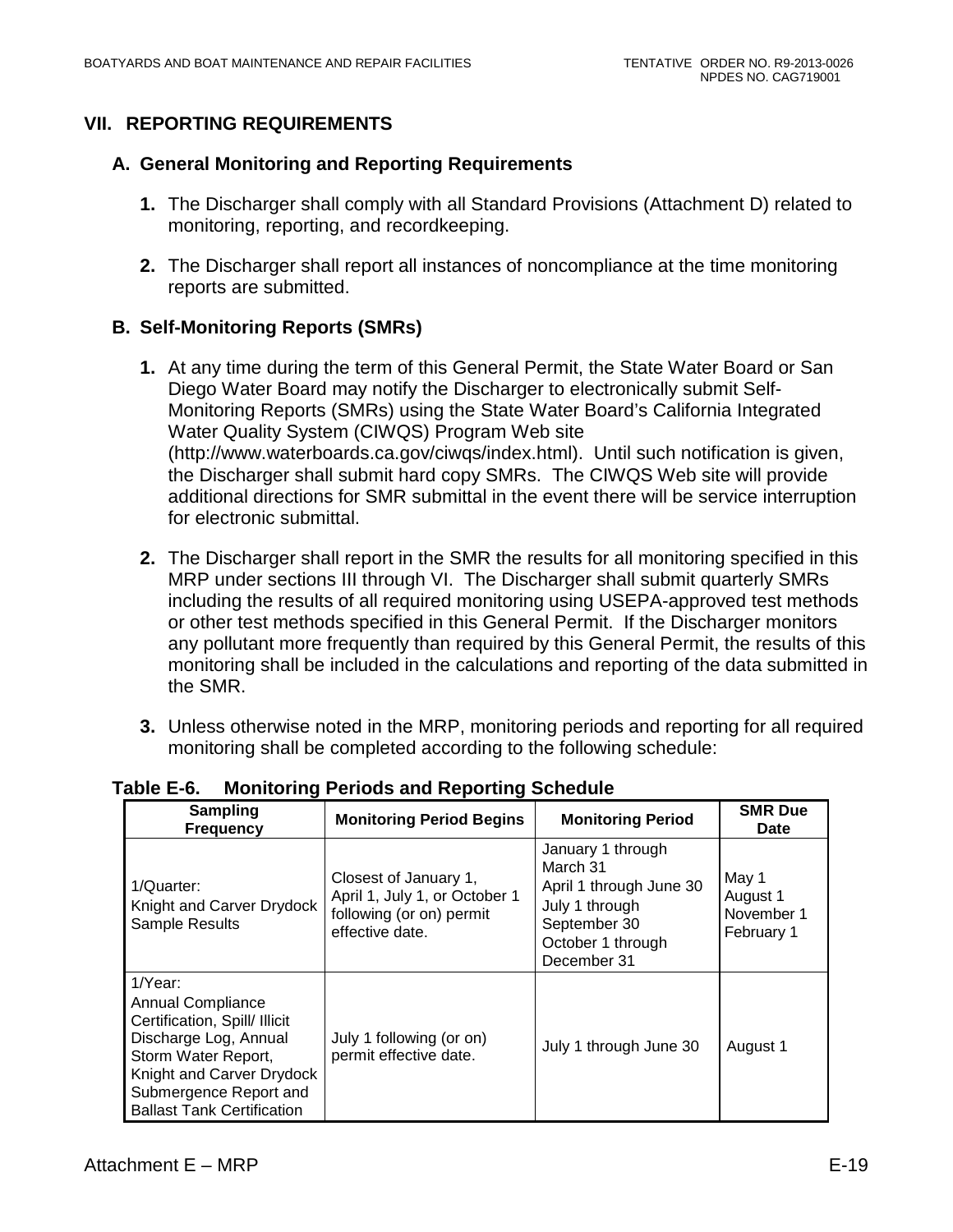- **4. Compliance Determination.** Compliance with effluent limitations for reportable pollutants shall be determined using sample reporting protocols defined in Attachment A and section XV of this General Permit. For purposes of reporting and administrative enforcement by the San Diego and State Water Boards, the Discharger shall be deemed out of compliance with effluent limitations if the concentration of the reportable pollutant in the monitoring sample is greater than the effluent limitation and greater than or equal to the reported ML.
- **5.** The Discharger shall submit SMRs in accordance with the following requirements:
	- **a.** The Discharger shall arrange all reported data in a tabular format. The data shall be summarized to clearly illustrate whether the facility is operating in compliance with interim and/or final effluent limitations. The Discharger is not required to duplicate the submittal of data that is entered in a tabular format within CIWQS. When electronic submittal of data is required and CIWQS does not provide for entry into a tabular format within the system, the Discharger shall electronically submit the data in a tabular format as an attachment.
	- **b.** The Discharger shall attach a cover letter to the SMR. The information contained in the cover letter shall clearly identify violations of the waste discharge requirements; discuss corrective actions taken or planned; and the proposed time schedule for corrective actions. Identified violations must include a description of the requirement that was violated and a description of the violation.
	- **c.** SMRs must be submitted to the San Diego Water Board, signed and certified as required by the Standard Provisions (Attachment D, section V.B), to the address listed below:

#### **California Regional Water Quality Control Board, San Diego Region 9174 Sky Park Court, Suite 100 San Diego, CA 92123-4340** or the new address if the office has moved

#### **C. Discharge Monitoring Reports (DMRs) – Not Applicable**

#### **D. Other Reports**

As specified in this Order, special reports or program components shall be submitted in accordance with the following reporting requirements.

| <b>Document</b>               | <b>Permit Section</b>              | <b>Date</b>                                 |
|-------------------------------|------------------------------------|---------------------------------------------|
| NAL Level 1 Exceedance Report | General Permit,<br>section V.C.2.c | August 1 of the following reporting<br>vear |
| NAL Level 2 Exceedance Report | General Permit,<br>section V.C.3.c | August 1 of the following reporting<br>vear |

**Table E-7. Other Reporting Requirements**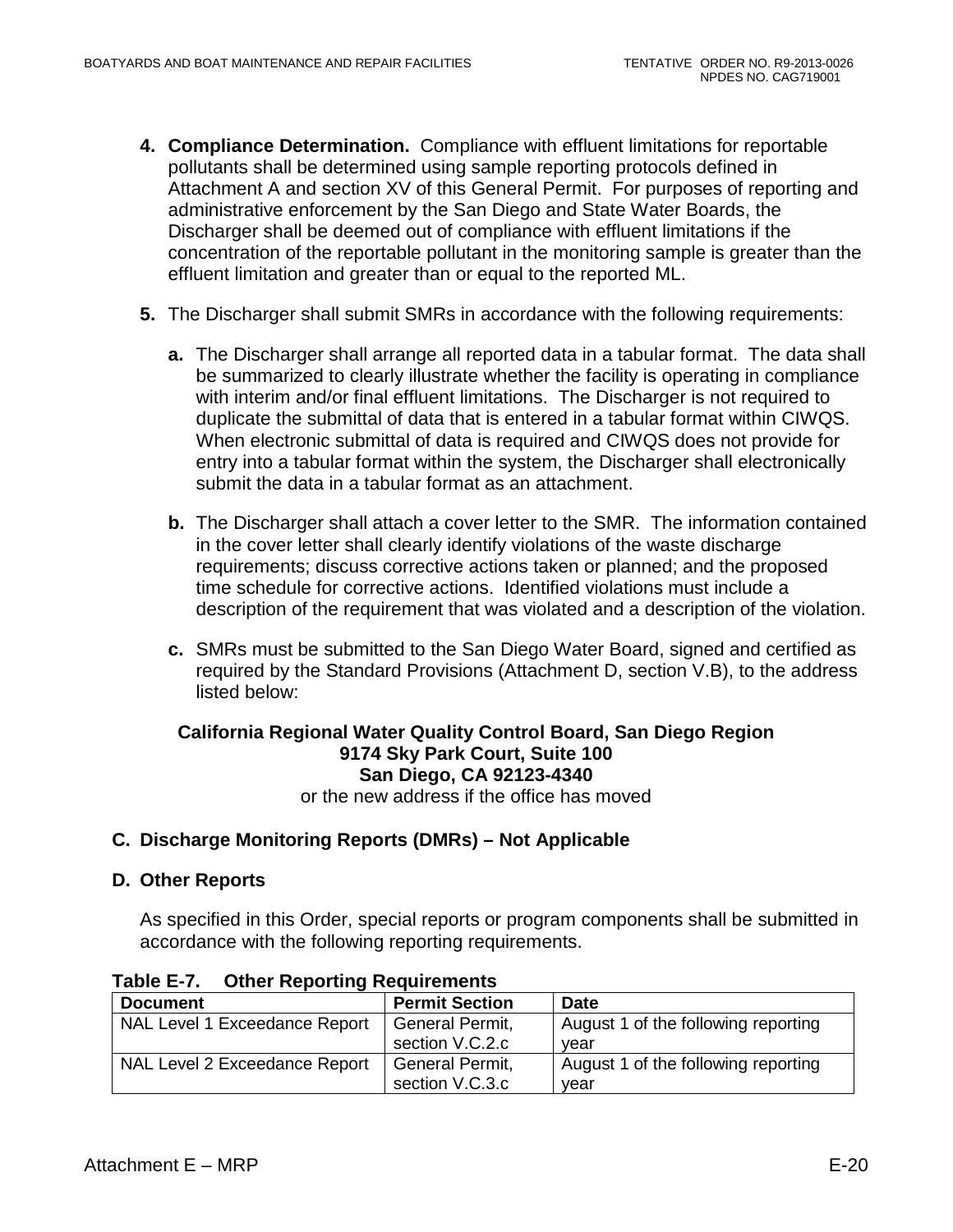| <b>Document</b>                     | <b>Permit Section</b> | <b>Date</b>                       |
|-------------------------------------|-----------------------|-----------------------------------|
| SWPPP consistent with               | General Permit,       | 90 Days from the Order effective  |
| Attachment H                        | section X.B           | date                              |
| Detailed TRE Workplan               | Attachment E,         | 30 Days from receipt of a second  |
|                                     | section IV.C.2        | toxicity test which exceeds the   |
|                                     |                       | limitation                        |
| <b>TRE Findings Report</b>          | Attachment E,         | 1 Year from implementation of the |
|                                     | section IV.C.6        | <b>TRE</b>                        |
| Notification of exceedance of the   | Attachment E,         | 14 Days from receipt of the test  |
| toxicity effluent limitation        | section IV.D.2        | result                            |
| <b>Receiving Water and Sediment</b> | Attachment E          | 90 Days from the Order effective  |
| Monitoring Plan                     | section V.A.2         | date                              |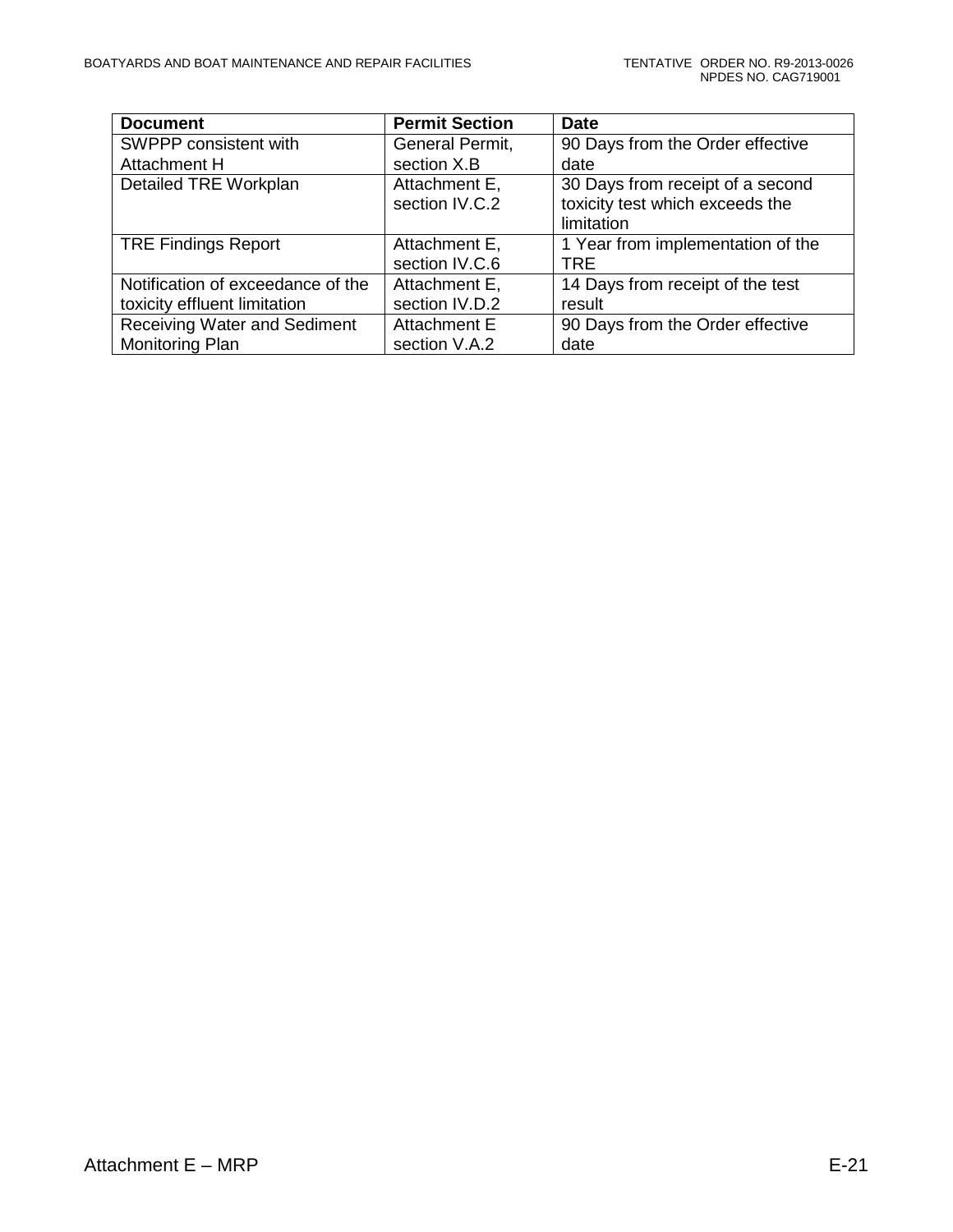# **ATTACHMENT F – FACT SHEET**

# **Table of Contents**

| $\mathbf{L}$    |                                                                                   |  |
|-----------------|-----------------------------------------------------------------------------------|--|
| $\mathbf{II}$ . |                                                                                   |  |
|                 | Α.                                                                                |  |
|                 | В.                                                                                |  |
|                 | C.                                                                                |  |
|                 | D.                                                                                |  |
|                 | Е.                                                                                |  |
|                 | $F_{\rm r}$                                                                       |  |
| III.            |                                                                                   |  |
|                 | А.                                                                                |  |
|                 | B.                                                                                |  |
|                 | $C_{1}$                                                                           |  |
|                 | D.                                                                                |  |
| IV.             | Rationale For Effluent Limitations and Discharge Specifications F-22              |  |
|                 | Α.                                                                                |  |
|                 | В.                                                                                |  |
|                 | C.                                                                                |  |
|                 |                                                                                   |  |
|                 | 2. Applicable Beneficial Uses and Water Quality Criteria and Objectives F-27      |  |
|                 |                                                                                   |  |
|                 |                                                                                   |  |
|                 |                                                                                   |  |
|                 |                                                                                   |  |
|                 |                                                                                   |  |
|                 |                                                                                   |  |
|                 |                                                                                   |  |
|                 |                                                                                   |  |
| V.              |                                                                                   |  |
| VI.             |                                                                                   |  |
|                 | А.                                                                                |  |
|                 | В.                                                                                |  |
|                 | C.                                                                                |  |
|                 |                                                                                   |  |
|                 | Е.                                                                                |  |
|                 |                                                                                   |  |
|                 | Α.                                                                                |  |
|                 | В.                                                                                |  |
|                 |                                                                                   |  |
|                 |                                                                                   |  |
|                 | 3. Special Studies, Technical Reports and Additional Monitoring Requirements F-37 |  |
|                 | 4.                                                                                |  |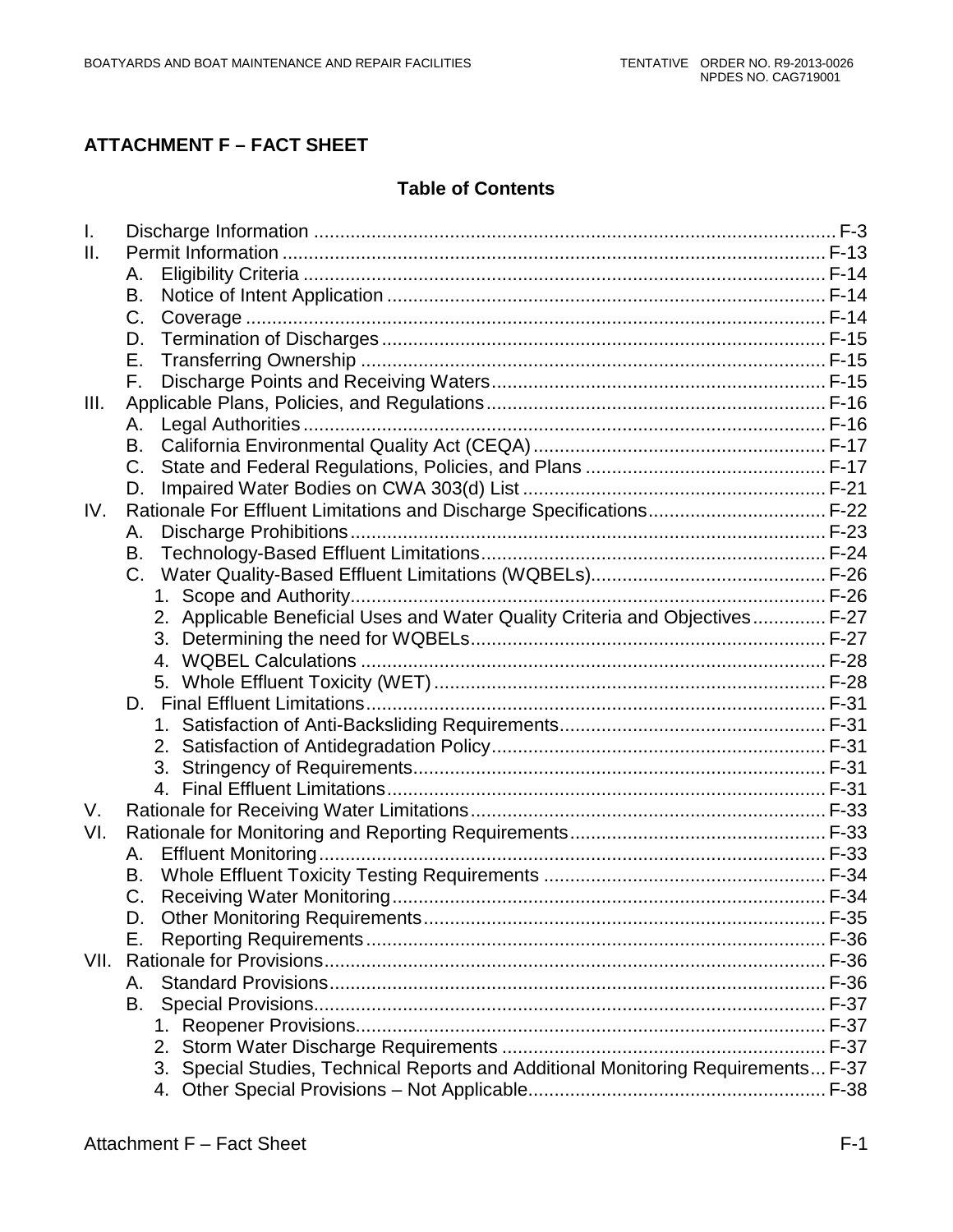# **List of Tables**

| Table F-1. | Historic Effluent Limitations for Knight and Carver YachtCenter Drydock F-10  |  |
|------------|-------------------------------------------------------------------------------|--|
| Table F-2. |                                                                               |  |
| Table F-3. |                                                                               |  |
| Table F-4. | Technology-based Effluent Limitations for the Discharge of Ballast Water from |  |
|            |                                                                               |  |
| Table F-5. | Knight and Carver YachtCenter Ballast Water Effluent Limitations  F-32        |  |
| Table F-6. |                                                                               |  |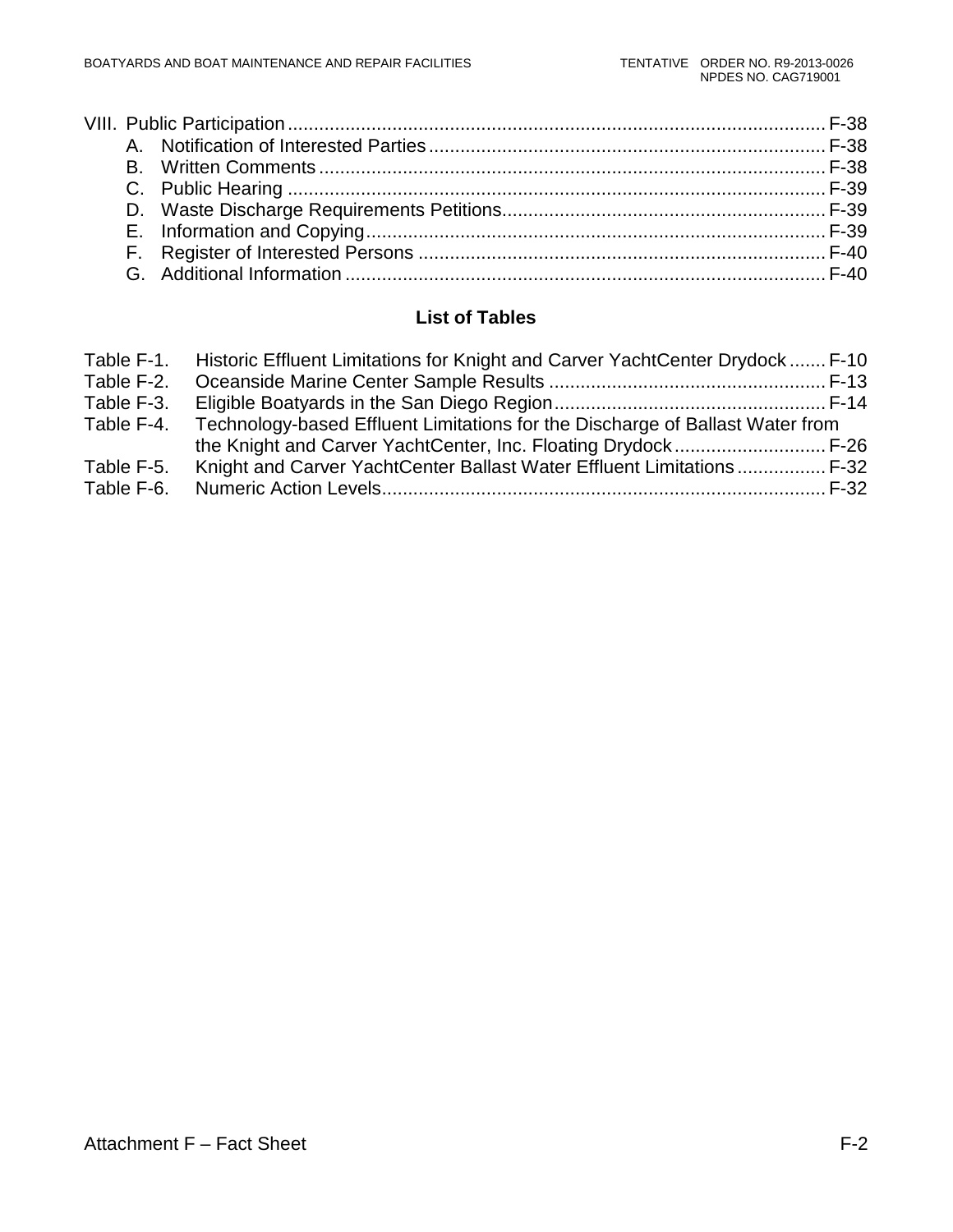# **ATTACHMENT F – FACT SHEET**

As described in section II of this General Permit, this Fact Sheet includes the legal requirements and technical rationale that serve as the basis for the requirements of this General Permit.

## <span id="page-77-0"></span>**I. DISCHARGE INFORMATION**

#### **A. Introduction**

This General Permit covers existing discharges of storm water from boatyards and boat maintenance and repair facilities located adjacent to surface waters within the San Diego Region. In addition, this General Permit covers an existing discharge of ballast and flood water from a floating drydock located at Knight and Carver YachtCenter, Inc.

The federal Clean Water Act (CWA) requires that point source discharges of pollutants to waters of the United States be permitted in accordance with the National Pollutant Discharge Elimination System (NPDES). Title 40 Code of Federal Regulations (CFR) 122.28 provides for the issuance of general permits to regulate discharges of waste which result from the same or substantially similar operations, are the same type of waste, require similar permit conditions, and require similar monitoring. Nine known boatyards with similar operations and discharges are located within the San Diego Region. Currently, these nine Dischargers have been issued individual NPDES Permits with similar conditions. Due to the same or substantially similar operations at each of the facilities, and the similar regulatory and monitoring requirements previously established for these facilities, the San Diego Water Board has elected to issue a general permit for storm water discharges from boatyards and boat maintenance and repair facilities instead of issuing several individual permits.

The CWA prohibits certain discharges of storm water containing pollutants except in compliance with an NPDES permit (Title 33 United States Code (USC) §§ 1311 and 1342(p); CWA §§ 301 and 402(p)). The United States Environmental Protection Agency (USEPA) promulgates federal regulations to implement the CWA's mandate to control pollutants in storm water runoff discharges 40 CFR Parts 122, 123, and 124). Facilities that discharge storm water "associated with industrial activity" requiring a permit are listed by Standard Industrial Classification (SIC) code in 40 CFR 122.26(b)(14). USEPA issued a Multi-Sector General Permit (MSGP) in 2008. Ship and boat building or repairing yards (SIC Code 3732) are classified as Sector R—Ship and Boat Building and Repairing Yards in the MSGP. The MSGP provides coverage for industrial facilities that discharge storm water in areas not covered by an approved state NPDES program. On September 22, 1989, USEPA granted the State of California, through the State Water Resources Control Board (State Water Board) and the Regional Water Control Quality Control Boards (Regional Water Boards), authority to issue general permits pursuant to 40 CFR Parts 122 and 123.

On April 17, 2007, the State Water Board adopted Water Quality Order No. 97-03- DWQ, a general permit for discharges of storm water associated with industrial activities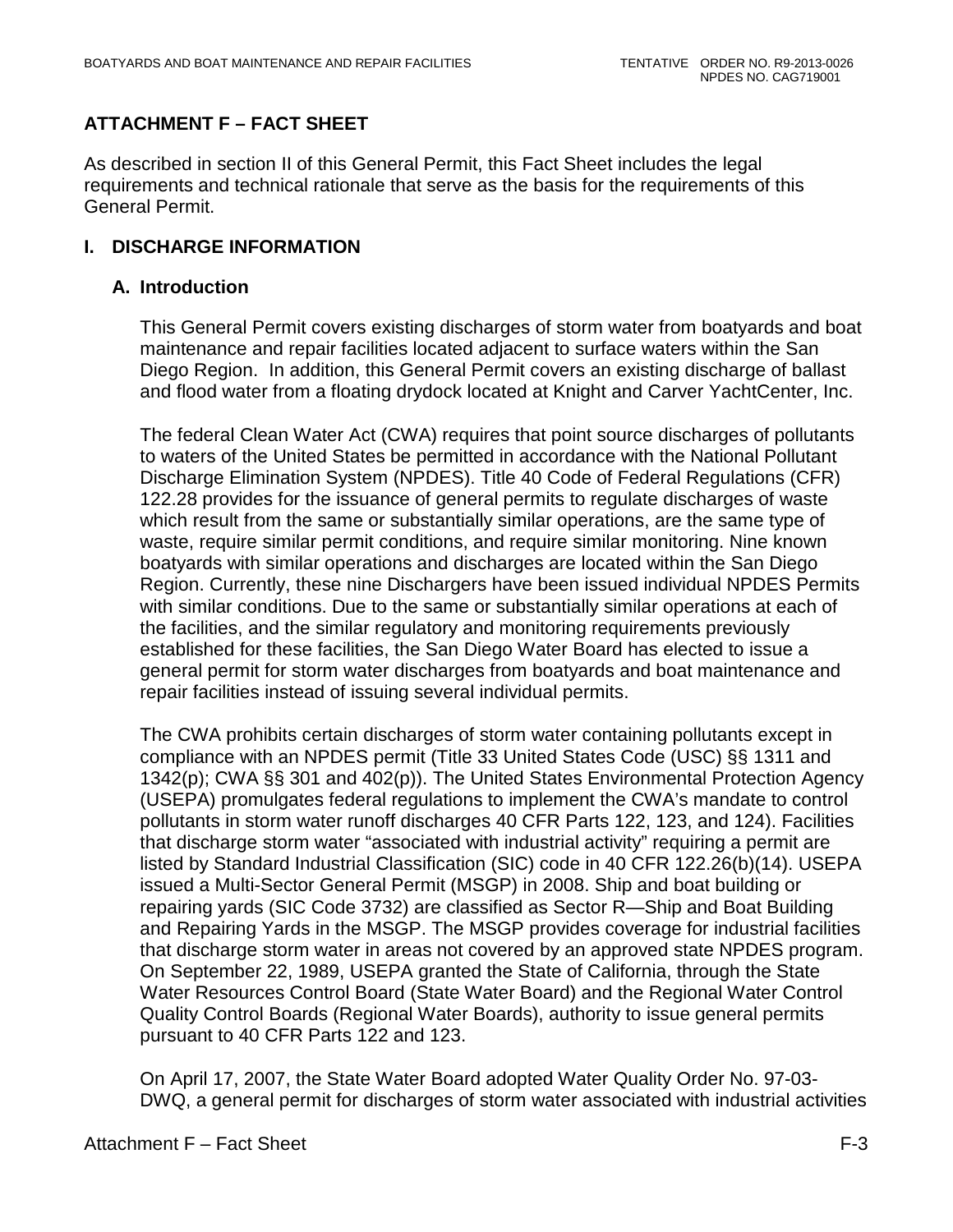excluding construction activities (Statewide Industrial General Permit). The Statewide Industrial General Permit addressed the discharge of storm water discharges from industrial facilities, including ship and boat building or repair yards. However, the Statewide Industrial General Permit allows Regional Water Boards to determine that discharges from a facility or group of facilities, otherwise eligible for coverage under the Statewide Industrial General Permit may not be appropriately addressed by the Statewide Industrial General Permit, and require these facilities to seek coverage under an individual or a different general permit.

Certain pollutants potentially contained in discharges of storm water or drydock flood water from boatyards and boat maintenance and repair facilities threaten to cause or contribute to excursions above narrative and numeric water quality objectives contained in state and federal regulations. These types of discharges could pose a chronic or acute toxicity risk to saltwater aquatic animal and plant life. Pollutants of concern include, but are not limited to biochemical oxygen demand (BOD), copper, oil and grease, pH, tributyltin (TBT), total organic carbon (TOC), total suspended solids (TSS), and zinc. Due to the substantial threat to water quality of these water front boatyard and boat maintenance and repair operations, the materials used in the operations, and the wastes generated, the San Diego Water Board has elected to develop a general permit specific to boatyard operations.

Therefore, discharges from boatyards and boat maintenance and repair facilities and drydocks used for these same purposes are not regulated by the USEPA MSGP or Statewide Industrial General Permit. However, this General Permit for boatyards contains many of the same provisions as those in the MSGP and Statewide Industrial General Permit, as they apply to boatyards and boat maintenance and repair facilities.

Most boatyards discharge only storm water. One of the facilities to be covered under this General Permit (Knight and Carver YachtCenter, Inc.) discharges ballast water and drydock floodwater to San Diego Bay. Typically general permits do not include specific requirements for individual facilities, however since the operations at Knight and Carver YachtCenter, Inc. closely mirror the operations of other boatyards covered under this General Permit, the San Diego Water Board has included specific requirements for the discharge of drydock ballast water and drydock flooding water from Knight and Carver YachtCenter, Inc., so that the facility may also receive coverage under this General Permit. Requirements specific to Discharge Point No. BW-KAC-001 for drydock ballast water are applicable only to Knight and Carver YachtCenter, Inc., and are not applicable to other boatyards that receive coverage under this General Permit.

# **B. Background**

On December 14, 2005, the San Diego Water Board adopted seven individual Waste Discharge Requirements (WDRs) for discharges of storm water to San Diego Bay from boatyards and boat maintenance and repair facilities within the San Diego Region. The San Diego Water Board adopted an additional three individual WDRs for discharges of storm water to Dana Point Harbor, Oceanside Harbor, and Mission Bay from boatyards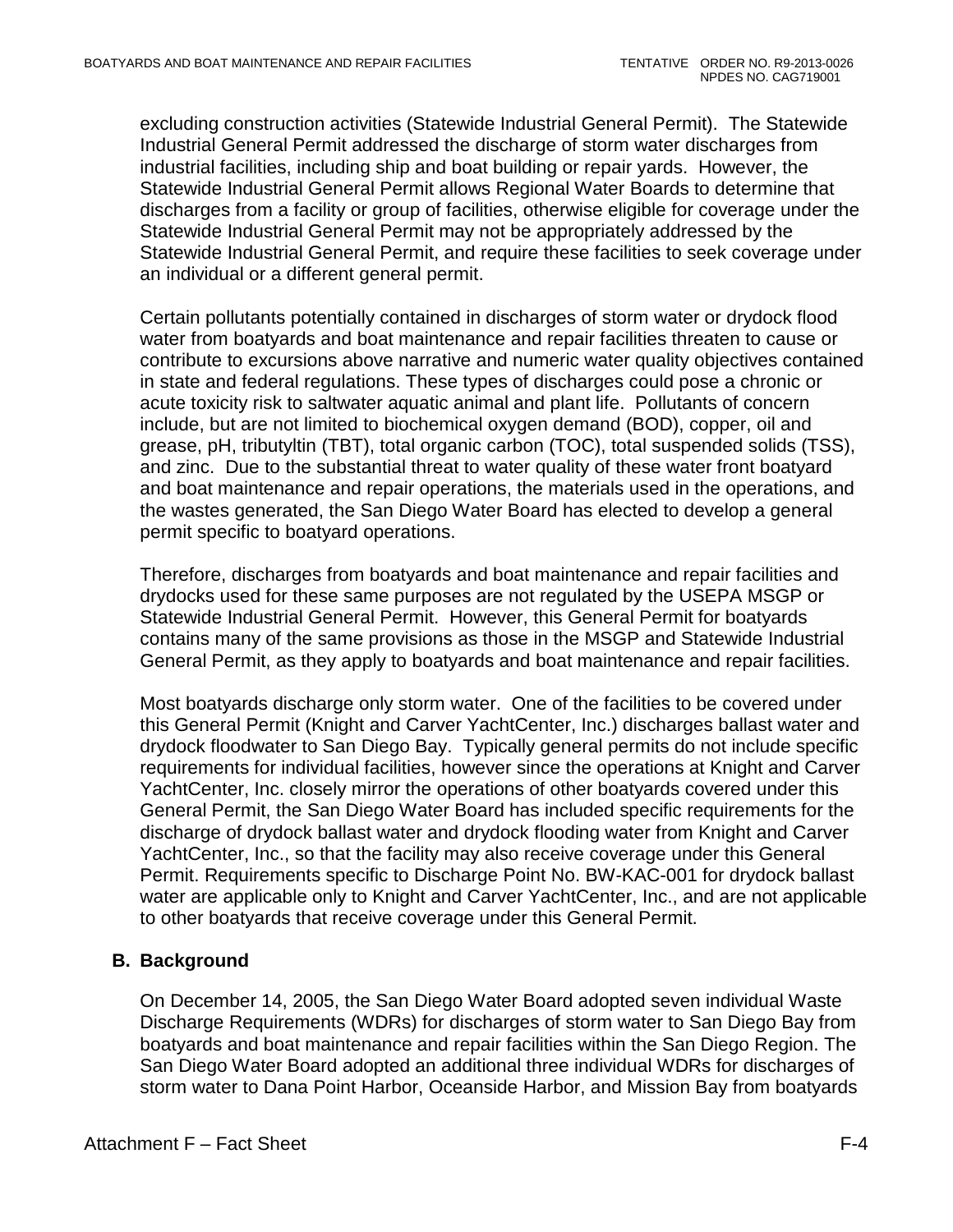and boat maintenance and repair facilities within the San Diego Region on April 12, 2006. Each of the individual permits issued in 2005 and 2006 have similar effluent limitations and monitoring requirements, due to the similar operations that take place at these facilities. As a result, the San Diego Water Board has decided to issue a general permit for the discharges of storm water from boatyards and boat maintenance and repair facilities instead of issuing individual permits. Since 2005 and 2006, one boatyard has gone out of business. Initially a total of nine boatyards and boat maintenance and repair facilities will be eligible for enrollment under this General Permit. The San Diego Water Board may add additional enrollees at their discretion.

On March 16, 2010, Knight and Carver YachtCenter, Inc. submitted an application to add a 4,000-ton floating drydock (Diligence) to the facility covered under Order No. R9- 2005-0149. On September 8, 2010, the San Diego Water Board adopted Order No. R9- 2010-0096, an Order modifying the individual permit for Knight and Carver YachtCenter, Inc. to address the discharge of drydock ballast and flood water. As discussed in section I.A of this Fact Sheet, this General Permit establishes individual requirements for the discharge of drydock ballast and flood water from the Knight and Carver YachtCenter, Inc. floating drydock (Diligence).

# **C. Discharge Description**

Boatyards and boat maintenance and repair facilities conduct activities that include but are not limited to, exterior/interior surface coating application/removal (e.g., painting and sanding), wood work, metal work, fiberglass work, hydrowashing, hull cleaning, engine repair, general mechanical/fixture repair, and hazardous waste storage. These industrial activities along with material handling equipment or activities, raw materials, byproducts, waste materials or industrial machinery, generate pollutants that have the potential to discharge to receiving waters when exposed to storm water. Potential pollutants often associated with boat maintenance and repair operations include: BOD, copper, oil and grease, pH, TOC, TSS, and zinc. These pollutants can be discharged with storm water, drydock flood water, or other non-storm water discharges. BMPs and a Storm Water Pollution Prevention Plan must be implemented to eliminate and minimize the discharge of pollutants.

TBT antifouling paint was a potential storm water pollutant in the past, but all TBT antifouling paint product registrations have been cancelled. Cancellation of the last such registration was effective in December 2005. The effective date is the last date the product can be sold by the registrant.

## **1. Driscoll Boat Works/Driscoll Custom Boats**

The Facility has three travel lifts for removing boats from the water. The Facility is 35,000 square feet (approximately 0.8 acres) of impervious surface graded towards the center where water is directed to the Facility treatment system. A 1  $\frac{1}{2}$  inch steel berm is installed across the waterfront to prevent discharges. The Facilities treatment system consists of an oil and water separator, clarifier, high-capacity 10 micro Hayward filter, and two 10,000 gallon holding tanks. Once the tanks are full,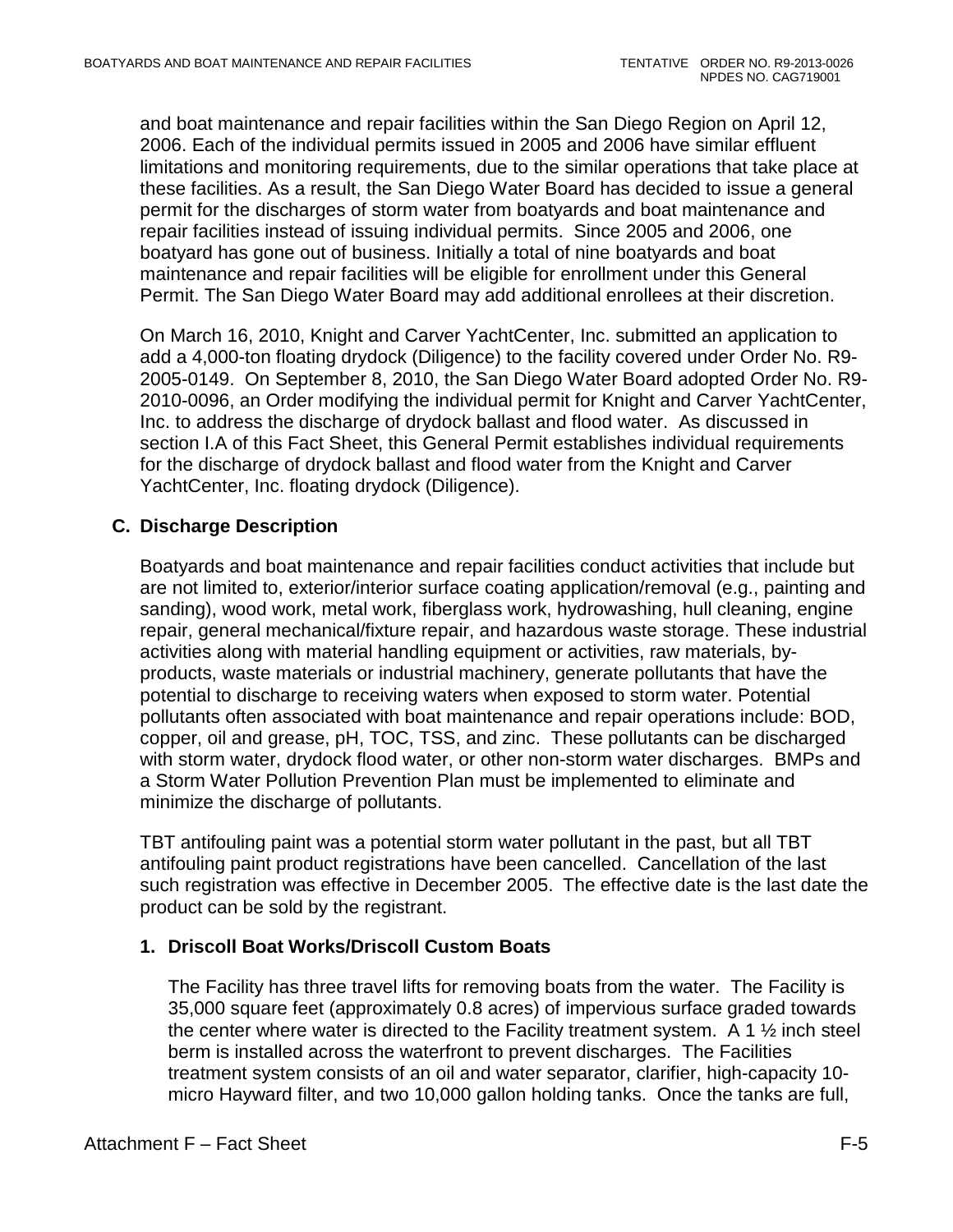additional storm water is discharged to the receiving water. Effluent from the tanks is discharged to the sanitary sewer after the storm.

## **2. Knight & Carver YachtCenter Inc.**

The Facility has a travel lift as well as a floating drydock. All water from the land is directed to a 50,000 gallon tank and can also be detained in a low area containing approximately 120,000 gallons. From the tank, water goes through a small threestage oil separation, clarification, filtration system before discharge to the sanitary sewer.

The Knight and Carver drydock is used to conduct repair and maintenance activity which cannot normally be conducted while a vessel is waterborne. These activities generally include exterior hull repair; abrasive blasting; hydroblasting; painting; the repair or replacement of shafts, propellers, and rudders; and the repair or replacement of valves and fittings below the waterline. Vessel launching and recovery is accomplished by means of integral ballast tanks, which take in seawater and discharge it to San Diego Bay to raise and lower the drydock. Ballast water is not in contact with any repair or maintenance materials. Potential pollutants in drydock ballast water include sediment and solids that may enter the drydock ballasts, and pollutants already present in the San Diego Bay water pumped into the ballasts.

The drydock is configured to prevent any waste including industrial process water, storm water, and wash water from entering the receiving water by directing the water to the onshore tanks. BMPs and a SWPPP are required to prevent the discharge of pollutants during the flooding of the drydock.

## **3. Koehler Kraft Company, Inc.**

The Facility employs a winch-driven marine railway system for removing boats from the water and transporting them within the yard. A crane is also available for engine removal and the lifting of small craft from the water with slings. The Facility grounds are approximately 28,000 square feet (approximately 0.64 acres) and comprised almost entirely of impervious surfaces. Storm water and hydrowash water is collected in the evaporation basin in the center of the Facility. Water can be pumped through a series of filters and sent to sprinklers to allow the water to run back over the concrete to increase evaporation. All water is evaporated so there is no discharge to the receiving water or the sanitary sewer.

## **4. Nielsen Beaumont Marine**

The Facility has a travel lift. The Facility has been redesigned so there are no areas that directly drain to the receiving water. A treatment system with screening, settling, media filter, and ultraviolet light is used to recycle hydrowash water and treat storm water before it is discharged to the sanitary sewer. Storm water is stored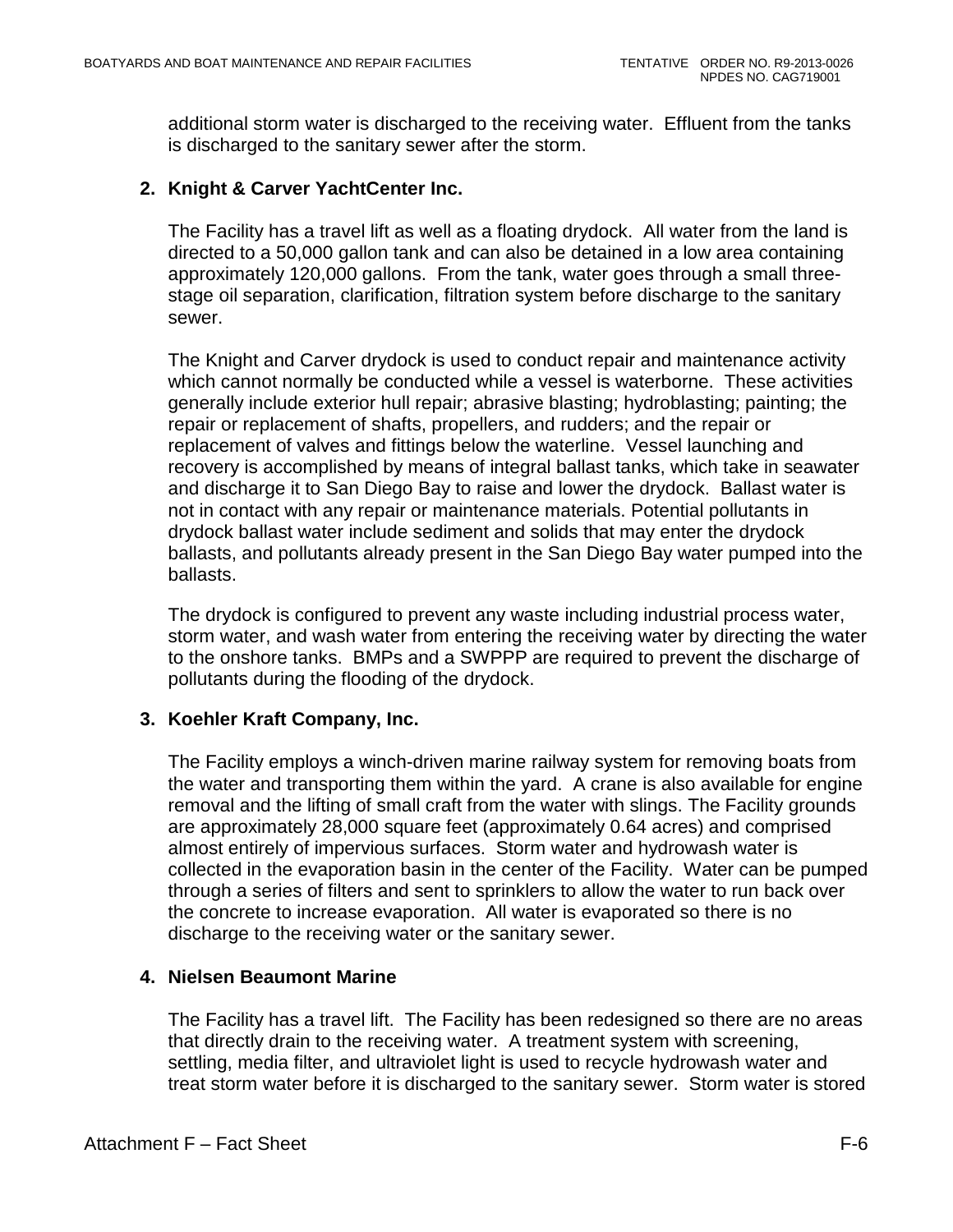in two tanks and by flooding the yard. After the storm, water can be discharged to the sanitary sewer. Mr. Nielsen reports that the facility can control a 4.5 inch storm event which is more than a 100 year storm.

# **5. Shelter Island Boatyard**

The Facility grounds are approximately two acres and comprised entirely of impervious, paved surfaces with a travel lift. The Facility also includes three acres of docks and slips located on the receiving water. Storm water and process water are treated in three-stage clarifier units. During dry-weather, process water is discharged directly to the sanitary sewer. Storm water is further treated by 800 micron filtrations systems and stored in four 10,000 gallon storage tanks for a total of 40,000 gallons of storage. Portable Baker tanks are brought on-site to provide additional storage. Storm water is discharged to the sanitary sewer.

## **6. The Marine Group, LLC (Formerly South Bay Boat Yard)**

The Facility grounds consist of approximately 400,000 square feet (approximately 9.18 acres) comprised entirely of impervious concrete and asphalt paved surfaces with three travel lifts. Storm water is collected in sumps which settle out solids, then pumped to six 10,000 gallon tanks for a total of 60,000 gallons of storage. Water from the tanks is discharged to the sanitary sewer.

## **7. Dana Point Shipyard**

The Facility grounds are comprised of impervious surfaces of either concrete or asphalt with a travel lift. In the existing permit, Dana Point Shipyard had two discharge points: C-001 and C-002. All repair and construction activities take place in the area drained by Discharge Point C-001 which is approximately 43,560 square feet. The area drained by discharge point C-002 which was used strictly for boat storage has returned to the County of Orange on July 1, 2012, and is no longer under the control of Dana Point Shipyard.

A new storm water treatment system has been installed for Discharge Point C-001. The treatment system includes an existing clarifier and new facilities including a flocculent injection system, 2,500 gallon storage and settling tank, four bag filter vessel, and single media vessels with metal removing media. The system will have valves to select discharge to the sanitary sewer, recycling, or discharge to the harbor.

## **8. Driscoll Mission Bay, LLC**

The Facility grounds are approximately 3.5 acres, of which approximately 1.5 acres are dedicated to boat repair and maintenance operations with two travel lifts. The remaining property consists of office space, parking, and some storage sheds and outbuildings. The work areas are comprised entirely of a mixture of impervious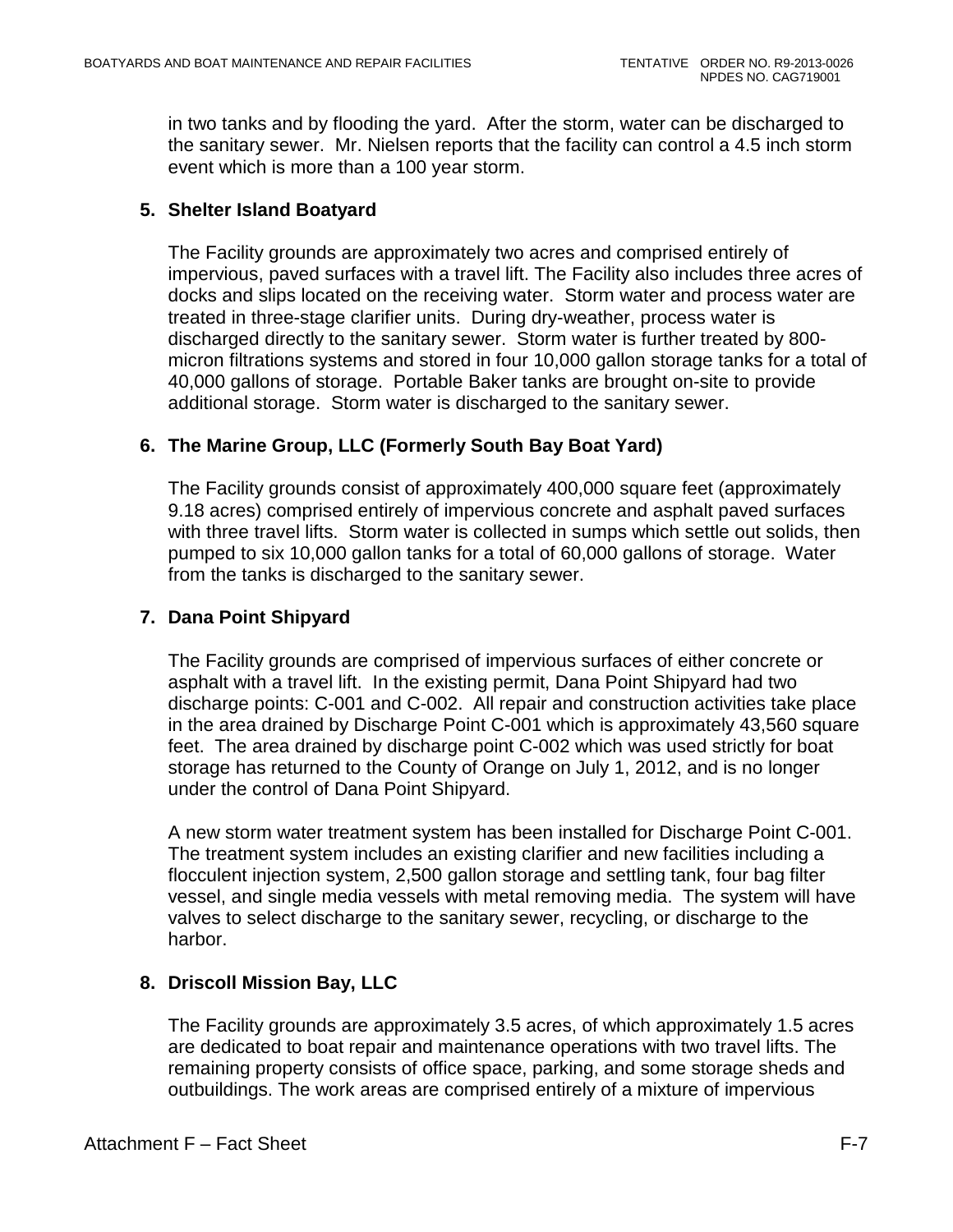asphalt and concrete surfaces. Storm water and process water from each hydrowash unit is run through a coarse filter and two-stage clarifier, and then pumped through another filter to remove additional particulate material 0.0625 inches or larger. After that final filter, effluent continues into the first of three aboveground interconnected 12,000 gallon settling and storage tanks for a total of 36,000 gallons of storage. Water from the last tank is discharged to the sanitary sewer.

## **9. Oceanside Marine Centre, Inc.**

The Facility retains the first-flush (0.1 inch) and provides a primary level of treatment for the remainder of the captured storm water before discharging it directly to the receiving water (Oceanside Harbor). The Facility grounds are approximately 20,550 square feet in size with two drainage areas comprised of paved and unpaved surfaces with a travel lift. There are two storm water treatment systems, one for the Northern Drainage Area and one for the Southern Drainage Area. Water from the Northern Drainage Area first enters a retaining pond area with about 8,000 gallons capacity with a large-diameter standpipe that can be rotated and sealed to contain water around a clarification unit. Water from the Northern Drainage area then flows into the standpipe to a collection trap for large particles, followed by a below-ground three-stage clarification system to remove finer particles and discharges to Oceanside Harbor via Discharge Point SW-OMC-02. This is the stated method by which the Discharger holds the first-flush (0.1 inch) of storm water for treatment and recycling; before a rain, a plug is inserted and the pipe rotated so water is collected and not directly discharged. Treatment for the Southern Drainage Area consists of the settling of particles through the use of an above-ground three-stage clarifier followed by a secondary containment tank that is then used for an irrigation system. Any effluent beyond the capacity of the secondary tank is discharged to Oceanside Harbor via Discharge Point SW-OMC-01.

## **D. Summary of Existing Requirements**

A summary of the existing requirements for the nine boatyards is provided below:

- **1.** The individual permits for each of the nine boatyards and boat maintenance and repair facilities have the same effluent limitation for acute toxicity:
	- **a.** The acute toxicity of storm water runoff to surface waters or to storm drains shall not be less than seventy (70) percent survival as determined by a 96-hour bioassay based on a grab sample.
- **2.** The individual permits for each of the nine boatyards and boat maintenance and repair facilities have the following discharge prohibitions in common:
	- **a.** The discharge of industrial process water is prohibited;
	- **b.** The discharge of first-flush (0.1 inch) storm water runoff from the Discharger's maintenance and repair areas is prohibited;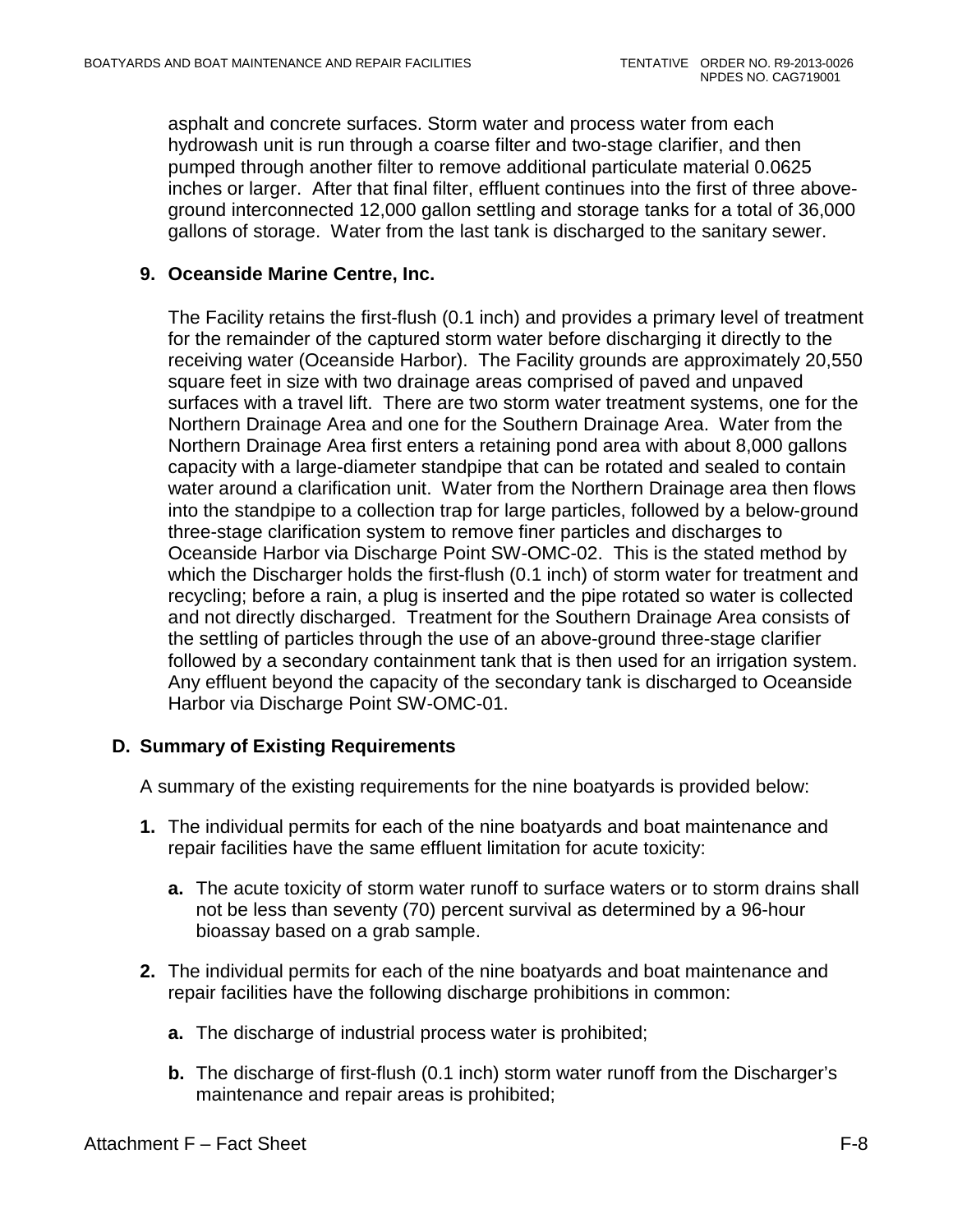- **c.** Discharges of wastes in a manner or to a location which have not been specifically authorized are prohibited;
- **d.** Odors, vectors, and other nuisances of waste origin, beyond the limits of the property; and
- **e.** If the Discharge intends to reuse or recycle stored or contained storm water for use in processing activities (e.g., hydrowashing vessels, general wash down), then the reused/recycled water will be considered industrial process water and is prohibited from discharge to waters of the United States.
- **3.** Four of the 9 individual permits for the 9 boatyards and boat maintenance and repair facilities also have a discharge prohibition prohibiting hydrowashing and sand blasting operations during a storm event with the potential to discharge storm water runoff to receiving water.
- **4.** Each of the individual permits for the boatyards and boat maintenance and repair facilities required Dischargers to develop and implement a Best Management Practices (BMP) Plan and a Storm Water Pollution Prevention Plan (SWPPP). The BMP Plan identifies Facility personnel responsible for the proper implementation of the BMP and includes schedules of activities, prohibitions of practices, maintenance procedures, and other management practices to prevent or reduce the offsite discharge of generated pollutants from year-round industrial activities. The SWPPP requires the Discharger to conduct a regular assessment of the potential for various sources to contribute pollutants to storm water discharges and that storm water pollution prevention practices are effectively removing pollutants from storm water discharges during the wet season. This General Permit requires Dischargers to maintain updated SWPPPs and to continue to implement the plan during the permit term. The requirements of the BMP Plans have been included as part of the SWPPP.
- **5.** The Monitoring and Reporting Program (MRP) included in the individual permits for the 9 boatyards and boat maintenance and repair facilities requires the Discharger to report quarterly storm water and non-storm water visual observations. The quarterly and annual monitoring data required in each of the individual permits for submittal to the San Diego Water Board for review include:
	- **a.** Compliance Certifications that the Discharger has eliminated the discharge of the first-flush storm water runoff for each storm event and industrial process water discharges.
	- **b.** Spill/Illicit Discharge Log listing all spills and illicit discharges from the Facility.
	- **c.** Chemical Utilization Audit Forms describing hazardous materials used at the Facility which may be discharged to the bay, surface waters, or conveyance systems.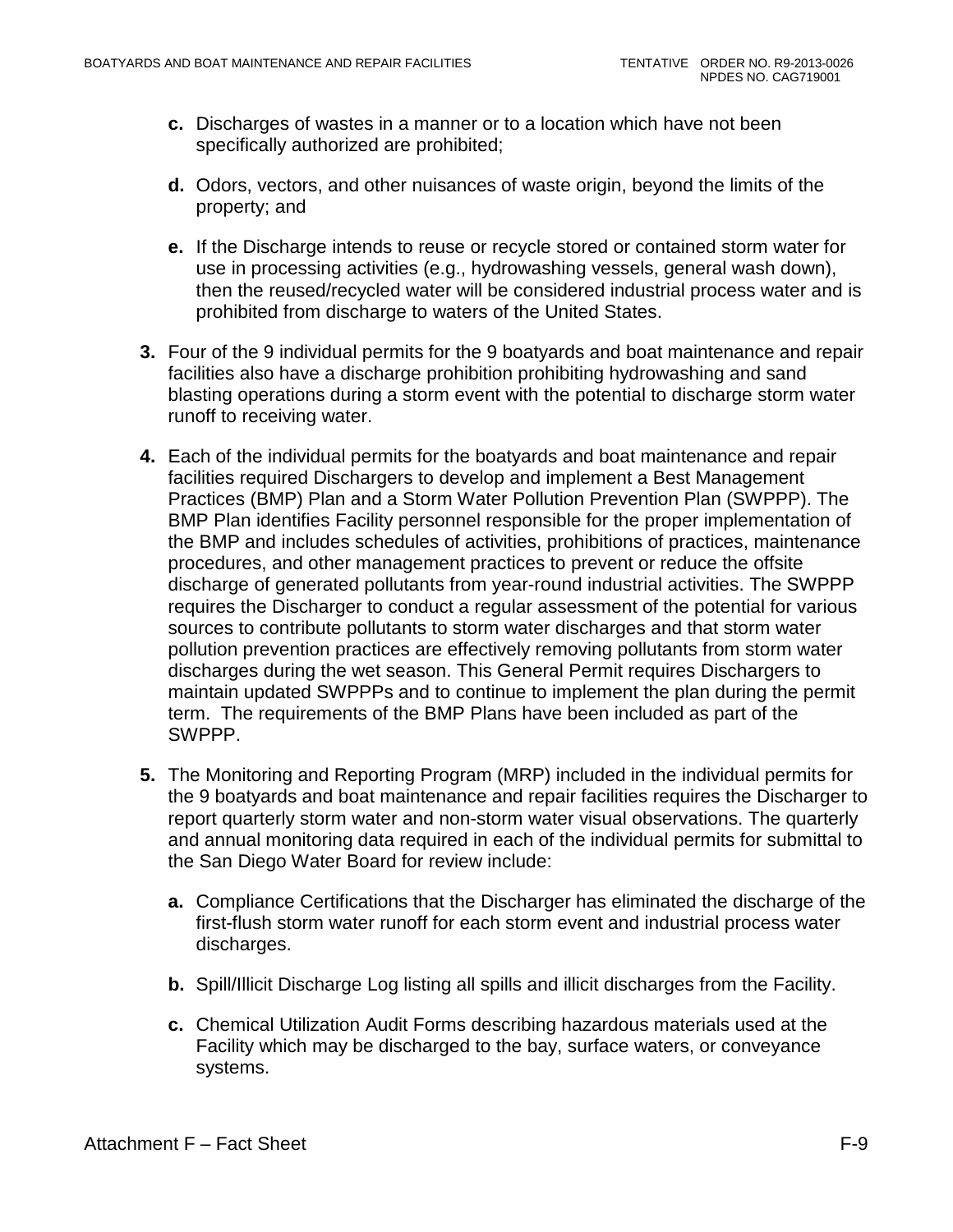- **d.** Tributyltin Log of work done on tributyltin (TBT) painted vessels within its leasehold.
- **e.** Waste Hauling Log including final copies of all Uniform Hazardous Waste Manifest forms, or a log, documenting the volume, type, disposition, and date of disposal of hazardous waste and recycled wastes, which meet the hazardous waste criteria specified in Title 22 of the California Code of Regulations.
- **f.** Storm Water and Non-Storm Water Monitoring describing visual observations conducted by the Discharger of all storm water discharges from its Facility during one storm event per month during the wet season (October 1 through May 31). The Discharger conducts quarterly visual observations of all drainage areas within the Facility for the presence of unauthorized non-storm water discharges to waters of the United States other than those to the sanitary sewer system.
- **g.** Sampling and Analysis of storm water samples collected by the Discharger during the first hour of discharge to the receiving water or to the storm water conveyance system.
- **h.** Annual Vessel Owner Compliance Certification submitted in the annual monitoring report to document compliance with the Basin Plan prohibitions regarding discharges from vessels.
- **i.** Sediment Chemistry Monitoring of surficial sediment samples conducted by the Dischargers at specified stations within each leasehold and at designated reference stations.
- **6.** In addition to storm water requirements, Order No. R9-2010-0096 for Knight and Carver Yarchtcenter, Inc. establishes prohibitions, effluent limitations, and monitoring requirements specific to floating drydock ballast water.
	- **a.** Order No. R9-2010-0096 prohibits the discharge of the first-flush (0.1 inch) of storm water runoff from the drydock.
	- **b.** Final effluent limitations established in Order No. R9-2010-0096 include:

<span id="page-84-0"></span>

| Table F-1. Historic Effluent Limitations for Knight and Carver YachtCenter |
|----------------------------------------------------------------------------|
| <b>Drydock</b>                                                             |

|                         |                       | <b>Effluent Limitations</b> |                       |                                        |  |  |  |
|-------------------------|-----------------------|-----------------------------|-----------------------|----------------------------------------|--|--|--|
| <b>Parameter</b>        | <b>Units</b>          | <b>Average Monthly</b>      | <b>Weekly Average</b> | <b>Instantaneous</b><br><b>Maximum</b> |  |  |  |
| Oil and Grease          | mg/L                  | 25                          | 40                    | 75                                     |  |  |  |
| Settleable Solids       | mI/L                  | 1.0                         | 1.5                   | 3.0                                    |  |  |  |
| Turbidity               | NTU                   | 75                          | 100                   | 225                                    |  |  |  |
| pН                      | <b>Standard Units</b> | $-$                         | $- -$                 |                                        |  |  |  |
| Temperature             | ∘⊏                    | --                          | $- -$                 |                                        |  |  |  |
| <b>Acute Toxicity</b>   | --                    | --                          | --                    |                                        |  |  |  |
| <b>Chronic Toxicity</b> | Pass/Fail             |                             |                       |                                        |  |  |  |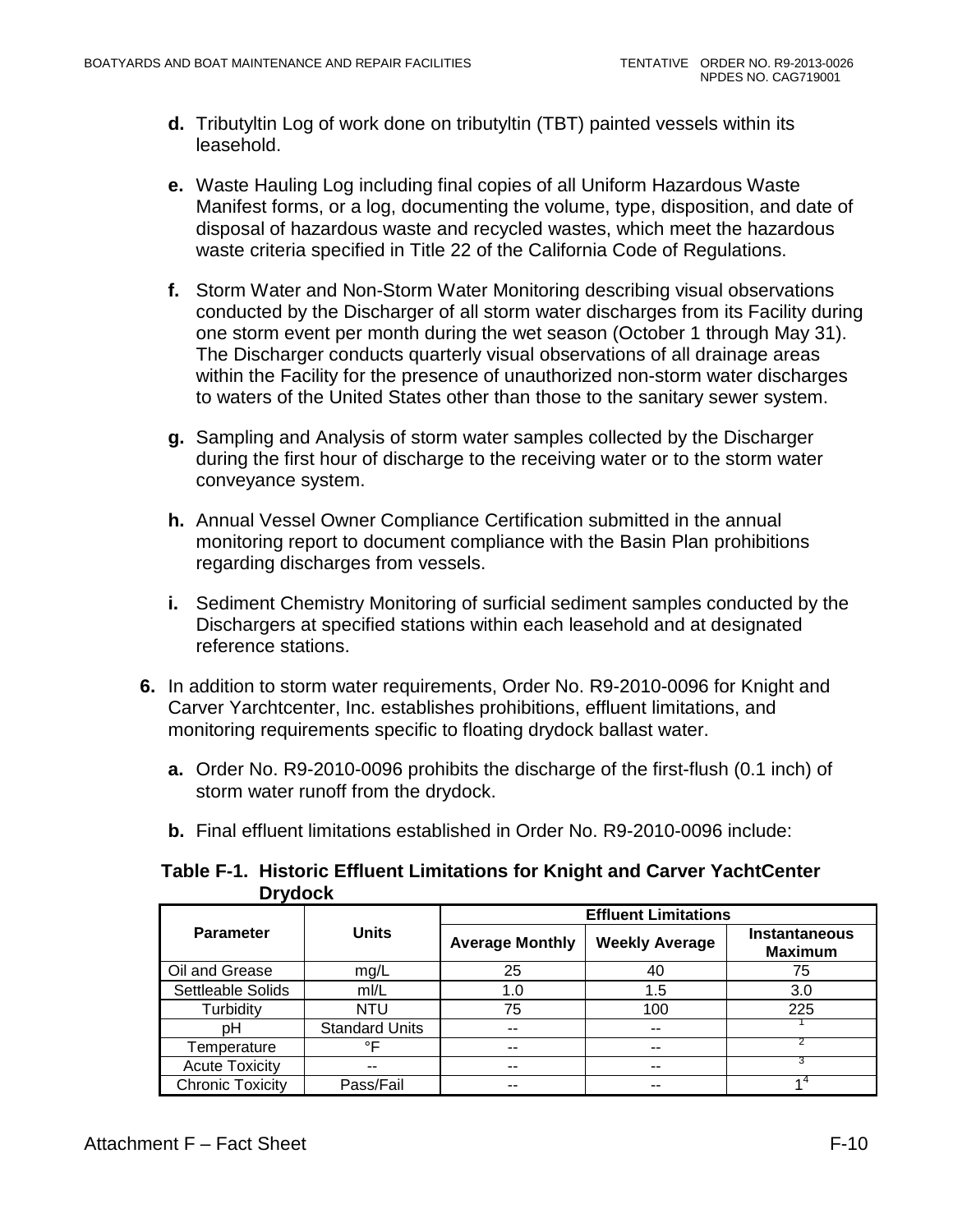- 
- <sup>1</sup> Discharges shall be between 7.0 and 9.0 at all times.<br>
<sup>2</sup> Discharges shall not be greater than 20°F over the natural temperature of the receiving water at any time.<br>
<sup>3</sup> The acute toxicity shall not be less than 70 p
- 
- 
- **c.** Order No. R9-2010-0149 required the implementation and maintenance of a BMP Plan to prevent the discharge of any ship repair or other pollutants generated on the floating drydock, as well as BMPs for floating drydock ballast water discharges.
- **d.** Order No. R9-2010-0149 established quarterly and annual monitoring for pollutants of concern and monitoring for priority pollutants twice during the permit term.
- **e.** Unique monitoring requirements contained within Order No. R9-2010-0149 for discharges associated with the drydock included:
	- **i.** Floating Drydock Submergence/Emergency Water Discharge:
		- **(a)** The Discharger was required to provide written notification to the San Diego Water Board 48 hours (or as early as possible if 48 hours is not possible) prior to flooding of its floating drydock.
		- **(b)** The Discharger was required to document the condition of its drydock prior to each flooding either by digital photographs or video.
	- **ii.** Floating Drydock Ballast Tank:
		- **(a)** The Discharger was required to submit US Navy and ASTM reports certifying the integrity of the floating drydock ballast tanks annually.

#### **E. Boatyard Compliance Summary**

All the boatyards, with the exception of Oceanside Marine Centre, Inc., have had no discharges of storm water from their facilities during the last permit period.

During an inspection of Driscoll Custom Boats on May 11, 2011, the primary on-site Facility representative stated that no discharges to the receiving water had occurred during the life of the permit (since January 1, 2006).

During an inspection of Knight & Carver YachtCenter Inc. on May 11, 2011, the primary on-site Facility representative stated that no storm or process water had been discharged to the receiving water (San Diego Bay) from the Facility during the life of the permit (January 1, 2006). Marginally maintained BMPs (i.e., wattles and filter bags) were observed in several breaks between a concrete curb or berm that separated an industrial process area of the Facility and a parking area containing a storm drain that discharges directly to the receiving water.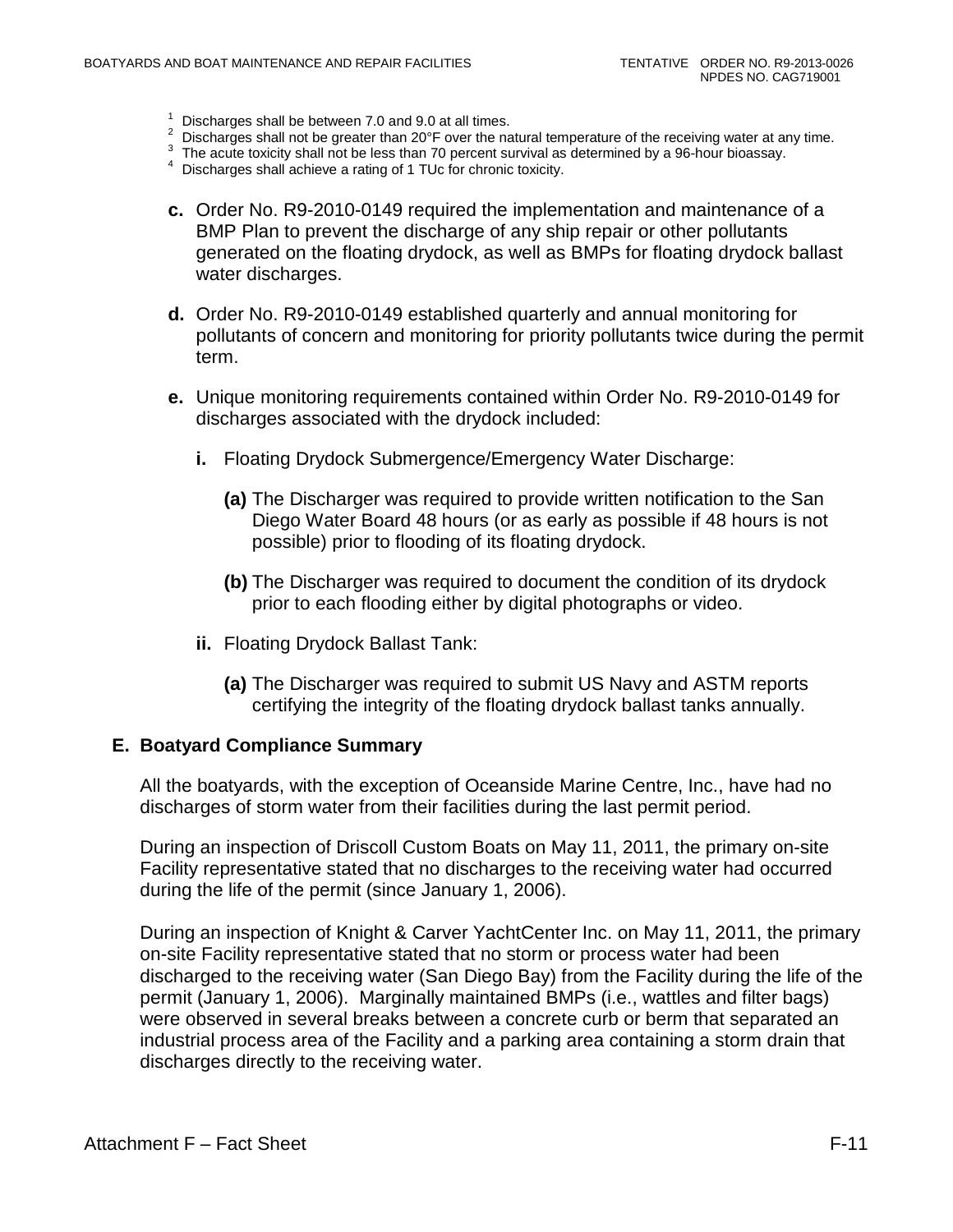During an inspection of Koehler Kraft Company, Inc. on April 29, 2011, the primary onsite Facility representative stated that no storm or process water had been discharged to the receiving water (San Diego Bay) from the Facility during the life of the permit (January 1, 2006).

During an inspection of Nielsen Beaumont Marine on May 9, 2011, the primary on-site Facility representative stated that the Facility had not discharged to the receiving water during the life of the permit (since January 1, 2006). Sawdust, paint chips, and metal filings were observed on the marine railway in a location that discharges directly to the receiving water. During an inspection on November 7, 2012, the facility had no visible waste and the marine railway has been removed.

During an inspection of Shelter Island Boatyard on May 11, 2011, the primary on-site Facility representative stated that no discharges of untreated or treated storm water or process water had been made to the receiving water (Shelter Island Yacht Basin, San Diego Bay) during the life of the permit (since January 1, 2006).

During an inspection of The Marine Group, LLC (Formerly South Bay Boat Yard) on May 10, 2011, the primary on-site Facility representative stated that no discharges to the receiving water had occurred during the life of the permit (since January 1, 2006).

During an inspection of Dana Point Shipyard on April 26, 2011, a Facility representative stated that Discharge Point No. C-001 has been sealed, that no discharges to the receiving water (Dana Point Harbor) have occurred, and that all effluent is directed to the sanitary sewer system.

During an inspection of Driscoll Mission Bay, LLC on April 29, 2011, the Facility representative stated that by their own internal policy, no effluent discharges to the receiving water of either process or storm water are ever made, and that no discharges had occurred during the time period of the current permit. Large amounts of sawdust, paint chips, metal filings and other debris were observed on the ground throughout in the Facility's Back Yard area. Some materials and stockpiles were placed on pallets; however, many materials were also observed directly on the ground. Several storm water drains were observed to be clogged, and the potential exists for several other storm water drains in the Back Yard that lead to the Facility's treatment system to clog due to the amount of debris observed. Large portions of the perimeter of the Back Yard lacks containment (i.e., berms), and if a storm drain was clogged, storm water containing pollutants could easily run to offsite areas, including the nearby receiving water, Mission Bay. The amounts of debris present and condition of the storm drains observed indicates that the SWPPP and BMP Plan are not being implemented and maintained. This Major Finding was also noted in the previous inspection report.

Oceanside Marine Centre, Inc. has frequent storm water discharges. Sampling is required for two storms per year for volume, pH, TSS, TPH, copper, zinc, and TBT. Since 2006, seven storms have been sampled for these parameters. For the storms sampled, volume and TBT were never reported and only some storms have results for TPH, TSS, and pH. Toxicity sampling is required on 1 storm per year, but only 3 storms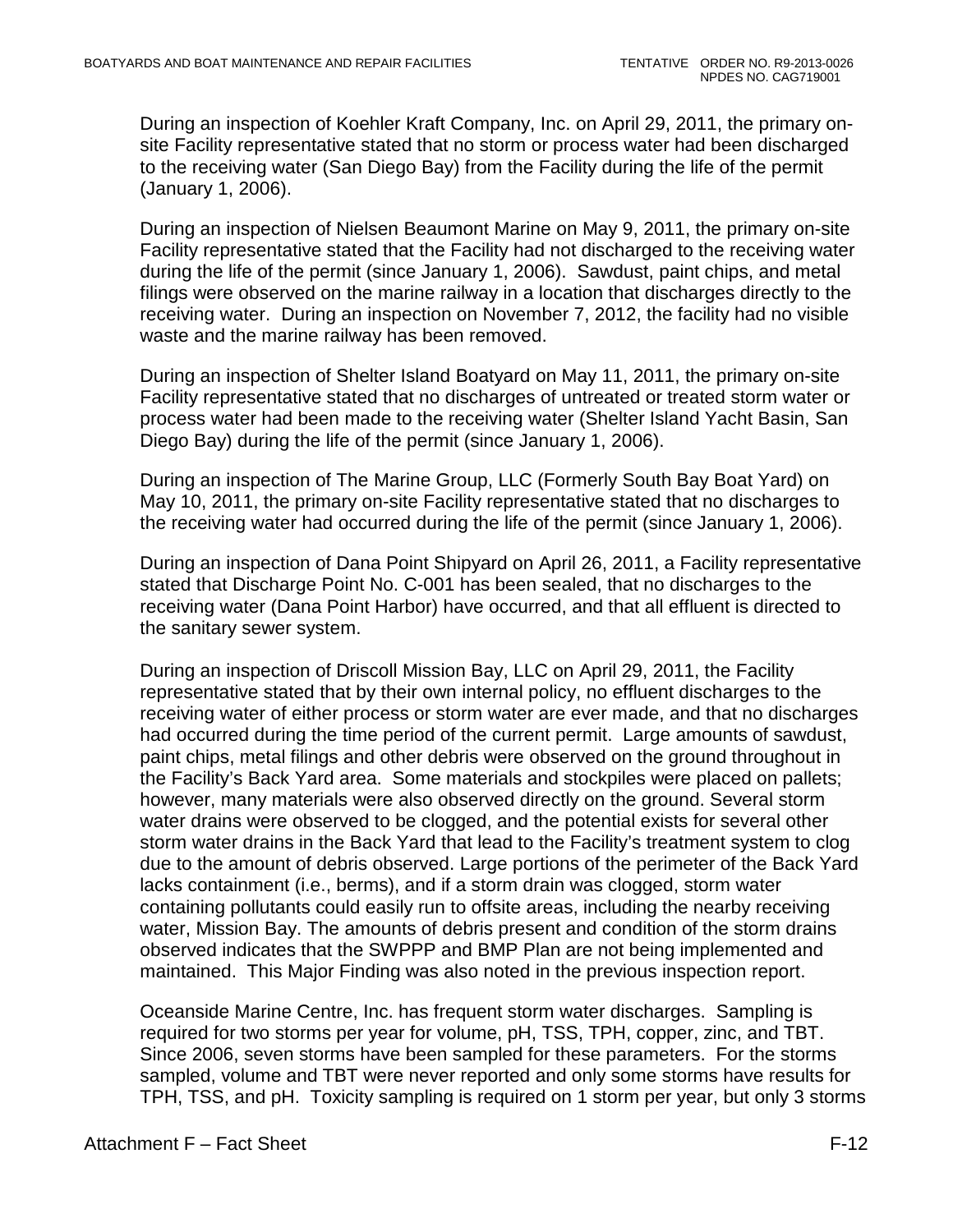have been sampled for toxicity since 2006. The samples exceeded the benchmarks for Order R9-2006-0021 and Numeric Action Levels (NALs) for TSS, copper, and zinc in 83%, 80%, and 30% of the samples respectively. The toxicity effluent limitation from Order R9-2006-0021 was exceeded 1 time out of 6 samples. Lead was below the NAL for all samples.

<span id="page-87-1"></span>

|                             |              | <b>TPH</b> | <b>TSS</b> |                | Copp<br>er | <b>Zinc</b> | <b>TBT</b> | <b>Toxicity</b><br>% | Lead   |
|-----------------------------|--------------|------------|------------|----------------|------------|-------------|------------|----------------------|--------|
| <b>Date</b>                 | Outfall      | (mg/L)     | (mg/L)     | рH             | (mg/L)     | (mg/L)      | (mg/L)     | <b>Survival</b>      | (mg/L) |
| 2/28/2012                   | South        | --         | 250        | $\overline{7}$ | 4.6        | 1.2         |            | --                   | 0.17   |
| 2/28/2012                   | <b>North</b> | --         | 23         | 6.7            | 0.23       | 0.077       |            | --                   | nd     |
| 2/15/2012                   | <b>North</b> | 810        | --         | 8              | 0.037      | 0.024       | $- -$      | 100%                 | nd     |
| 2/15/2012                   | South        | 820        |            | 8              | 0.036      | 0.026       |            | 95%                  | nd     |
| 11/26/2008                  | <b>North</b> | --         | --         | 7.5            | 1.4        | 0.21        |            | --                   | --     |
| 11/26/2008                  | South        | --         | --         | 7.5            | 1.8        | 0.26        | $-$        | --                   | --     |
| 12/20/2008                  | <b>North</b> | --         | --         | --             | --         |             | --         | 30%                  | --     |
| 12/20/2008                  | South        | --         | --         | --             | $- -$      | --          | --         | 90%                  | --     |
| 4/20/2007                   | <b>North</b> | --         | 370        | --             | 4.1        | 0.8         |            |                      | 0.18   |
| 4/20/2007                   | South        | $-$        | 160        | --             | 3.6        | 0.98        | --         | --                   | 0.15   |
| 2/22/2007                   | <b>North</b> | nd         | 1100       | --             | 0.029      | 0.087       | --         | --                   | 0.028  |
| 2/22/2007                   | South        | nd         | 820        | --             | 0.087      | 0.11        | --         | --                   | nd     |
| 12/9/2006                   | <b>North</b> | --         |            | --             | --         |             |            | 95%                  |        |
| 12/9/2006                   | South        | --         | --         | --             | --         | --          | --         | 100%                 | --     |
|                             |              |            |            |                |            |             |            |                      |        |
| Limits/ Benchmarks          |              |            |            |                |            |             |            |                      |        |
| from previous permits       |              | n/a        | 100        | $6-9$          | 0.0636     | 0.117       | n/a        | 70%                  | n/a    |
| <b>NALs in this General</b> |              |            |            |                |            |             |            |                      |        |
| Permit                      |              | n/a        | 100        | $6 - 9$        | 0.0332     | 0.26        | n/a        | n/a                  | 0.262  |

| Table F-2. Oceanside Marine Center Sample Results |  |  |  |  |  |
|---------------------------------------------------|--|--|--|--|--|
|---------------------------------------------------|--|--|--|--|--|

-- Analysis was not performed for this parameter in this sample. nd The sample result was "Not Detected" for this parameter

n/a There is not an effluent limitation, benchmark, or NAL for this constituent.

During a storm from January 17 to 22, 2010, industrial process water and industrial storm water was discharged from Oceanside Marine Centre, Inc. due to upstream flooding from a development on Camp Pendleton.

## <span id="page-87-0"></span>**II. PERMIT INFORMATION**

This General Permit supersedes the individual NPDES permits identified in Table F-3 for the discharge of storm water (and floating drydock ballast water) within the San Diego Region. The Dischargers identified in Table F-3 will be automatically enrolled under this General Permit unless the San Diego Water Board receives written request from the Discharger to be covered under an individual NPDES permit.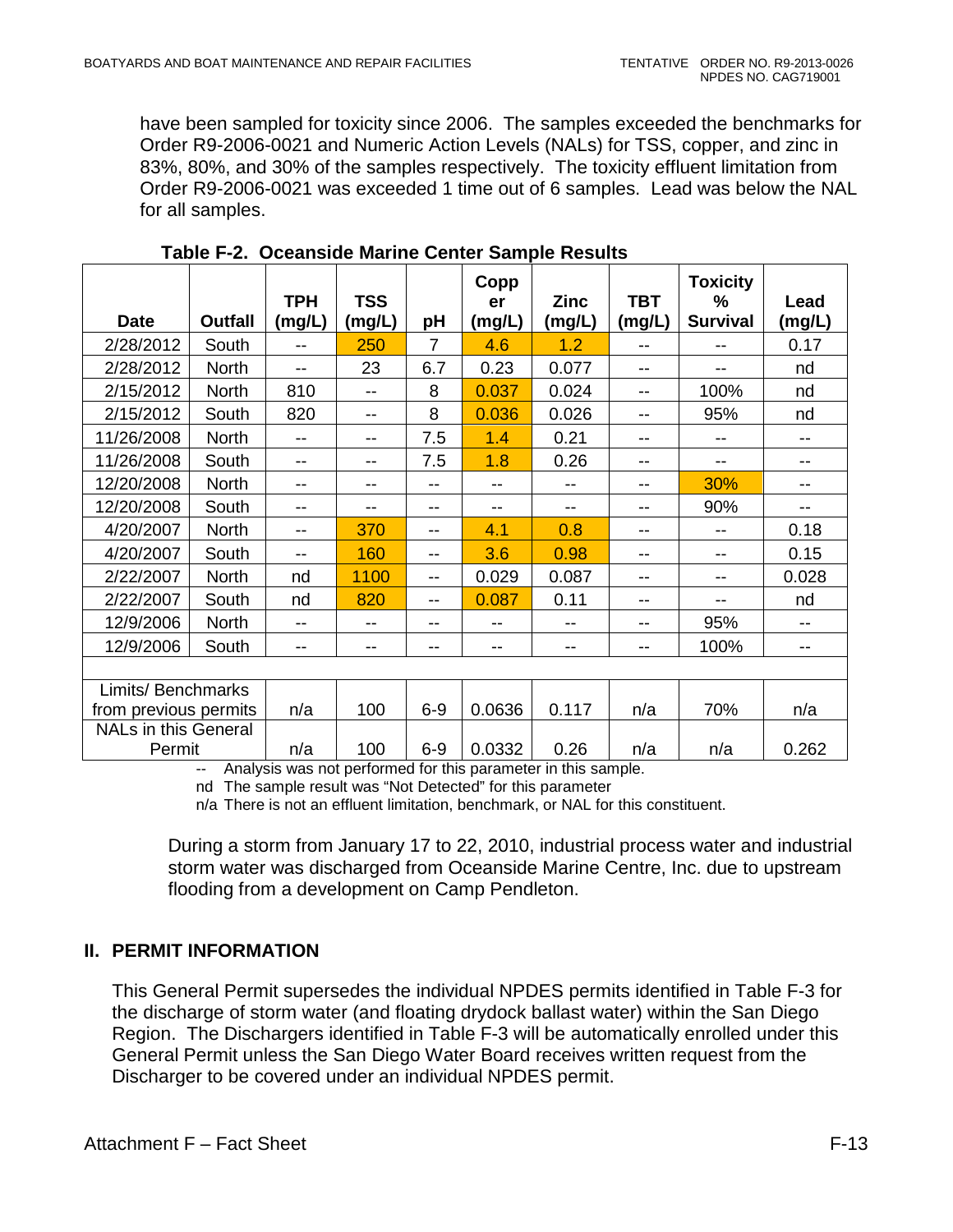# <span id="page-88-0"></span>**A. Eligibility Criteria**

Discharges covered by this General Permit are limited to industrial storm water from boatyard and boat maintenance and repair facilities in the San Diego Region adjacent to surface water, and drydock ballast water from Knight and Carver YachtCenter's floating drydock. Boatyards eligible for coverage under this General Permit are summarized in Table F-2.

| <b>Discharger Name</b>         | <b>NPDES Number</b> |
|--------------------------------|---------------------|
| <b>Driscoll Custom Boats</b>   | CA0109061           |
| Knight and Carver YachtCenter  | CA0109088           |
| Koehler Kraft Company, Inc.    | CA0109096           |
| Nielsen and Beaumont Marine    | CA0109100           |
| Shelter Island Boatyard        | CA0109118           |
| The Marine Group, LLC          | CA0109126           |
| (Formerly, Southbay Boat Yard) |                     |
| Dana Point Shipyard            | CA0109312           |
| Driscoll Mission Bay, LLC      | CA0109291           |
| Oceanside Marine Centre Inc.   | CA0109304           |

<span id="page-88-3"></span>

|  | Table F-3. Eligible Boatyards in the San Diego Region |
|--|-------------------------------------------------------|
|--|-------------------------------------------------------|

Other boatyards and boat maintenance and repair facilities located within the San Diego Region may be enrolled under this Order subject to the eligibility criteria described in Section I.A.1 of this Order after submission of a Notice of Intent subject to the discretion of the San Diego Water Board.

## <span id="page-88-1"></span>**B. Notice of Intent Application**

Enrollment under this General Permit is initially limited to those discharges described in section II.A of this Fact Sheet. Report of waste discharges submitted for the renewal of each facility's individual Order have been used to determine eligibility and enrollment under this General Permit.

Any person proposing to discharge pollutants in storm water runoff from a boatyard or a boat maintenance and repair facility not identified in Table F-3 above shall file a Notice of Intent (NOI)(Attachment C) with filing fee and obtain authorization from the San Diego Water Board prior to initiating the discharge.

# <span id="page-88-2"></span>**C. Coverage**

Coverage will be effective for the boatyards identified in Table F-3 above upon the effective date of this Order. Coverage for boatyards or boat maintenance and repair facilities not identified in Table F-3 will be effective when the San Diego Water Board issues the Discharger a Notice of Enrollment (NOE) which may include additional or increased monitoring or other facility specific requirements due to site specific circumstances of the discharge or facility. The effective enrollment date will be specified in the NOE and the Discharger is authorized to discharge starting on the date specified in the NOE.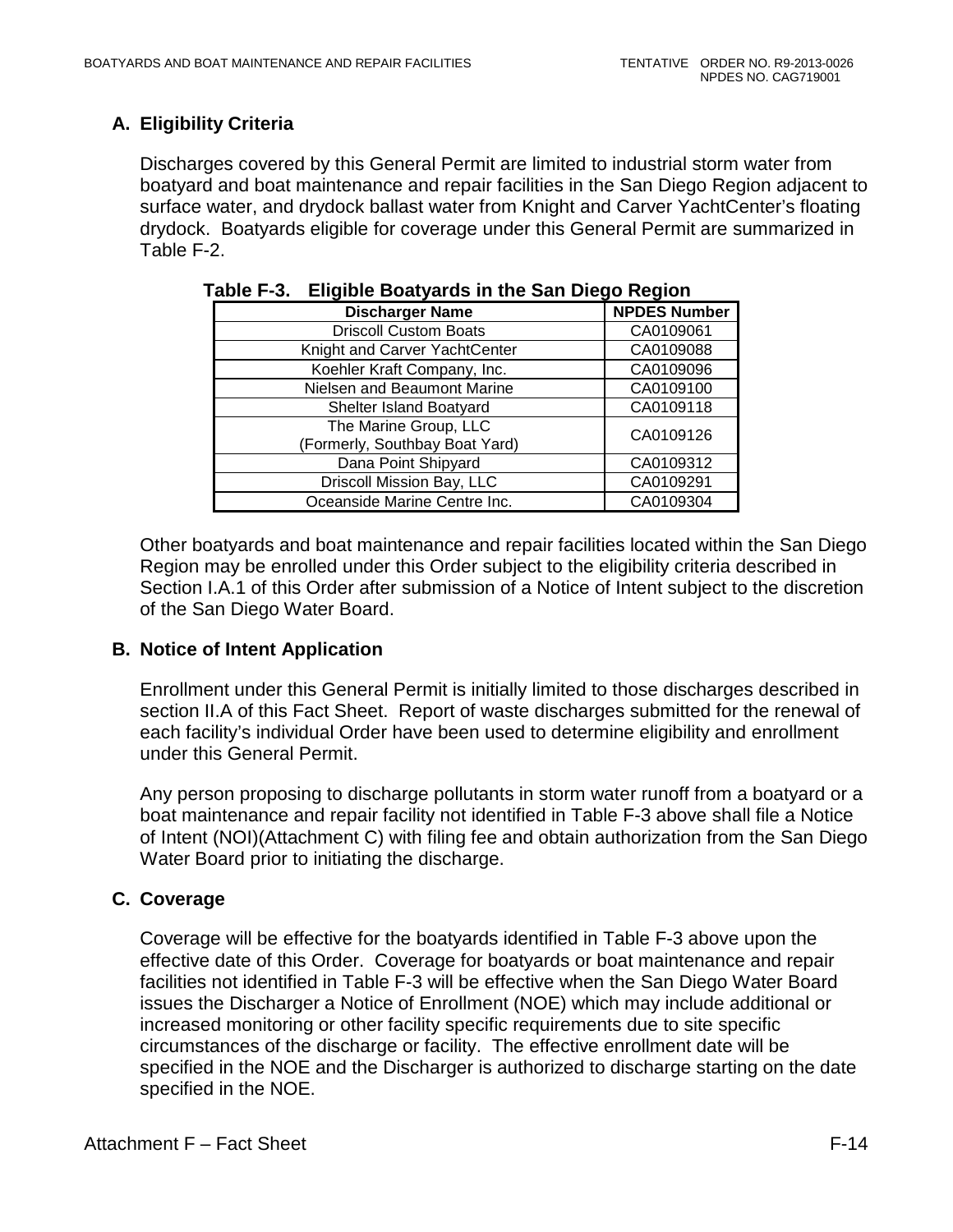# <span id="page-89-0"></span>**D. Termination of Discharges**

Dischargers shall submit a written request referred to as a "Notice of Termination (NOT)" to the San Diego Water Board when coverage under this General Permit is no longer required. Discharger eligibility for termination can be established under the following conditions:

- **1.** A new owner or operator has taken over responsibility for the facility; or
- **2.** The Discharger has ceased operations at the facility, there are not or no longer will be discharges of storm water associated with boatyard and boat maintenance and repair operations from the facility; or
- **3.** The Discharger has obtained coverage under an individual or alternative general permit for all discharges required to be covered by an NPDES permit.

The NOT letter constitutes a notice that the Discharger (and his/her agent) at the site has ceased the discharge of storm water under this General Permit. The NOT should include "Notice of Termination" In the subject line, the Waste Discharge Identification Number (WDID No.) assigned to the Discharger by the San Diego Water Board when enrolled under the General Permit, the name and address of the boatyard or boat maintenance and repair facility, and be signed and dated in accordance with the signatory requirements of the General Permit. The Discharger shall continue to comply with the requirements of this General Permit until the San Diego Water Board approves the NOT. Submittal of a NOT letter does not guarantee termination. Approval of the NOT does not relieve the Dischargers responsibility for paying any applicable outstanding invoices of annual fees or submitting any outstanding required reports as a result of enrollment under this General Permit.

## <span id="page-89-1"></span>**E. Transferring Ownership**

Enrollment under the Order is not transferable. The enrolled Discharger must submit an NOT to the San Diego Water Board in the event of any change in control or ownership of land or waste discharge facilities presently owned or controlled by the enrolled Discharger. The new succeeding owner or operator must submit an NOI for application of enrollment under this General Permit and obtain authorization from the San Diego Water Board.

## <span id="page-89-2"></span>**F. Discharge Points and Receiving Waters**

Under wet weather conditions the potential exists for storm water discharges to surface waters, enclosed bays, harbors, lagoons, estuaries, and/or the ocean. Discharge point(s) are specific to each facility and are summarized in Table 2 of the General Permit.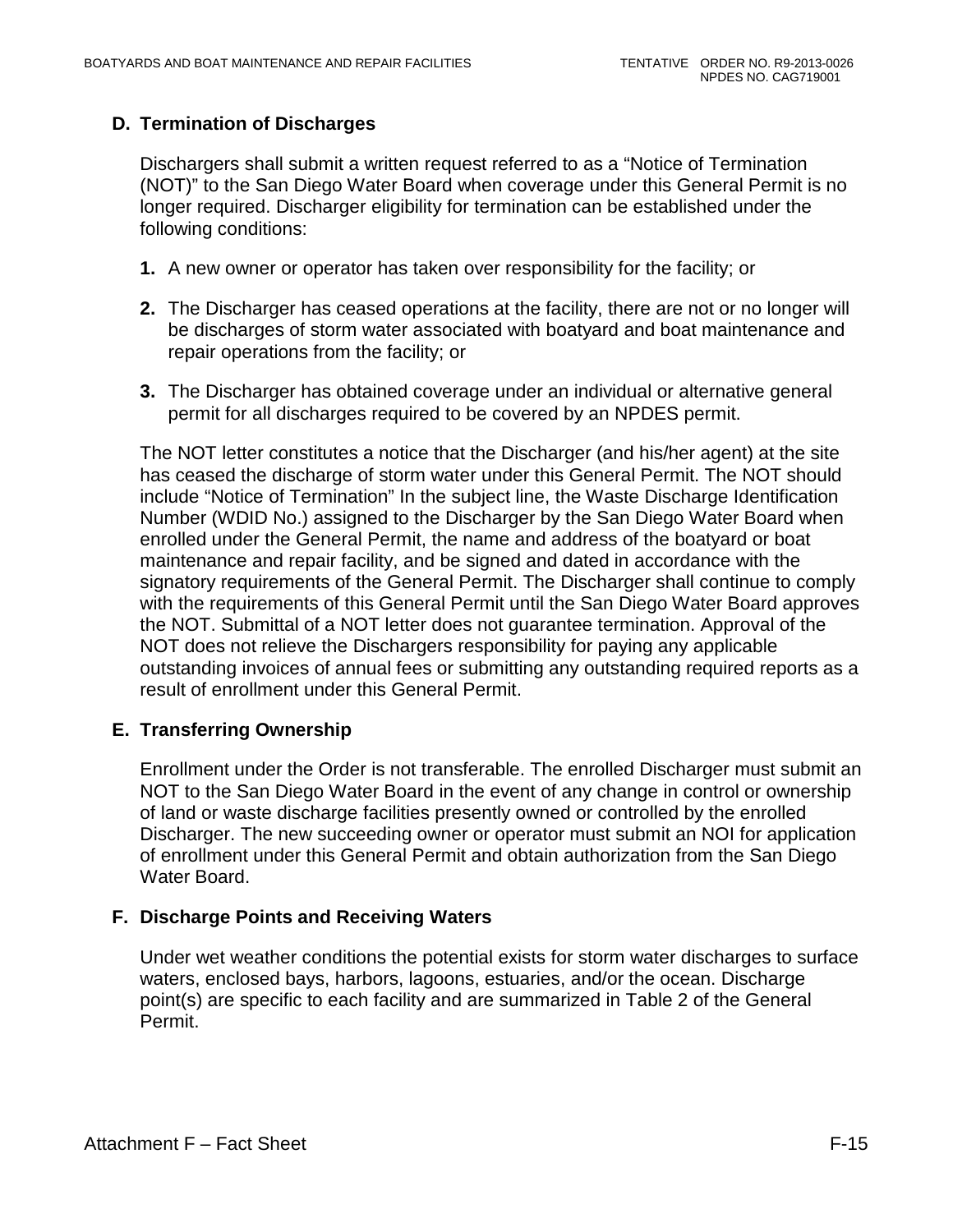# <span id="page-90-0"></span>**III. APPLICABLE PLANS, POLICIES, AND REGULATIONS**

The requirements contained in the General Permit are based on the requirements and authorities described in this section.

## <span id="page-90-1"></span>**A. Legal Authorities**

This General Permit is issued pursuant to section 402 of the CWA and implementing regulations adopted by the USEPA and chapter 5.5, division 7 of the Water Code (commencing with section 13370). It shall serve as a NPDES permit for point source discharges from the facilities summarized in Table F-3 to surface waters. This General Permit also serves as WDRs pursuant to article 4, chapter 4, division 7 of the Water Code (commencing with section 13260).

States may request authority to issue general NPDES permits pursuant to 40 CFR section 122.28. On June 8, 1989, the State Water Board submitted an application to the USEPA requesting revisions to its NPDES Program in accordance with 40 CFR 122.28, 123.62, and 403.10. The application included a request to add WDR authority to its approved NPDES Program. On September 22, 1989, the USEPA, Region 9, approved the State Water Board's request and granted authorization for the State to issue general NPDES permits.

Federal regulations set forth at 40 CFR 122.28 provides for issuance of general permits to regulate a category of point sources if the sources involve the same or substantially similar types of operations; discharge the same type of waste; require the same type of effluent limitations or operating conditions; require similar monitoring; and are more appropriately regulated under a General Permit rather than individual orders.

A general permit for discharges of storm water from boatyards and boat maintenance and repair facilities is an appropriate permitting approach for the following reasons:

- **1.** A general permit is an efficient method to establish the essential regulatory requirements for multiple Dischargers with similar operations.
- **2.** A general permit is consistent with USEPA's four-tier permitting strategy, the purpose of which is to use the flexibility provided to the CWA in designing a workable and efficient permitting system.
- **3.** A general permit is designed to provide coverage for a group of related facilities or operations of a specific industry type or group of industries. It is appropriate when the discharge characteristics are sufficiently similar, and a standard set of permit requirements can effectively provide environmental protection and comply with water quality standards for discharges. In most cases, the general permit will provide sufficient and appropriate management requirements to protect the quality of receiving waters from discharges of storm water from boatyards and boat maintenance and repair facilities.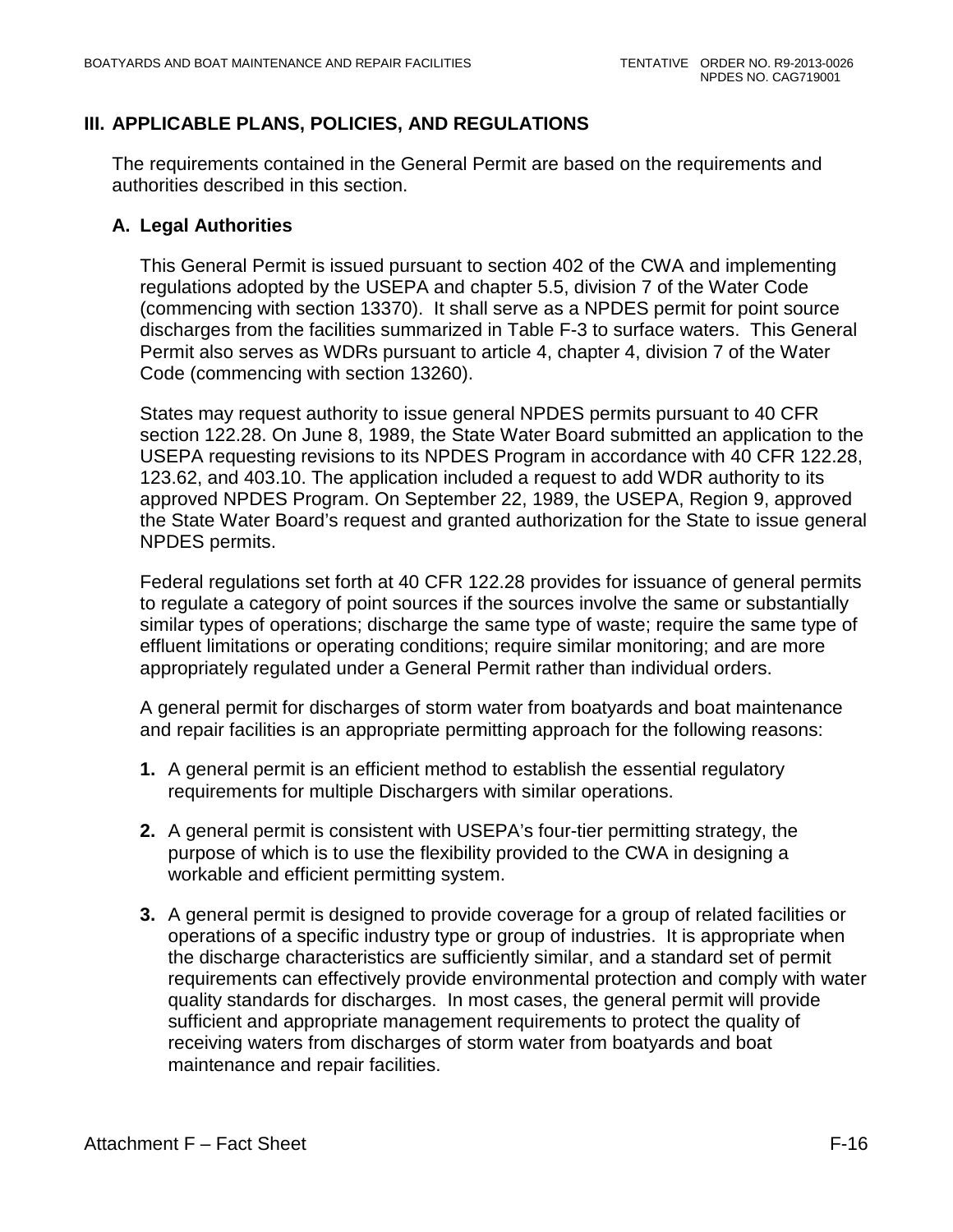There may be instances where a general permit is not appropriate for a specific discharge. The San Diego Water Board may require a Discharger otherwise covered under the General Permit to apply for an individual permit or apply for coverage under a more specific General Permit if the San Diego Water Board determines that this General Permit does not provide adequate assurance that water quality will be protected, or that there is a site-specific reason why an individual permit should be required.

## <span id="page-91-0"></span>**B. California Environmental Quality Act (CEQA)**

Under Water Code section 13389, this action to adopt an NPDES permit is exempt from the provisions of CEQA, Public Resources Code sections 21100 through 21177.

#### <span id="page-91-1"></span>**C. State and Federal Regulations, Policies, and Plans**

**1. Water Quality Control Plans.** The San Diego Water Board adopted a *Water Quality Control Plan for the San Diego Basin* (hereinafter Basin Plan) on September 8, 1994 that designates beneficial uses, establishes water quality objectives, and contains implementation programs and policies to achieve those objectives. The Basin Plan was subsequently approved by the State Water Resources Control Board (State Water Board) on December 13, 1994. Subsequent revisions to the Basin Plan have also been adopted by the San Diego Water Board and approved by the State Water Board. The Basin Plan designates beneficial uses, establishes water quality objectives, and contains implementation programs and policies to achieve those objectives for all waters addressed through the plan.

In addition, State Water Board Resolution No. 88-63 requires that, with certain exceptions, the San Diego Water Board assigns the municipal and domestic supply use to water bodies that do not have beneficial uses listed in the Basin plans. Because of marine influence in the potential receiving waters, total dissolved solids levels exceed 3,000 milligrams per liter (mg/L) and thereby meet an exception to State Water Board Resolution No. 88-63. The municipal and domestic supply designation, therefore does not apply to potential receiving waters of entities permitted under this General Permit.

The Basin Plan identifies the following beneficial uses of coastal surface waters in the San Diego Region to be protected (not all surface waters have all of the beneficial uses listed below):

- 
- 
- Contact water recreation; Aquaculture;
- 
- 
- Industrial service and process supply:<br>• Industrial service and process supply: endangered species;
- Navigation; **•** Marine habitat;
	-
- Non-contact water recreation; Migration of aquatic organisms;
- Commercial and sport fishing; Spawning, reproduction, and/or early development; and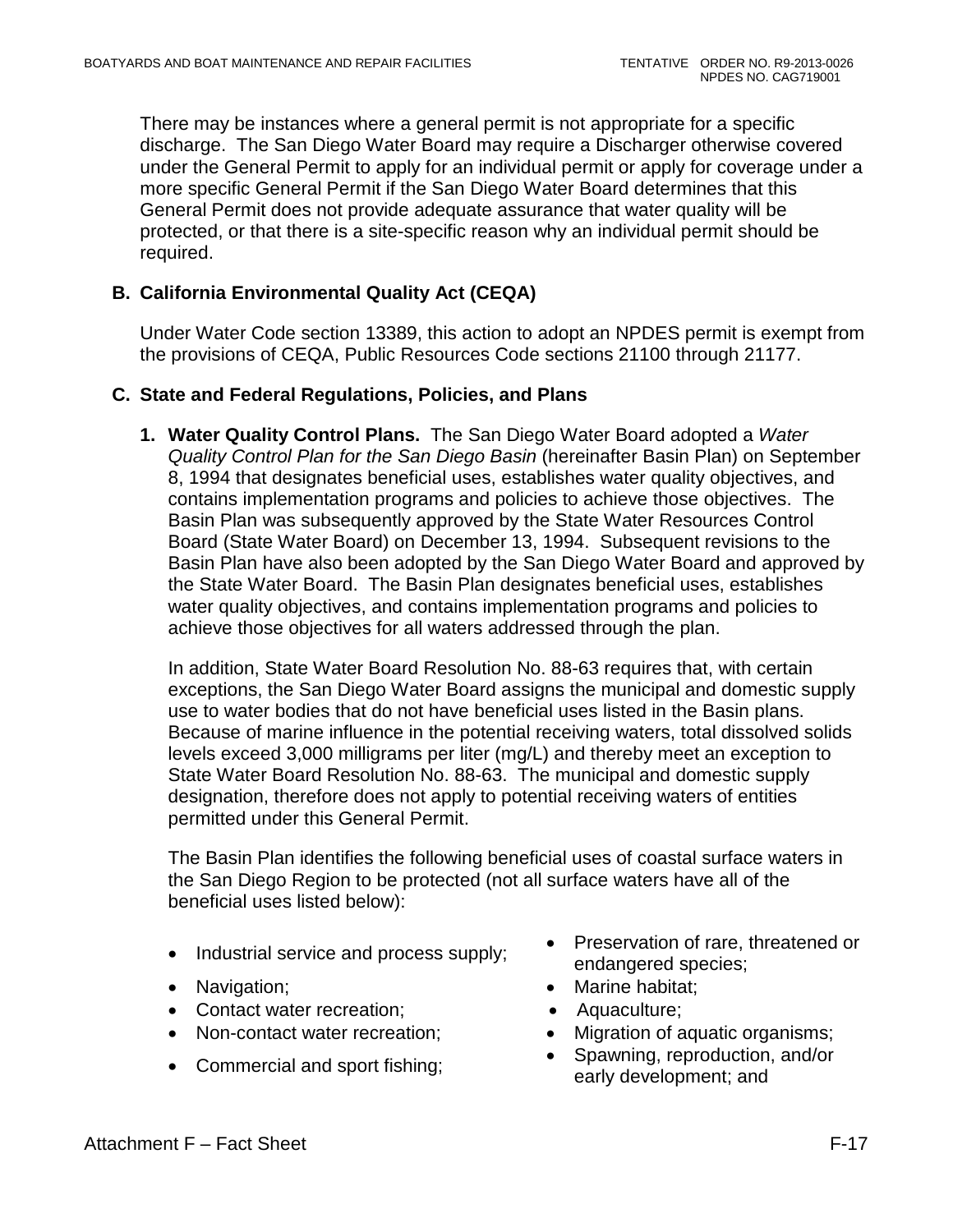- Preservation of areas of special **biological significance;** • Shellfish harvesting.
- Estuarine Habitat
- Wildlife habitat:

In order to protect these beneficial uses, the Basin Plan establishes water quality objectives (for bacterial, physical, chemical, and biological characteristics, and for radioactivity), general requirements for management of waste discharge to the bays/harbors, quality requirements for waste discharges (effluent water quality requirements), discharge prohibitions, and general provisions.

Requirements of this General Permit implement the Basin Plan.

- **2. California Ocean Plan.** The State Water Board adopted the *Water Quality Control Plan for Ocean Waters of California, California Ocean Plan (Ocean Plan) in 1972* and amended it in 1978, 1983, 1988, 1990, 1997, 2000, 2005, and 2009. The State Water Board adopted the latest amendment on April 21, 2005 and it became effective on February 14, 2006. The Ocean Plan is applicable, in its entirety, to point source discharges to the ocean. The Ocean Plan identifies beneficial uses of ocean waters of the State to be protected as summarized below:
	- Industrial water supply; Navigation;
	-
	-
	- Preservation and enhancement of Areas Preservation and enhancement of of Special Biological Significance (ASBS);
	-
	- Fish spawning; example a matrix of the Mariculture.
- 
- Aesthetic enjoyment; **•** Water contact recreation;
- Non-contact water recreation; Ocean commercial and sport fishing;
	- rare and endangered species
	- Marine habitat;
- Fish migration;  **Shellfish harvesting**;
	-

Because boatyards are located in enclosed bays, the Ocean Plan is not directly applicable to the discharges eligible for coverage under this General Permit. However, Table A of the Ocean Plan has historically been used to develop appropriate technology-based effluent limitations for discharges to San Diego Bay by the San Diego Water Board. This Order carries over technology-based effluent limitations for Knight and Carver YachtCenter's floating drydock based on Table A of the Ocean Plan. Further, since the receiving waters for the facilities eligible for coverage under this General Permit share strong hydraulic connections with the Ocean, and share many of the same characteristics of the Ocean, requirements and water quality objectives have been established as necessary to protect the beneficial uses of the ocean.

**3. Thermal Plan.** The State Water Board adopted a Water Quality Control Plan for Control Temperature in the Coastal and Interstate Water and Enclosed Bays and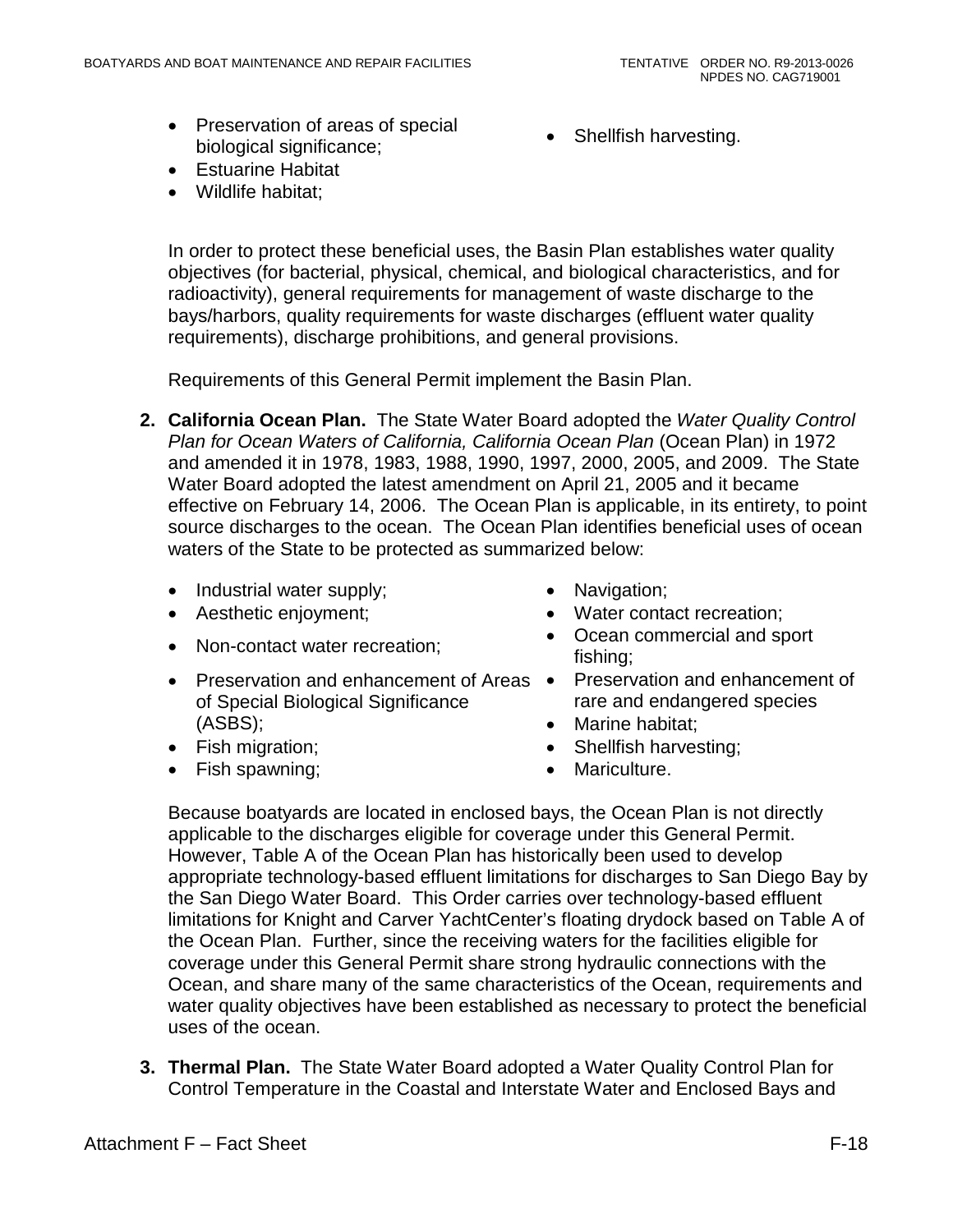Estuaries of California (Thermal Plan) on May 18, 1972, and amended this plan on September 18, 1975. This plan contains temperature objectives for coastal and interstate waters and enclosed bays and estuaries.

## **4. National Toxics Rule (NTR) and California Toxics Rule (CTR)**

USEPA adopted the NTR on December 22, 1992, and later amended it on May 4, 1995 and November 9, 1999. About 40 priority pollutant criteria in the NTR applied in California. On May 18, 2000, USEPA adopted the CTR. The CTR promulgated new priority pollutant criteria for California and, in addition, incorporated the previously adopted NTR criteria that were applicable in the state. The CTR was amended on February 13, 2001. These rules contain water quality criteria for priority pollutants which are discharged to inland surface waters, bays, and estuaries.

#### **5. State Implementation Policy (SIP)**

On March 2, 2000 the State Water Board, in Resolution No. 2000-15, adopted a Policy for Implementation of Toxic Standards for Inland Surface Waters, Enclosed Bays, and Estuaries of California (State Implementation Policy or SIP). The Implementation Policy establishes:

- **a.** implementation provisions for priority pollutant criteria promulgated by the USEPA through the NTR and the CTR, and for priority pollutant objectives established in the Basin Plan;
- **b.** monitoring requirements for 2,3,7,8-TCDD (tetrachlorodibenzo-p-dioxin) equivalents; and
- **c.** chronic toxicity control provisions.

The CTR regulations and the SIP are applicable to discharges of ballast and flood water described in this General Permit. It is the Dischargers responsibility to provide all data and other information requested by the San Diego Water Board for use in determining whether the proposed discharge may cause, have a reasonable potential to cause, or contribute to an excursion above any applicable priority pollutant criterion or objective. A reasonable potential analysis of the submitted data is required to determine which priority pollutants require effluent limitations.

The procedures established in the SIP are not applicable to the discharge of storm water runoff. For this General Permit, the SIP procedures are applicable to the discharge of ballast water from the Knight and Carver YachtCenter, Inc. floating drydock. Because there is no data on the discharge, a reasonable potential analysis could not be performed and the SIP procedures could not be used.

**6. Alaska Rule.** On March 30, 2000, USEPA revised its regulation that specifies when new and revised state and tribal water quality standards (WQS) become effective for CWA purposes (40 CFR 131.21, 65 Fed. Reg. 24641 (April 27, 2000)). Under the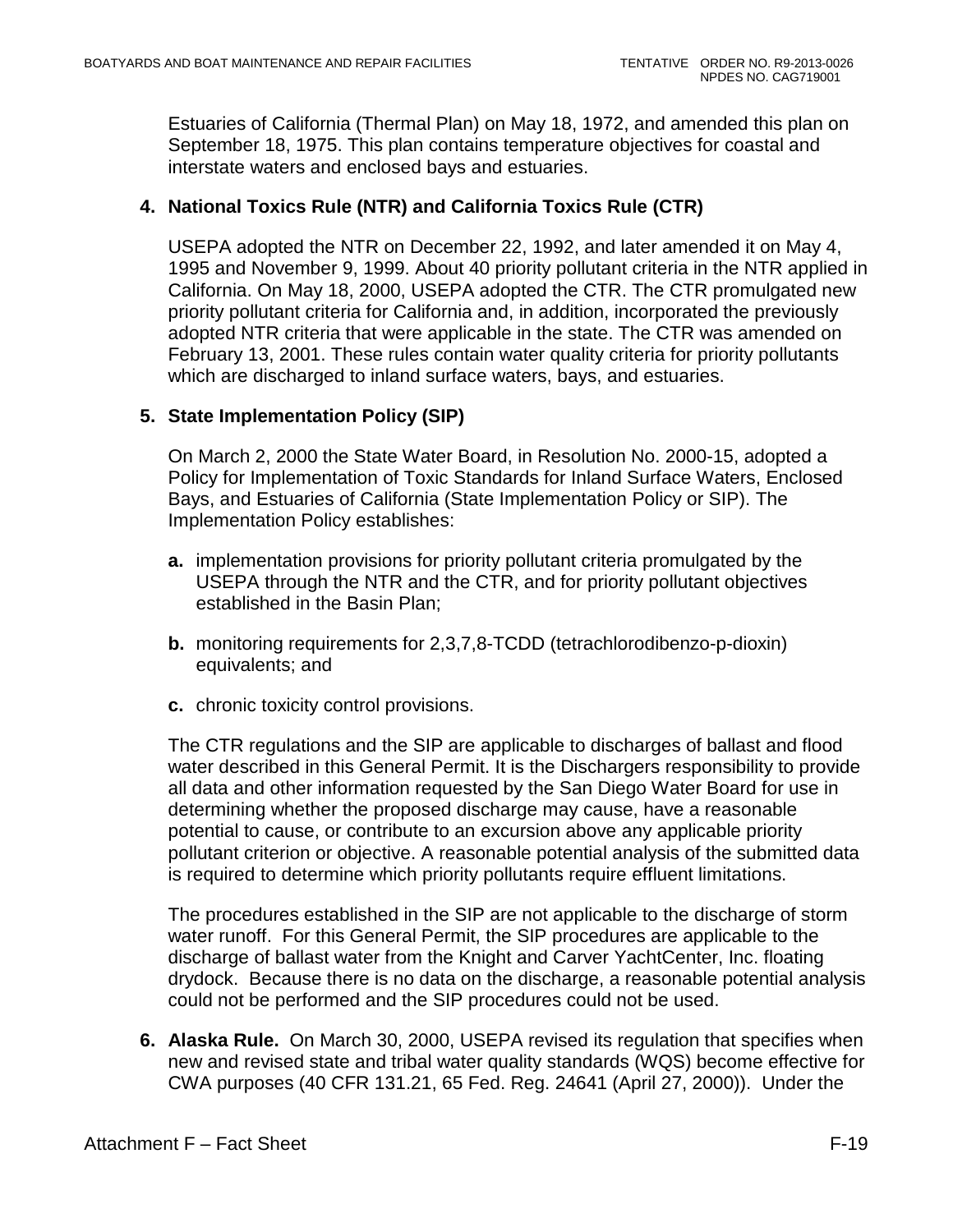revised regulation (also known as the Alaska Rule), new and revised standards submitted to USEPA after May 30, 2000, must be approved by USEPA before being used for CWA purposes. The final rule also provides that standards already in effect and submitted to USEPA by May 30, 2000, may be used for CWA purposes, whether or not approved by USEPA.

- **7. Antidegradation Policy.** Federal regulations set forth at 40 CFR 131.12 require that the State water quality standards include an antidegradation policy consistent with the federal policy. The State Water Board established California's antidegradation policy in State Water Board Resolution No. 68-16. Resolution No. 68-16 incorporates the federal antidegradation policy where the federal policy applies under federal law. Resolution No. 68-16 requires that existing water quality be maintained unless degradation is justified based on specific findings. The San Diego Water Board's Basin Plan implements, and incorporates by reference, both the State and federal antidegradation policies. The permitted discharge must be consistent with the antidegradation provision of 40 CFR 131.12 and State Water Board Resolution No. 68-16. This General Permit meets the requirements of the federal and State antidegradation policies.
- **8. Anti-Backsliding Requirements.** Sections 402(o)(2) and 303(d)(4) of the CWA and 40 CFR 122.44(l) prohibit backsliding in NPDES permits. These antibacksliding provisions require that effluent limitations in a reissued permit must be as stringent as those in the previous permit, with some exceptions in which limitations may be relaxed. This General Permit meets the anti-backsliding requirements.
- **9. Monitoring and Reporting Requirements.** Federal regulations at 40 CFR 122.48 require that all NPDES permits specify requirements for recording and reporting monitoring results. Sections 13267 and 13383 of the Water Code authorize the Regional Water Boards to require technical and monitoring reports. The MRP establishes monitoring and reporting requirements to implement federal and State requirements. This MRP is provided as Attachment E.
- **10.Vessel General Permit.** USEPA signed the 2008 Vessel General Permit (VGP) on December 18, 2008. The VGP became effective on February 6, 2009. The VGP regulates discharges incidental to the normal operation of vessels operating in a capacity as a means of transportation. Vessels in a dry dock are not operating in a capacity as a means of transportation and are not covered by the VGP. Floating dry docks have been determined to be operating as a means of transportation when it is docking or undocking a vessel inclusive of the transition from that operation. Discharges from vessels at the Facility which are not operating as a means of transportation are regulated by this Order. Discharges at the Facility that are regulated by the VGP are not regulated by this Order. Since the drydock was added to the Knight and Carver YachtCenter permit in 2010, all ballast water discharges have been reported to be regulated by the VGP.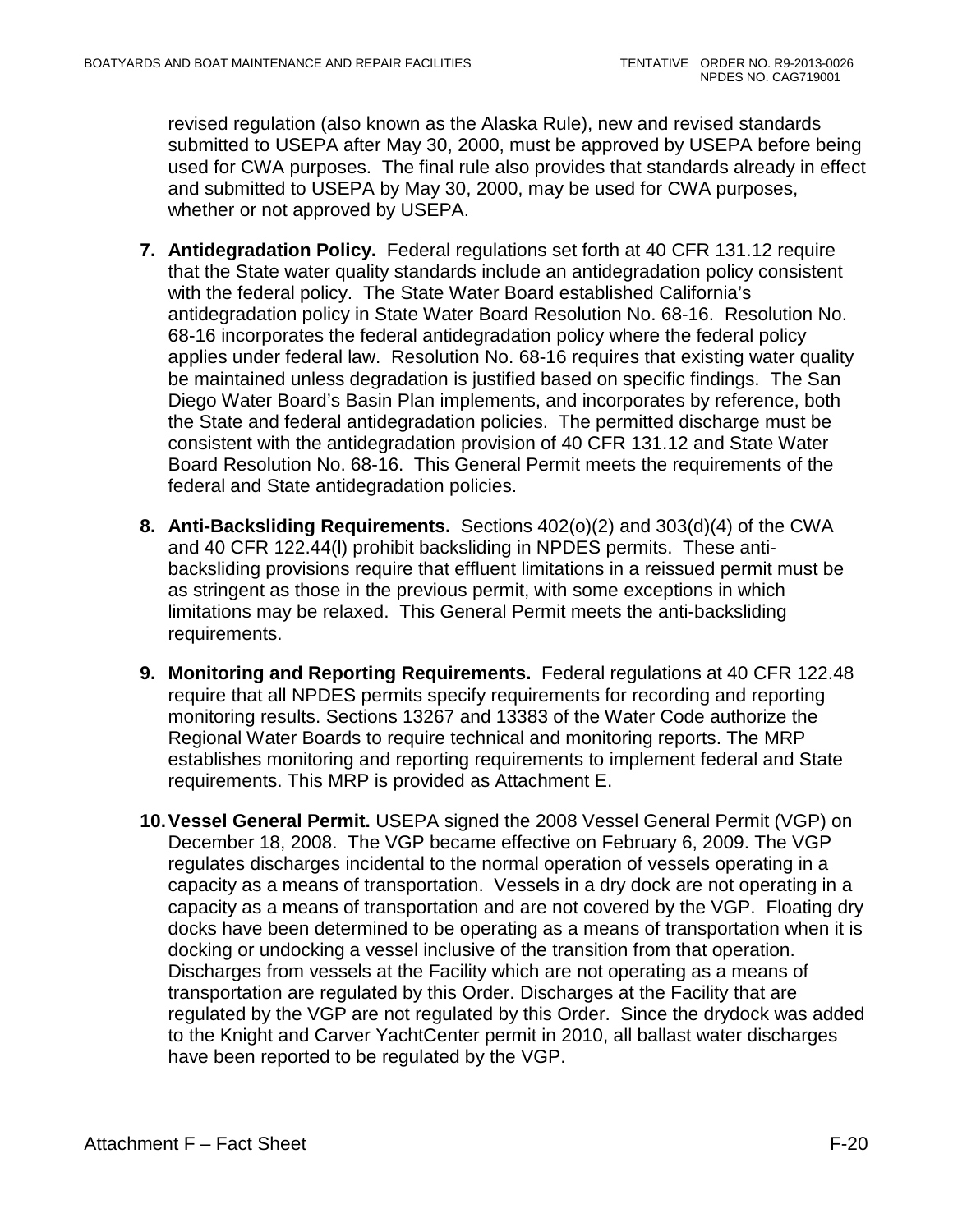## <span id="page-95-0"></span>**D. Impaired Water Bodies on CWA 303(d) List**

The CWA requires States to identify and make a list of surface water bodies that are polluted. These water bodies, referred to in law as "water quality limited segments," do not meet water quality standards even after discharges of wastes from point sources have been treated by the minimum required levels of pollution control technology. Wastewater treatment plants, a city's storm drain system, or a boatyard, are a few examples of point sources that discharge wastes to surface waters. States are required to compile the water bodies into a list, referred to as the "Clean Water Act Section 303(d) List of Water Quality Limited Segments" (303(d) List). States must also prioritize the water bodies on the list and develop actions plans, called total maximum daily loads (TMDLs) to improve water quality.

On November 12, 2010, USEPA gave final approval to California's 2010 section 303(d) List of Water Quality Limited Segments, as it pertains to the San Diego Region. Surface waters listed on the 303(d) list that require a TMDL and receive discharges from existing boatyards and boat maintenance and repair facilities are: (1) Dana Point Harbor listed for copper, toxicity, and zinc; (2) Oceanside Harbor listed for copper; (3) Mission Bay Quivera Basin listed for copper; (4) San Diego Bay listed for polychlorinated byphenyls; and (5) San Diego Bay, America's Cup Harbor, listed for copper.

On February 9, 2005, the San Diego Water Board adopted a Basin Plan amendment incorporating the *Dissolved Copper Shelter Island Yacht Basin, San Diego Bay TMDL (Resolution R9-2005-0019).* The TMDL was subsequently approved by the State Water Board on September 22, 2005, by the Office of Administrative Law on December 2, 2005, and by USEPA on February 8, 2006. The Shelter Island Boatyard is the only boatyard maintenance and repair facility eligible for coverage under General Permit that may discharge to the Shelter Island Yacht Basin. The TMDL does not assign a WLA to the Shelter Island Boatyard or to industrial storm water discharges, but neither does it explicitly exclude such discharges.

The Shelter Island Boatyard operates on-site storage tanks and BMPs to retain storm water on-site and is approved to discharge limited volumes of storm water to the municipal sanitary sewer. According to the report of waste discharge submitted by the Shelter Island Boatyard on December 8, 2010, the boatyard has not discharged storm water to surface waters in approximately 22 years.

The NALs described in section V.A and C of this Order are more stringent than the benchmarks contained in the previous individual NPDES permit issued to the Shelter Island Boatyard (R9-2005-0152). In addition, a chronic toxicity effluent limitation is established for storm water discharges in this General Order. It is anticipated that the NALs and chronic toxicity effluent limitation will further incentivize the Shelter Island Boatyard to continue to avoid discharge to the Shelter Island Yacht Basin. Further, it is noted that the TMDL establishes a 17-year implementation plan terminating on February 8, 2023. Therefore, the need for additional measures to be consistent with the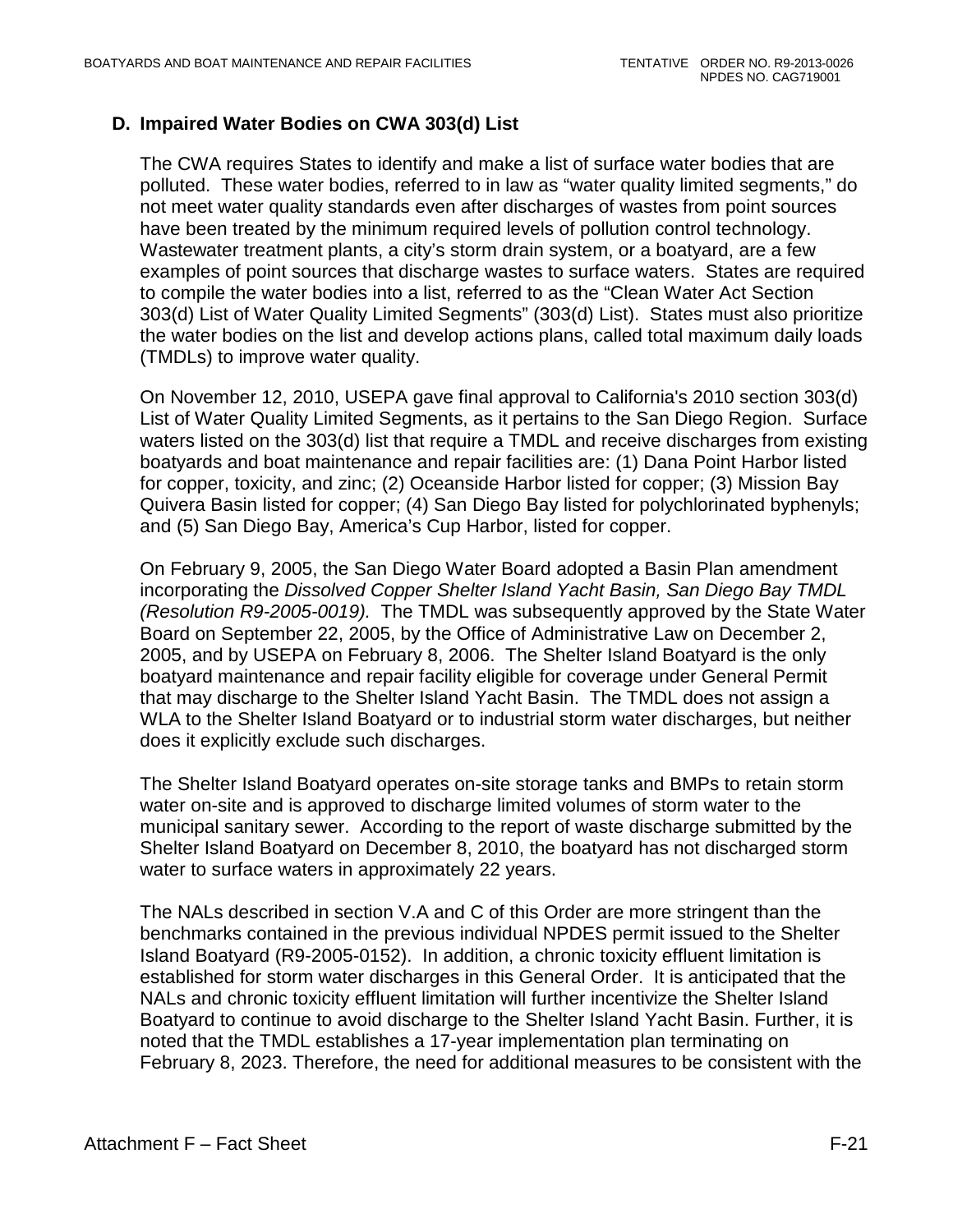TMDL, if any, may be assessed during future permitting cycles and implementation measures.

# <span id="page-96-0"></span>**IV. RATIONALE FOR EFFLUENT LIMITATIONS AND DISCHARGE SPECIFICATIONS**

The CWA requires point source Dischargers to control the amount of conventional, nonconventional, and toxic pollutants that are discharged into the waters of the United States. The control of pollutants discharged is established through effluent limitations and other requirements in NPDES permits. There are two principal bases for effluent limitations in the CFR: 40 CFR 122.44(a) requires that permits include applicable technology-based limitations and standards; and 40 CFR 122.44(d) requires that permits include water quality-based effluent limitations (WQBELs) to attain and maintain applicable numeric and narrative water quality criteria to protect the beneficial uses of the receiving water.

Shortly after the passage of the CWA, the USEPA promulgated regulations exempting most storm water discharges from the NPDES permit requirements. (40 CFR 125.4 (1975); see also Natural Resources Defense Council v. Costle (D.C. Cir. 1977) 568 F.2d 1369, 1372 (Costle); Defenders of Wildlife v. Browner (9th Cir. 1999) 191 F.3d 1159, 1163 (Defenders of Wildlife).) When environmental groups challenged this exemption in federal court, the District of Columbia Court of Appeals invalidated the regulation, holding that the USEPA "does not have authority to exempt categories of point sources from the permit requirements of [CWA] § 402." (Costle, 568 F.2d at 1377.) The Costle court rejected the USEPA's argument that effluent-based storm sewer regulation was administratively infeasible because of the variable nature of storm water pollution and the number of affected storm sewers throughout the country. (Id. at 1377-82.) Although the court acknowledged the practical problems relating to storm sewer regulation, the court found the USEPA had the flexibility under the CWA to design regulations that would overcome these problems. (Id. at 1379-83.) In particular, the court pointed to general permits and permits based on requiring BMPs.

During the next 15 years, the USEPA made numerous attempts to reconcile the statutory requirement of point source regulation with the practical problem of regulating possibly millions of diverse point source discharges of storm water. (See Defenders of Wildlife, 191 F.3d at 1163; see also Gallagher, Clean Water Act in Environmental Law Handbook (Sullivan, edit., 2003) p. 300 (Environmental Law Handbook); Eisen, Toward a Sustainable Urbanism: Lessons from Federal Regulation of Urban Storm Water Runoff (1995) 48 Wash. U.J. Urb. & Contemp. L.1, 40-41 [Regulation of Urban Storm Water Runoff].)

In 1987, Congress amended the CWA to require NPDES permits for storm water discharges. (See CWA § 402(p), 33 U.S.C. § 1342(p); 191 F.3d at 1163; Defenders of Wildlife, Natural Resources Defense Council v. USEPA (9th Cir. 1992) 966 F.2d 1292, 1296.) In these amendments, enacted as part of the Water Quality Act of 1987, Congress distinguished between industrial and municipal storm water discharges. With respect to industrial storm water discharges, Congress provided that NPDES permits "shall meet all applicable provisions of this section and section 1311 [requiring the USEPA to establish effluent limitations under specific timetables]." (CWA § 402(p)(3)(A), 33 U.S.C. § 1342(p)(3)(A); see also Defenders of Wildlife, 191 F.3d at 1163-64.)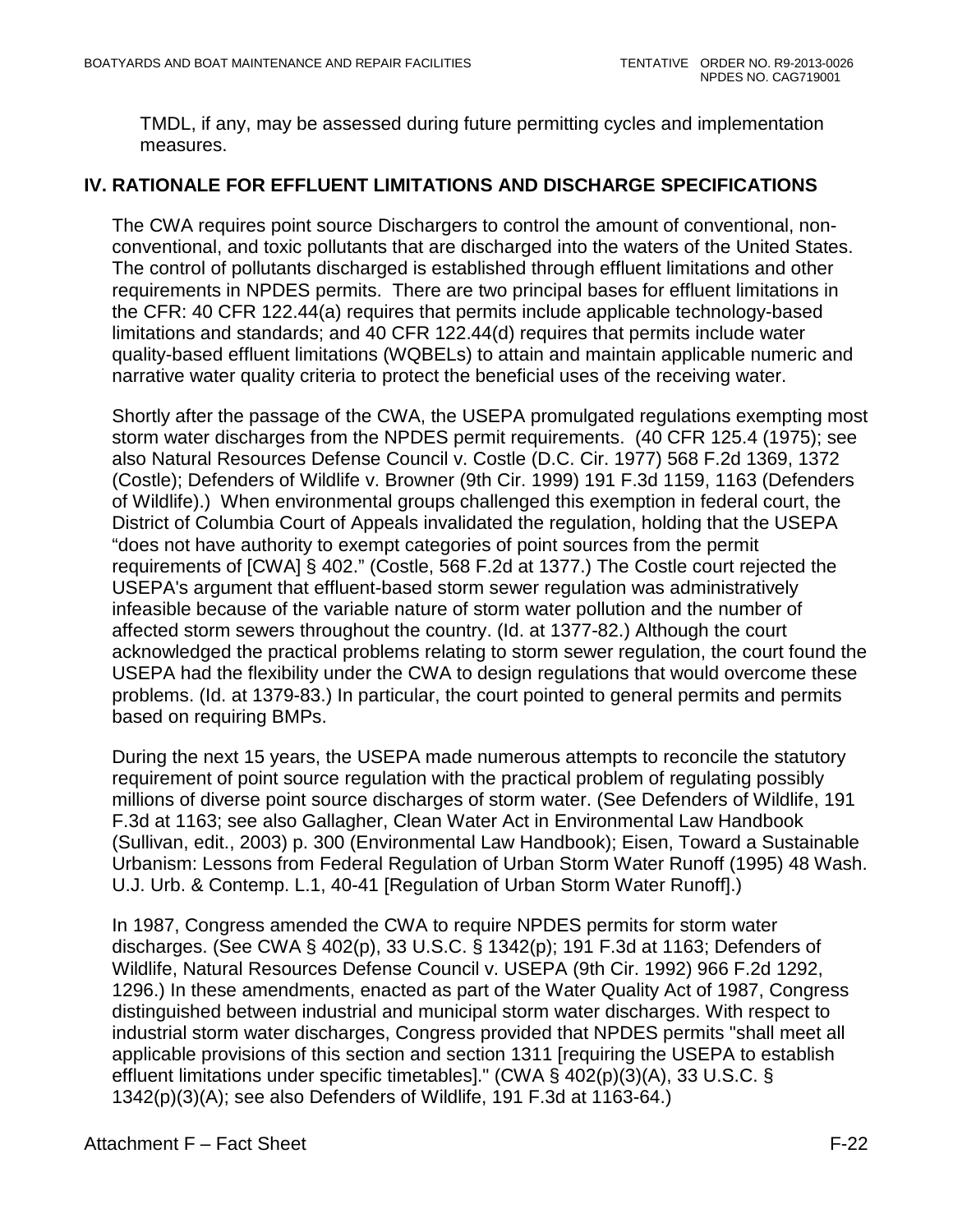In 1990, USEPA adopted regulations specifying what activities were considered "industrial" and thus required discharges of storm water associated with those activities to obtain coverage under NPDES permits. (55 Fed. Reg. 47,990 (1990); 40 CFR 122.26(b)(14).) Ship and boat building and repair activities, deemed a subset of the industrial activities category, must be regulated by an NPDES permit. (40 CFR 122.26(b)(14)).

The CWA and the USEPA's regulations provide states with the discretion to formulate permit terms, including specifying BMPs, to achieve strict compliance with federal technology-based and water quality-based standards. (Natural Resources Defense Council v. USEPA (9th Cir. 1992) 966 F.2d 1292, 1308.) Accordingly, this General Permit establishes a toxicity effluent limitation for storm water and specific BMPs as well as numeric action levels (NALs) in order to achieve these minimum federal standards. In addition, the General Permit requires a SWPPP to be developed and implemented consistent with Attachment H.

# <span id="page-97-0"></span>**A. Discharge Prohibitions**

Discharge prohibitions contained in this General Permit are a combination of discharge prohibitions included in the individual permits for the boatyards and boat maintenance and repair facilities that are eligible for enrollment under this General Permit. These discharge prohibitions are necessary to ensure compliance with applicable water quality objectives, conditions of applicable water quality plans, and ensure proper implementation of BMPs.

- **1.** Discharge Prohibitions III.A, III.C, III.H prohibit the discharge of specific industrial discharges not authorized under this General Permit and is consistent with the requirements of the Enclosed Bays and Estuaries Policy.
- **2.** Discharge Prohibition III.B prohibits the discharge of the first flush (first 0.25 inch of rainfall from each storm) from industrial portions of the facilities. Waste discharges from vessel repair and maintenance activities can cause high concentrations of copper, zinc, other metals, oil and grease, and solids within storm water runoff that can have toxic or negative effects on aquatic life. This discharge prohibition is consistent with NPDES permit requirements for Naval Base San Diego and Naval Base Coronado and the Navy Public Works Graving Dock, and is representative of the technology-based requirements of the CWA (BAT/BCT) at the eligible facilities.
- **3.** Discharge Prohibitions III.D, III.F, III.G, implement requirements of the Basin Plan and Ocean Plan.
- **4.** Discharge Prohibition III.E is consistent with requirements of previous individual NPDES permits for the eligible facilities and is based on 40 CFR 122.21(a), duty to apply, and Water Code section 13260, which requires filing an application and Report of Waste Discharge before discharges can occur. Discharges not described in the permit application and Report of Waste Discharge, and subsequently not considered for coverage under this General Permit, are prohibited.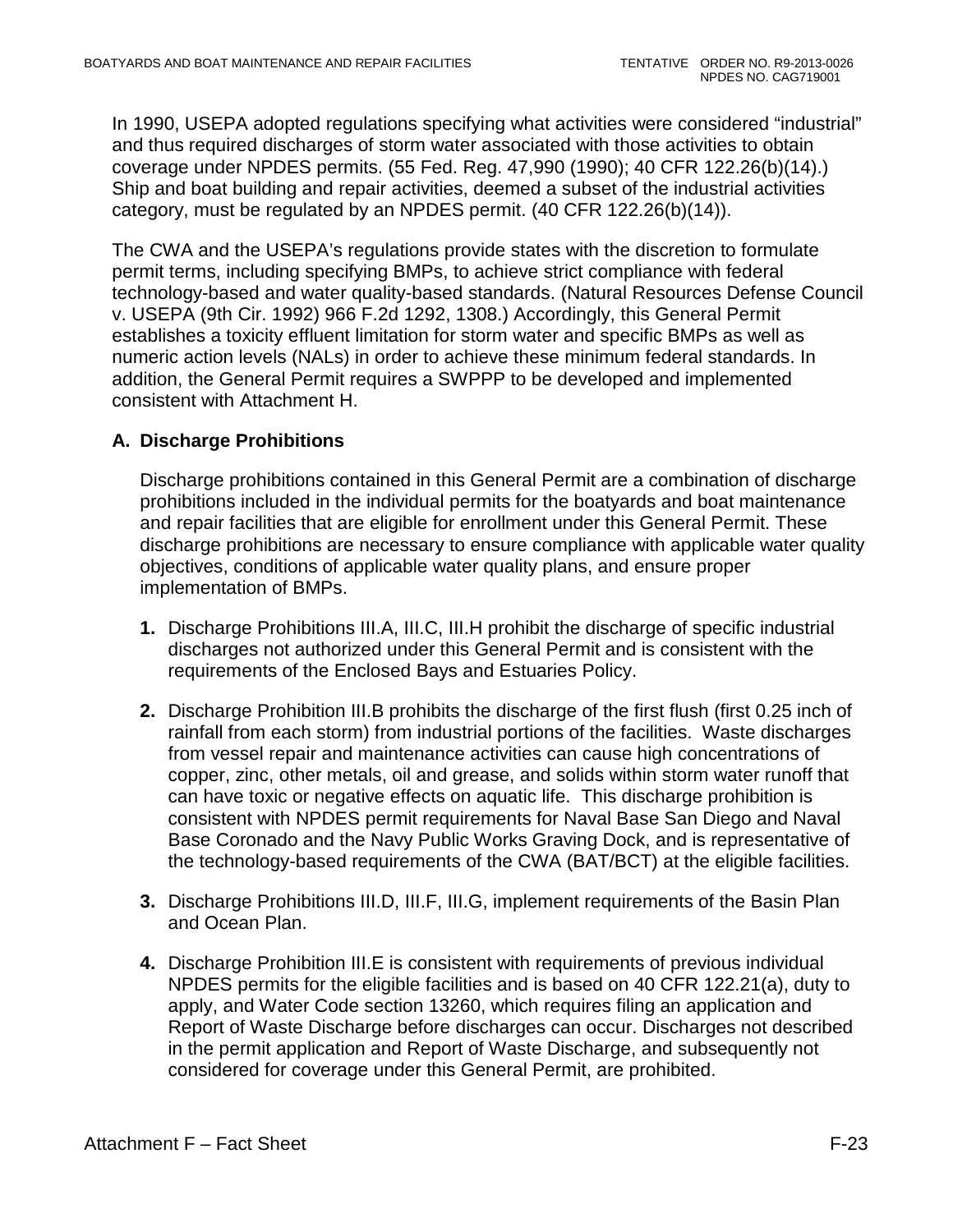- **5.** Discharge Prohibition III.I is based on 40 CFR 122.21(a), duty to apply, and Water Code section 13260, which requires filing an application and Report of Waste Discharge before discharges can occur. Discharges not described in the permit application and Report of Waste Discharge, and subsequently not considered for coverage under this General Permit, are prohibited.
- **6.** Discharge Prohibition III.J is based on requirements in Order No. R9-2010-0096, which prohibited the discharge of anything other than San Diego Bay water from the ballast tanks of the floating drydock located at Knight and Carver YachtCenter, Inc. (Diligence) including sediment, chlorine, biocides, or other maintenance byproducts.

# <span id="page-98-0"></span>**B. Technology-Based Effluent Limitations**

## **1. Scope and Authority**

Section 301(b) of the CWA and implementing USEPA permit regulations at 40 CFR 122.44 require that permits include conditions meeting applicable technology-based requirements at a minimum, and any more stringent effluent limitations necessary to meet applicable water quality standards. The discharge authorized by this General Permit must meet minimum federal technology-based requirements based on Best Professional Judgment (BPJ) in accordance with 40 CFR 125.3. The CWA requires that technology-based effluent limitations be established based on several levels of controls:

- **a.** Best practicable treatment control technology (BPT) represents the average of the best performance by plants within an industrial category or subcategory. BPT standards apply to toxic, conventional, and non-conventional pollutants.
- **b.** Best available technology economically achievable (BAT) represents the best existing performance of treatment technologies that are economically achievable within an industrial point source category. BAT standards apply to toxic and nonconventional pollutants.
- **c.** Best conventional pollutant control technology (BCT) represents the control from existing industrial point sources of conventional pollutants including BOD, TSS, fecal coliform, pH, and oil and grease. The BCT standard is established after considering the "cost reasonableness" of the relationship between the cost of attaining a reduction in effluent discharge and the benefits that would result, and also the cost effectiveness of additional industrial treatment beyond BPT.
- **d.** New source performance standards (NSPS) represent the best available demonstrated control technology standards. The intent of NSPS guidelines is to set limitations that represent state-of-the-art treatment technology for new sources.

The CWA requires USEPA to develop ELGs representing the application of BPT, BAT, BCT, and NSPS. Section 402(a)(1) of the CWA and 40 CFR 125.3 authorize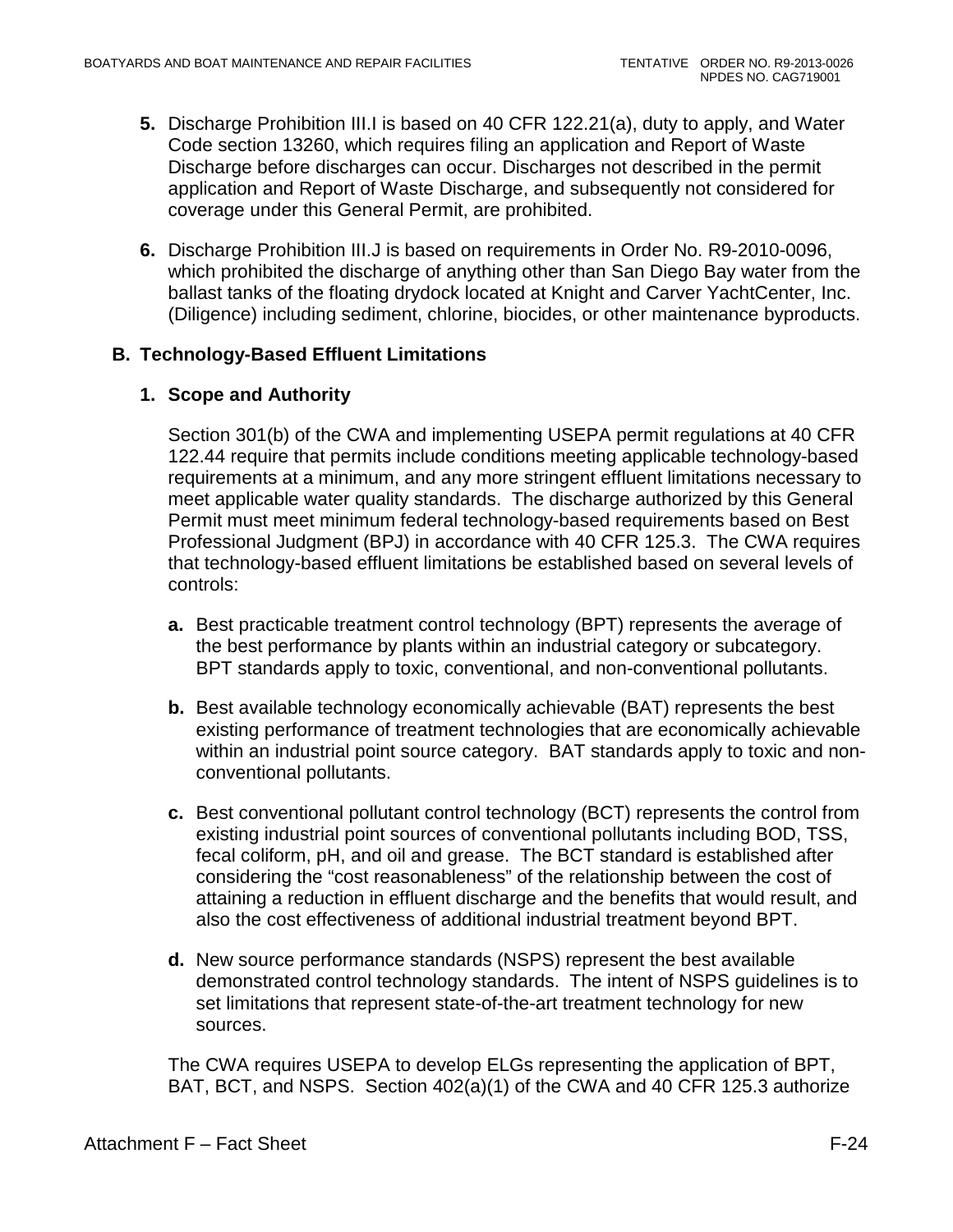the use of BPJ to derive technology-based effluent limitations on a case-by-case basis where ELGs are not available for certain industrial categories and/or pollutants of concern. Where BPJ is used, the permit writer must consider specific factors outlined in 40 CFR 125.3.

Further, Table A of the Ocean Plan establishes technology-based requirements for conventional pollutants (suspended and settleable solids, oil and grease, turbidity, and pH) for industrial Dischargers for which effluent limitations guidelines have not been established. Order No. R9-2010-0096 established effluent limitations for oil and grease, settleable solids, turbidity, and pH for the discharge of ballast water from the Knight and Carver YachtCenter's floating drydock based on these Ocean Plan Table A requirements.

#### **2. Applicable Technology-Based Effluent Limitations**

The San Diego Water Board has determined that storm water discharges are most appropriately controlled by BMPs. The inclusion of BMPs as requirements in NPDES permits is authorized by CWA Section 304(e); and in accordance with NPDES regulations at 40 CFR 122.44(k). BMPs employed by the eligible Dischargers shall be defined in a SWPPP. To assure proper implementation of BMPs, this General Permit establishes Numeric Action Levels (NALs), with a tiered compliance strategy, consistent with the direction of the State Water Board. Compliance with appropriate implementation of BMPs (and implementation of BAT/BCT) is determined based on NALs.

Pollutants of concern associated with storm water discharges from boatyards and boat repair and maintenance facilities includes BOD, copper, pH, total suspended solids, oil and grease, TOC, and zinc. The San Diego Water Board has determined that these pollutants represent a set of indicator parameters sufficient to determine the proper implementation of BMPs. As such, this General Permit establishes NALs for BOD, copper, pH, total suspended solids, oil and grease, TOC, and zinc.

Consistent with the draft Statewide Storm Water General Permit (dated January 28, 2011), this permit has established NALs based on USEPA benchmarks listed in its industrial Multi-Sector General Permit for storm water. The San Diego Water Board finds that the USEPA benchmarks serve as an appropriate set of technology-based effluent limitations that demonstrate compliance with BAT/BCT.

Consistent with the direction of the State Water Board in Statewide Construction Storm Water General Permit (Order No. 2009-0009, as amended by 2010-0014; adopted September 2, 2009, as modified on November 16, 2010), this General Permit requires all treatment BMPs to be designed for no less than a 5-year, 24-hour storm event.

Because pollutants contained within storm water may negatively impact the receiving water if not properly controlled, and NALs are technology-based and not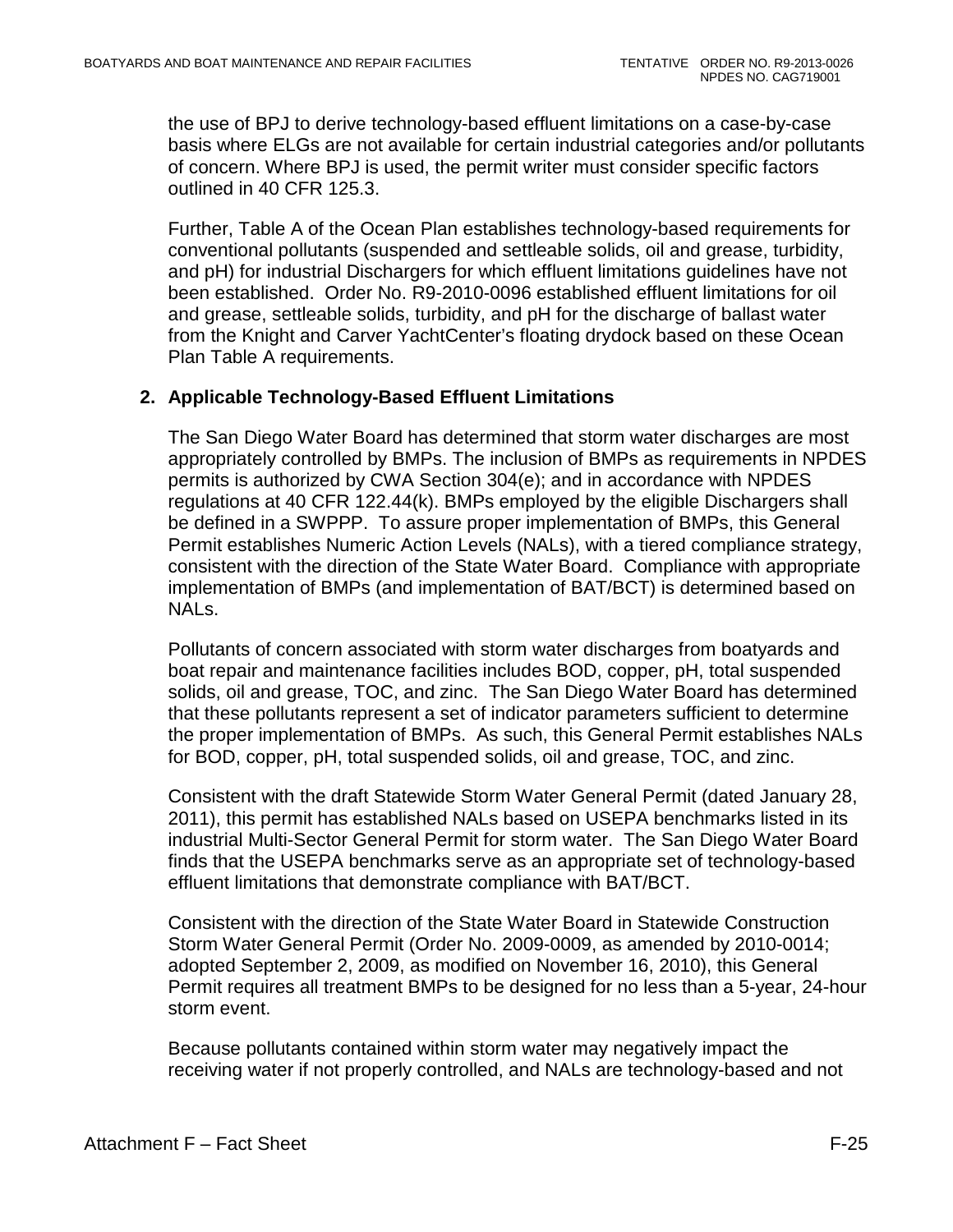necessarily protective of water quality, corrective actions for receiving water limitation violations have also been included within the Order.

Technology-based effluent limitations for the Knight and Carver floating drydock were established in Order No. R9-2010-0096 for oil and grease, settleable solids, turbidity, and pH, based on Table A of the Ocean Plan. These effluent limitations have been established in this General Permit for discharges of ballast water from the Knight and Carver YachtCenter floating drydock based on Order No. R9-2010-0096 and are summarized below. In addition, Table A of the Ocean Plan has a limit of total suspended solids which has been added in this General Permit and is shown below.

#### <span id="page-100-2"></span>**Table F-4. Technology-based Effluent Limitations for the Discharge of Ballast Water from the Knight and Carver YachtCenter, Inc. Floating Drydock**

|                                  | <b>Units</b>          | <b>Effluent Limitations</b> |                       |                                        |  |
|----------------------------------|-----------------------|-----------------------------|-----------------------|----------------------------------------|--|
| <b>Parameter</b>                 |                       | <b>Average Monthly</b>      | <b>Weekly Average</b> | <b>Instantaneous</b><br><b>Maximum</b> |  |
| Oil and Grease                   | mg/L                  | 25                          | 40                    | 75                                     |  |
| Settleable Solids                | mI/L                  | 1.0                         | 1.5                   | 3.0                                    |  |
| <b>Total Suspended</b><br>Solids | mg/L                  | 60                          |                       | --                                     |  |
| Turbidity                        | <b>NTU</b>            | 75                          | 100                   | 225                                    |  |
| pН                               | <b>Standard Units</b> | --                          |                       |                                        |  |

 $1$  Discharges shall be between 7.0 and 9.0 at all times.

## <span id="page-100-0"></span>**C. Water Quality-Based Effluent Limitations (WQBELs)**

WQBELs have been derived to implement WQOs that protect beneficial uses. Both the beneficial uses and the WQOs have been approved pursuant to federal law. USEPA also approved the SIP procedures for calculating individual WQBELs for discharges to inland surface waters (including enclosed bays and estuaries) prior to May 1, 2001. USEPA approved the Basin Plan provisions for calculating WQBELs on May 29, 2000. Most beneficial uses and Basin Plan WQOs were approved under State law and submitted to and approved by USEPA prior to May 30, 2000. Any WQOs and beneficial uses submitted to USEPA prior to May 30, 2000, but not approved by USEPA before that date, are nonetheless "applicable water quality standards for purposes of the [Clean Water] Act" pursuant to 40 CFR 131.21(c)(1). Collectively, this General Permit's restrictions on individual pollutants are no more stringent than those required by CWA water quality standards.

## <span id="page-100-1"></span>**1. Scope and Authority**

As specified in 40 CFR section 122.44(d)(1)(i), permits are required to include WQBELs for pollutants (including toxicity) that are or may be discharged at levels that cause, have reasonable potential to cause, or contribute to an excursion above any state water quality standard. The process for determining reasonable potential and calculating WQBELs when necessary is intended to protect the designated uses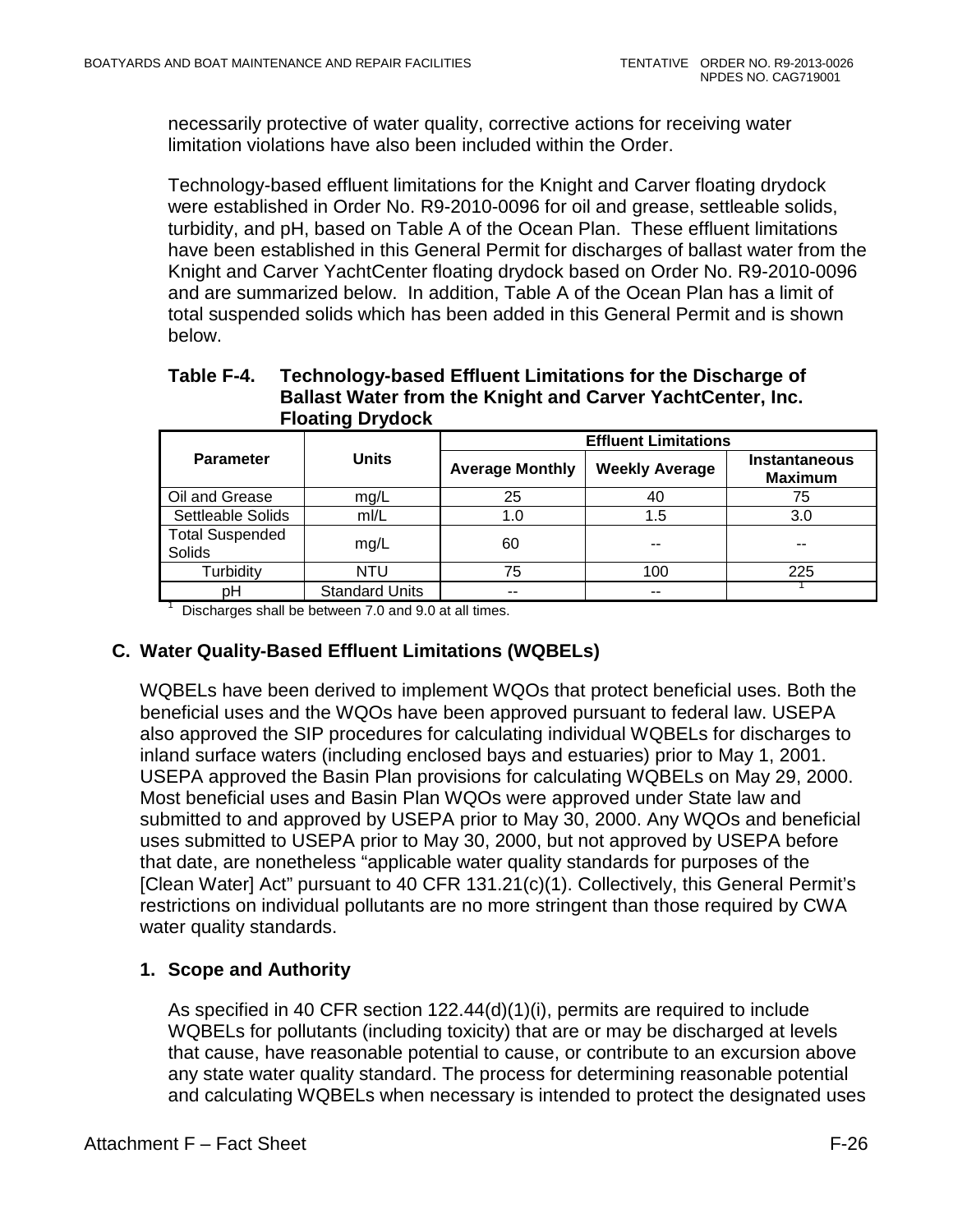of the receiving water as specified in the Basin Plan, achieve applicable water quality objectives and criteria contained in state plans and policies, and meet water quality criteria in the CTR and NTR.

The procedures contained within the SIP for determining reasonable potential and calculating WQBELs are not applicable to the discharge of industrial storm water, but are applicable to the ballast and flood water discharges.

#### <span id="page-101-0"></span>**2. Applicable Beneficial Uses and Water Quality Criteria and Objectives**

The Basin Plan, Ocean Plan, and Thermal Plan designate beneficial uses, establish water quality objectives, and contain implementation programs and policies to achieve those objectives for all waters.

- **a. Basin Plan.** The designated beneficial uses of surface waters throughout the State are summarized in section III.C.1 of this Fact Sheet. The Basin Plan establishes water quality objectives for conventional, non-conventional, and toxic pollutants based on these designated beneficial uses.
- **b. Ocean Plan.** The beneficial uses of the Pacific Ocean are summarized in section III.C.2 of this Fact Sheet.
- **c. Thermal Plan.** The Thermal Plan establishes water quality objectives for inland and coastal waters throughout the State.
- **d. State Implementation Plan (SIP).** The SIP specifies procedures for the implementation of CTR/NTR water quality criteria for the discharge of non-storm water discharges to inland surface waters and enclosed bays and estuaries. The procedures specified in the SIP are not applicable to the discharge of storm water from boatyards and boat maintenance and repair facilities. At the time of drafting this General Permit, no discharges regulated under an NPDES Permit have occurred from the Knight and Carver YachtCenter, Inc. floating drydock. Thus, representative effluent data for the discharge of ballast water from the Knight and Carver YachtCenter, Inc. floating drydock were not available to conduct an RPA. Monitoring requirements have been established for future permitting efforts. Further, a chronic effluent limitation has been established to evaluate compliance with water quality objectives over the term of this General Permit.

#### <span id="page-101-1"></span>**3. Determining the need for WQBELs**

**a.** The Basin Plan establishes a narrative water quality objective for toxicity. Materials and operations on-site at boatyards and boat maintenance and repair facilities may contribute to toxicity within storm water runoff. Further, previous individual NPDES permits for boatyards and boat maintenance and repair facilities eligible for coverage under this General Permit included effluent limitations for acute toxicity to assure compliance with water quality standards.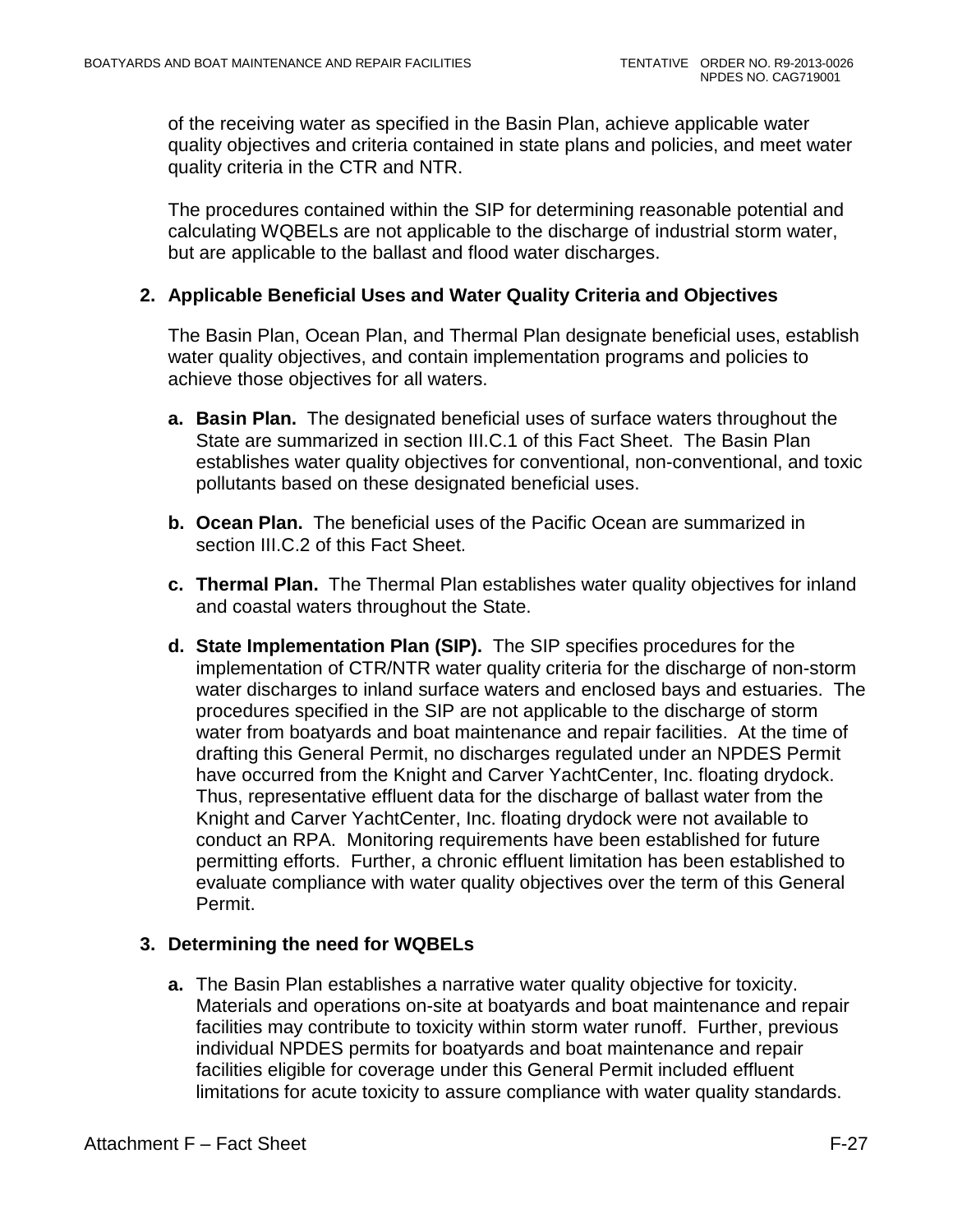As discussed in section IV.C.5 of this Fact Sheet, effluent limitations for whole effluent toxicity have been established in this General Permit for the discharge of storm water.

Order No. R9-2010-0096 established an effluent limitation for chronic toxicity for the discharge of ballast water from the Knight and Carver YachtCenter floating drydock. This General Permit carries over the reasonable potential for chronic toxicity for the discharge of ballast water from the Knight and Carver YachtCenter, Inc. floating drydock. However, the previous chronic effluent limitation was based on the water quality objectives contained in the Ocean Plan. The chronic toxicity effluent limitation established in this General Permit has been established based on the narrative water quality objectives of the Basin Plan, which are directly applicable to this discharge and consistent with the effluent limitation established for storm water discharges. The revised chronic toxicity effluent limitation is considered at least as stringent as the previous chronic toxicity effluent limitation for the Knight and Carver YachtCenter, Inc. floating drydock, and is thus consistent with State and federal anti-backsliding regulations.

**b.** This General Permit establishes effluent limitations for the discharge of ballast water from the Knight and Carver YachtCenter floating drydock based on the requirements of the Thermal Plan based on section 4.B.(1) and is consistent with effluent limitations previously established for the Knight and Carver YachtCenter, Inc. floating drydock.

# <span id="page-102-0"></span>**4. WQBEL Calculations**

WQBEL calculations are not applicable for storm water discharges and no data is available for the ballast water discharge. Chronic toxicity effluent limitations for ballast water are expected to protect beneficial uses until data is available.

## <span id="page-102-1"></span>**5. Whole Effluent Toxicity (WET)**

The Basin Plan defines toxicity as the adverse response of organisms to chemicals or physical agents. Further, the Basin Plan establishes a narrative water quality objective for toxicity:

*"All waters shall be maintained free of toxic substances in concentrations that are toxic, or that produce detrimental physiological responses in human, plant, animal, or aquatic life."* 

The previous individual orders issued to the 9 eligible boatyards established acute toxicity effluent limitations for storm water discharges. The application of chronic toxicity monitoring and effluent limitations for storm water runoff are more desirable than acute toxicity because chronic toxicity is more conservative and provides a better indicator of chronic effects to organisms in the receiving water, other than percent survival. Chronic effects, such as detrimental physiological responses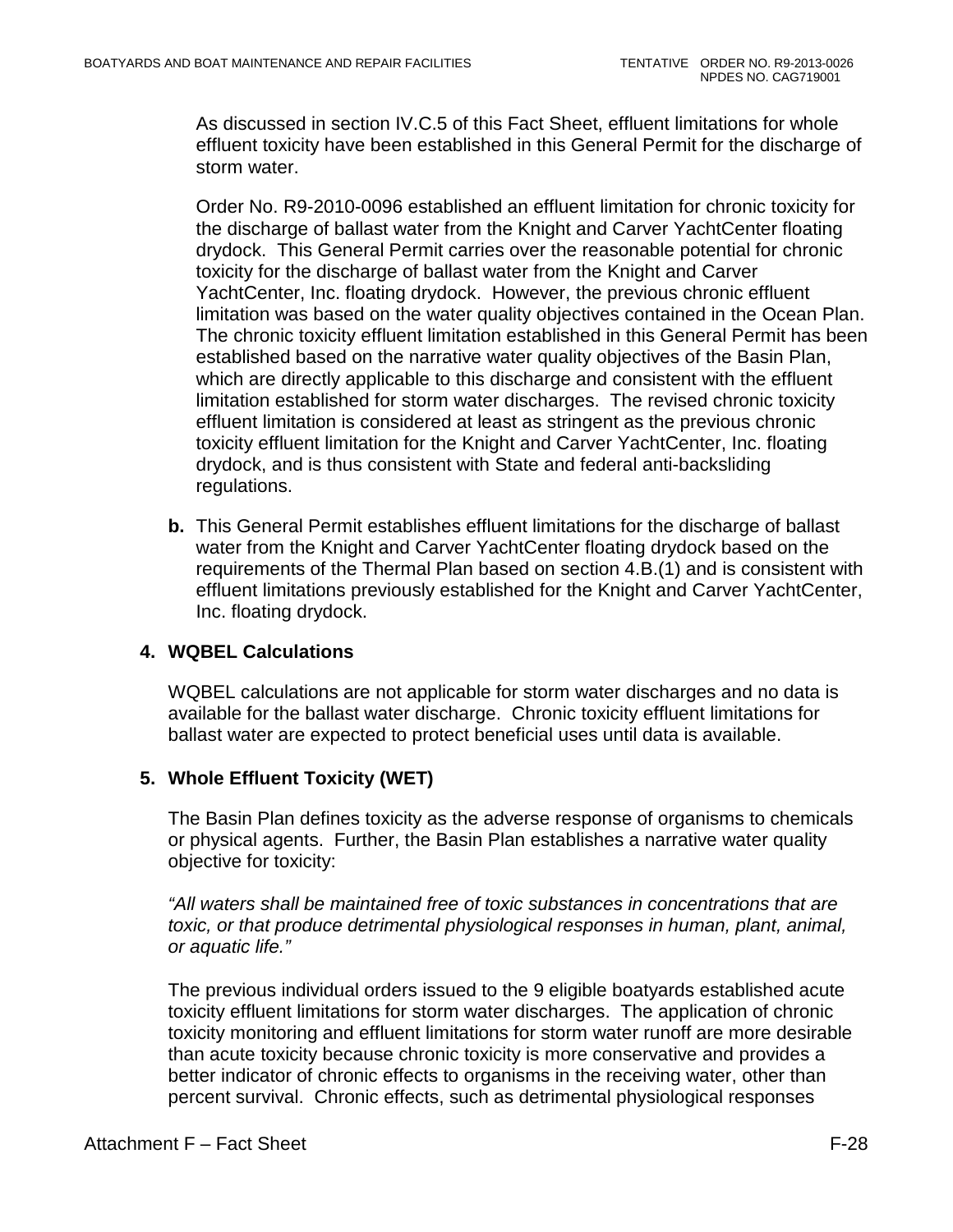(affecting fertilization, growth, reproduction) may be present, even when acute effects such as the death of an organism are not apparent. The use of chronic toxicity allows for a more accurate determination of the narrative water quality objective, which specifies *"detrimental physiological responses"*. Many detrimental physiological responses are not addressed when the test is limited to simply percent survival (i.e. acute toxicity).

Because chronic toxicity is considered to be a more conservative indicator of toxicity, and the monitoring of all storm water and industrial wastewater sample locations for both acute and chronic toxicity would be costly and redundant, the monitoring requirements and effluent limitations for acute toxicity have been removed based on the application of the more conservative chronic toxicity requirements. If the Discharger complies with effluent limitations for chronic toxicity, the Discharger will achieve water quality greater than that necessary to achieve compliance with acute toxicity effluent limitations.

Compliance with the Basin Plan's narrative water quality objective for toxicity shall be determined based on the Test of Significant Toxicity (TST) t-test specified in National Pollutant Discharge Elimination System Test of Significant Toxicity Implementation Document (USEPA/883-R-10-003, 2010) and the percent effect. A Maximum Daily Effluent Limitation for chronic toxicity is established in this General Order and is exceeded when a toxicity test results in a "fail," and the percent effect is greater than or equal to 0.50 for chronic toxicity tests in accordance with Compliance Determination Section XV.I of this General Permit.

#### **Pass**

A test result that rejects the null hypothesis (Ho) below is reported as "Pass" in accordance with the TST approach:

Ho: Mean response (100 percent effluent)  $\leq$  0.75  $\times$  Control mean response

#### **Fail**

A test result that does not reject the null hypothesis (Ho) above is reported as "Fail" in accordance with the TST approach.

If a test result is reported as "Fail" with a percent effect greater than or equal to 0.50, then the Discharger shall follow section VI.C. (Toxicity Reduction Evaluation/ Toxicity Identification Evaluation (TRE/TIE) Process) of this permit.

The TST was designed to statistically compare a test species response to the instream waste concentration (IWC) and a control. Data is analyzed using Welch's ttest and quantal data is appropriately transformed prior to doing so. If the calculated t-value is less than the critical t-value (or table t-value), a sample is declared "toxic" and the test result is a "fail." A sample is deemed "not toxic" and the test result is a "pass" if the calculated t-value is greater than that of the critical t-value.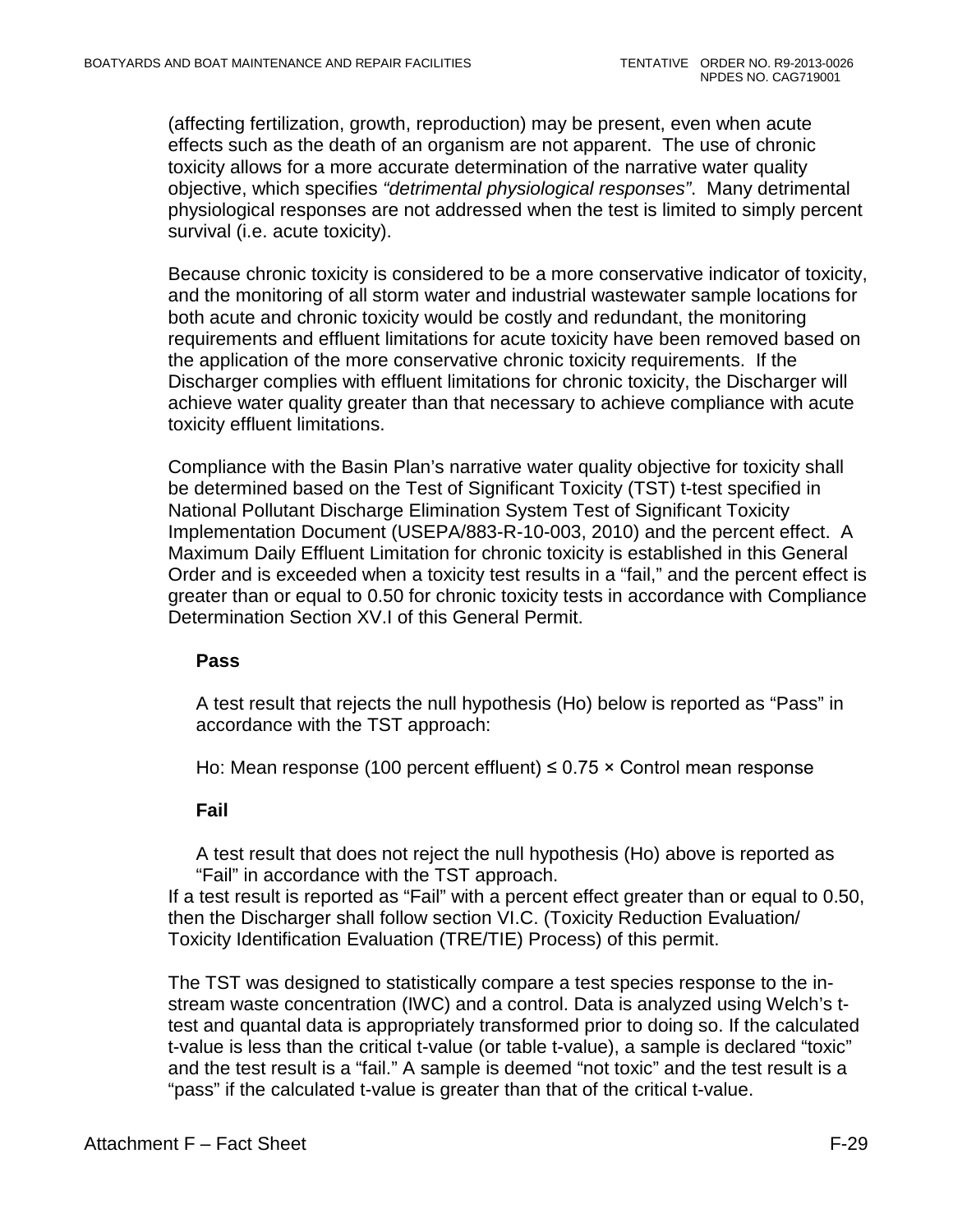The biological effect levels (b values) incorporated into the TST define unacceptable risks to aquatic organisms and substantially decrease the uncertainties associated with the applicability of results obtained from the NOEC and LOEC endpoints. Furthermore, the TST reduces the need for multiple test concentrations which, in turn, will reduce laboratory costs for Dischargers while concurrently improving data interpretation. The most significant improvement the TST offers over that of traditional hypothesis testing, however, is the inclusion of an acceptable false negative rate. While calculating a range of percent minimum significant differences (PMSDs) provides an indirect measure of power for traditional hypothesis tests, setting an appropriate β level (or α level using the TST method) establishes explicit test power and provides motivation to decrease within-test variability which will significantly reduce the risk of unreported toxic events (USEPA 20[1](#page-104-0)0<sup>1</sup>). In addition to its benefits over traditional hypothesis test methods, the TST is simpler to use than point estimate methods as it is less computationally intensive and not model-fit dependent (Grothe et al. 1995 $^2$  $^2$ ).

The decision to conduct a TIE is based upon consideration of multiple factors such as the magnitude and persistence of toxicity. The magnitude of toxicity present in the storm water is an important consideration because a moderate to high level of toxicity typically yield more successful results. Usually, TIEs can be successfully conducted on samples producing at least a 50 percent effect (e.g., >50% mortality or reduction in reproduction), and this value is recommended for general use in selecting samples for TIEs. However, effective TIEs can also be conducted with less toxic samples (e.g., >25% effect), but there is a greater chance of the TIE being inconclusive due to changes in toxicity with storage or variability in response (Norberg-King et al. 2005). A percent effect of 0.50 has been incorporated into the Maximum Daily Effluent Limitation to facilitate a successful TIE.

The instream waste concentration (IWC) for these discharges are established at 100% effluent. Allowances for dilution and a different IWC may be made at the discretion of the San Diego Water Board. Because the San Diego Water Board has no documentation to support a different IWC, the IWC is defined as 100 percent effluent (undiluted). This definition of IWC is consistent with other San Diego Water Board's NPDES permitted discharges to San Diego Bay which do not allow dilution.

Taken together, these refinements of using chronic toxicity instead of acute toxicity and using the TST approach clarifies the requirements for toxicity analyses, provide Dischargers with the positive incentive to generate high quality data, and afford greater protection to aquatic life.

<span id="page-104-0"></span>U.S. Environmental Protection Agency. 2002a. Methods for Measuring the Acute Toxicity of Effluents and Receiving Waters to Freshwater and Marine Organisms (5th Edition). EPA 821-R-02-012. Washington, DC: Office of Water.

<span id="page-104-1"></span>and Marine Organisms (5th Edition). EPA 821-R-02-012. Washington, DC: Office of Water. <sup>2</sup> Grothe DR, Dickson KL, Reed-Judkins DK. 1996. Whole Effluent Toxicity Testing: an Evaluation of Methods and Prediction of Receiving System Impacts. SETAC Pellston Workshop on Whole Effluent Toxicity; 1995 Sept 16-25; Pellston, MI. Pensacola FL: SETAC Pr.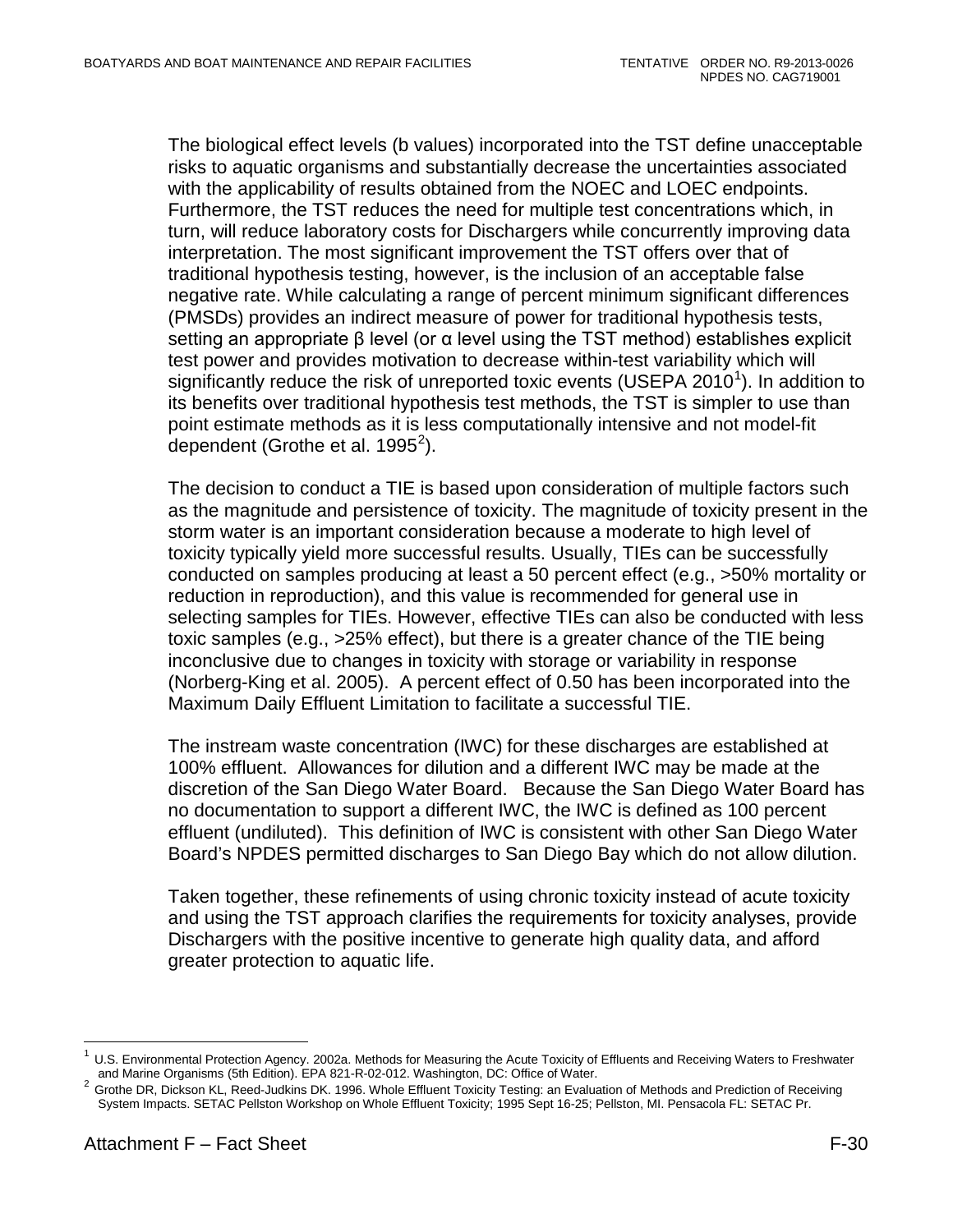# <span id="page-105-1"></span><span id="page-105-0"></span>**D. Final Effluent Limitations**

#### **1. Satisfaction of Anti-Backsliding Requirements**

The effluent limitations and prohibitions contained within this General Permit are at least as stringent as those contained in the previous Orders for the individual Dischargers eligible for coverage under this General Permit. This General Permit complies with all applicable federal and State anti-backsliding regulations.

#### <span id="page-105-2"></span>**2. Satisfaction of Antidegradation Policy**

The requirements of this General Permit conform with federal and State antidegradation policies provided at 40 CFR 131.12 and in State Water Board Resolution No. 68-16. Discharges in conformance with the requirements of this General permit will not result in a lowering of water quality and therefore conform to antidegradation requirements specified in Resolution No. 68-16, which incorporates the federal antidegradation policy at 40 CFR 131.12 where, as here, it is applicable.

#### <span id="page-105-3"></span>**3. Stringency of Requirements**

Both the beneficial uses and the water quality objectives have been approved pursuant to federal law and are the applicable federal water quality standards. All beneficial uses and water quality objectives contained in the Basin Plan were approved under state law and submitted to and approved by USEPA prior to May 30, 2000. Any water quality objectives and beneficial uses submitted to USEPA prior to May 30, 2000, but not approved by USEPA before that date, are nonetheless "applicable water quality standards for purposes of the CWA" pursuant to section 131.21(c)(1). Collectively, this General Permit's restrictions on individual pollutants are no more stringent than required to implement the requirements of the CWA.

## <span id="page-105-4"></span>**4. Final Effluent Limitations**

Final effluent limitations are summarized below:

#### **a. Storm water**

Discharges of industrial storm water to waters of the United States shall maintain compliance with the Maximum Daily Effluent Limitation for chronic toxicity. The MDEL is based on the outcome of the Test of Significant Toxicity (TST) approach and the resulting percent effect at the Instream Waste Concentration (IWC). The MDEL is exceeded when a toxicity test results in a "fail," and the percent effect is greater than or equal to 0.50 for chronic toxicity tests in accordance with Compliance Determination Section XV. of this General Permit.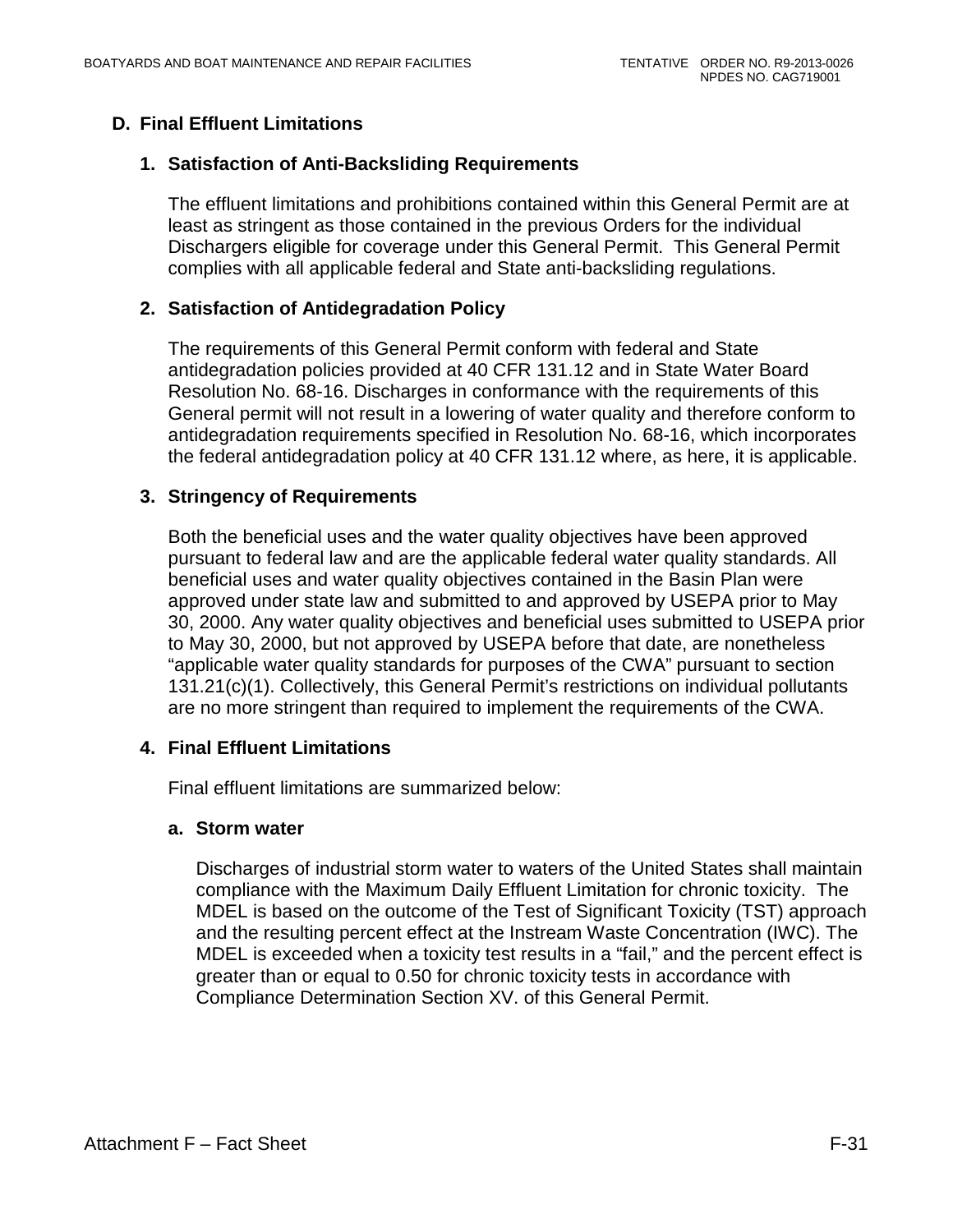# **b. Ballast Water from the Knight and Carver YachtCenter Floating Drydock**

<span id="page-106-0"></span>

|                                  | <b>Units</b>            | <b>Effluent Limitations</b> |                       |                                        |  |
|----------------------------------|-------------------------|-----------------------------|-----------------------|----------------------------------------|--|
| <b>Parameter</b>                 |                         | <b>Average Monthly</b>      | <b>Weekly Average</b> | <b>Instantaneous</b><br><b>Maximum</b> |  |
| Oil and Grease                   | mg/L                    | 25                          | 40                    | 75                                     |  |
| Settleable Solids                | m/L                     | 1.0                         | 1.5                   | 3.0                                    |  |
| <b>Total Suspended</b><br>Solids | mg/L                    | 60                          | --                    | --                                     |  |
| Turbidity                        | <b>NTU</b>              | 75                          | 100                   | 225                                    |  |
| рH                               | <b>Standard Units</b>   | --                          | --                    |                                        |  |
| Temperature                      | °F                      | --                          | --                    |                                        |  |
| <b>Chronic Toxicity</b>          | Pass/Fail & %<br>Effect |                             |                       | 3                                      |  |

#### **Table F-5. Knight and Carver YachtCenter Ballast Water Effluent Limitations**

<sup>1</sup> Discharges shall be between 7.0 and 9.0 at all times.<br>
<sup>2</sup> Discharges shall not be greater than 20°F over the natural temperature of the receiving water at any time.<br>
<sup>3</sup> Discharges shall maintain compliance with the MDEL is based on the outcome of the Test of Significant Toxicity (TST) approach and the resulting percent effect at the Instream Waste Concentration (IWC). The MDEL is exceeded when a toxicity test results in a "fail," and the percent effect is greater than or equal to 0.50 for chronic toxicity tests in accordance with Compliance Determination Section XV.I of this General Permit.

#### **c. Numeric Action Levels (NAL)**

In addition to toxicity effluent limitations for storm water, NALs have been established and are summarized below.

<span id="page-106-1"></span>

| <b>Parameter</b>                                    | <b>Test Method</b>                                   | <b>Detection</b><br>Limit | <b>Reporting</b><br><b>Units</b> | <b>Daily NAL</b><br>Value (2.5X<br><b>Annual NAL)</b> | <b>Annual NAL</b><br>Value |
|-----------------------------------------------------|------------------------------------------------------|---------------------------|----------------------------------|-------------------------------------------------------|----------------------------|
| pH <sup>1</sup>                                     | Field Test with<br>Calibrated Portable<br>Instrument |                           | s.u.                             | $5.5 - 9.5$                                           | $6.0 - 9.0$                |
| <b>Total Suspended</b><br>Solids (TSS) <sup>1</sup> | EPA 160.2 SM2540-<br>D                               | 1                         | mg/L                             | 250                                                   | 100                        |
| Total Oil &<br>Grease $(TOG)^T$                     | EPA 413.2 or EPA<br>1664                             | 1                         | mg/L                             | 37.5                                                  | 15                         |
| Zinc, Total<br>Recoverable                          | EPA 200.8                                            | 0.0005                    | mg/L                             | $0.65**$                                              | $0.26**$                   |
| Copper, Total<br>Recoverable                        | EPA 200.8                                            | 0.0005                    | mg/L                             | $0.083**$                                             | 0.0332**                   |
| Lead, Total<br>Recoverable                          | EPA 200.8                                            | 0.0005                    | mg/L                             | $0.655**$                                             | $0.262**$                  |
| Chemical Oxygen<br>Demand                           | <b>SM 5220C</b>                                      | 1                         | mg/L                             | 300                                                   | 120                        |
| <b>Biochemical</b><br>Oxygen Demand                 | <b>SM 5210B</b>                                      | 3                         | mg/L                             | 75                                                    | 30                         |

#### **Table F-6. Numeric Action Levels**

SM – Standard Methods for the Examination of Water and Wastewater, 18<sup>th</sup> edition

 $EPA - EPA$  test methods

Test methods with lower detection limits may be necessary when discharging to impaired water bodies.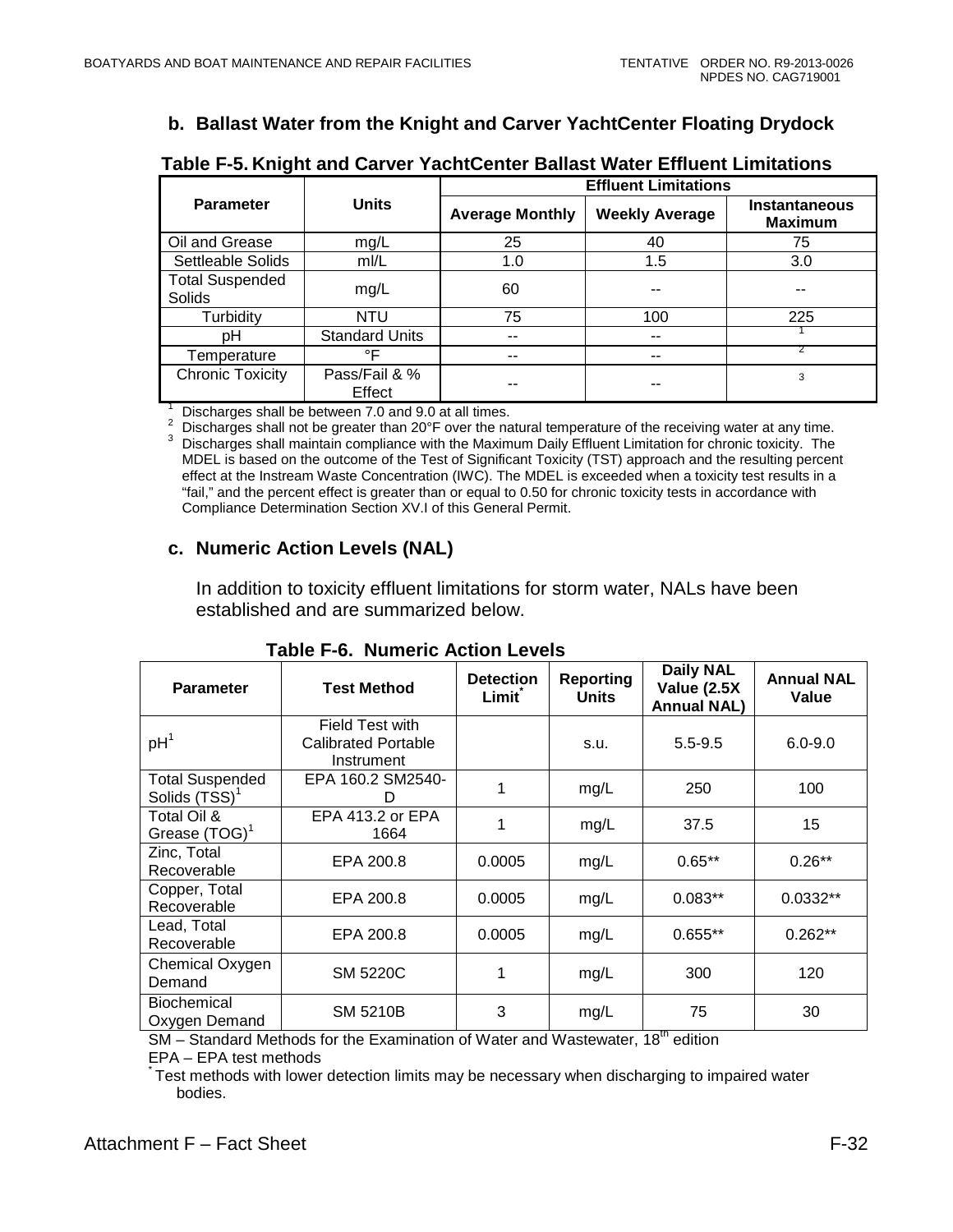| <b>Parameter</b> | <b>Test Method</b> | <b>Detection</b><br>_imit | Reporting<br>Units | <b>Daily NAL</b><br>Value (2.5X)<br><b>Annual NAL)</b> | <b>Annual NAL</b><br>Value |
|------------------|--------------------|---------------------------|--------------------|--------------------------------------------------------|----------------------------|
|------------------|--------------------|---------------------------|--------------------|--------------------------------------------------------|----------------------------|

\*\*The NAL is the highest value used by USEPA based on their hardness table in the 2008 Multi Sector General Permit.

## <span id="page-107-0"></span>**V. RATIONALE FOR RECEIVING WATER LIMITATIONS**

Receiving water limitations of this General Permit are derived from the water quality objectives for enclosed bays and estuaries established by the Basin Plan, Sediment Quality Plan, and other applicable water quality control plans and policies.

Typical boatyard operations are in close proximity to receiving waters and create the potential for discharge to surface waters via waterborne runoff from impervious surfaces, airborne transport of particulates, and via accidental/illicit pollutant releases from spills or otherwise. Some work at boatyards is also conducted on vessels that remain in, or are returned to the receiving water. This topside or interior work may also result in discharges of wastes or pollutants such as particulates from abrasive blasting, sanding, or spilled paints/solvents to receiving waters.

BMPs implemented by the boatyard industry in San Diego prior to the 1990s were deficient in many respects and led to excessive discharges of waste to San Diego Bay which lead to cleanup and abatement orders for metals in the sediment. BMPs have improved much since the 1990s, but inadequate implementation of BMPs could lead to polluted sediment. This potential for discharge and past elevated sediment concentrations demonstrates that there is reasonable potential to cause or contribute to an exceedance of the sediment quality objectives which have been included as receiving water limitations.

## <span id="page-107-1"></span>**VI. RATIONALE FOR MONITORING AND REPORTING REQUIREMENTS**

40 CFR 122.48 requires that all NPDES permits specify requirements for recording and reporting monitoring results. Water Code sections 13267 and 13383 authorize the San Diego Water Board to require technical and monitoring reports. The MRP (Attachment E) of this General Permit establishes monitoring and reporting requirements to implement federal and State requirements. The following provides the rationale for the monitoring and reporting requirements contained in the MRP for this Facility.

## <span id="page-107-2"></span>**A. Effluent Monitoring**

Dischargers are required to conduct monitoring of the permitted discharge in order to determine compliance with permit conditions. Monitoring requirements are given in the Monitoring and Reporting Program (Attachment E) of this General Permit. This provision requires compliance with the monitoring and reporting program, and is based on 40 CFR 122.44(i), 122.62, 122.63 and 124.5. A MRP is a standard requirement in almost all NPDES permits (including the proposed Order) issued by the San Diego Water Board. In addition to containing definitions of terms, it specifies general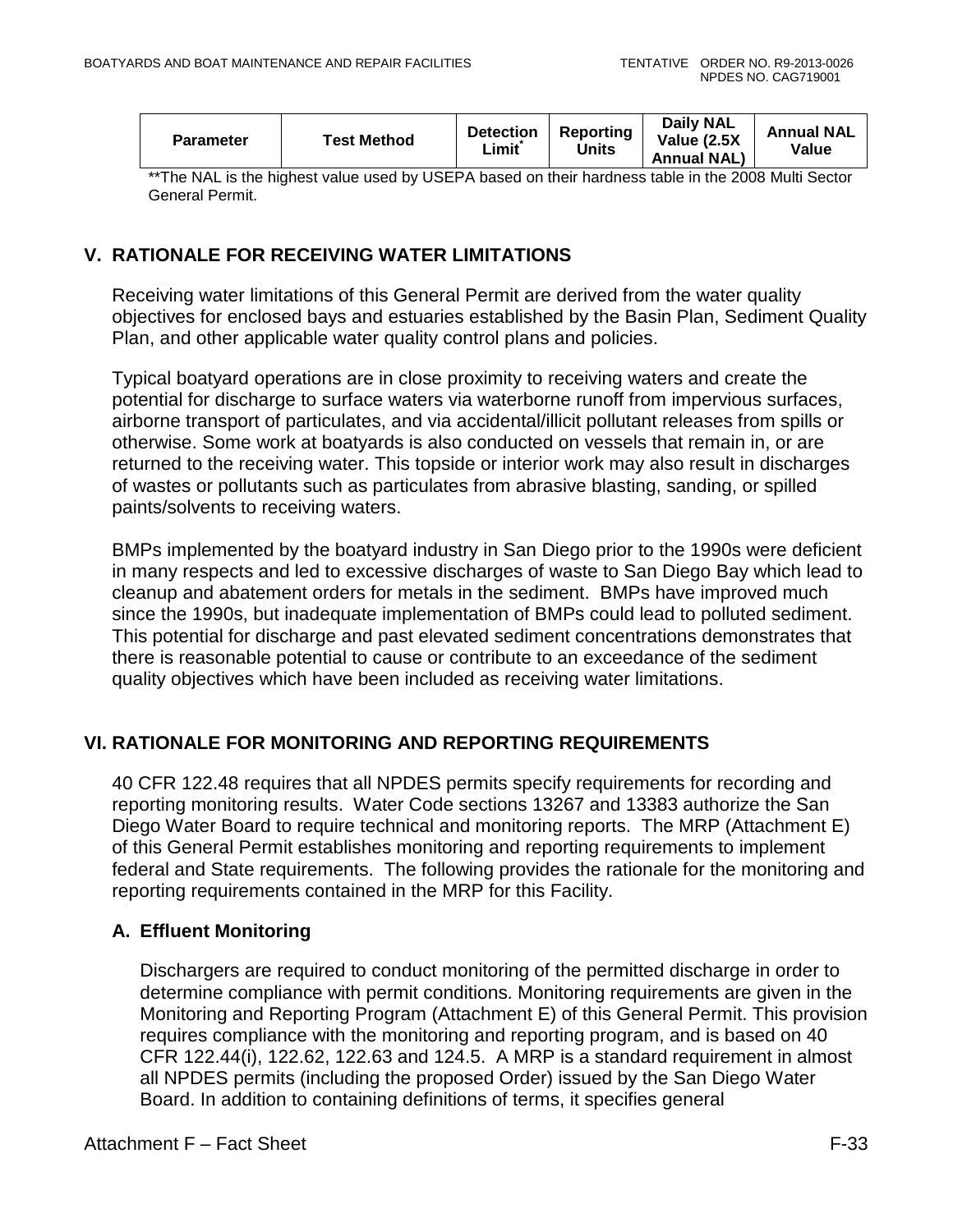sampling/analytical protocols and the requirements of reporting of spills, violations, and routine monitoring data in accordance with NPDES regulations, the Water Code, and San Diego Water Board's policies. Pollutants to be monitored include all pollutants for which effluent limitations or NALs are specified or that may otherwise be necessary to characterize effluents and determine impacts to the receiving water.

Further, this General Permit establishes monitoring twice during the permit term for all CTR priority pollutants for the discharge of ballast water from the Knight and Carver YachtCenter, Inc. floating drydock as necessary to determine reasonable potential as specified within the SIP.

# **B. Whole Effluent Toxicity Testing Requirements**

As described in section IV.C.5. of this Fact Sheet, annual WET testing is required by this General Permit to determine compliance with the effluent limitation for chronic toxicity.

## **C. Receiving Water Monitoring**

## **1. Receiving Water and Sediment Monitoring**

The State Water Board's Water Quality Control Plan for Enclosed Bays and Estuaries of California – Part 1 Sediment Quality (Sediment Quality Plan) became effective on August 25, 2009. This plan establishes sediment quality objectives, beneficial uses that these objectives are intended to protect, and a program of implementation including monitoring and analysis requirements. This General Permit establishes monitoring and analysis requirements consistent with the Sediment Quality Plan.

This General Permit requires Dischargers in Category 1 to conduct receiving water and sediment monitoring individually, or by participating in a monitoring coalition with a group of boatyards or other existing monitoring coalition. Boatyards that discharge water from storms smaller than a 5-year, 24-hour storm (http://www.wrcc.dri.edu/pcpnfreq/sca5y24.gif) are Category 1. The 5-year, 24-hour storm requirement is consistent with State Water Board in Statewide Construction Storm Water General Permit (Order No. 2009-0009, as amended by 2010-0014; adopted September 2, 2009, as modified on November 16, 2010). This Construction General Permit requires all treatment BMPs to be designed for no less than a 5 year, 24-hour storm event. In addition, the two categories of monitoring is consistent with the San Diego Region's General Fireworks Permit, Order No. R902011-0022 (General National Pollutant Discharge Elimination System (NPDES) Permit for Residual Firework Pollutant Waste Discharges to Waters of the United States in the San Diego Region from the Public Display of Fireworks)

Category 2 monitoring is required for boatyards that only discharge water from a 5- year, 24-hour storm [\(http://www.wrcc.dri.edu/pcpnfreq/sca5y24.gif\)](http://www.wrcc.dri.edu/pcpnfreq/sca5y24.gif) or larger. Receiving water and sediment monitoring is not required by Category 2 Dischargers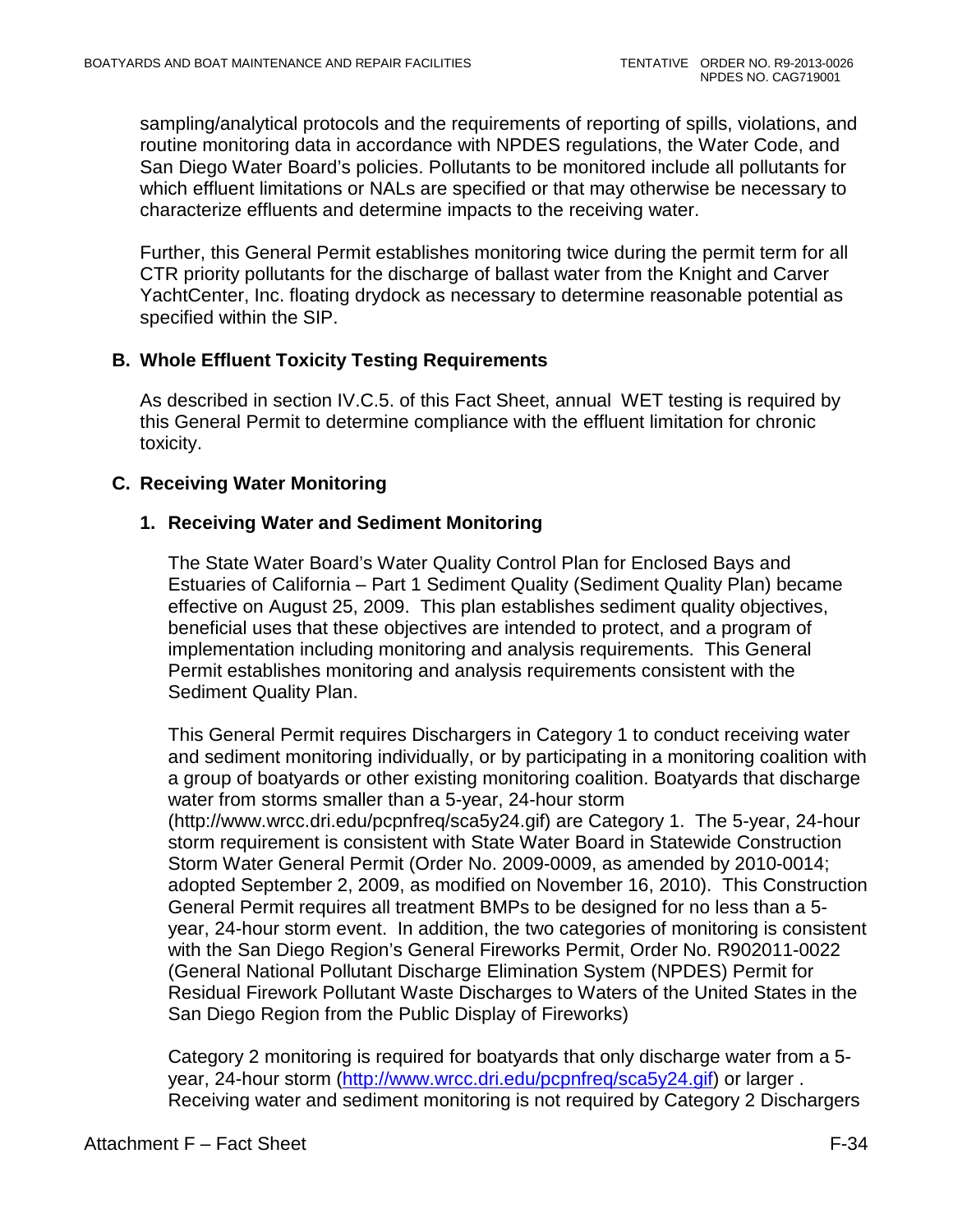unless otherwise determined by the San Diego Water Board based on the following considerations:

- a. Receiving water body characteristics including circulation, depth, assimilative capacity; CWA 303(d) listed impairments, and beneficial uses;
- b. The frequency of storm water discharge events into the receiving water;
- c. The compliance of the boatyard with provisions of this order including SWPPP implementation;
- d. Proximity of the boatyard to existing or proposed State Water Quality Protection Areas, inclusive of Areas of Special Biological Significance (ASBS) or other environmental sensitive receiving waters; or
- e. Any other relevant water quality factors

# **D. Other Monitoring Requirements**

## **1. Compliance Certifications**

This General Permit requires Dischargers to submit annual and quarterly certifications indicating compliance with applicable discharge prohibitions and provisions of this General Permit. This requirement is consistent with requirements contained in previous individual NPDES permits for the eligible Dischargers and is necessary to evaluate compliance with the conditions of this General Permit.

## **2. Spill / Illicit Discharge Log**

Section X of this General Permit requires the implementation of a SWPPP. Further, this General Permit contains prohibitions for certain discharges associated with industrial activity within boatyards. Dischargers are required to maintain and submit a Spill/Illicit Discharge Log to assist in determining compliance with the requirements of this General Permit. This requirement is consistent with requirements contained in previous individual NPDES permits for the eligible Dischargers and is necessary to evaluate compliance with the conditions of this General Permit.

## **3. Chemical Utilization Records**

This General Permit requires the Dischargers to maintain records of all the hazardous material used at the facility over the previous 5-year period. Records must be available to the San Diego Water Board upon request or during an inspection of the facility.

## **4. Storm Water and Non-storm Water Monitoring**

Section X of this General Permit requires the implementation of a SWPPP. Further, this General Permit establishes NALs. Storm water and non-storm water monitoring is necessary to evaluate the effective implementation of the Dischargers' SWPPP and determine compliance with NALs.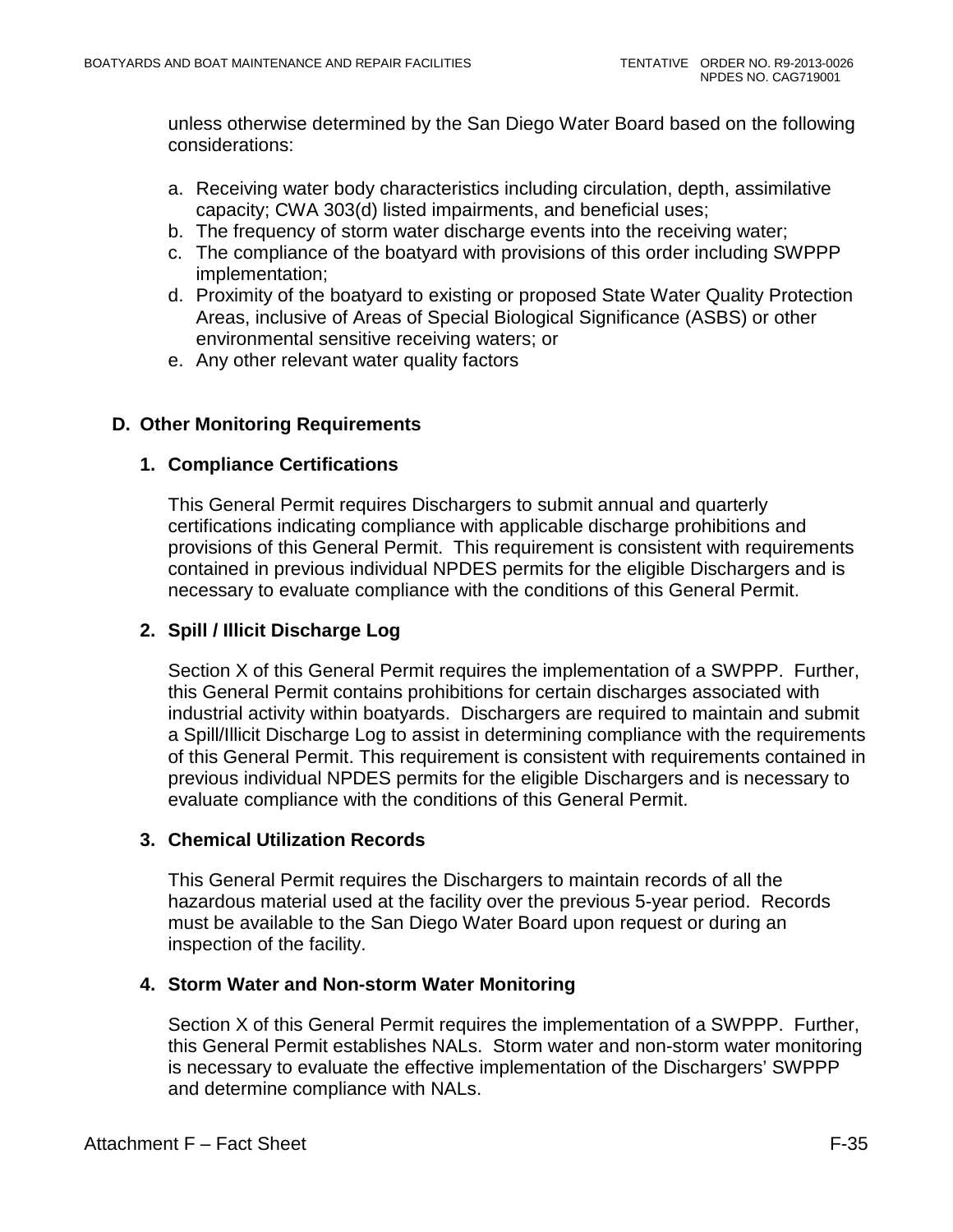# **5. Knight and Carver YachtCenter, Inc. Floating Drydock Requirements**

Section X of this General Permit requires the implementation of a SWPPP which are both applicable to activities occurring on the Knight and Carver YachtCenter Floating Drydock. These reporting requirements are necessary to determine compliance with the implementation of these plans. These requirements are consistent with the requirements established in their previous NPDES permit.

## **E. Reporting Requirements**

## **1. Self-Monitoring Reports and California Integrated Water Quality System (CIWQS)**

At any time during the term of this permit, the State Water Board or San Diego Water Board may notify the Discharger to electronically submit Self-Monitoring Reports (SMRs) using the State Water Board's California Integrated Water Quality System (CIWQS) Program Web site

(http://www.waterboards.ca.gov/ciwqs/index.html). Until such notification is given, the Discharger shall submit an electronic copy of the SMR on a CD to the San Diego Water Board Office.

CIWQS is one of the Water Boards' primary regulatory information tracking systems. It is a web-based relational database for core regulatory data for use by staff, management, and the public, and it allows the regulated community to submit certain types of information to the Water Boards in compliance with adopted orders.

## **2. Discharge Monitoring Reports (DMRs)**

Currently, only major Dischargers are required to submit discharge monitoring reports (DMRs), in addition to self-monitoring reports. The facilities regulated by this Order have been classified by USEPA and the San Diego Water Board as a minor discharge and therefore is currently not required to submit DMRs. However, DMRs can be required from any Discharger regardless of the major/minor designation. USEPA may be requiring DMRs from all Dischargers in electronic or paper form in the future.

# **VII. RATIONALE FOR PROVISIONS**

## **A. Standard Provisions**

Standard Provisions, which apply to all NPDES permits in accordance with 40 CFR 122.41, and additional conditions applicable to specified categories of permits in accordance with 40 CFR 122.42, are provided in Attachment D to the Order.

40 CFR 122.41(a)(1) and (b) through (n) establish conditions that apply to all Stateissued NPDES permits. These conditions must be incorporated into the permits either expressly or by reference. If incorporated by reference, a specific citation to the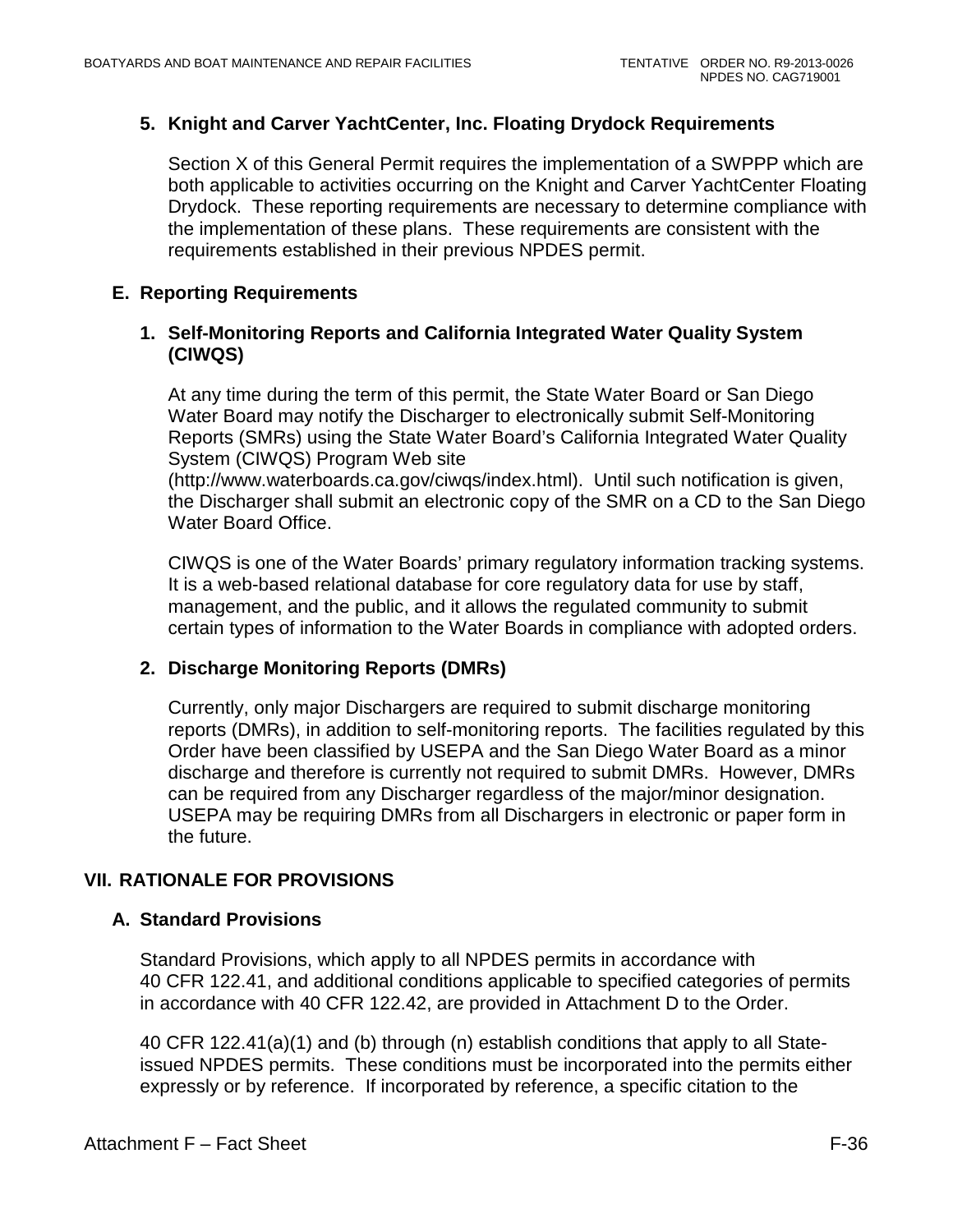regulations must be included in the Order. 40 CFR 123.25(a)(12) allows the State to omit or modify conditions to impose more stringent requirements. In accordance with 40 CFR 123.25, this General Permit omits federal conditions that address enforcement authority specified in 40 CFR 122.41(j)(5) and (k)(2) because the enforcement authority under the Water Code is more stringent. In lieu of these conditions, this General Permit incorporates by reference Water Code section 13387(e).

# **B. Special Provisions**

# **1. Reopener Provisions**

This General Permit may be re-opened and modified, revoked, and reissued or terminated in accordance with the provisions of 40 CFR Parts 122, 123, 124, and 125. Similarly, coverage under this General Permit may be revoked or modified. The San Diego Water Board may reopen the permit to modify permit conditions and requirements. Causes for modifications to this General Permit or coverage under this General Permit include the promulgation of new regulations, modification in sludge use or disposal practices, or adoption of new regulations by the State Water Board or San Diego Water Board, including revisions to the Basin Plan.

# **2. Storm Water Discharge Requirements**

Storm water discharge requirements are based on 40 CFR 122(k)(4), which states that BMPs may be required to control or abate the discharge of pollutants when the practices are reasonably necessary to achieve effluent limitations and standards or to carry out the purposes and intent of the CWA. These requirements are similar to the storm water discharge requirements contained in the previous individual NPDES permits for Dischargers eligible for coverage under this General Permit.

This Order requires the Dischargers to continue to implement and regularly update a SWPPP as specified in Attachment H.

# **3. Special Studies, Technical Reports and Additional Monitoring Requirements**

# **a. Toxicity Reduction Requirements**

The Basin Plan contains a narrative toxicity objective that states, "All waters shall be maintained free of toxic substances in concentrations that produce detrimental physiological responses in human, plant, animal, or aquatic life." (Basin Plan at page 3-29.) This provision requires the Discharger to develop an Initial Investigative TRE Workplan in accordance with USEPA guidance which shall include steps the Discharger intends to follow if toxicity is measured above the effluent limitation for toxicity. This provision also includes requirements to initiate the TRE/TIE process if the results of toxicity testing exceed the effluent limitation for chronic toxicity.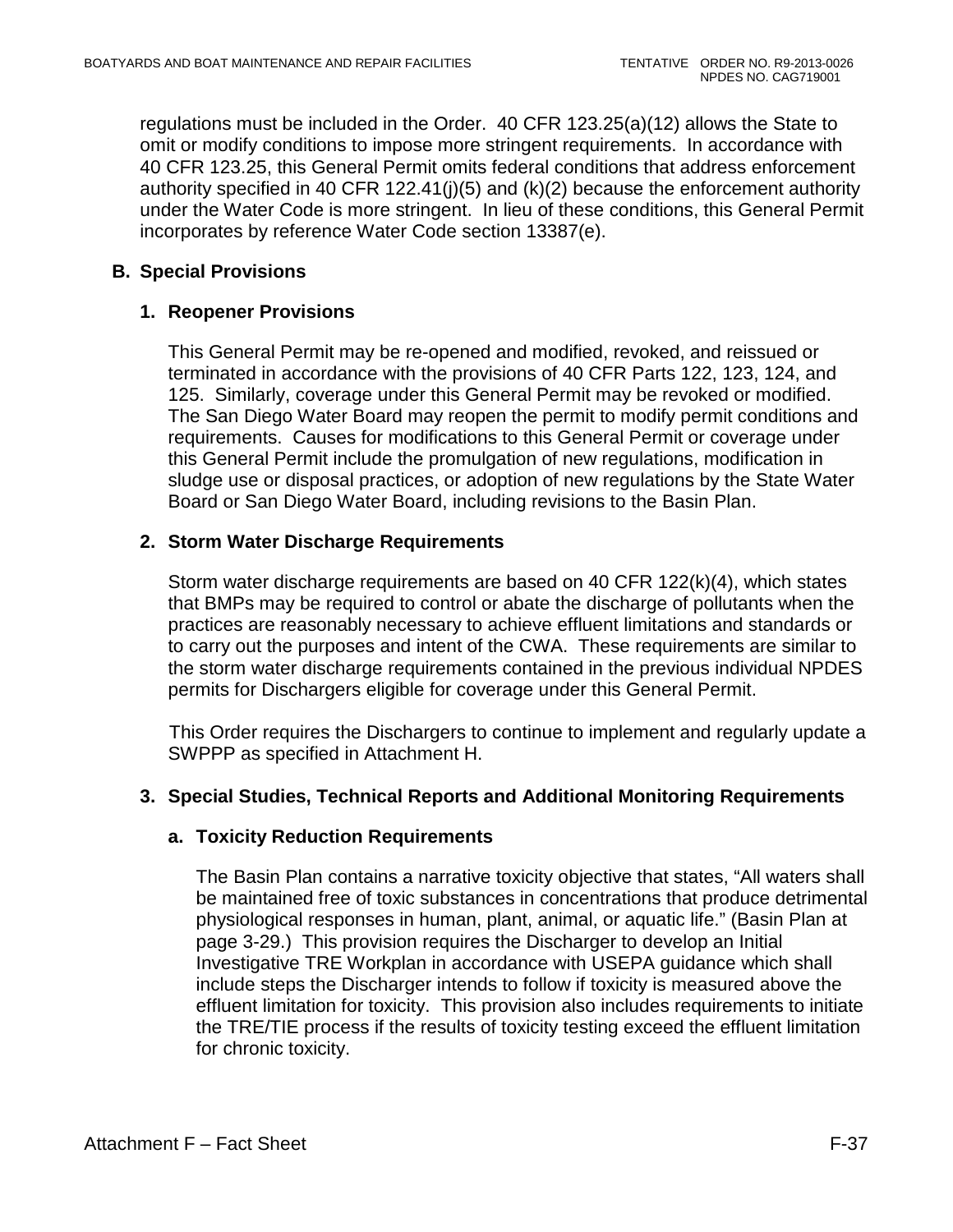# **4. Other Special Provisions – Not Applicable**

## **VIII. PUBLIC PARTICIPATION**

As a step in the adoption process of this General Permit, the San Diego Water Board has developed Tentative Order No. R9-2013-0026. The San Diego Water Board has taken the following steps to encourage public participation in the San Diego Water Board's proceedings to consider adoption of the Tentative Order.

#### **A. Notification of Interested Parties**

The San Diego Water Board has notified the Dischargers and interested agencies and persons of its intent to prescribe waste discharge requirements for the discharges covered under this General Permit and provided them with an opportunity to submit their written comments and recommendations. Notification was published in the San Diego Union Tribune and the Orange County Register on February 8, 2013 and posted on the San Diego Water Board web site on February 8, 2013.

On February 8, 2013, a public hearing notice and the Tentative Order were emailed to all known interested persons and posted on the San Diego Water Board's website.

#### **B. Written Comments**

Interested persons wishing to submit written comments on the Tentative Order must submit them so that they are received no later than 5:00 p.m. on March 11, 2013. Written comments received after this date will not be provided to the San Diego Water Board members prior to the hearing. Written comments must be mailed, faxed, or delivered to the San Diego Water Board's office at 9174 Sky Park Court, Suite 100, San Diego, CA 92123, FAX: (858) 571-6972. Timely submitted electronic written comments are acceptable and should be submitted via e-mail to the attention of Kristin Schwall at kschwall@waterboards.ca.gov. Please indicate in the subject line of all written comments "Comment - Tentative Order No. R9-2013-0026, Place ID: 785854.

If the submitted written comments exceed five pages in length or contain foldouts, color graphics, or maps, 15 hard copies must be submitted for distribution to the San Diego Water Board members and staff.

The submission of written comments is the opportunity for interested persons to raise and comment on issues pertaining to the terms and conditions of the Tentative Order. Consistent with State Water Board regulations that apply to this proceeding, written comments received after the close of the comment period will not be accepted and will not be incorporated into the administrative record if doing so would prejudice any party. Written comments received by the close of the comment period will be provided to the San Diego Water Board members for their review in advance of a public hearing to consider adoption of the Tentative Order. All timely written comments will also be posted as they are received on the San Diego Water Board website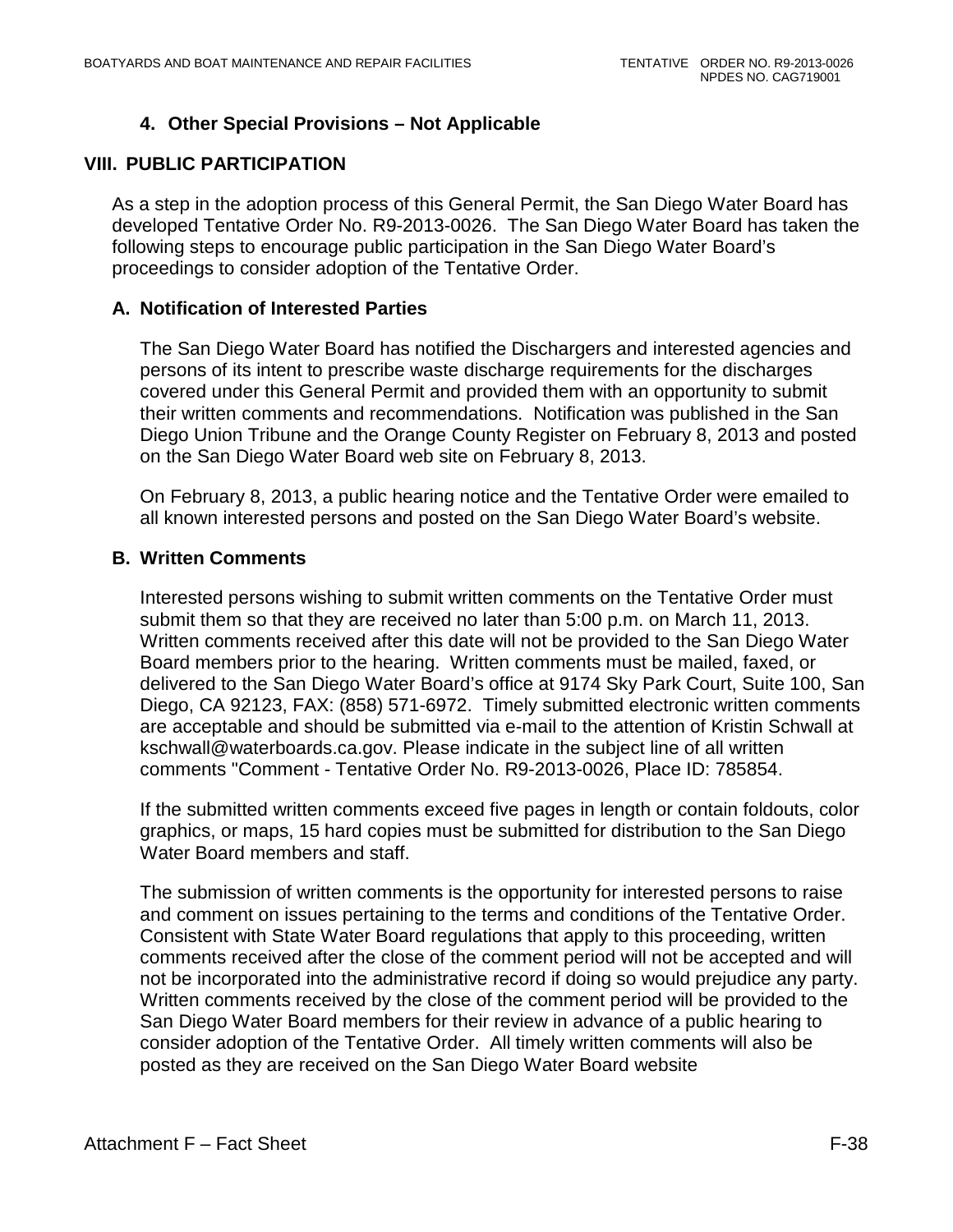# **C. Public Hearing**

Tentative Order No. R9-2013-0026 will be considered by the San Diego Water Board for adoption in a public hearing during its regular Board meeting as follows:

Date: Wednesday, April 10, 2013 Time: 9:00 AM Location: San Diego Regional Water Quality Control Board Regional Board Meeting Room 9174 Sky Park Court, Suite 100 San Diego, CA 92123

Interested persons are invited to attend the hearing. At the public hearing, the San Diego Water Board will hear testimony, if any, pertinent to the Tentative Order. Participants in the public hearing will have an opportunity to address the San Diego Water Board members at the hearing subject to reasonable limitations prior to the Board taking action on the Tentative Order.

Please be aware that dates and venues may change. The San Diego Water Board Web address is [http://www.State Water Board.ca.gov/rwqcb9](http://www.swrcb.ca.gov/rwqcb9) where you can access the current agenda for changes in dates and locations.

## **D. Waste Discharge Requirements Petitions**

Any aggrieved person may petition the State Water Resources Control Board to review the decision of the San Diego Water Board regarding the final WDRs. The petition must be submitted within 30 days of the San Diego Water Board's action to the following address:

State Water Resources Control Board Office of Chief Counsel P.O. Box 100, 1001 I Street Sacramento, CA 95812-0100

# **E. Information and Copying**

The Report of Waste Discharge (RWD), related documents, tentative effluent limitations and special provisions, comments received, and other information are on file and may be inspected at the address above at any time between 8:30 a.m. and 4:45 p.m., Monday through Friday. Copying of documents may be arranged through the San Diego Water Board by calling (858) 467-2952.

Additional information can be found at the San Diego Water Board's website at: [http://www.waterboards.ca.gov/sandiego/water\\_issues/programs/npdes/boatyards/boat](http://www.waterboards.ca.gov/sandiego/water_issues/programs/npdes/boatyards/boatyards.shtml) [yards.shtml](http://www.waterboards.ca.gov/sandiego/water_issues/programs/npdes/boatyards/boatyards.shtml)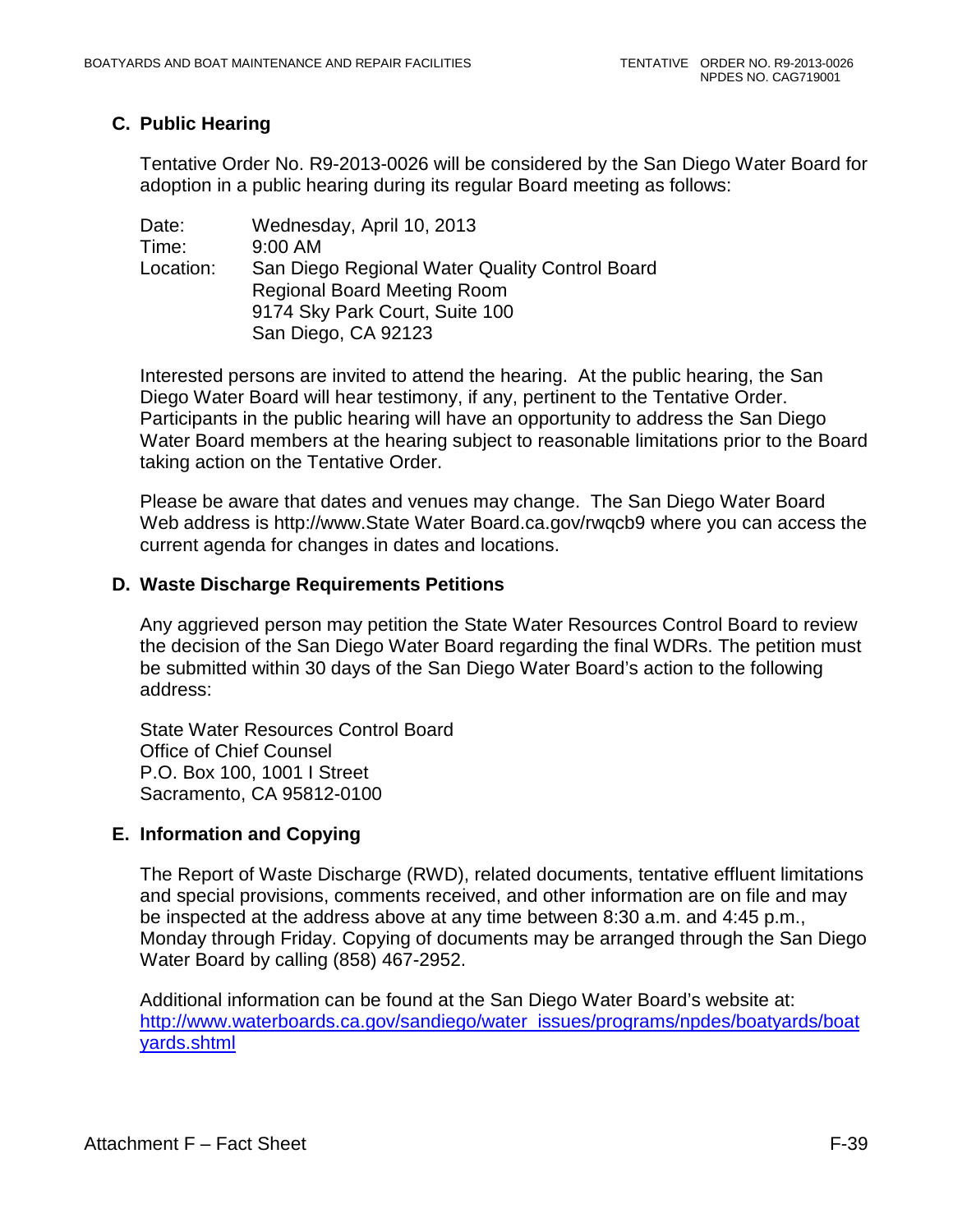# **F. Register of Interested Persons**

Any person interested in being placed on the mailing list for information regarding the General Permit should contact the San Diego Water Board, reference this facility, and provide a name, address, and phone number. If you wish to receive future e-mail notices and information on the issuance of the Tentative Order, please subscribe to our electronic email list at

[http://www.waterboards.ca.gov/resources/email\\_subscriptions/reg9\\_subscribe.shtml.](http://www.waterboards.ca.gov/resources/email_subscriptions/reg9_subscribe.shtml) Subscribe to "Boatyard General NPDES Permit."

## **G. Additional Information**

Requests for additional information or questions regarding this General Permit should be directed to **Kristin Schwall** at **858-467-2345** or **kschwall@waterboards.ca.gov**.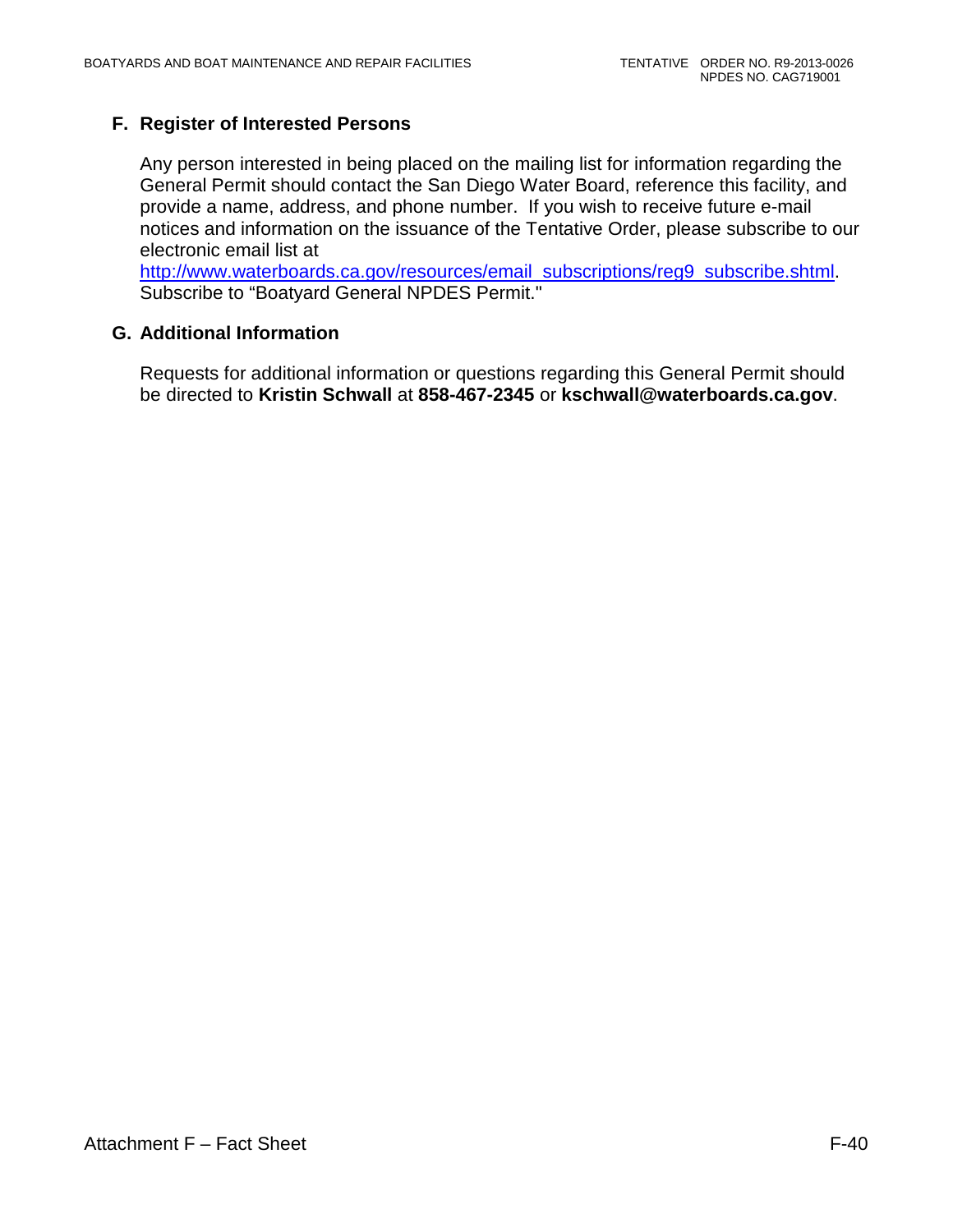# **ATTACHMENT G – DISCHARGE PROHIBITIONS CONTAINED IN THE BASIN PLAN**

# **I. Basin Plan Discharge Prohibitions**

- **A.** The discharge of waste to waters of the State in a manner causing, or threatening to cause a condition of pollution, contamination or nuisance as defined in Water Code section 13050, is prohibited.
- **B.** The discharge of waste to land, except as authorized by WDRs of the terms described in Water Code section 13264 is prohibited.
- **C.** The discharge of pollutants or dredged or fill material to waters of the United States except as authorized by an NPDES permit or a dredged or fill material permit (subject to the exemption described in Water Code section 13376) is prohibited.
- **D.** Discharges of recycled water to lakes or reservoirs used for municipal water supply or to inland surface water tributaries thereto are prohibited, unless this San Diego Water Board issues an NPDES permit authorizing such a discharge; the proposed discharge has been approved by the State of California Department of Public Health and the operating agency of the impacted reservoir; and the Discharger has an approved fail-safe long-term disposal alternative.
- **E.** The discharge of waste to inland surface waters, except in cases where the quality of the discharge complies with applicable receiving water quality objectives, is prohibited. Allowances for dilution may be made at the discretion of the San Diego Water Board. Consideration would include stream flow data, the degree of treatment provided and safety measures to ensure reliability of facility performance. As an example, discharge of secondary effluent would probably be permitted if stream flow provided 100:1 dilution capability.
- **F.** The discharge of waste in a manner causing flow, ponding, or surfacing on lands not owned or under the control of the Discharger is prohibited, unless the discharge is authorized by the San Diego Water Board.
- **G.** The dumping, deposition, or discharge of waste directly into waters of the State, or adjacent to such waters in any manner which may permit it being transported into the waters, is prohibited unless authorized by the San Diego Water Board.
- **H.** Any discharge to a storm water conveyance system that is not composed entirely of storm water is prohibited unless authorized by the San Diego Water Board. [The federal regulations, 40 CFR 122.26(b)(13), define storm water as storm water runoff, snow melt runoff, and surface runoff and drainage. 40 CFR 122.26(b)(2) defines an illicit discharge as any discharge to a storm water conveyance system that is not composed entirely of storm water except discharges pursuant to an NPDES permit and discharges resulting from firefighting activities.] [Section 122.26 amended at 56 FR 56553, November 5, 1991; 57 FR 11412, April 2, 1992].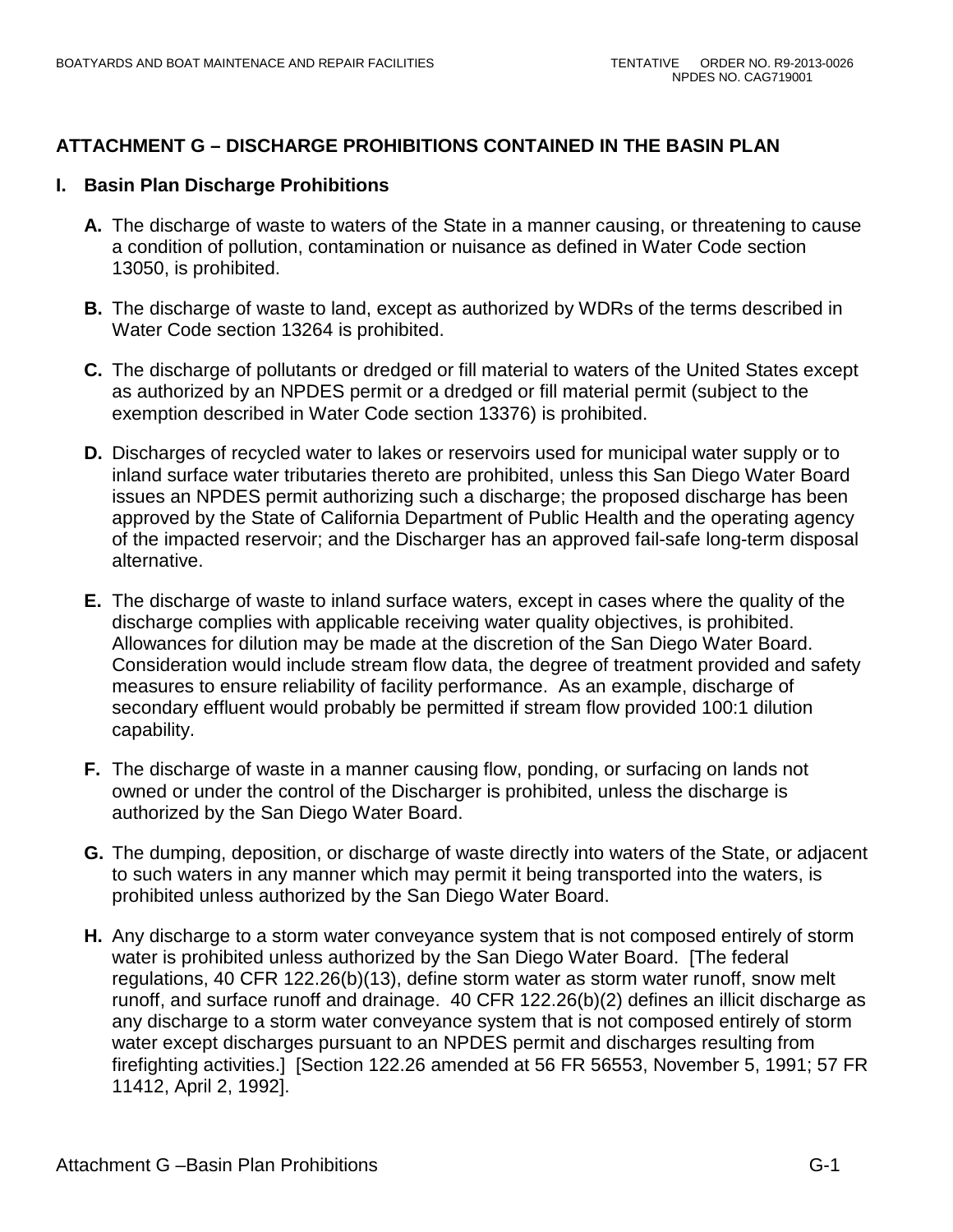- **I.** The unauthorized discharge of treated or untreated sewage to waters of the State or to a storm water conveyance system is prohibited.
- **J.** The discharge of industrial wastes to conventional septic tank/ subsurface disposal systems, except as authorized by the terms described in Water Code section 13264, is prohibited.
- **K.** The discharge of radioactive wastes amenable to alternative methods of disposal into the waters of the State is prohibited.
- **L.** The discharge of any radiological, chemical, or biological warfare agent into waters of the State is prohibited.
- **M.** The discharge of waste into a natural or excavated site below historic water levels is prohibited unless the discharge is authorized by the San Diego Water Board.
- **N.** The discharge of sand, silt, clay, or other earthen materials from any activity, including land grading and construction, in quantities which cause deleterious bottom deposits, turbidity or discoloration in waters of the State or which unreasonably affect, or threaten to affect, beneficial uses of such waters is prohibited.
- **O.** The discharge of treated or untreated sewage from vessels to Mission Bay, Oceanside Harbor, Dana Point Harbor, or other small boat harbors is prohibited.
- **P.** The discharge of untreated sewage from vessels to San Diego Bay is prohibited.
- **Q.** The discharge of treated sewage from vessels to portions of San Diego Bay that are less than 30 feet deep at MLLW is prohibited.
- **R.** The discharge of treated sewage from vessels, which do not have a properly functioning USCG certified Type 1 or Type II marine sanitation device, to portions of San Diego Bay that are greater than 30 feet deep at MLLW is prohibited.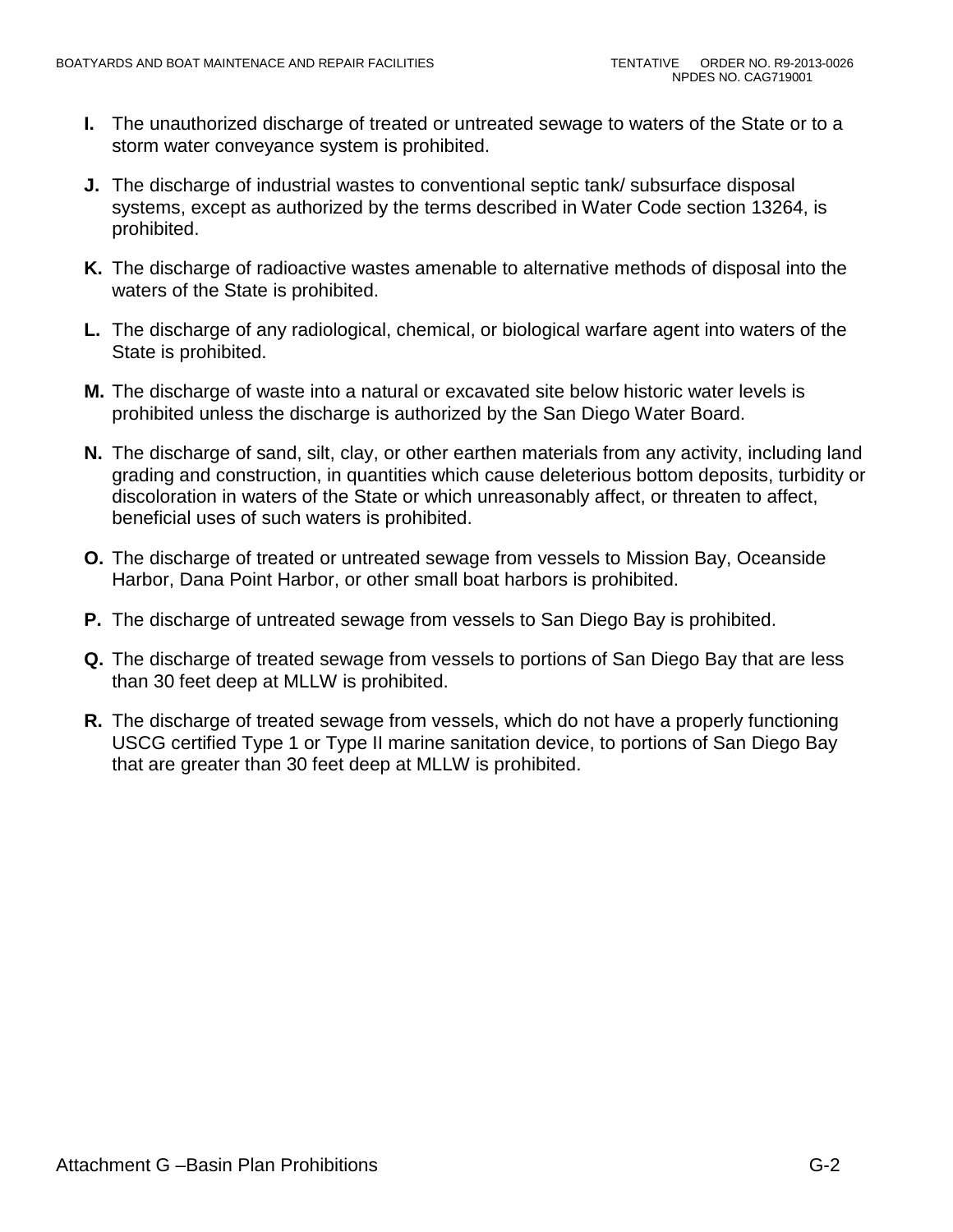# **ATTACHMENT H – STORM WATER POLLUTION PREVENTION PLAN**

- **A.** A Storm Water Pollution Prevention Plan (SWPPP) shall be developed, implemented, and maintained by the Discharger and incorporated into the Discharger's Best Management Practices (BMP) Plan. The SWPPP shall be designed to comply with Best Available Technology (Best Conventional Technology Currently Achievable (BAT/SCT)) and be certified in accordance with Attachment D, Standard Provisions, Section V.B. The SWPPP shall be retained at the Discharger's facility and must be submitted to the San Diego Water Board Officer by 90 days from the effective date of this Order or issuance of a Notice of Enrollment.
- **B.** The San Diego Water Board may notify a Discharger of any deficiencies found in the review of the SWPPP. Within 30 days of receipt of the San Diego Water Board's notification, the Discharger shall submit a time schedule to correct the deficiencies in the SWPPP. After making the required changes, the Discharger shall provide written certification that the changes have been made.
- **C.** The Discharger shall amend the SWPPP whenever there is a change in operation or maintenance, which may affect the discharge of significant quantities of pollutants to surface waters. The SWPPP should also be amended if it is in violation of conditions of this General Permit or has not achieved the general objectives of preventing or reducing pollutants in its storm water discharge(s).
- **D.** The SWPPP shall provide a description of potential sources which may be expected to add significant quantities of pollutants to storm water discharges, or which may result in industrial process water discharges to surface waters. The SWPPP shall include, at a minimum, the following items:
	- **1.** A map extending approximately one-quarter mile beyond the property boundaries of the Discharger showing:
		- **a.** General topography,
		- **b.** Surface water bodies, and
		- **c.** The discharge points where the storm water discharges to surface waters.

The requirements of this paragraph may be included in the site map required in the following paragraph if appropriate.

- **2.** A site map showing:
	- **a.** Storm water conveyance, retention, and/or discharge structures;
	- **b.** An outline of the storm water drainage areas for each storm water discharge point and designation of the storm water discharge point where monitoring will be performed;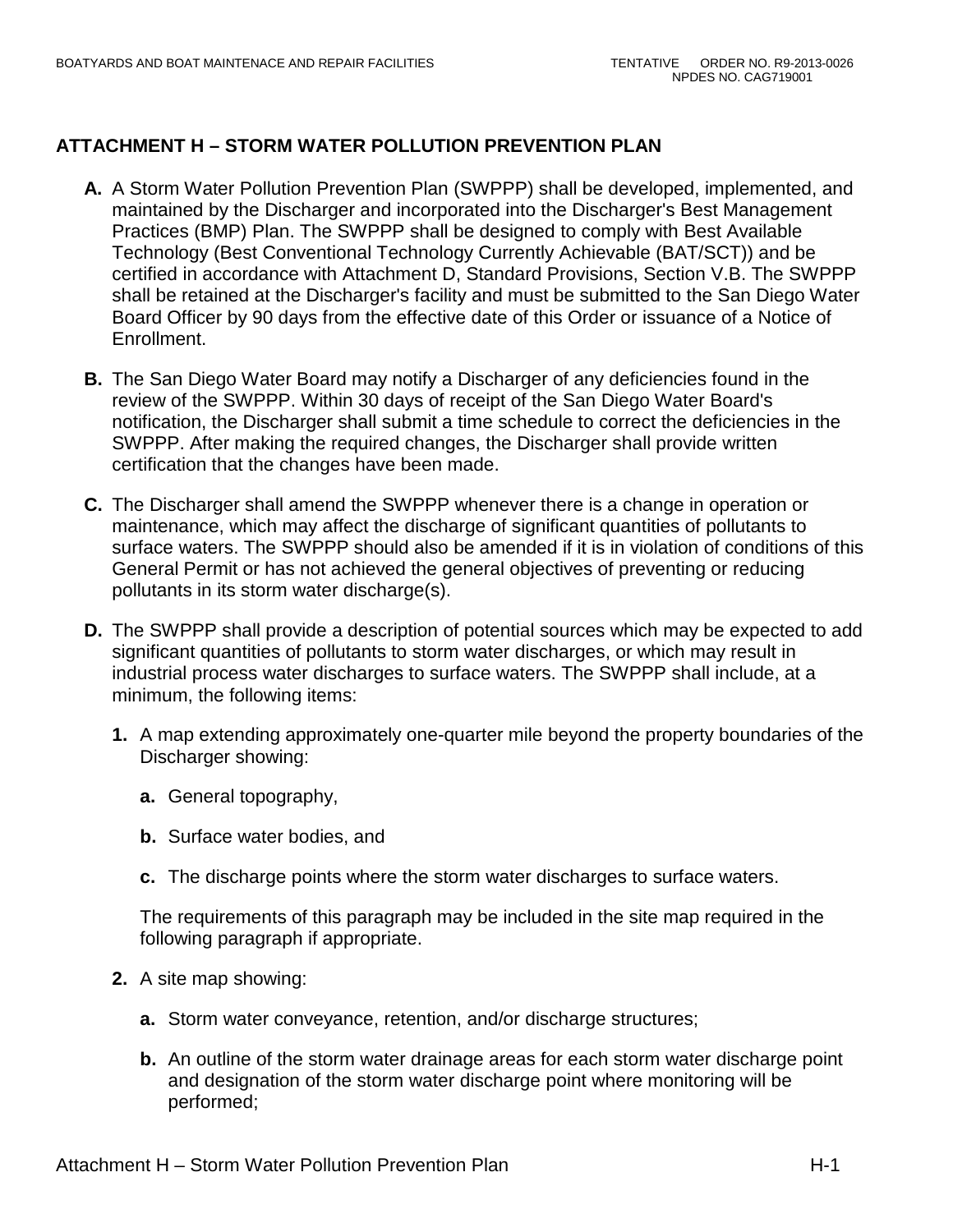- **c.** Paved areas, parking areas, and buildings;
- **d.** Areas of pollutant contact, existing or potential;
- **e.** Location of existing storm water structural control measures (i.e., berms, coverings, etc.);
- **f.** Maintenance and repair areas; and
- **g.** Enclosed hazardous materials storage areas.
- **3.** A narrative description of the following:
	- **a.** Significant materials that have been treated, stored, disposed, spilled, or leaked in significant quantities in storm water discharges within the last three years;
	- **b.** Materials, equipment, and management practices employed to minimize contact of significant materials with storm water discharges;
	- **c.** Material loading, unloading, and access areas;
	- **d.** Existing structural and non-structural control measures (if any) to reduce pollutants in storm water discharges;
	- **e.** Methods of on-site storage and disposal of significant materials; and
	- **f.** Outdoor storage, manufacturing, and processing activities including activities that generate significant quantities of dust or particulates.
- **4.** A list of pollutants that are likely to be present in storm water discharges in significant quantities and an estimate of the annual quantities of these pollutants in the storm water discharges.
- **5.** An estimate of the size of the facility's maintenance and repair areas (in square feet), and the percent of impervious surface. The volume of storm water discharge can be estimated by multiplying the inches of rainfall (converted to feet by dividing by 12) by the square feet of surface area of the maintenance and repair areas, then multiplying the product by the impervious factor. The volume calculated, now in cubic feet, can be converted to gallons by multiplying by 7.5 (there are 7.5 gallons per cubic foot). For example,

 $(1$  inch) / (12 inches per foot) = 0.083 feet

 $(0.083$  feet) x  $(500 \text{ square feet}) = 41.7$  cubic feet

If the area under consideration is approximately 90% covered by asphalt, then the impervious factor is 90% or 0.90. Therefore,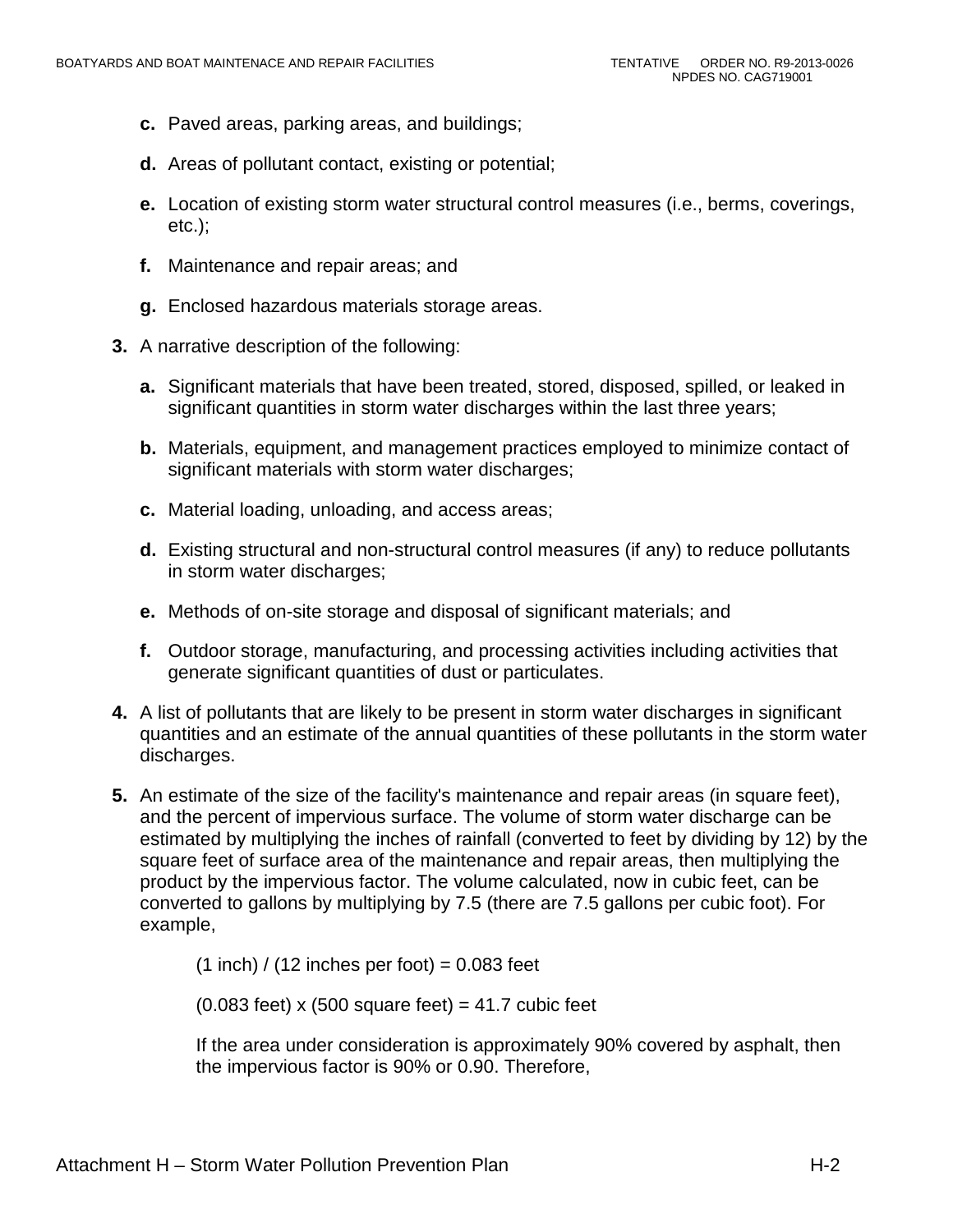$(41.7 \text{ cubic feet}) \times (0.90) = 37.5 \text{ cubic feet},$  and

 $(37.5 \text{ cubic feet}) \times (7.5 \text{ gallons per cubic foot}) = 281 \text{ gallons}$ 

- **6.** A list of significant spills or leaks of toxic or hazardous pollutants that have occurred within the last three years. This shall include:
	- **a.** Toxic chemicals (listed in 40 CFR Part 372) that have been discharged to storm water as reported on USEPA Form R; and
	- **b.** Oil or hazardous substances in excess of reportable quantities (see 40 CFR Part 110,117, or 302).
- **7.** A summary of existing sampling data (if any) describing pollutants in storm water discharges.
- **8.** The SWPPP shall describe the Discharger's storm water pollution prevention and control management measures as follows:
	- **a. Storm Water Pollution Prevention Personnel.** Identify the specific individuals (and job titles) that are responsible for developing, implementing, and revising the SWPPP.
	- **b. Preventive Maintenance.** Preventive maintenance involves inspection and maintenance of storm water conveyance system devices (clarifiers, oil water separators, catch basins, containment tanks, pumps/sumps, etc.), and inspection and testing of plant equipment and systems that could fail and result in discharges of pollutants in resulting storm water discharges.
	- **c. Good Housekeeping.** Good housekeeping requires the maintenance of clean and orderly facility areas that discharge storm water. Material handling areas shall be inspected and cleaned to reduce the potential for pollutants to enter surface waters.
	- **d. Spill Prevention and Response.** Identification of areas where significant materials may spill into or otherwise enter storm water discharge points. Specific material handling procedures, storage requirements, and cleanup equipment and procedures shall be identified, as appropriate. Internal reporting procedures for spills of significant materials shall be established.
	- **e. Storm Water Pollution Prevention Practices.** Storm water pollution prevention practices, other than those which control the source of pollutants, include measures such as installing oil and grit separators, diverting storm water into retention basins, etc. Based on assessment of the potential of various sources to contribute pollutants to storm water discharges in significant quantities, additional storm water pollution prevention practices to remove pollutants from storm water discharges may need to be implemented.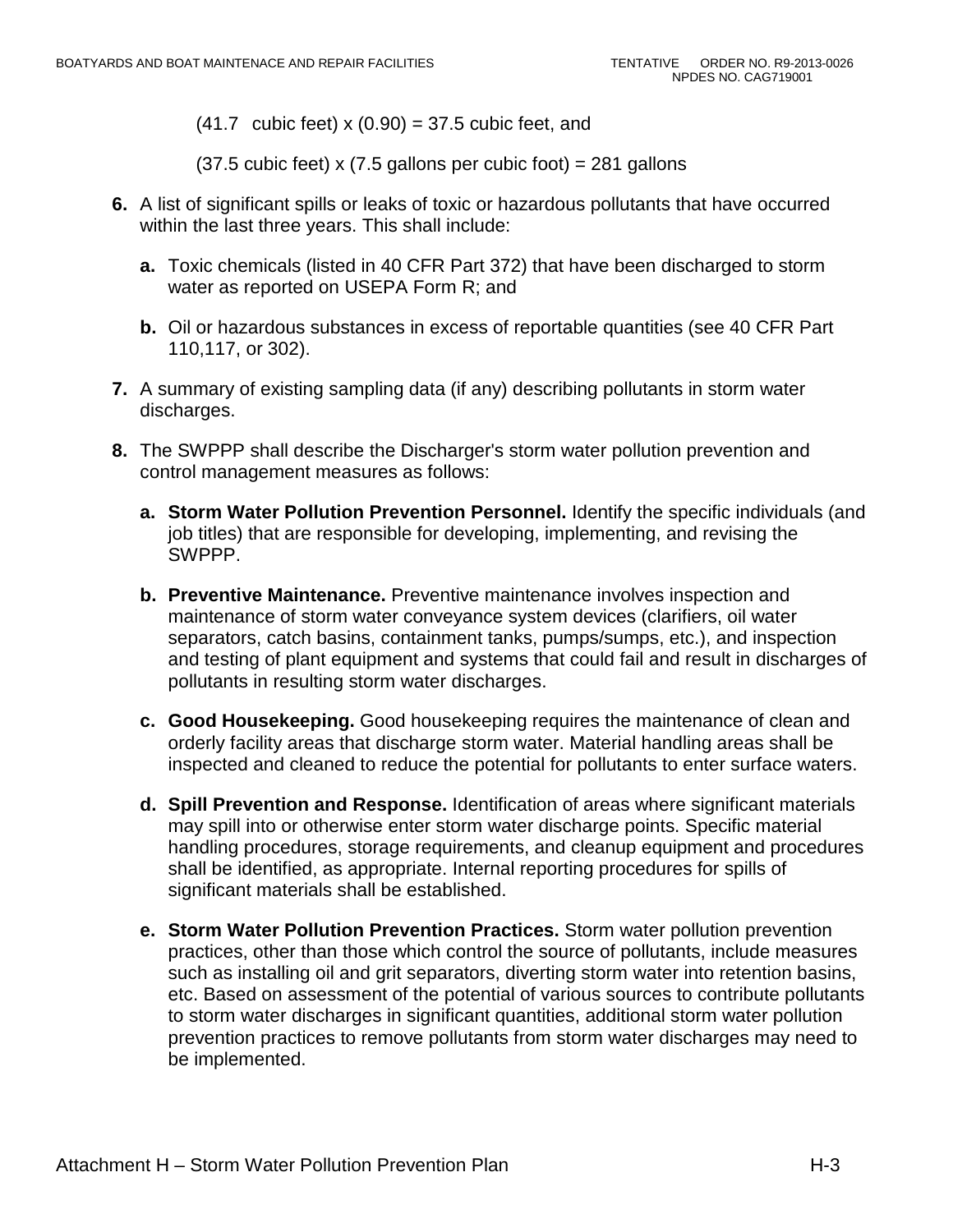**9.** Pollution prevention measure or BMPs to be considered for implementation in the SWPPP shall include, but not be limited to the following:

| <b>Category</b>                                       | <b>Practices</b>                                                                                                                                                                                            |
|-------------------------------------------------------|-------------------------------------------------------------------------------------------------------------------------------------------------------------------------------------------------------------|
| Hydrowashing                                          | Collect and contain the discharges from the pressure<br>$\bullet$<br>washing area so they are not co-mingled with storm water<br>discharges.                                                                |
|                                                       | Use no detergents or additives<br>٠                                                                                                                                                                         |
|                                                       | Implement diagonal trenches or berms and sumps to<br>collect wash water                                                                                                                                     |
| Surface Preparation,<br>Sanding, and Paint<br>Removal | Enclose, cover, or contain blasting and sanding activities<br>٠                                                                                                                                             |
|                                                       | Using the least hazardous blasting media economically<br>٠<br>available                                                                                                                                     |
|                                                       | Cover drains, trenches, and drainage channels; prohibit<br>٠<br>uncontained blasting or sanding activities over open water                                                                                  |
|                                                       | Clean storm water conveyances of deposits of blasting<br>٠<br>debris and paint chips                                                                                                                        |
|                                                       | Prohibit blasting or sanding activities during windy<br>٠<br>conditions                                                                                                                                     |
|                                                       | Inspect and clean sediment traps<br>٠                                                                                                                                                                       |
|                                                       | Collect spent abrasives and store under a cover to await<br>proper disposal                                                                                                                                 |
|                                                       | Enclose, cover, or contain painting activities<br>$\bullet$                                                                                                                                                 |
|                                                       | If painting and blasting are performed outside use plastic<br>barriers or tarpaulin curtains to surround the activity to<br>contain debris, overspray, and spillage                                         |
|                                                       | Prohibit uncontained spray painting over open water                                                                                                                                                         |
|                                                       | Prohibit spray painting during windy conditions                                                                                                                                                             |
| <b>Painting and Coating</b>                           | Mix paints and solvents in designated areas away from<br>drains, ditches, piers, and surface waters, preferable<br>indoors, under a shed                                                                    |
|                                                       | Have absorbent and other cleanup items readily available<br>٠<br>for immediate cleanup of spills; allow empty paint cans to<br>dry before disposal; keep paint and paint thinner away<br>from traffic areas |
|                                                       | Train employees on proper painting and spraying<br>techniques                                                                                                                                               |

**Table H-1. Potential BMPs for Consideration**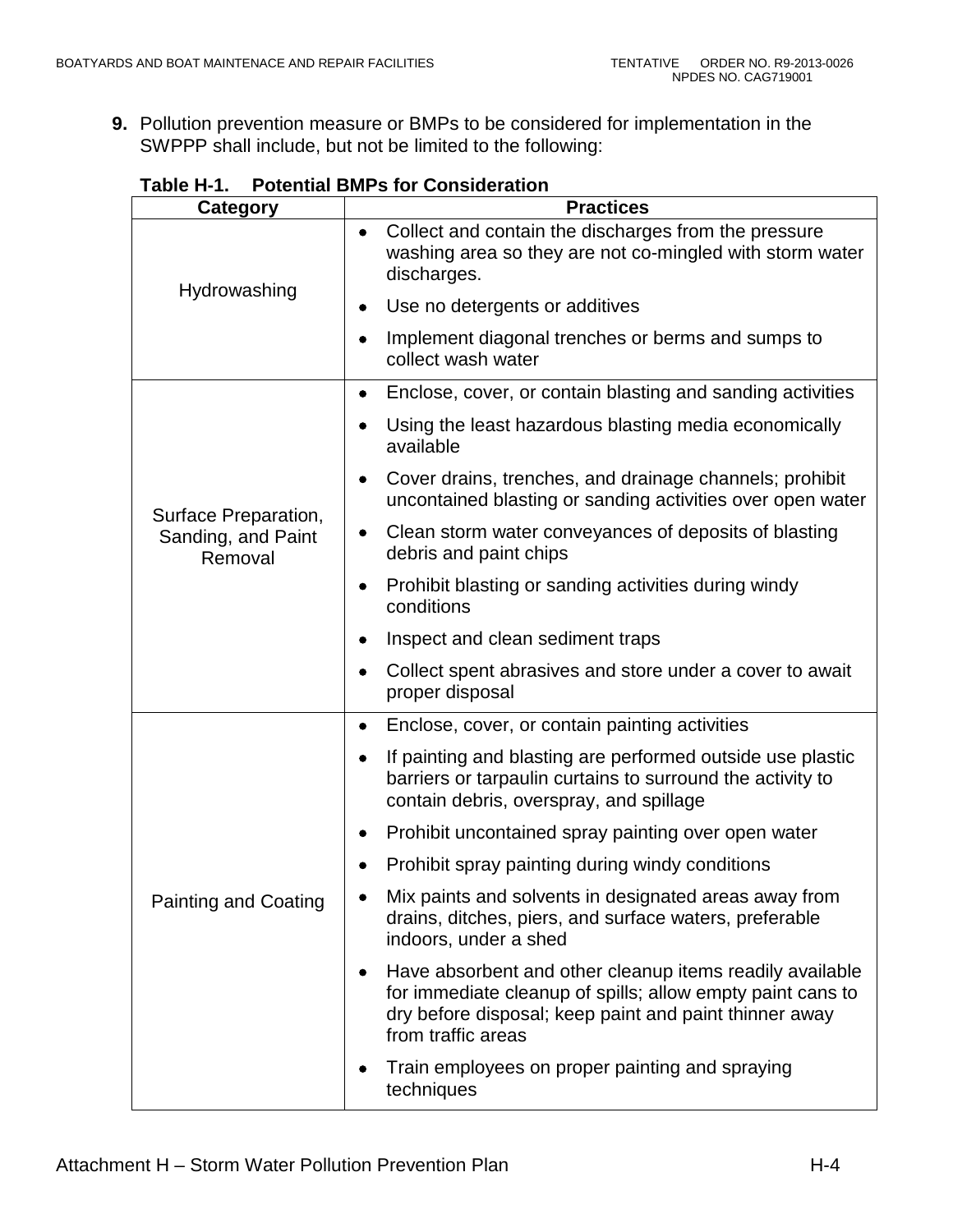| Category                                 | <b>Practices</b>                                                                                                                                         |
|------------------------------------------|----------------------------------------------------------------------------------------------------------------------------------------------------------|
| <b>Hull Cleaning</b>                     | All waste associated with hull maintenance and cleaning<br>shall be collected and disposed of in accordance with all<br>applicable laws and regulations. |
| <b>Engine Maintenance</b><br>and Repairs | Maintain an organized inventory of materials used in the<br>٠<br>maintenance shop                                                                        |
|                                          | Dispose of greasy rags, oil filters, air filters, batteries,<br>spent coolant, and degreasers properly                                                   |
|                                          | Minimize contamination of precipitation and surface runoff<br>٠                                                                                          |
|                                          | Perform operations indoors                                                                                                                               |
|                                          | Label and track the recycling of waste material                                                                                                          |
|                                          | Drain oil filters before disposal or recycling                                                                                                           |
|                                          | Store cracked batteries in non-leaking secondary<br>٠<br>containers                                                                                      |
|                                          | Promptly transfer used fluids to proper containers                                                                                                       |
|                                          | Do not leave full drip pans or other open containers<br>٠<br>around the shop                                                                             |
|                                          | Empty and clean drip pans and containers                                                                                                                 |
|                                          | Do not pour liquid waste down floor drains, sinks, or<br>outdoor storm drain inlets                                                                      |
|                                          | Plug floor drains that are connected to the storm or<br>sanitary sewer                                                                                   |
|                                          | Inspect maintenance area regularly                                                                                                                       |
|                                          | Train employees on proper waste control and disposal<br>procedures                                                                                       |
|                                          | Prohibit hosing down the shop floor                                                                                                                      |
|                                          | Store reactive, ignitable, or flammable liquids in<br>٠<br>compliance with the local fire code                                                           |
|                                          | Label all containerized materials                                                                                                                        |
| <b>Containerized Material</b><br>Storage | Identify potentially hazardous materials, their<br>characteristics, and use                                                                              |
|                                          | Control excessive purchasing, storage, and handling of<br>potentially hazardous materials                                                                |
|                                          | Keep records to identify quantity, receipt date, service life,<br>users, and disposal routes                                                             |
|                                          | Secure and carefully monitor hazardous materials to                                                                                                      |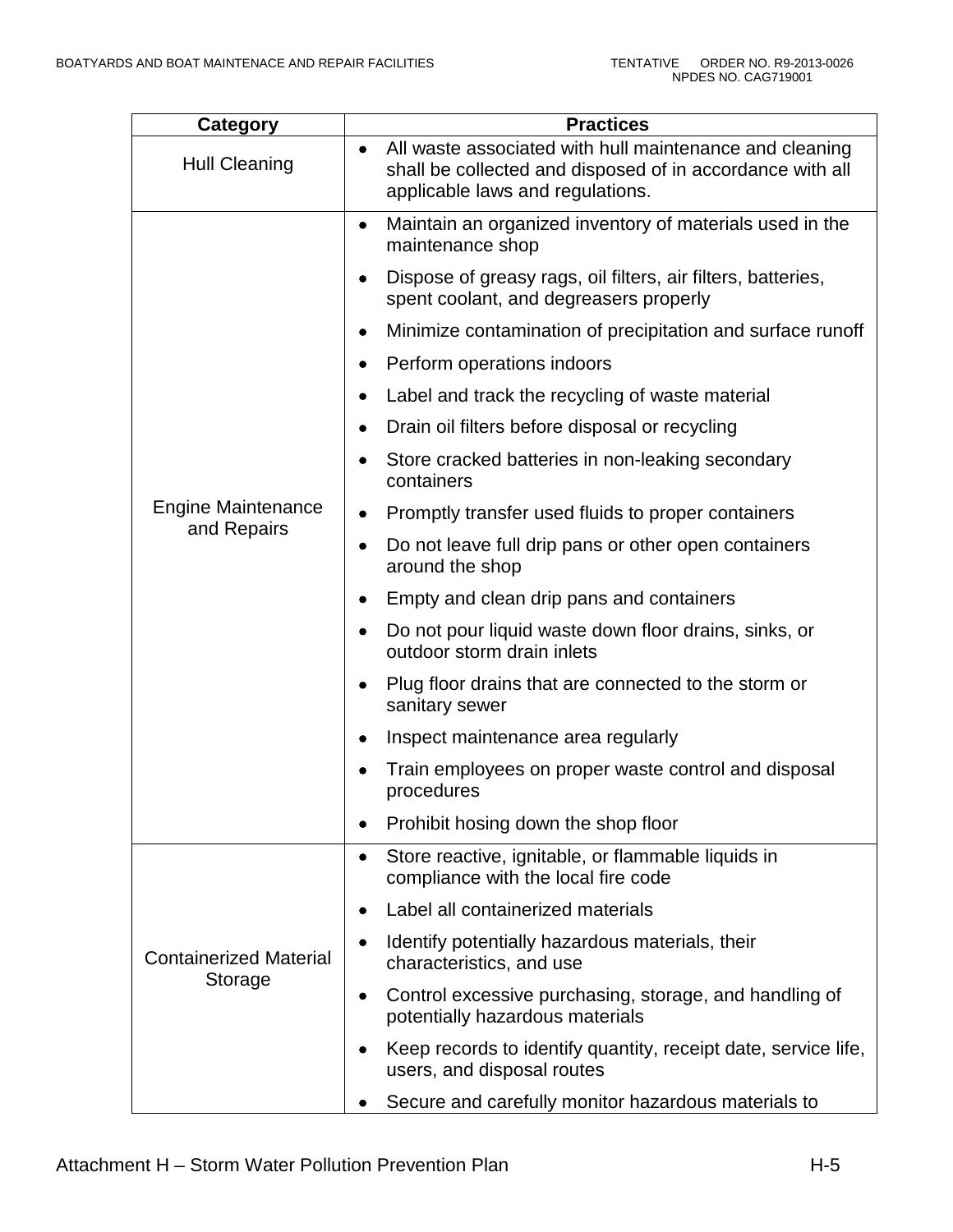| Category                             | <b>Practices</b>                                                                                                                                                 |
|--------------------------------------|------------------------------------------------------------------------------------------------------------------------------------------------------------------|
|                                      | prevent theft, vandalism, and misuse of materials                                                                                                                |
|                                      | Use temporary containment where required by portable<br>drip pans; use spill troughs for drums with taps                                                         |
|                                      | Mix paints and solvents in designated areas with<br>secondary containment and away from drains, ditches,<br>piers, and surface waters                            |
|                                      | Locate designated materials storage areas indoors or<br>$\bullet$<br>under a shed or otherwise minimize the contamination of<br>precipitation and surface runoff |
| <b>Work Areas for Boat</b><br>Repair | Clearly mark all work areas and perform work inside when<br>$\bullet$<br>possible                                                                                |
|                                      | Clean storm water conveyances of deposits of abrasive<br>٠<br>blasting debris and paint chips.                                                                   |

- **10.Employee Training.** Employee training programs shall be held with all personnel responsible for implementing the SWPPP. Training shall address pollution prevention, spill response, good housekeeping, and material management practices. Periodic dates for training shall be identified in the SWPPP and shall occur at least annually. Employee training is recommended to occur just prior to the wet season.
- **11.Inspections.** All inspections, visual observations, and sampling as required in the MRP (Attachment E), shall be done by trained personnel. A tracking or follow-up procedure shall be implemented to address any deficiencies found during the inspections, etc.
- **12.**The SWPPP may incorporate, by reference, the appropriate elements of other program requirements (e.g. Spill Prevention Control and Countermeasure [SPCC] plans under Section 311 of the CWA).
- **13.**The SWPPP is considered a report that shall be available to the public under Section 308 (b) of the CWA.
- **14.**The SWPPP shall include the signature and title of the person responsible for preparation of the SWPPP and include the date of initial preparation and each amendment thereto.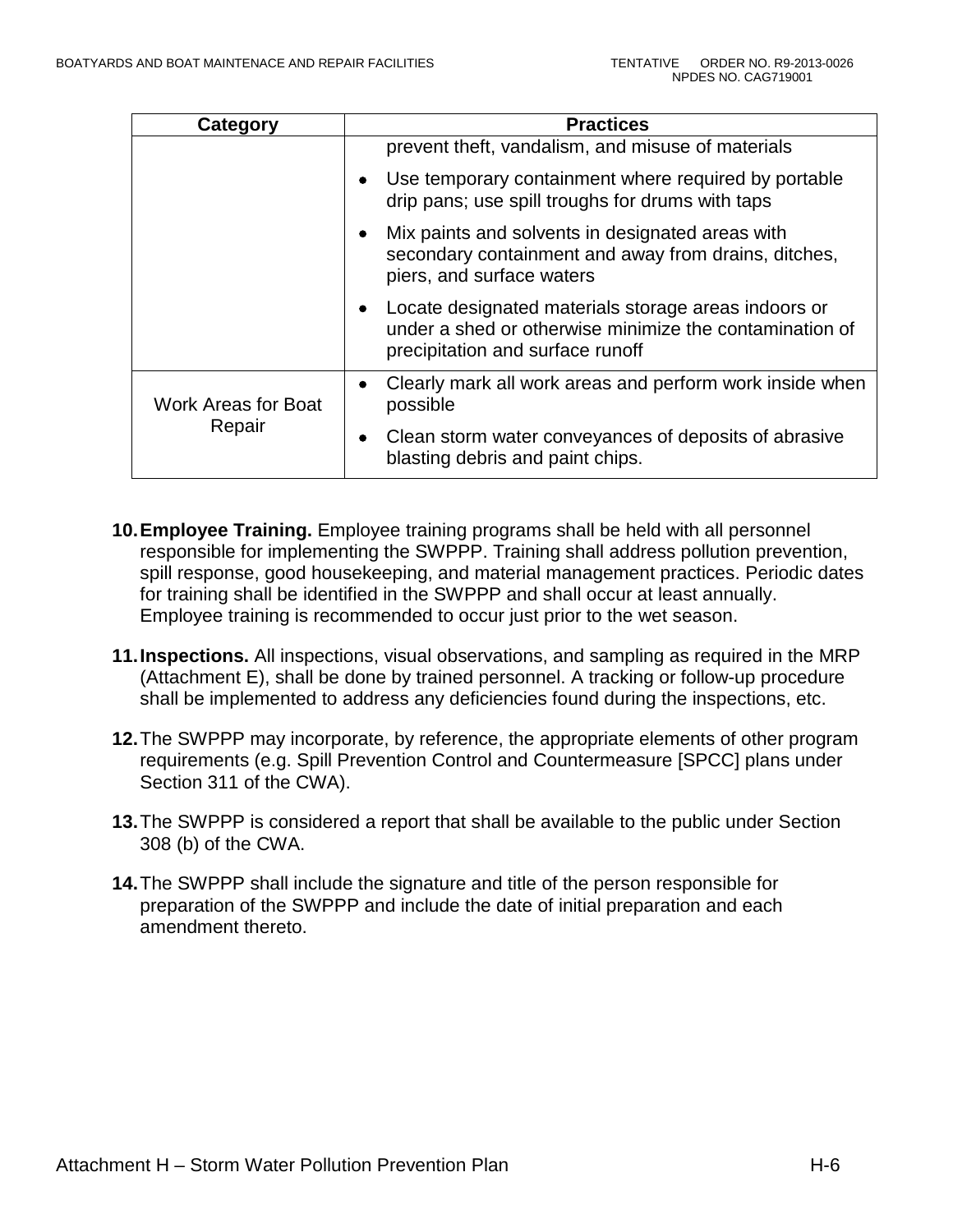# **ATTACHMENT I – BOATYARD ANNUAL CHECKLIST**

## **California Regional Water Quality Control Board**

# **San Diego Region**

# **Annual Report Checklist**

# **Boatyard General Order No. R9-2013-0026**

This annual report checklist is submitted by \_\_\_\_\_\_\_\_\_\_\_\_\_\_\_\_\_\_\_\_\_\_\_\_\_\_\_\_(Discharger) for the Monitoring and Reporting Program for Order No. R9-2013-0026.

## **Annual Compliance Certification**

- \_\_\_Yes No \_\_\_ The Discharger has complied with all conditions of this General Permit.
- Yes No The Discharger has eliminated industrial process water discharges to waters of the United States in accordance with Discharge Prohibition III.C of this General Permit.
- \_\_\_Yes No \_\_\_ The Discharger has a storm water diversion system that will eliminate the discharge of the first-flush storm water runoff for each storm event, as defined in Attachment A, from its maintenance and repair area(s) to storm drains or surface water in accordance with Discharge Prohibition III. B of this General Permit.
- Yes No The Discharger has implemented BMPs in accordance with its SWPPP, and the SWPPP has been amended in accordance with the SWPPP requirements, Section X. and Attachment H, of this General Permit.

## Yes No The Discharger has isolated its maintenance/repair areas in accordance with Storm Water Discharge Requirements X.A. and X.F. of this General Permit.

- Yes No The Discharger has not discharged any liquids other than storm water pursuant to Discharge Prohibition III.C.
- Yes No The Discharger has notified each owner/operator of each vessel at the Discharger's leasehold of their obligation to prevent the discharge of waste and to comply with Basin Plan prohibitions regarding the discharge of sewage from vessels as stated in section X.G of this General Permit. In addition, the Discharger shall briefly report on any corrective actions taken against any vessel owner/operator(s).

Attach a discussion of the reasons any of the above are answered "No."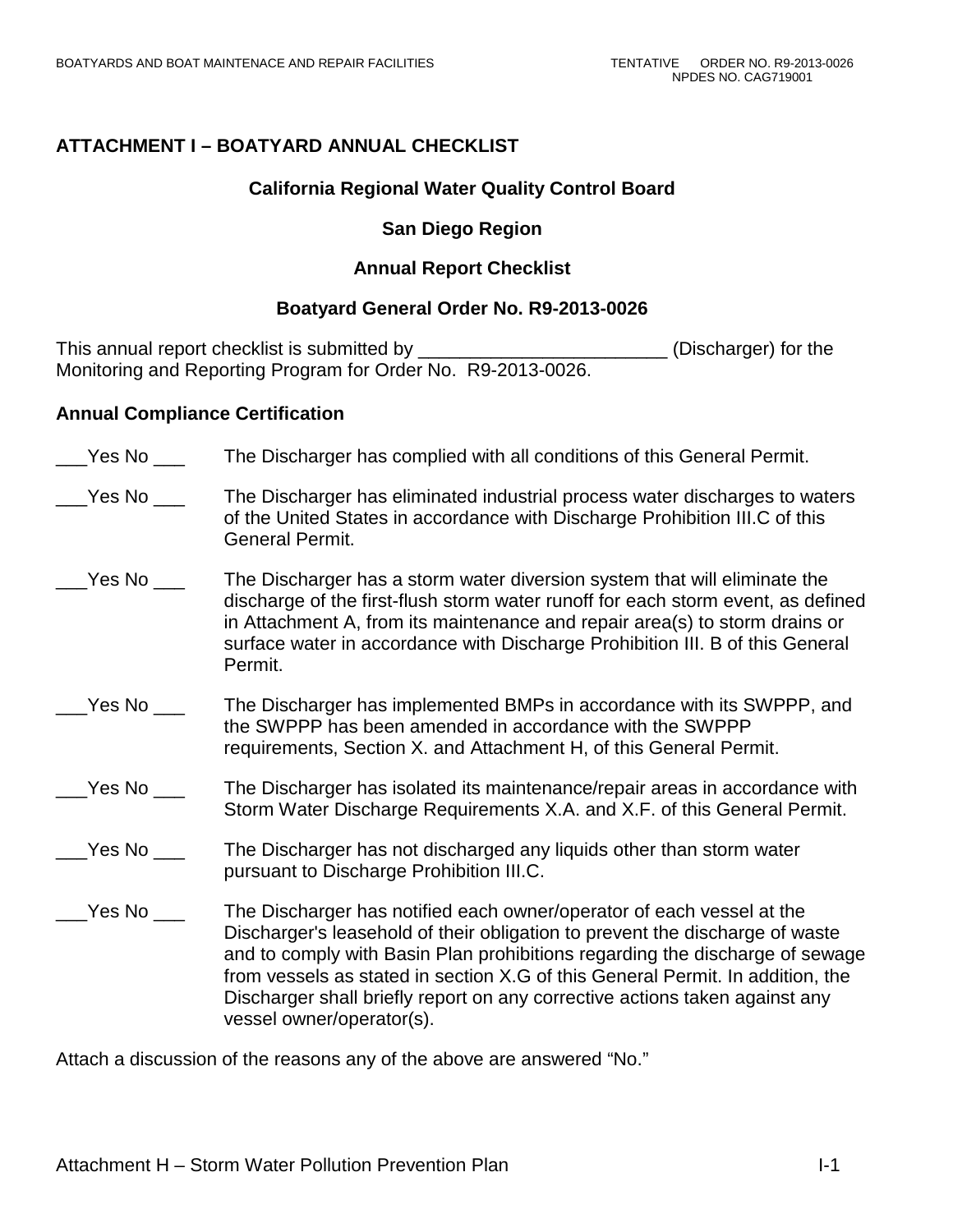# **Spill and Illicit Discharge Log**

Yes No A log of all spills and illicit discharges to surface waters is attached.

## **Chemical Utilization Records**

Yes No The Discharger maintains records of hazardous materials used at its Facility over the previous 5-year period.

## **Receiving and Sediment Monitoring**

This facility is \_\_\_\_\_ Tier 1 or \_\_\_\_Tier 2 Monitoring.

\_\_\_Yes No \_\_\_ Sampling was conducted this year. If yes, submit report in accordance with schedule in monitoring plan.

#### **Storm Event Sampling**

Yes No Sampling occurred during the first qualifying storm event. If yes, submit sample results. If no, reason:

\_\_\_\_\_\_\_\_\_\_\_\_\_\_\_\_\_\_\_\_\_\_\_\_\_\_\_\_\_\_\_\_\_\_\_\_\_\_\_\_\_\_\_\_\_\_\_\_\_\_\_\_

\_\_\_\_\_\_\_\_\_\_\_\_\_\_\_\_\_\_\_\_\_\_\_\_\_\_\_\_\_\_\_\_\_\_\_\_\_\_\_\_\_\_\_\_\_\_\_\_\_\_\_\_

\_\_\_\_\_\_\_\_\_\_\_\_\_\_\_\_\_\_\_\_\_\_\_\_\_\_\_\_\_\_\_\_\_\_\_\_\_\_\_\_\_\_\_\_\_\_\_\_\_\_\_\_

\_\_\_\_\_\_\_\_\_\_\_\_\_\_\_\_\_\_\_\_\_\_\_\_\_\_\_\_\_\_\_\_\_\_\_\_\_\_\_\_\_\_\_\_\_\_\_\_\_\_\_\_

Yes No \_\_\_ Sampling occurred during the second qualifying storm event. If yes, submit sample results. If no, reason: